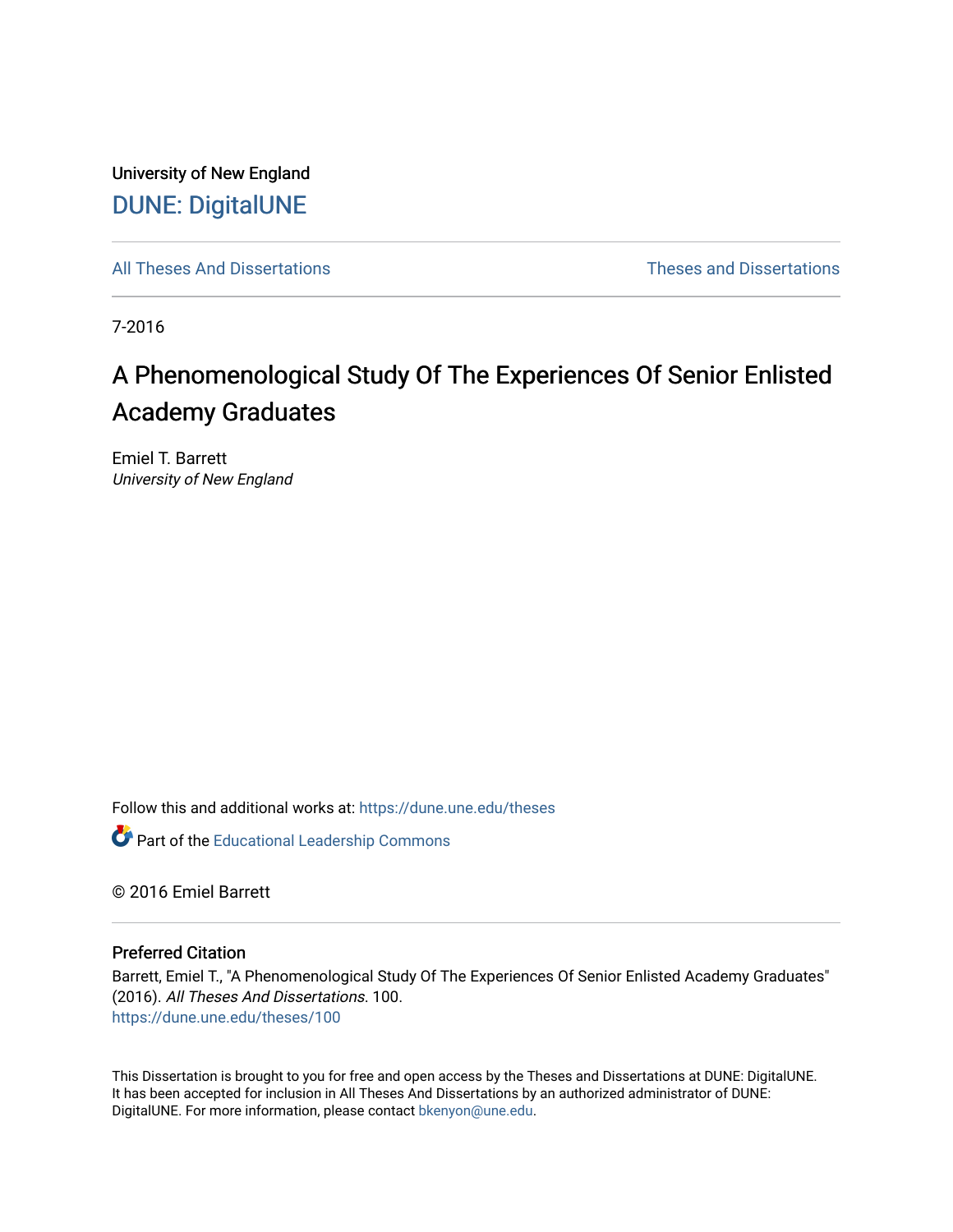## A PHENOMENOLOGICAL STUDY OF THE EXPERIENCES OF SENIOR ENLISTED ACADEMY GRADUATES

By

Emiel T. Barrett

Bachelor of Business Administration, Northwood University, 2001 Master of Business Administration, Texas A&M University, Commerce, 2008

### A DISSERTATION

Presented to the Affiliated Faculty

of the College of Graduate of Professional Studies at the University of New England

Submitted in Partial Fulfillment of Requirements

For the degree of Doctor of Education

Portland & Biddeford, Maine

July, 2016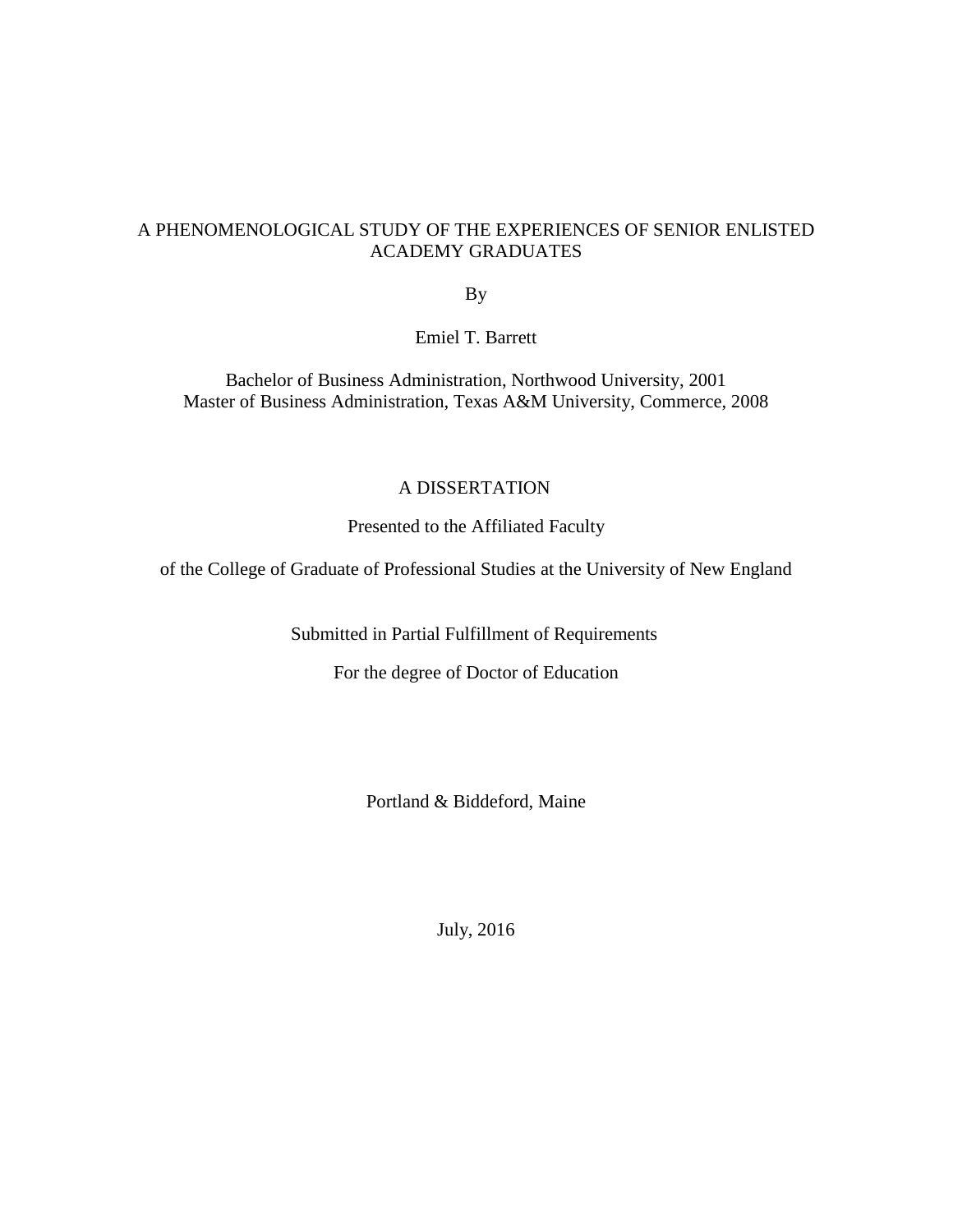Copyright by Emiel Barrett 2016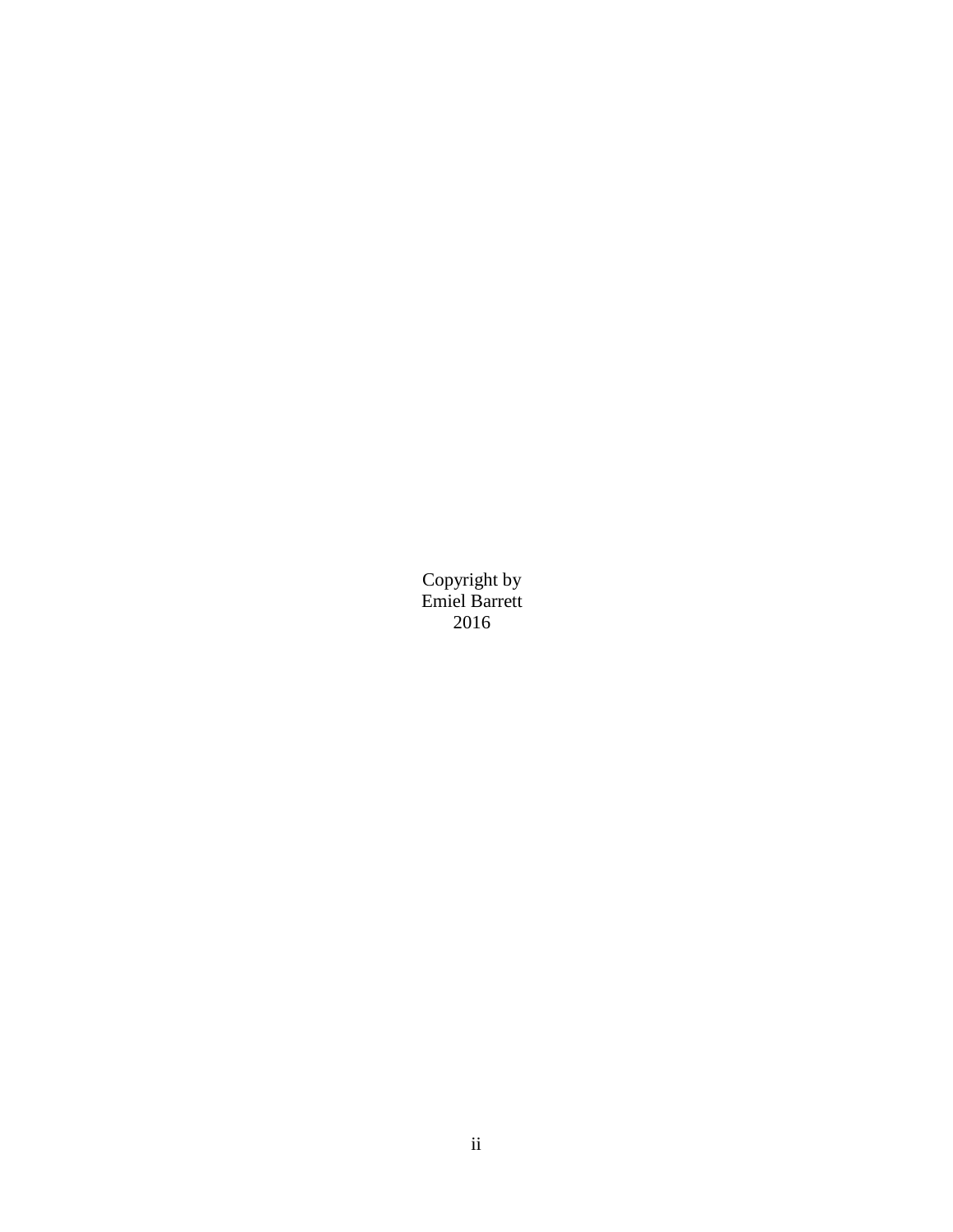## A PHENOMENOLOGICAL STUDY OF THE EXPERIENCES OF SENIOR ENLISTED ACADEMY GRADUATES

#### Abstract

The purpose of this phenomenological study was to explore how Senior Enlisted Academy (SEA) graduates describe their experience of applying the SEA curriculum in their workplace. The researcher identified that the formulation of an effective senior enlisted leader's development is a relationship between what is learned at the SEA and the unique professional and personal experiences of each student.

Using Moustakas' (1994) phenomenological approach, the researcher drew data from interviews with senior enlisted graduates from the SEA. As the researcher focused on the participants' experiences and views about applying the SEA curriculum in their workplace, the analyzed data suggested that their contributions to the learning environment were not motivated by academic rewards; instead, they felt personally supported by their peers and comfortable with sharing their individuality.

By listening to the graduates' perspectives, a high emphasis was placed on building a community through peer networking and applying what was useful in the workplace. However, the peer feedback method of assessment and learning was not evaluated; therefore, its importance was not attributed to the SEA's learning outcome. The participants noted that they were able to connect their prior knowledge and perspectives, and to incorporate other shared experiences, to support the learning progress. Nevertheless, the participants found that their true academic achievement connected to life after the SEA. The participants also pointed out that, as

iii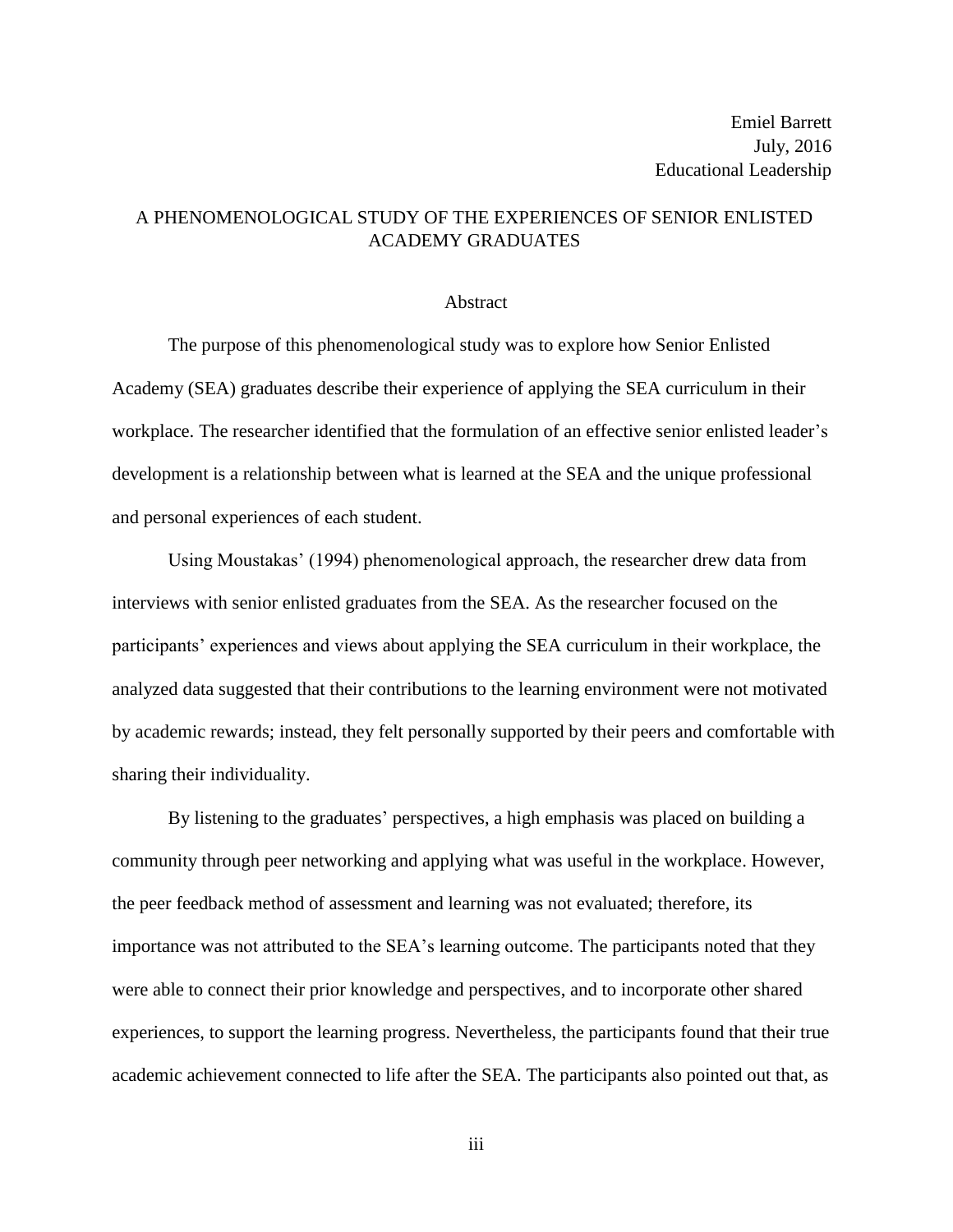part of their transition back into the workplace, making professional connections contributed to helping with workplace issues.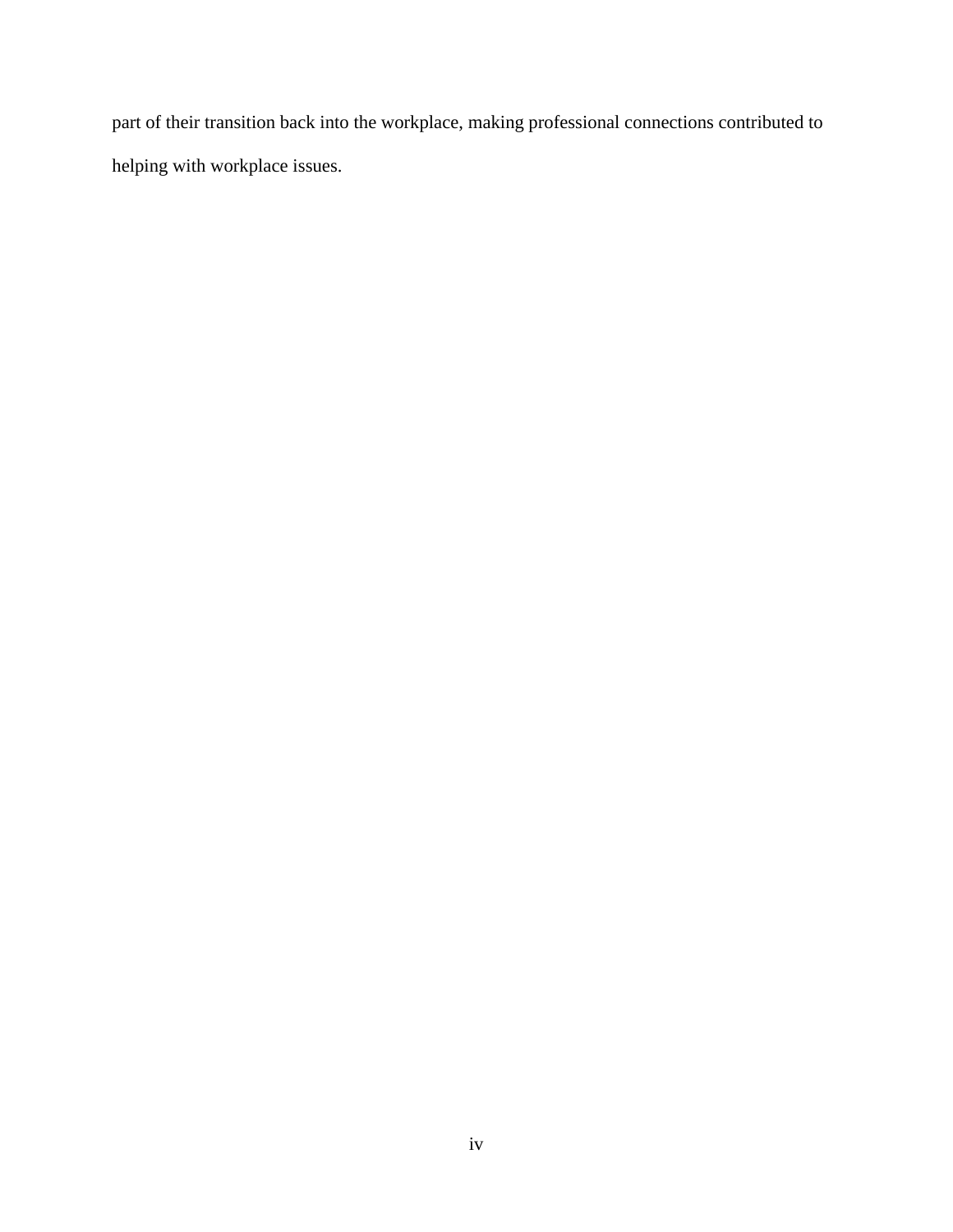University of New England

Doctor of Education Educational Leadership

This dissertation was presented by

Emiel Barrett

It was presented on July 22, 2016 and approved by:

Carol Holmquist, Ed.D Lead Advisor University of New England

Michelle Collay, Ph.D Secondary Advisor University of New England

Jeffery Wooten, Ed.D Affiliate Committee Member University of New England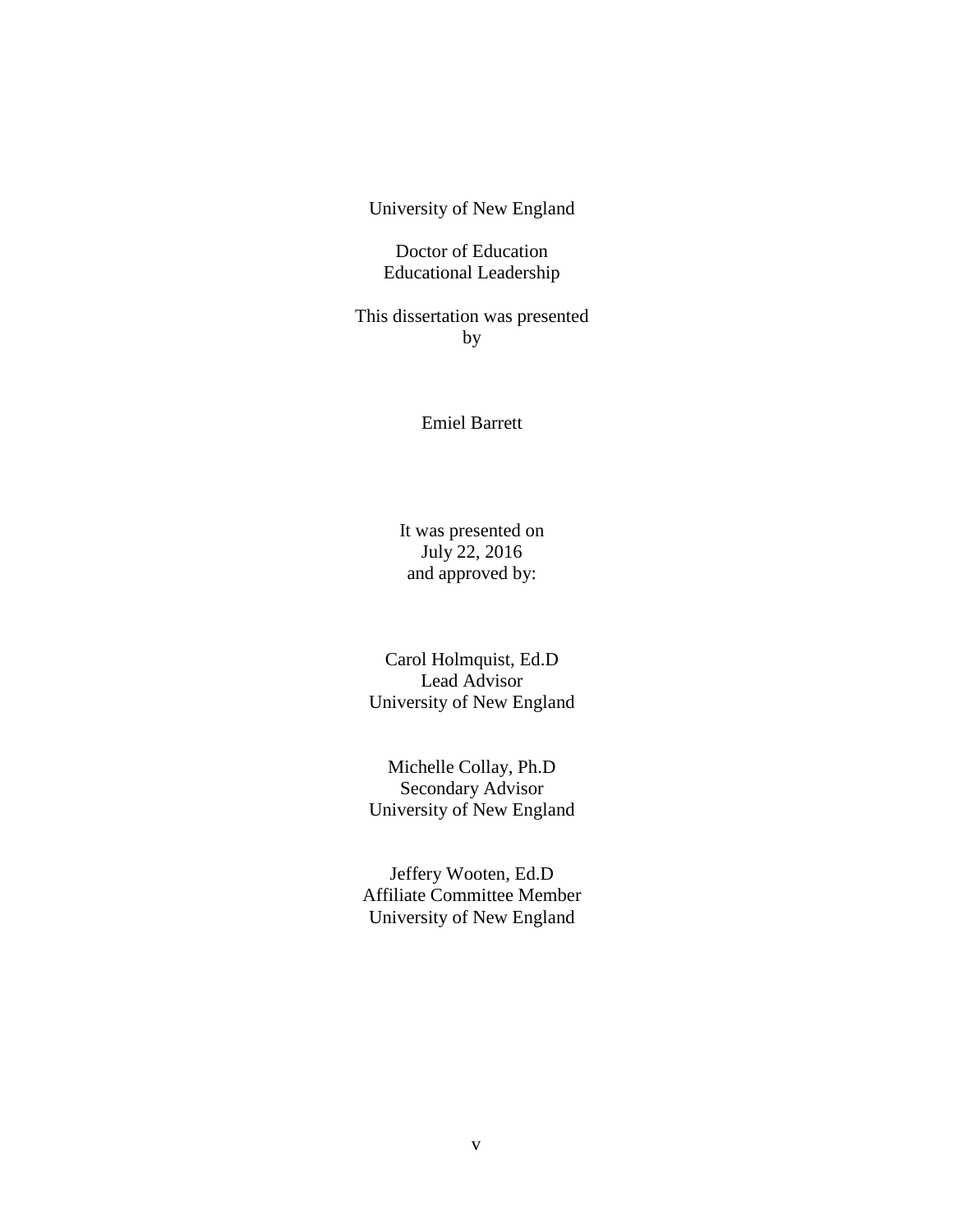#### ACKNOWLEDGEMENTS

My sincere appreciation to my advisors, Dr. Carol Holmquist, Dr. Michelle Collay, and Dr. Jeffery Wooten. I have been incredibly fortunate to have advisors who provided me research autonomy and guidance throughout this dissertation journey. I am extremely grateful for their patience and support, and for holding me to high research standards. The rigor in which they validated each chapter resulted in teaching me how to properly research. Thank you.

I am also grateful to the former and current staff at the Senior Enlisted Academy for their support during my graduate study. A special thanks to Dr. George "Bud" Baker for his insightful comments, patience, and support throughout many periods of my research where he helped in focusing my ideas.

I rarely ever expressed my gratitude to all of you, and what you have done for me. To my friends, Gabe, Sterling, Jennifer, and Amy, you were there as an extended family, and as mentors who challenged, inspired, and disciplined me. Most importantly, none of this would have been possible without the love and patience of my family. Thank you Mom, Dad, Nick, Toni, and Lauryn for your overarching support during this challenging part of my life and career. You allowed me to mature, and develop as a father, son, and a responsible man. Thank you for always being there for me.

vi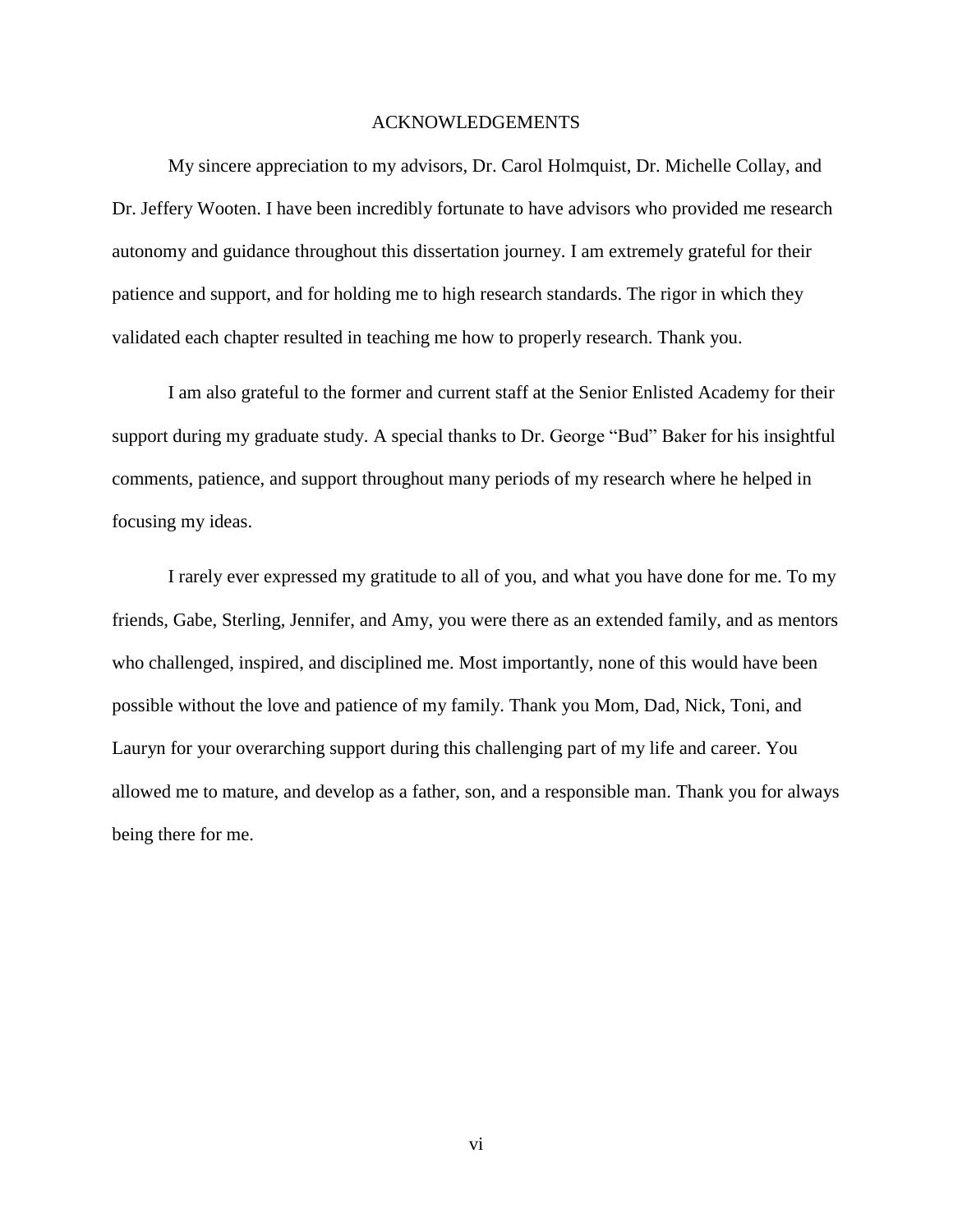# **TABLE OF CONTENTS**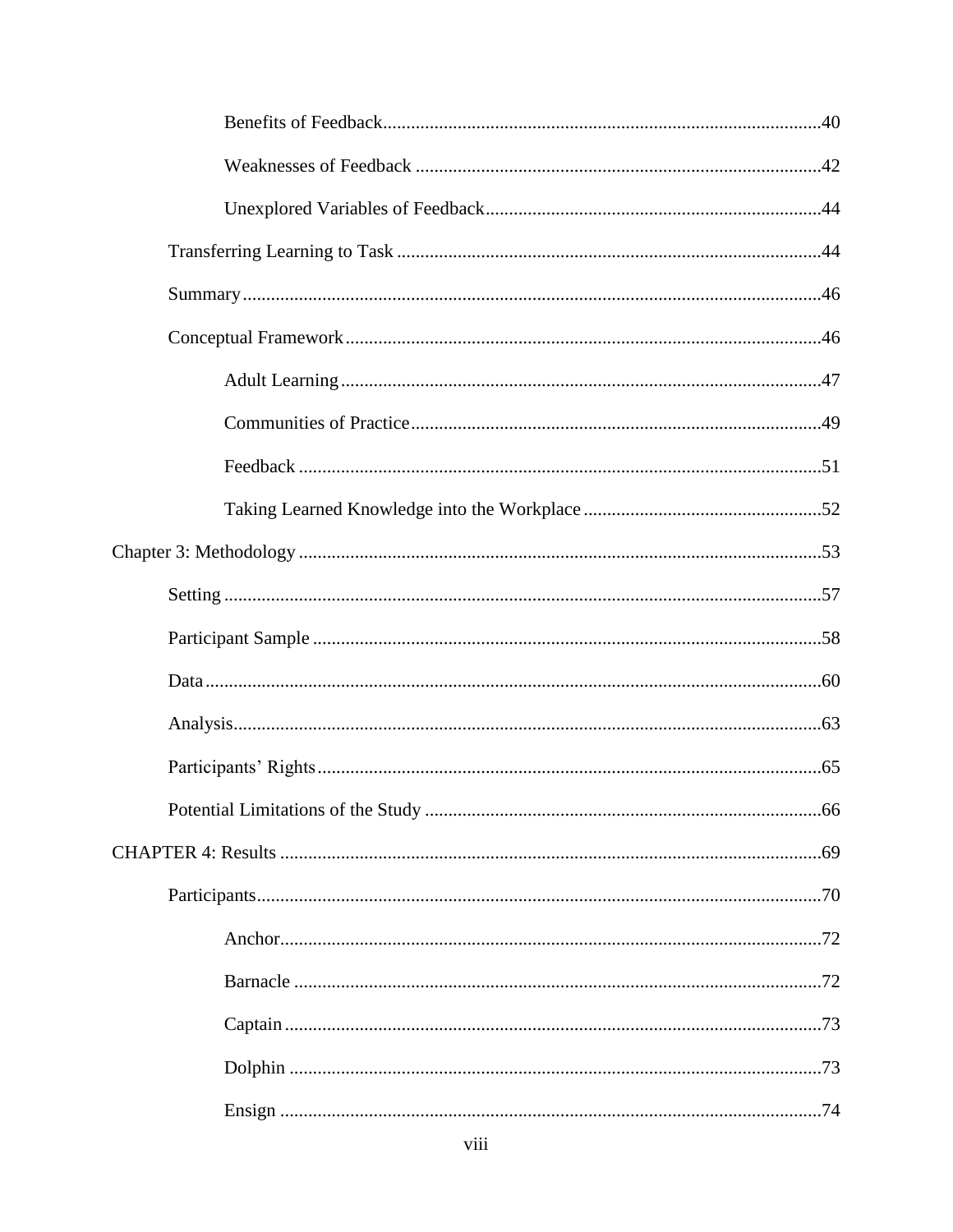| Question 1: How did SEA graduates describe using their personal and    |
|------------------------------------------------------------------------|
| organizational experiences in the professional learning environment?97 |
| Question 2: What is the meaning of the SEA graduates' experiences of   |
|                                                                        |
|                                                                        |
|                                                                        |
|                                                                        |
|                                                                        |
|                                                                        |
|                                                                        |
|                                                                        |
|                                                                        |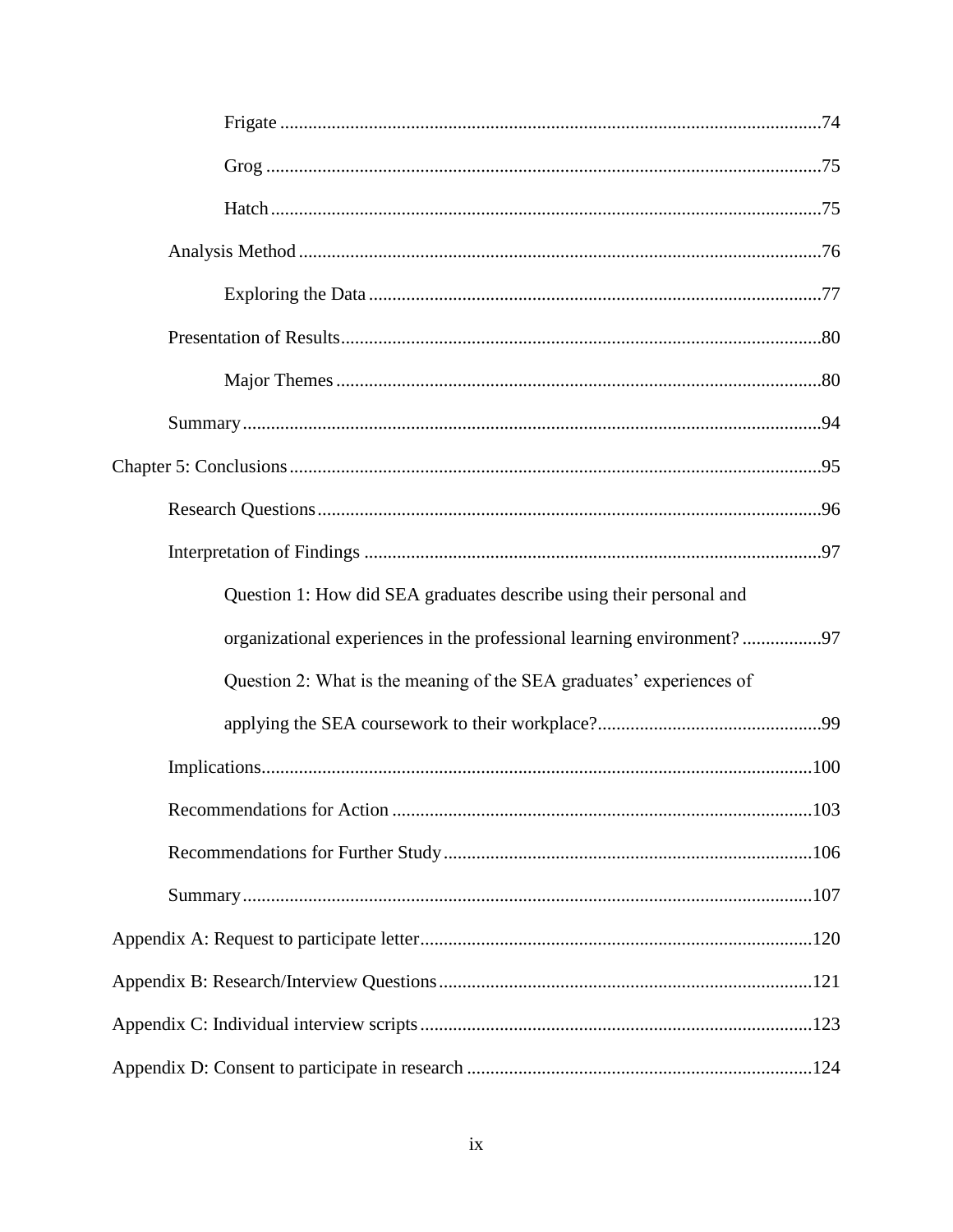# **LIST OF TABLES**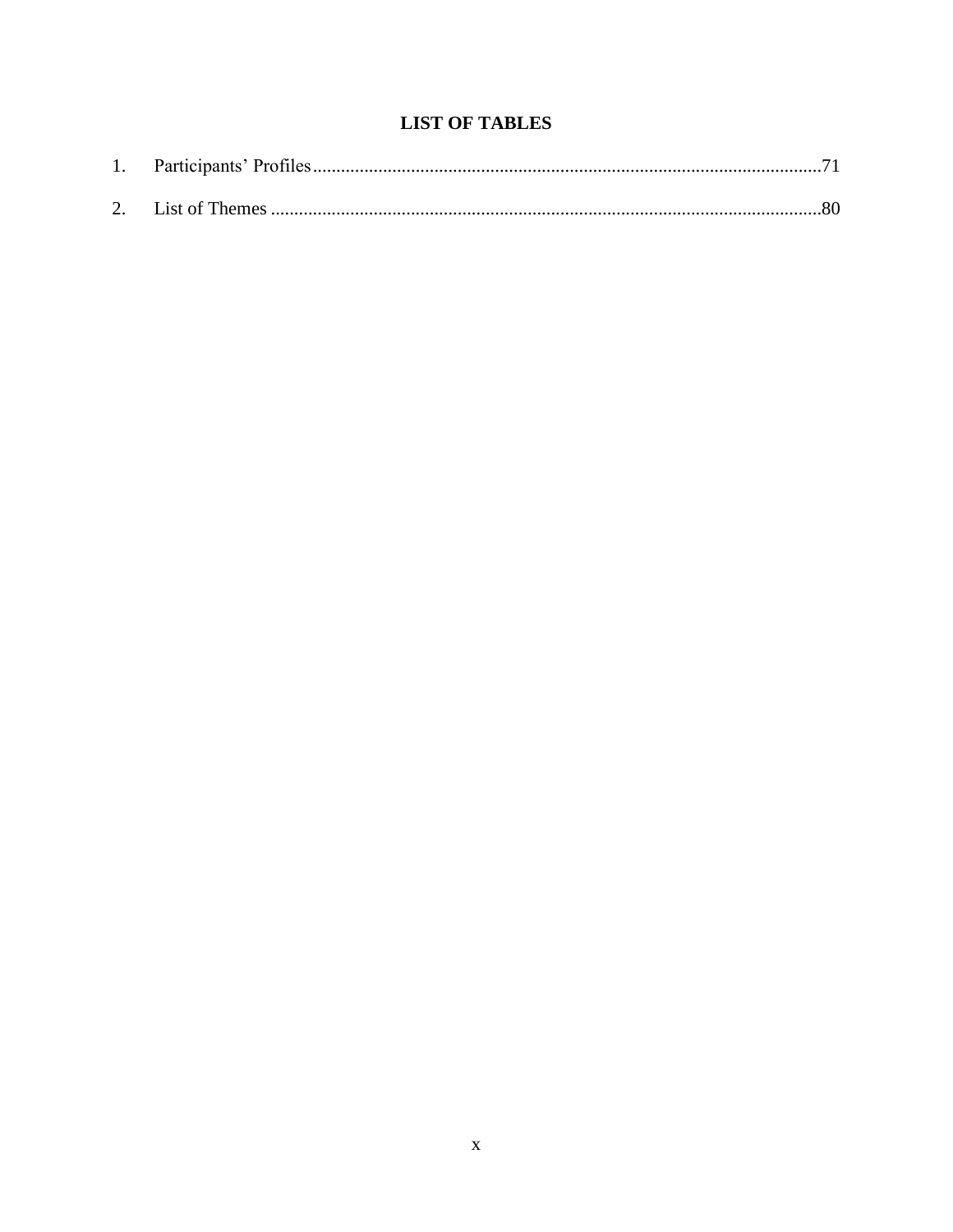#### CHAPTER 1:

#### INTRODUCTION

<span id="page-11-0"></span>Adults who pursue a higher education probably expect to have a memorable learning experience—in addition to growing personally or professionally. Although each adult's expectation differs, the likely outcome of obtaining new knowledge or improved understanding is probable (Stipek, 2002). Preparation for personal achievement is essential, but does not define the outcome; for example, practice is not the sole indicator of improvement. Conversely, in exploring opportunities in the U.S. Navy, senior enlisted sailors who are transitioning from the role of a technical leader to a hybrid leadership role (i.e., technical and personnel management) require an understanding of their previous work experiences coupled with education, which is a necessary undertaking. Although clarity in exploring this topic is not guaranteed, the opportunity to uncover senior enlisted experiences in education is guaranteed.

In this study, the researcher emphasized the senior enlisted sailor population that serves on active duty. The enlisted members of the U.S. Navy are at the E1–E9 levels. The "E" indicates that these members are enlisted. Generally, enlisted sailors enter the military with a high school diploma or little college education. While in the U.S. Navy, the role of the enlisted sailor is more technical; he or she is considered the doer. As these members are promoted to a higher rank in the U.S. Navy, their roles will shift from technical to managerial; however, they will yet hold certain technical, leadership obligations because they are enlisted. This promotion adds to the complexity of being enlisted. The increased responsibilities associated with being in a higher rank forces sailors to transition into leadership positions, yet simultaneously maintain a level of technical acumen (Baker, 2015).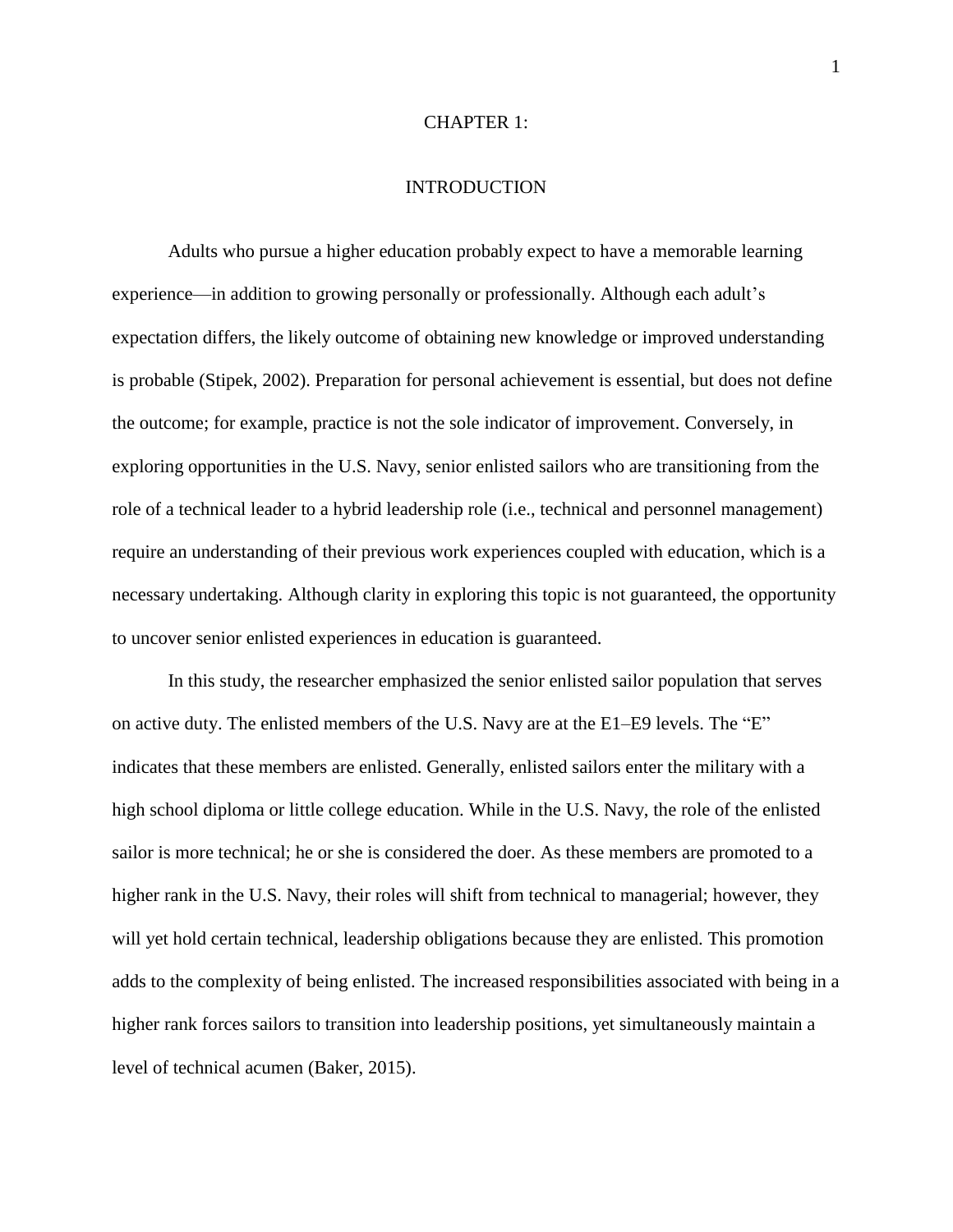Developing senior enlisted leaders (SELs) is an interesting responsibility. These sailors have been previously equipped with professional experiences that individually span (on average) more than a decade. Their experiences are critical for their personal and professional development to add or refine those skills. In 1981, the U.S. Navy established the Senior Enlisted Academy (SEA) as the premiere learning institution for educating sailors in Ranks E7 through E9, making it the U.S. Navy's only professional military education institute for senior enlisted service members (U.S. Naval War College [U.S. NWC], 2016). In this study, the researcher has focused only on those who attended the SEA. These SEL sailors have served across a variety of assignments, and have had many roles and responsibilities. This diversity in job assignments and responsibilities has created a learning environment that mirrors a traditional higher educational setting.

The SEA is located in Newport, Rhode Island, and the sailors travel from around the world to attend. Attendance in this academy is open to the U.S. Navy, U.S. Marine Corp, U.S. Air Force, U.S. Army, and U.S. Coast Guard. At the SEA, students attend classes to learn anew or cultivate known ideas of active communication skills, leadership styles and theories, organizational behavior, professionalism, and more (U.S. NWC, 2016). The curriculum is offered into two parts, both using the hybrid delivery method. The first part consists of a 9-week distance-learning model, followed by a 3-week resident course; the second part is a 6-week distance-learning model, followed by 2-week resident course (U.S. NWC, 2016). As a prerequisite, both formats require completion of the U.S. Navy's Primary Professional Military Education distance-learning course that consists of approximately 70 hours of online, self-study coursework.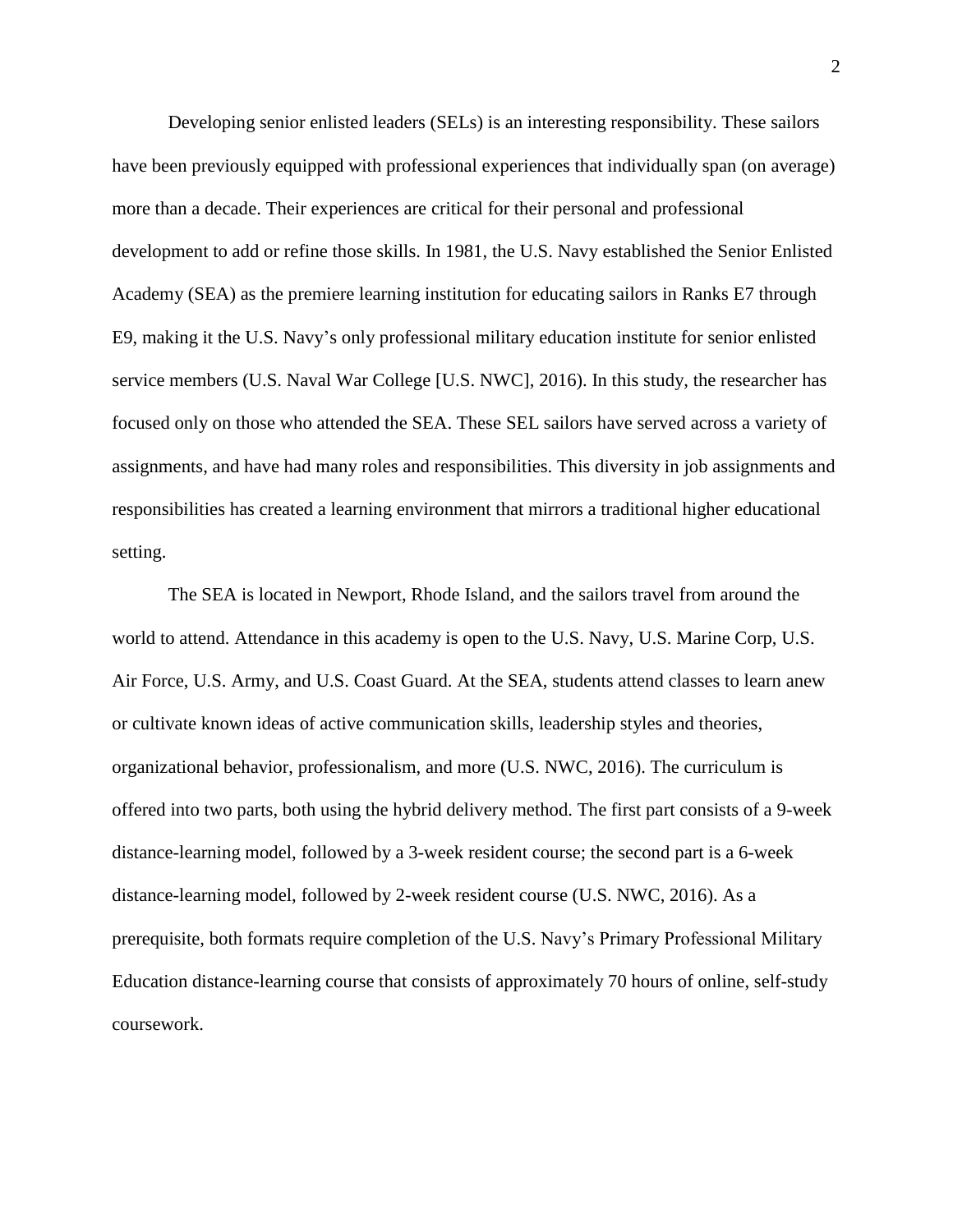The course promotes personal and professional development. Attending the SEA, as part of a career progressive step, should result in the sailors becoming more effective, nontechnical leaders. One of the many unwritten responsibilities of a U.S. Navy sailor is to develop other sailors; this role is significant for the longevity of service. The *Navy Leader Development Strategy* (*NLDS*; U.S. NWC, 2013) ascribes, in general terms, the strategic importance of leader development as a shared responsibility of all sailors. In conjunction with the *NLDS*, the U.S. Navy Personnel Command (NPC), located in Millington, Tennessee, boasts that the "Mission first, Sailors always" motto, that stresses the idea that sailors are the U.S. Navy's top priority, which was also echoed in the *NLDS*.

The SEA's hierarchy is comprised of a director, deputy director, course director, and instructors. The main responsibility of the director is to provide the vision of the SEA, with advisement from the master chief petty officer of the U.S. Navy to the staff. The other roles within the SEA, such as the deputy and course director are to advise the director on student and curriculum matters, respectively. In addition, they provide course curriculum oversight and guidance to the instructors. The instructor's responsibilities rest with facilitating the curriculum, and providing *feedback* to the deputy and course directors who deliver the information to the director.

The context of this study rested with SELs in the role of adult learners, and in the role that the SEA plays in their development. Contributing to adult learning, an exploration of the student's experiences through their attendance at the SEA and the way that they apply the material in real-world situations provided clarity on the needs of adult learners. Next, the primary problem is addressed to provide a rationale or need for this study.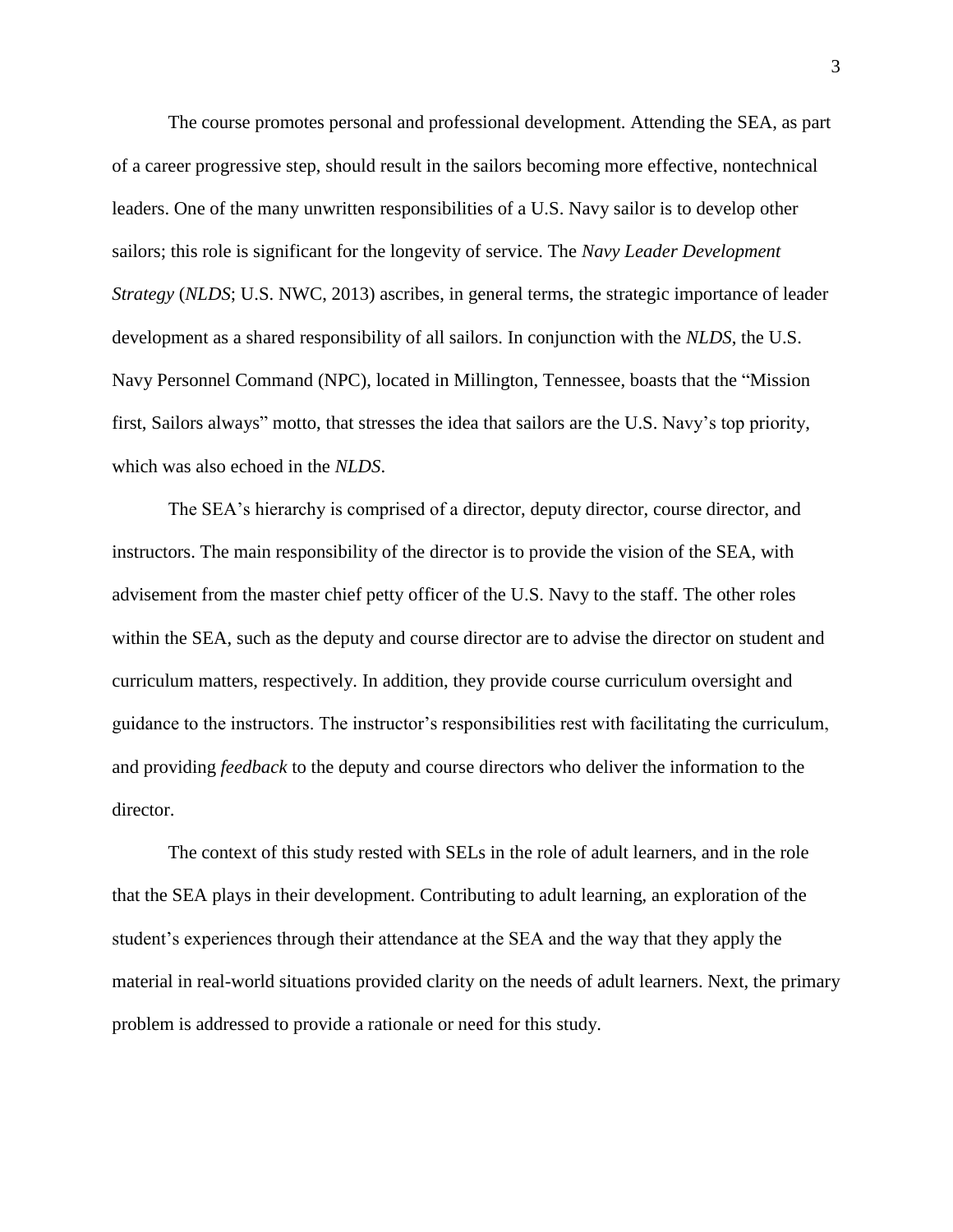#### **Statement of Problem**

<span id="page-14-0"></span>In an ever-changing environment, it is most beneficial for organizations to identify areas of concern and to make changes that target improving performance (Mohrman & Lawler, 2012). O'Connor and Cordova (2010) found that, when students have an increased positive response towards job engagement, juxtaposition was observed between what was being studied and what seemed useful in the workplace.

Again, the U.S. Navy's enlisted sailors are technical experts. Typically, they are able to be promoted through the ranks without a college education, which is not a requirement or a prerequisite for promotion. This educational openness means that obtaining a college degree can be avoided and formal education can be replaced with specific occupational qualifications. Thus, learning happens mostly on the job, and the knowledge and experiences that are obtained are passed down through training. In addition, technical manuals serve as guides that emphasize how to do and how to accomplish specific tasks. Little room remains for conceptual innovation; therefore, the technically focused tasks most often require a lower degree of abstract thinking.

According to the U.S. Navy in the *NDLS* (U.S. NWC, 2013), a priority for U.S. Navy leaders is to focus on personal and professional development. The *NDLS* addressed obtaining professional experience from periodic training and education, which might result in betterdeveloped sailors who are simultaneously tasked with leading other sailors (U.S. NWC, 2016). For the student, the SEA is a tool available to help accomplish priorities set forth in the *NDLS*. However, the above-mentioned development strategy does not include a need for the student to learn how to apply the SEA's curriculum in the workplace. Consequently, what benefit is an education if it cannot be used or is not used?

4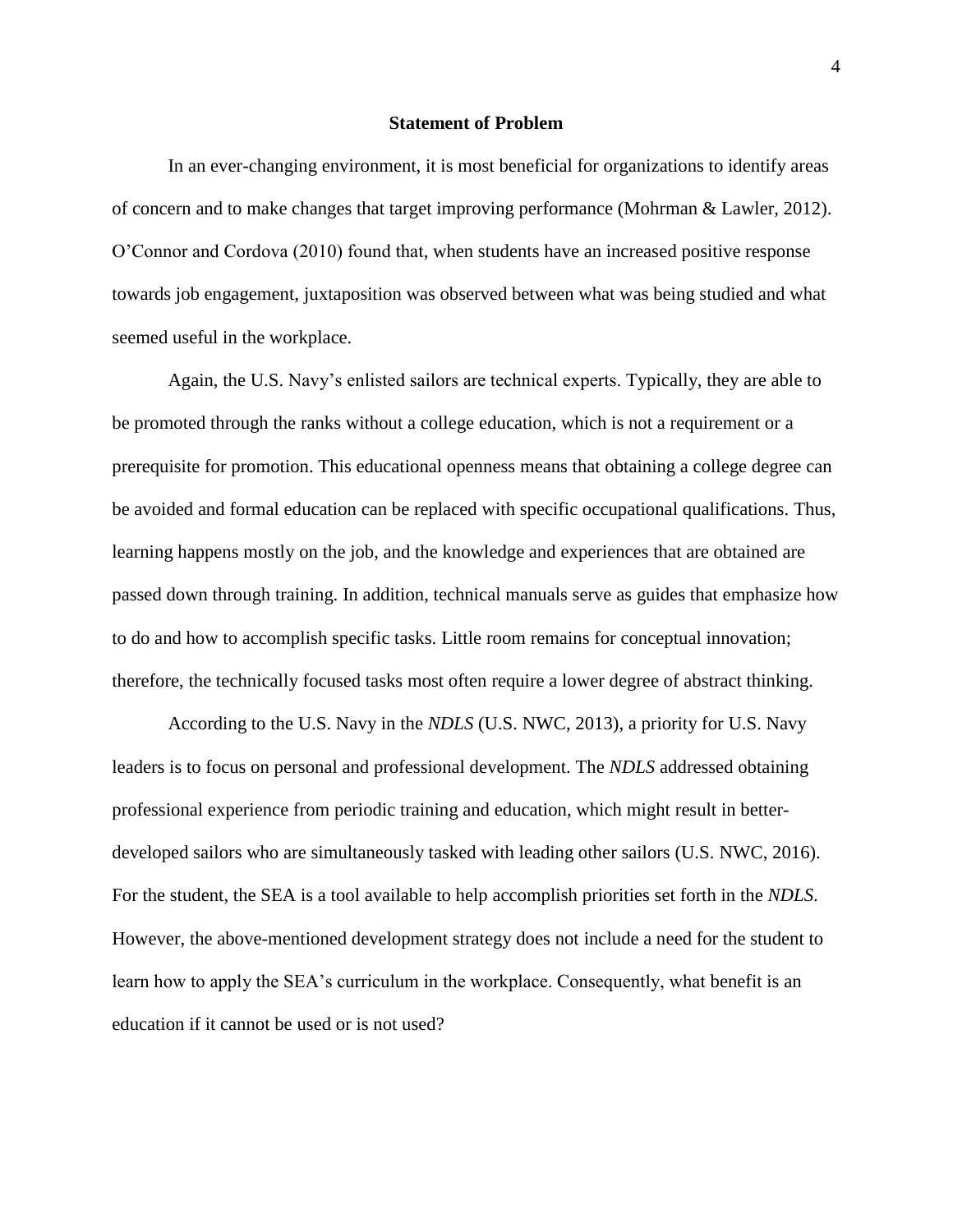Reviewing the *NDLS* was significant; the SEA's learning objectives should align with the published strategy's expected outcomes. In the *NDLS*, the U.S. NWC (2016) describes outcomes as being "rooted in foundational Navy documents, such as, the oath of office/enlistment, Navy regulations, Navy core values, the Navy ethos, the charge of command, the sailors creed, and the chief petty officer creed" (p. 4). These U.S. Navy documents are available to all sailors via printed and electronic means. Although access to these documents might be useful for all sailors, use of them is limited in the SEA's curriculum. The content of each document surrounds primarily character traits; no published reasons exist to explain why the *NDLS* outcomes were not used completely in the curriculum. Nevertheless, the U.S. NWC did not include in the curriculum what the SELs needed to prepare them best to lead their subordinates in the workplace. Not understanding the course's relevance could contribute to a student's feeling of dissention (O'Connor & Cordova, 2010). This vagueness of transitioning from the SEL's technical responsibility to his or her nontechnical leading role requires a form of development that is more conceptual. To assume this role, the learning opportunities for adult learners must go beyond the training model. Students who attend the SEA are confident in how to do their technical work, and they will acquire requisite knowledge on how to think in conceptual terms, but learning to use this knowledge in the workplace is yet lacking.

While researching adult learning, the researcher discovered a few qualitative studies that discussed the experiences of students who attended instructor-led courses in which peerinteraction was associated with learning how to use the knowledge in the workplace. According to Knowles (1990) and Vella (2001), adult learners must know why they are learning a topic before they dedicate time to the lesson, and they must be actively engaged in the learning process. Furthermore, the expectation of learning how to use the SEA curriculum could lead to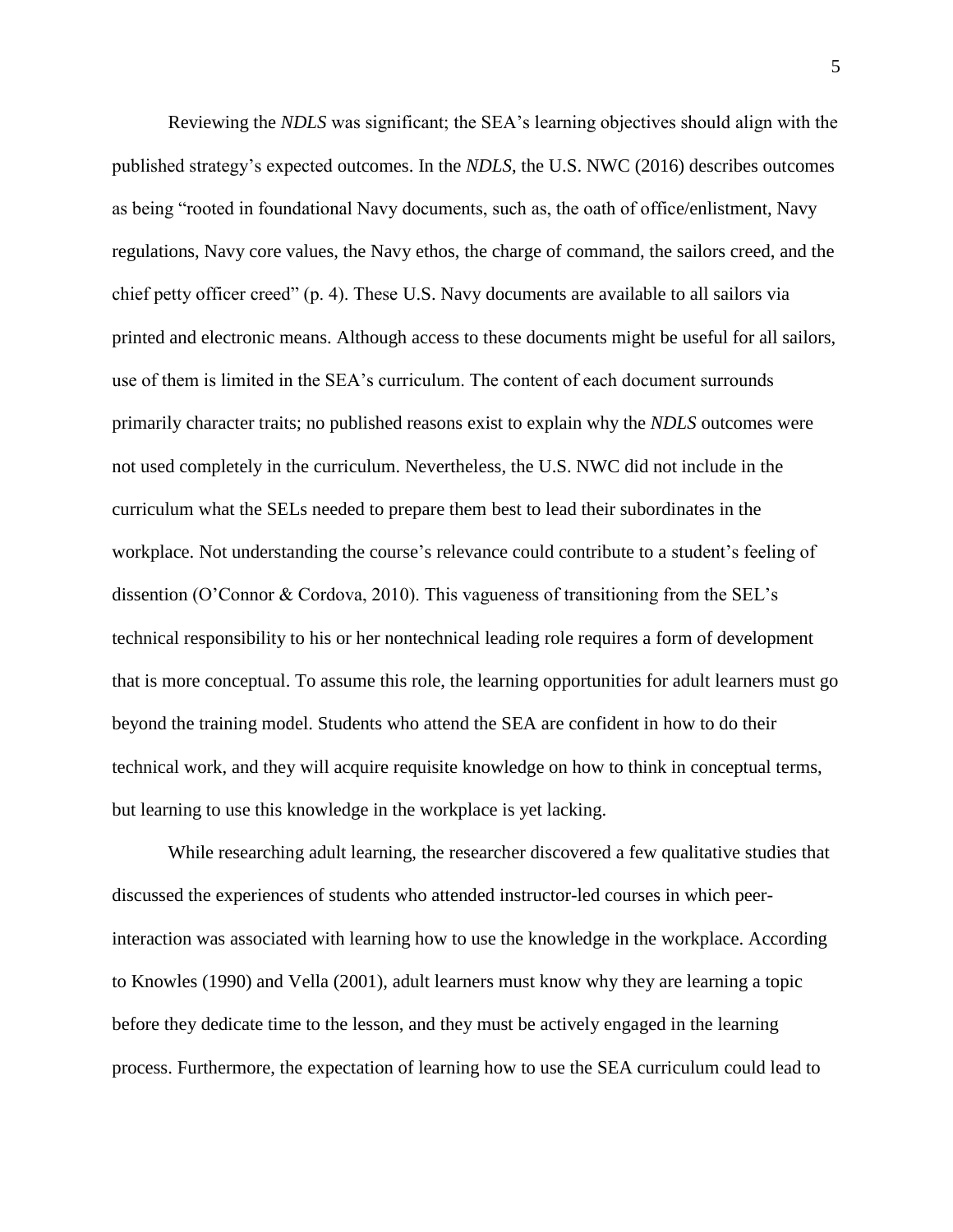an increase in understanding, and could provide a sense of accountability for the student as real situations arise (Vella, 2001).

Another important factor in adult learning is experience. Knowles (1990) contributed the idea that adult learners rely on their experiences; this idea supplements the notion that "knowledge is co-constructed in a social environment and that in the process of social interaction; people use language as a tool to construct meaning" (Churcher, Downs, & Tewksbury, 2014, p. 35). How a person experiences his or her reality includes how the experience was interpreted; therefore, the meaning of his or her experiences is subjective (Merriam, 2009). The activity of learning through participation to construct meaningful knowledge, while being instructor led, is a distinctive feature of the constructivist view (Merrill, 1991).

Vygotsky (1978) referred to constructivism as a concept in which learners actively process information in a meaningful manner (which is subjective) and then develop what is discovered as new information. Intertwining this new information within the learner's community of practice creates a meaningful connection between prior, current, and new knowledge that is possible because of the interaction with others. Constructivists propose that learners are unique and multidimensional; each person's background and culture forms his or her truth and reality, and affects how he or she attains new knowledge (Merriam, 2009).

Lave (1991) shared that learning through collaboration, interaction, and engagement via communities of practice could increase one's performance. Moreover, when students are exposed to open dialogue, peer interaction could prove essential for performance development that improves learning (Liu & Carless, 2006). Without a detailed understanding of the SEA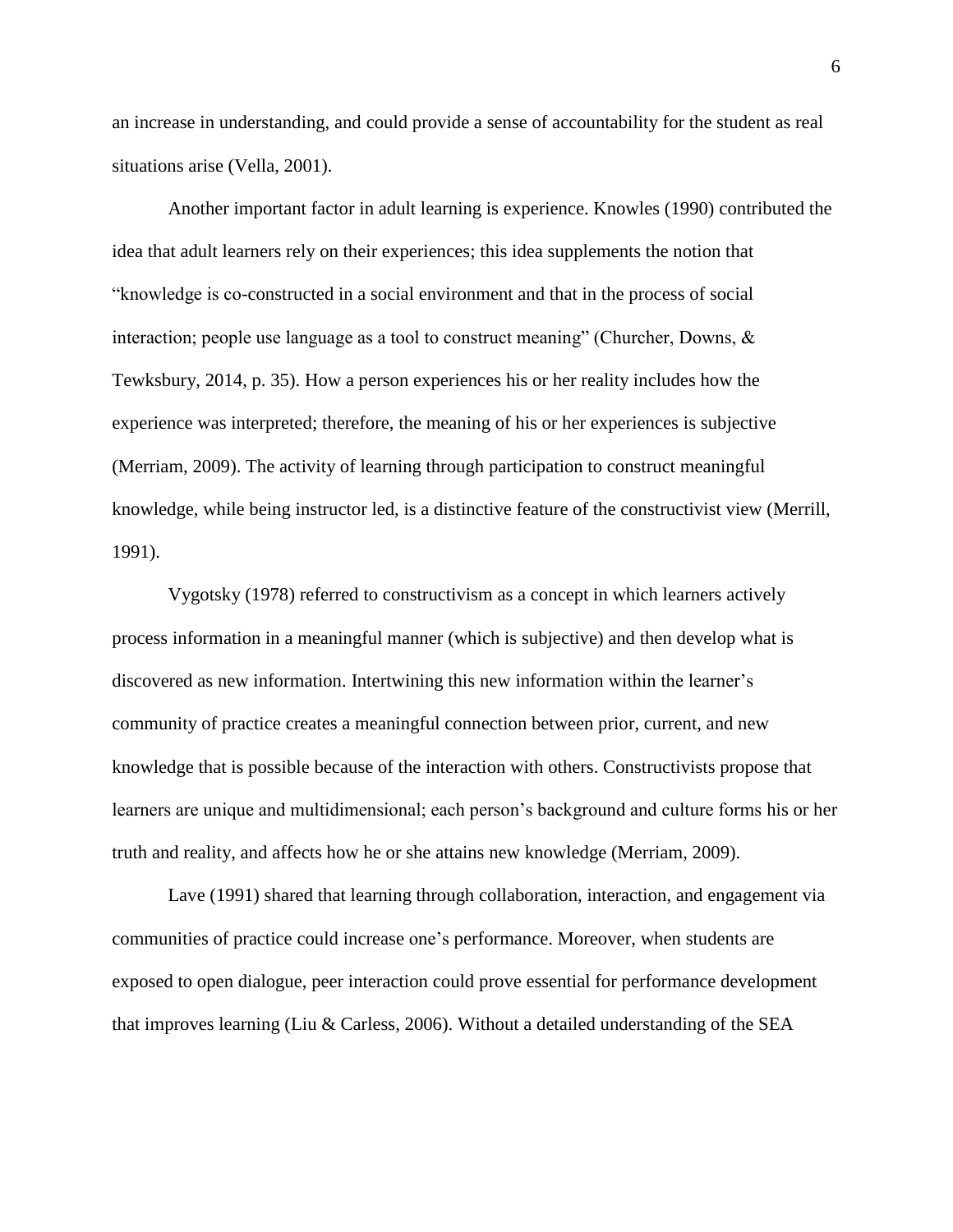course curriculum's intent, students might graduate, yet be ill prepared to meet the U.S. Navy's expectations as outlined in the *NDLS*.

Not practicing how to use the coursework creates an unreasonable expectation that leaves students without a clear applicable direction. Gravett (2006) conducted a study, illustrating that "students react to teaching practice and not teaching intent"

(p. 263). It is the SEA's responsibility to prepare its students by facilitating the course curriculum so that the students can apply what they have learned. Instructors might do this by promoting student involvement and learning activities. However, without understanding the students' true experiences, the SEA can only provide useful education according to the organizations' known student needs.

The differences between the younger enlisted and senior enlisted personnel are their roles and responsibilities, hence, there are differing needs for training and education. The importance of learning how to do, which is training centric, is critical for younger enlisted sailor development (Baker, 2015). For senior enlisted sailors, the consequence of not understanding how to use what is learned voids the practical application notion of education provided at the SEA. They need a clear understanding of how to use new learning, that can be provided by a clear assessment in which feedback is provided and subsequently implemented. The student is thus able to use the feedback for performance improvement.

This problem is in line with Merriam's (2009) summarizing statement, "What do I want to know in this study?" (p. 58), with Creswell (2013) adding the importance of a "rationale or need for the studying a particular issue" (p. 130). Thus, Merriam (2009) defined the purpose as the "major objective or road map to the study" (p. 134). When teamed with the problem statement, this combination serves as a navigator, which will guide the purpose of the study.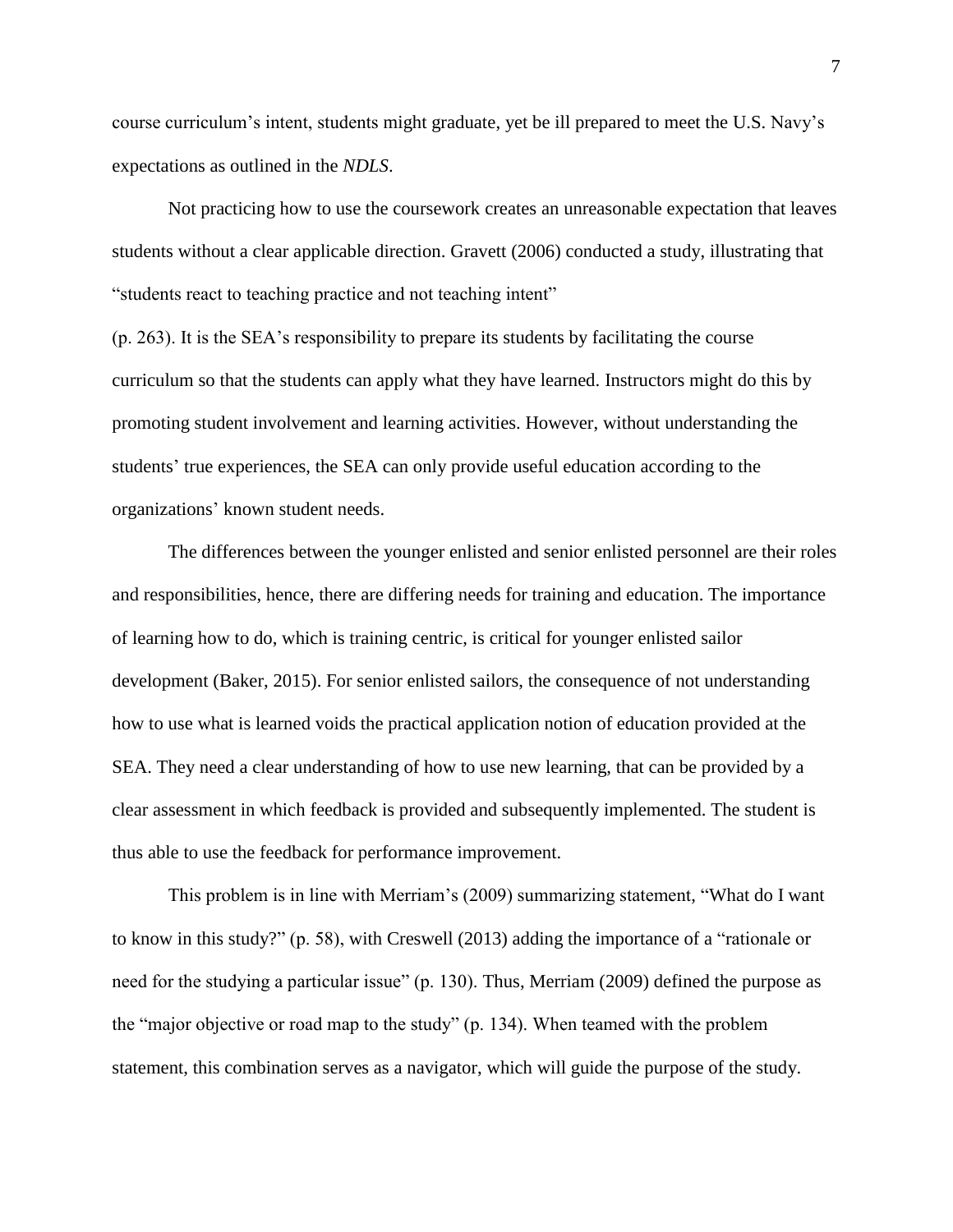#### **Purpose of the Study**

<span id="page-18-0"></span>Each student who attended the SEA did not have equal formal higher education. The range in the student's formal education varied from a General Educational Diploma (GED) through postgraduate programs (Baker, 2015). Additionally, students had differing life and work experiences. Therefore, each student experienced the SEA in a different way.

Interactions between instructor and student and from student to student during the adult learning process allow them to contribute to each other's experience. The learning experience takes into account the direction in which adult learners must navigate to discover their motivation and ability to learn. Students enter this journey with a goal in mind, and for senior enlisted sailors, they also come with their leadership experience in tow (Russell, 2006). All students' goals include learning new information, or refining the information they currently have. An older paradigm assumes that information is power, and authority is hierarchical. This outlook is considered antiquated, however, and a more progressive way to approach this leadership development is to consider usable information with which instructors and students can create change and shift toward the fundamental contrasts of training and education (Wheatley, 1993).

The training and education dichotomy is essential for the U.S. Navy's learning culture. Although broad, both are a necessity to the SEA and U.S. Navy. Each approach is used for enlisted sailors at different times in their careers, but they can also be used simultaneously. The segment of the SEA graduate population that the researcher studied also represented a segment of adult learners, who were also senior enlisted sailors being taught by their peers. The role of the SEA instructors is to facilitate creating a foundational understanding of lessons taught within the classroom. A significant responsibility of the instructors is to provide student academic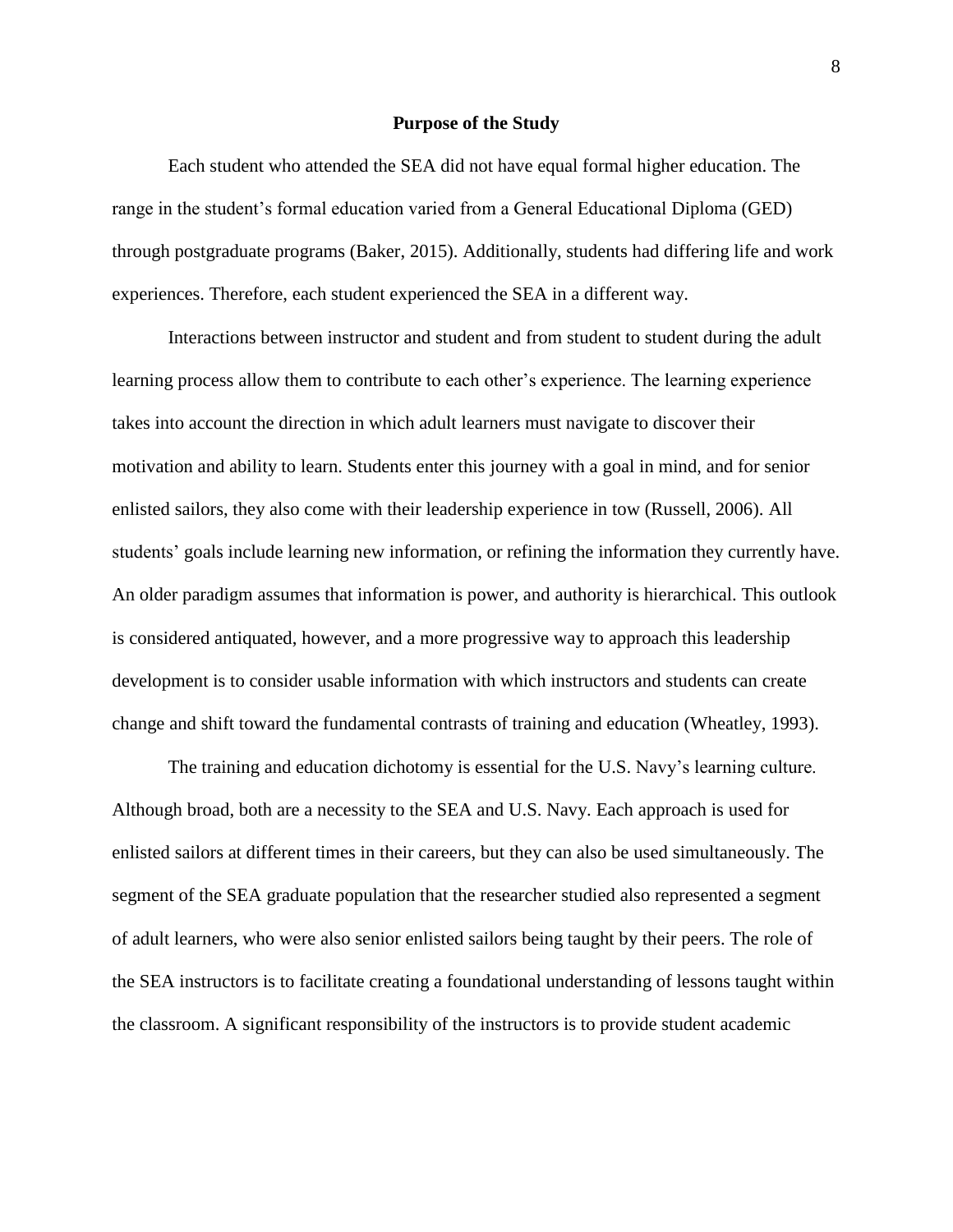support, in addition to other intangible support and resources that they might need during their SEA experience.

The experience of those attending the SEA highlights the transition from doing to using what they have experienced throughout their coursework. The purpose of this phenomenological study was to explore how SEA graduates would describe their experience of applying the SEA curriculum in their workplace. To study this phenomenon, research questions were developed to support the research focus.

#### **Research Questions**

<span id="page-19-0"></span>Kouzes and Posner (2007) articulated, "Leadership is a dialogue, not a monologue" (p. 518), by which they posited key communication principles of how leaders can and should interact. Kouzes and Posner also expressed the importance of having a vision, but one must have more than a vision when attempting to enlist others in believing and subsequently acting upon that vision. According to Kouzes and Posner (2007), the three essential practices by which leaders can execute a vision are to "listen deeply to others; discover and appeal to a common purpose; and give life to a vision by communicating expressively, so that people can see themselves in it" (p. 519). These three practices are fundamental in shaping the adult learner's desire to achieve his or her individual goals.

In adult learning, adding to the narrative of essential practices and listening deeply to others allows the student the opportunity to be heard. This ability to be heard contributes to the dialogue that is necessary to gain an understanding of the learner's experiences. Considering that the U.S. Navy benefits from the way that sailors disseminate information, experiential learning is at the core of its learning model. This learning model aligns with listening to ideas, opinions, and decisions to best facilitate learning. Next, discovering and appealing to a common purpose shows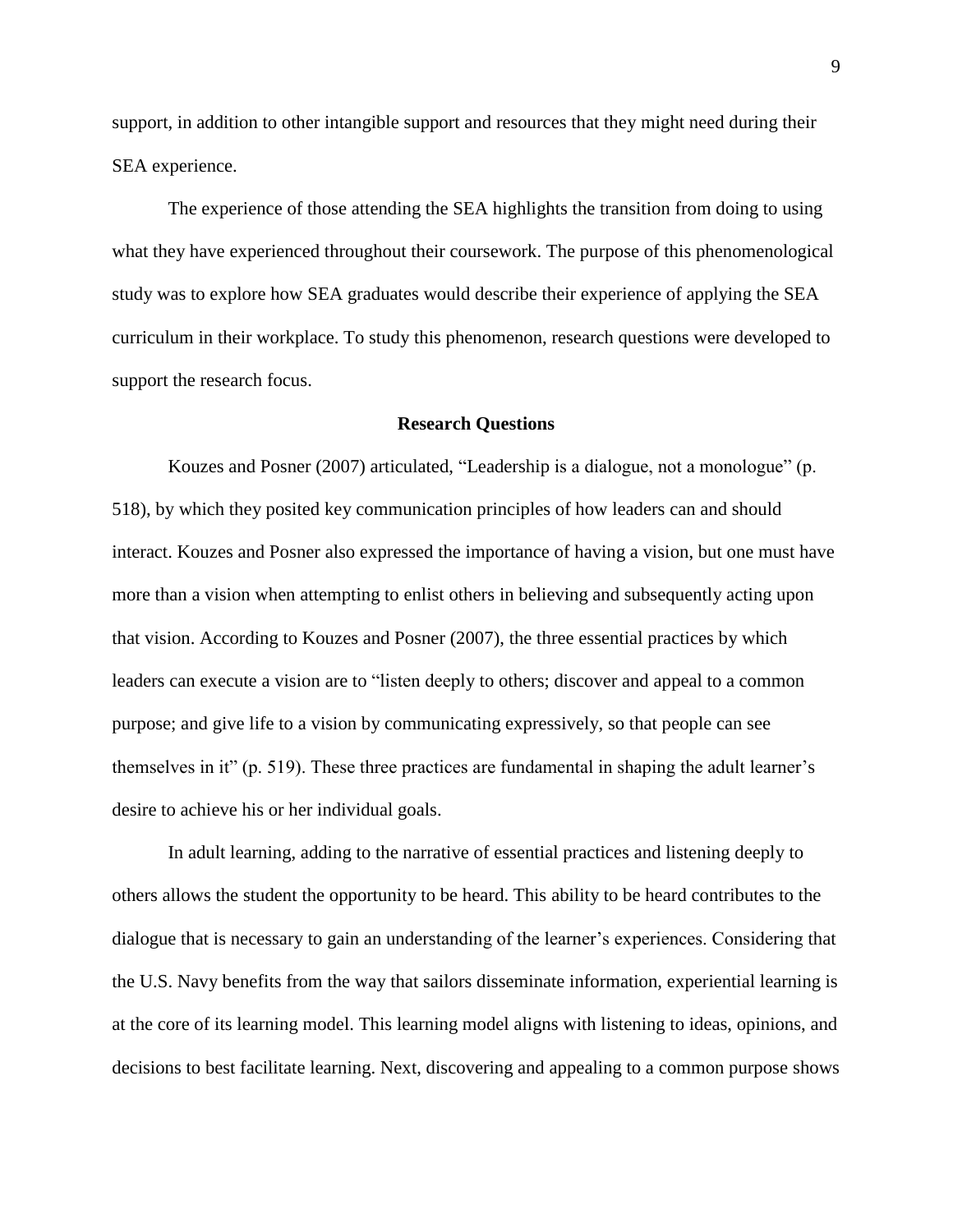what the U.S. NWC expected in the *NDLS* from enlisted leaders, and what the SEA anticipates that its graduates will have when they return to their workplaces: the knowledge that they have gained to serve others better. Those students who are in leadership positions will help guide or structure expectations that are informally facilitated. Finally, to give life to a vision by communicating expressively so that others are included should be an active occurrence in the workplace, which, if done correctly, can lead to goal achievement. Placing emphasis on the leader's perception and encouraging learning creates a culture of learning. The difficulty rests in having the clarity of direction, and in knowing how to use the new or refined information to arrive there. The advantage is that the new information allows learners to be included and to arrive at their own conclusions.

Using personal experiences in formal education is welcome because it complements the instructor's ability to contribute to the students' learning outcomes. Mezirow's (1981) transformative learning theory affirmed the method of challenging students' viewpoints, assumptions, and beliefs to understand what they experienced and to lead them to positive change. By gathering a student's descriptive experiences, an instructor can understand what it is like to be a student and to reintegrate into the workplace, so that the instructor can facilitate the student's personal and professional improvement. According to Landis and Landis (2013) to acquire this information, the instructor must consider and preserve the idea that "each individual learns differently and will perceive the world in a different manner" (p. 30). Specifically, the following questions provided clarity to the study:

1. How did SEA graduates describe using their personal and organizational experiences in the professional learning environment?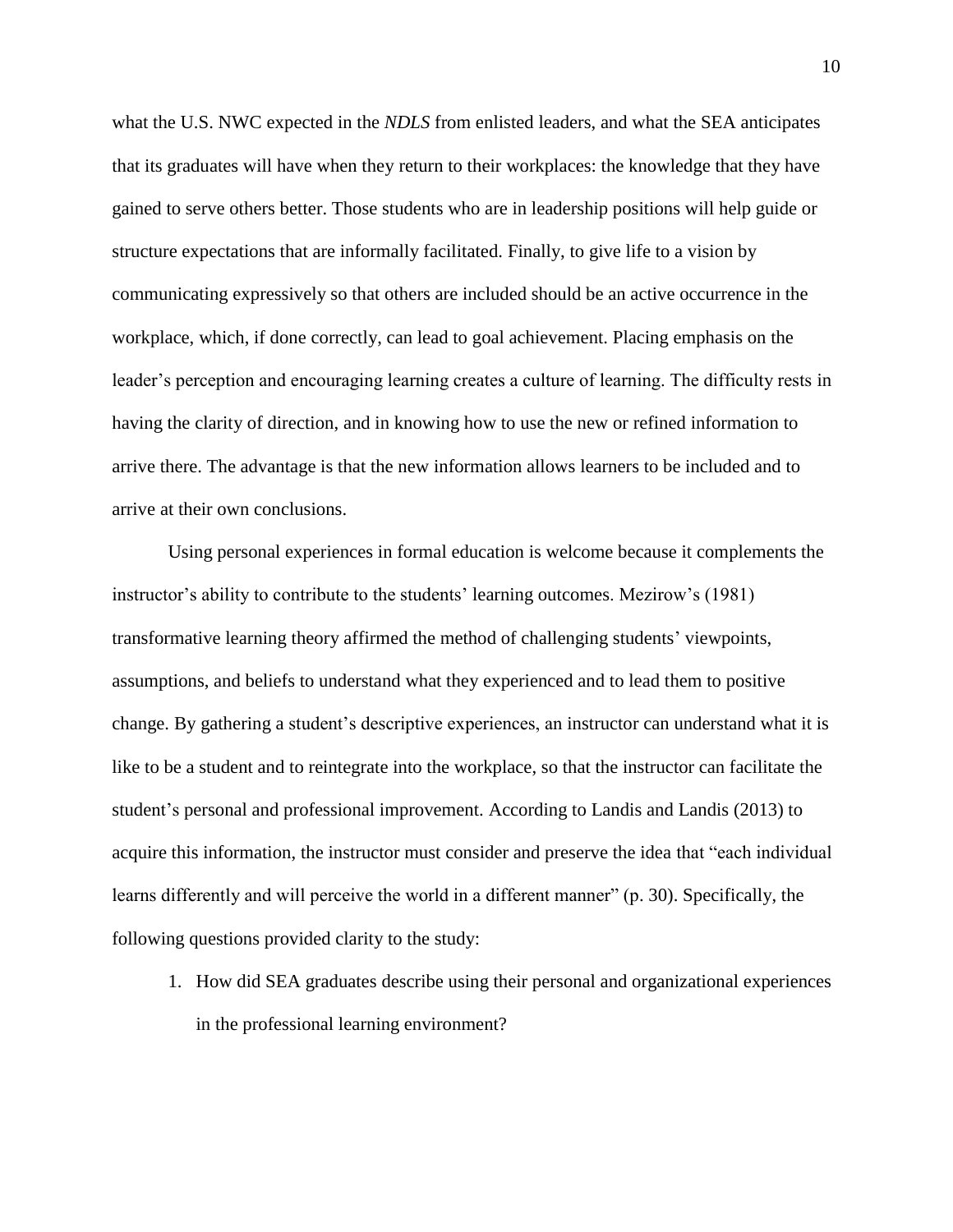2. What is the meaning of the SEA graduate's experiences of applying the SEA coursework to their workplace?

These questions informed the researcher in the course of the study by allowing the researcher to explore adult learning thoroughly. The goals were (a) to gather the lived experiences of SEA students, (b) to reach towards their meaning, and (c) to provide plausible insights about the phenomenon that was studied. To explain this, the Conceptual Framework section provides an overview of the conceptual lens that the researcher used to guide the information collected.

#### **Conceptual Framework**

<span id="page-21-0"></span>In guiding this research towards understanding the meaning of the SEA graduates' experiences of learning how to use the coursework, the researcher used four approaches. This framework extends beyond identifying a student's perception of the information received and putting it to use. The conceptual framework of this study followed theoretical approaches that focus on exploring how SEA graduates describe their experiences of applying the coursework for use in their workplace.

In this study, the researcher connects the major characteristics of inquiry and provides a rational and methodical association to answer best the research questions. For the purpose of this study, the experiences of SEA students during the learning process were sought within the context of constructing this framework by combining (a) how adults learn, (b) the use of a community while learning, (c) the practice of feedback, and (d) the result of using the combined information in the workplace.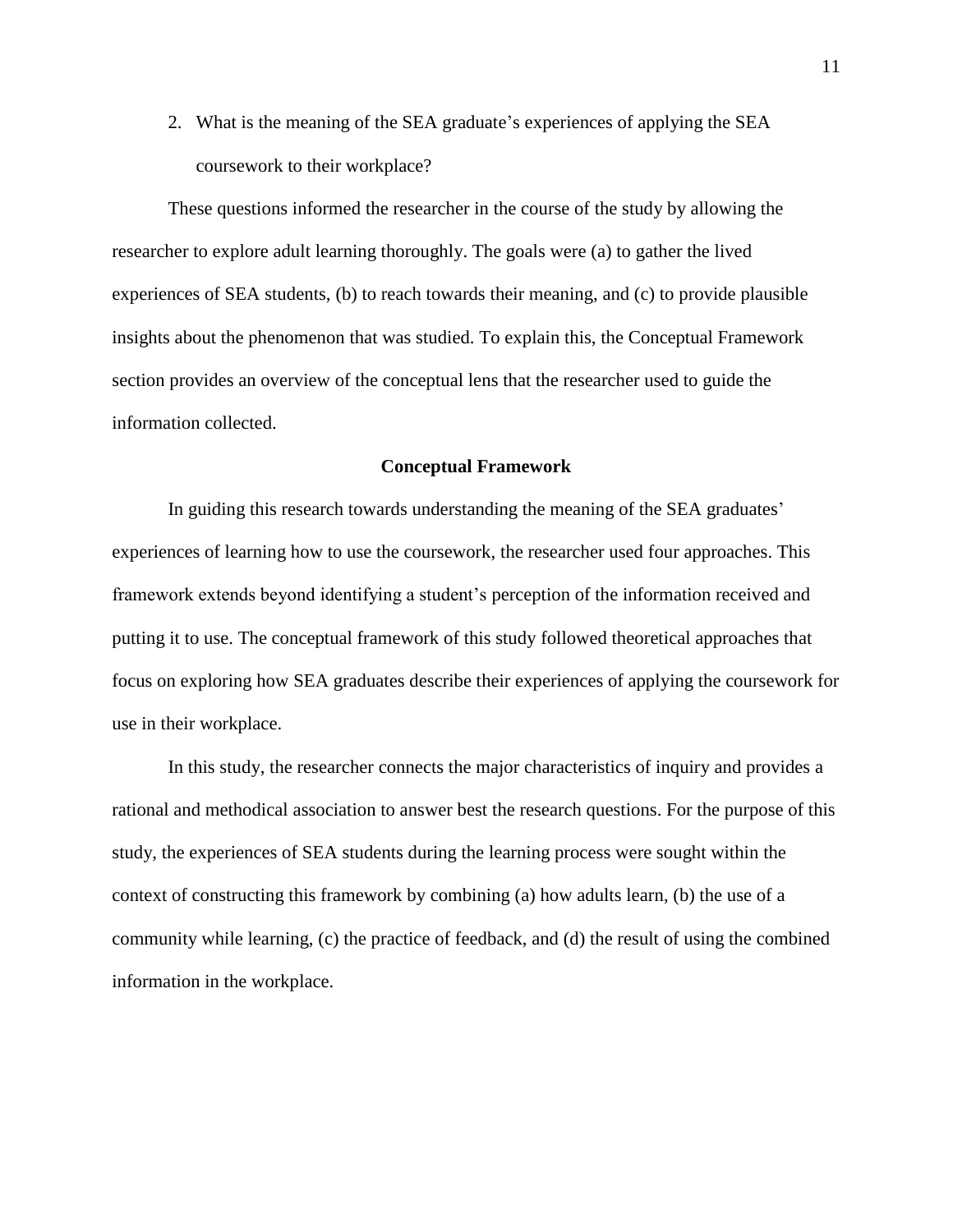#### <span id="page-22-0"></span>**Adult Learning**

Balancing the responsibilities of daily life, while attempting to pursue higher education, can be a stressful task. The current workplace requires adults to learn continuously to meet the growing need for talent and expertise. Adult learners will have to seek opportunities to increase creatively their formal education by navigating through a variety of obstacles. These learners are motivated to seek higher education, particularly when faced with life changes, which might challenge them to improve personally or professionally. These are significant traits of adult learners. Expectations of leadership actions are another dimension of learning experiences for SELs.

Knowles (1968) explained that the characteristics of adult learners are noticeably different from child learners. Drawing upon andragogy theory, Knowles expounded on those assumptions and discussed the value of learning as a process. Andragogy serves as an umbrella for this study design. Within the study of andragogy, Knowles assumed that adult learners each possess (a) self-concept, (b) previous learning experience, (c) the readiness to learn, (d) orientation to learning, and (e) motivation to learn.

In addition, six assumptions were set within the theory of andragogy: (a) the reasoning or the why behind learning the topic, (c) adults are self-directed learners, (c) adult learners bring a wealth of experience to the educational setting, (d) adults enter educational settings ready to learn, (e) adults are problem-centered in their learning, and (f) adults are best motivated by internal factors (Knowles, 1990). These assumptions contrast with that of pedagogy, in which learners are dependent students who bring little or no experience to the educational setting and are present because they are mandated to be there and not because they alone have a personal desire to be present.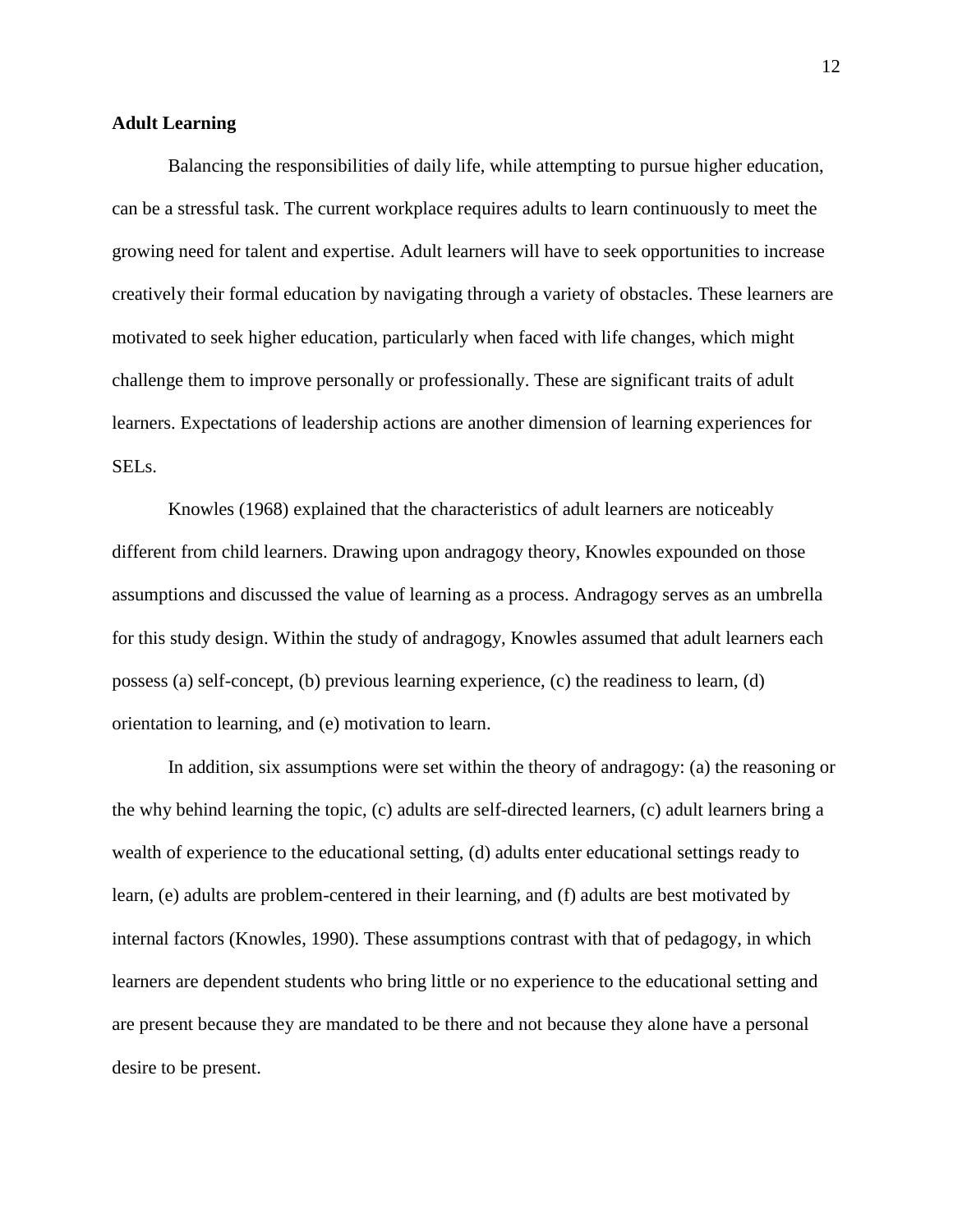Knowles (1984) envisioned adult learning as a lifelong journey such that, once the learner is taught the lesson and has a supportive environment, over time, learning becomes recognized as a dynamic and interactive experience. Therefore, Knowles defined andragogy as both an art and a science of facilitating adult learning. Complementing on Knowles' andragogy with transformative learning, Mezirow (1991) examined learning as understanding a person's frame of reference that leads to freeing biases to gain greater knowledge. The common themes of this theory are experience, critical reflection, and rational discourse. Making meaning of the student's experience is a defining characteristic of how adults integrate their self-concept, personality, emotional patterns, and learning styles to transform learning (Mezirow, 1991). When these aspects of meaning making are blended with andragogy, an understanding of learning and the student's motivation and readiness to learn are better constructed (Mezirow, 2000).

Both Knowles (1984) and Mezirow (2009) valued using the community to enhance learning. Therefore, adult learning places an emphasis on learning as a process rather than on the subject being taught. Adults require approaches from their teachers. The techniques used to facilitate must be as diverse as the experiences, skills, talents, and knowledge that the students bring to the classroom. These exceptional resources to the learning environment are invaluable and cannot be ignored. The SEA's curriculum can guide the students' understanding, but peerinteraction via the community of SEA students and graduates can achieve the curriculum goals of challenging their assumptions and identifying what they need to know.

#### <span id="page-23-0"></span>**Communities of Practice**

Improving performance within an organization can be achieved through acknowledging a need for and empowering the formation of communities of practice. These communities are people who engage in collective learning by sharing information of common interest through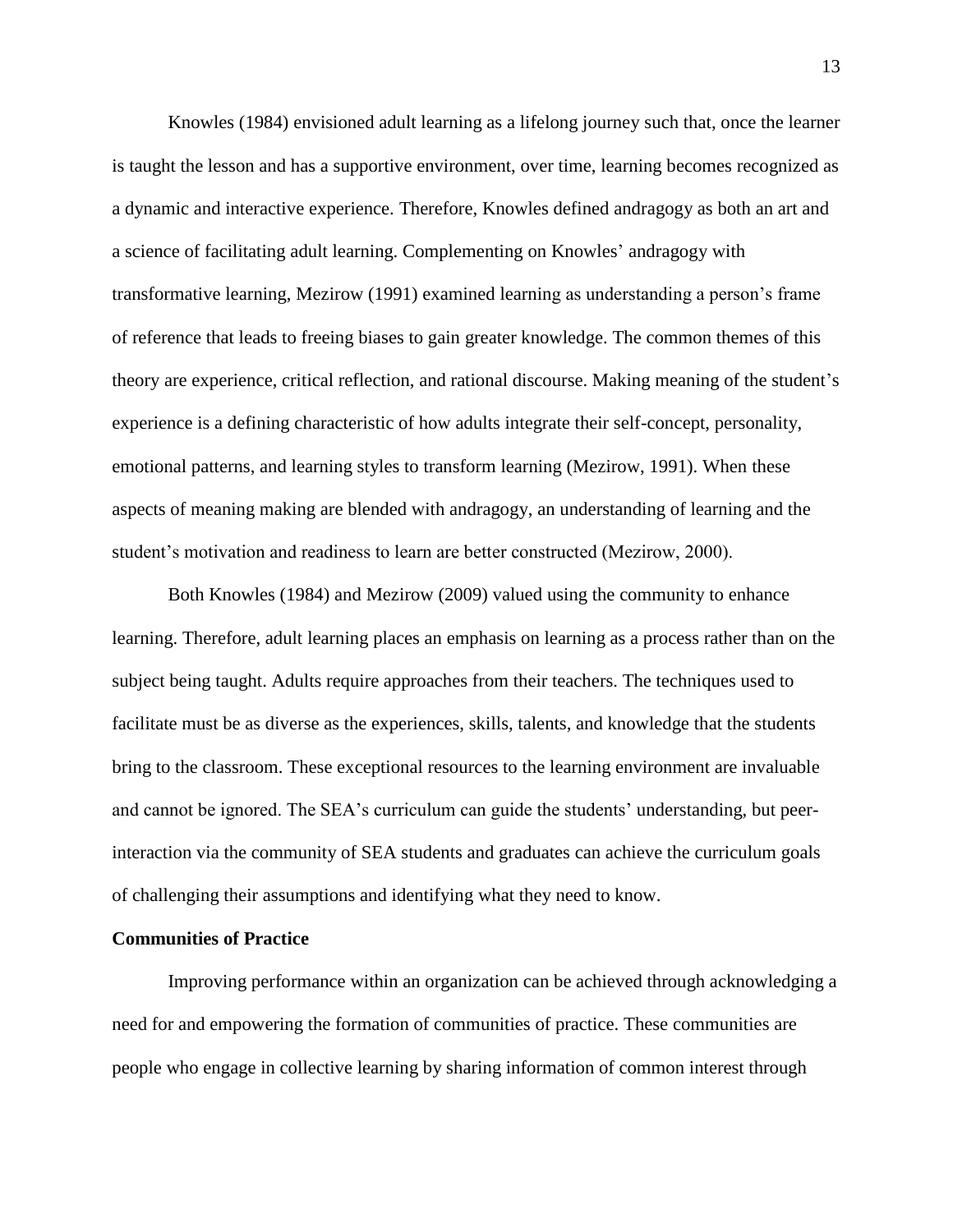various venues (Wenger, 1998). To form this concept, three characteristics must exist: domain, community, and practice (Wenger, 1998). To expound on this idea, the domain is the shared interest of the group, including individual's competency on the subject, whereas, in the community, relationships exist that enable people to learn from one another. Much of what adults learn and how they learn it is dependent on and is inseparable from group interactions and relationships. In this forum, discussions occur that are, hence, continued information sharing. The last characteristic, practice, is the resources used to address the concern or problem. Communities of practices could exist in several environments, depending on the overall goal. In the study of the SEA graduates, the community identified will be those who are seeking a collective group experience and who wish to collaborate to put into practice what they have learned.

In a collaborative learning environment, students learn from each other and from their teachers. The environment is filled with interaction and activities that play a noteworthy part in collaboration. This collaboration includes a transmission of information to the learner and supports their understanding how to use the information through interactions with those involved in the learning process. Regarding social development, Vygotsky (1987) posited that language aids in the formulation of knowledge. Furthermore, Vygotsky argued that the progression from actual to potential development occurs with guidance from expert counsel. This progression is called the zone of proximal development (ZPD), where a separation occurs between the learning and the cognitive developmental processes. Vygotsky (1978) argued that the developmental process does not happen simultaneously with learning processes, but precedes it. Therefore, collaboration is necessary for students to achieve a higher cognition. This was an important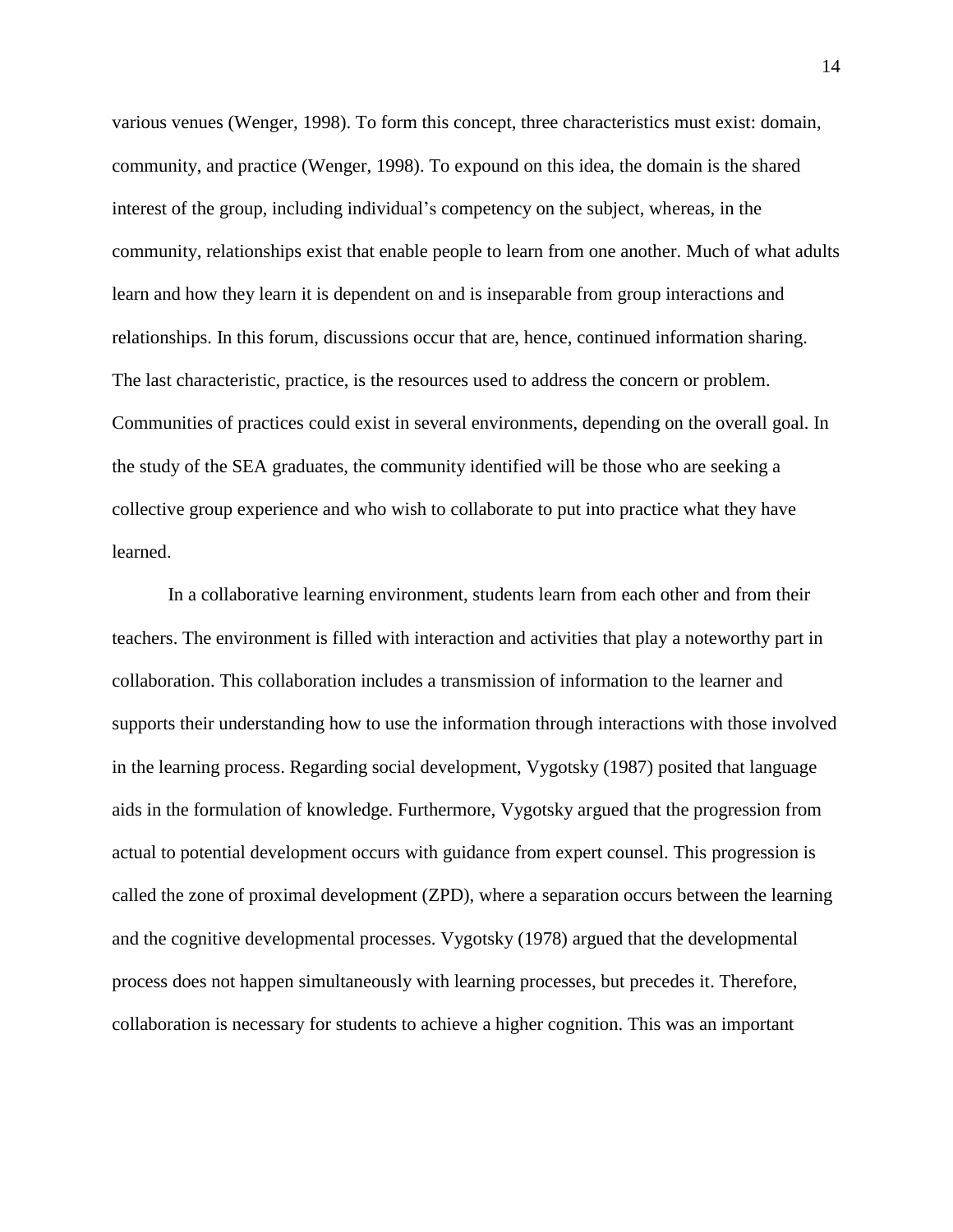component to Vygotsky's theory, who viewed collaboration as the connection that supports the *transfer* of knowledge, and ZPD as its motivating factor.

Another viewpoint of learning theory is that of the situative–sociohistoric viewpoint, whose proponents explained that the people are inseparable from their communities and environments. Under this view, knowledge is distributive as social, material, and cultural artifacts of the environment, and that learning occurs and is motivated by the developing of identities within the communities in which they reside or participate. Learning opportunities should encourage participation within the inquiry, with the supportive researcher, and should help discipline the student's practices. An example of this would be using analogies. Within groups, if a person can supplement their learning by using another person to convey familiarity with important aspects of the topic, this engagement will bring learning into concert with the teacher's goals (Gardner, 1999). Concisely, learning should be grounded in problems that are meaningful to the student (Ravitch & Riggan, 2012). With the cognitive approach, the instructor seeks to understand and describe the working of the mind. Knowledge includes reflection, conceptual growth and understanding, problem solving, and reasoning. Using previous workplace and learning experiences contributes to knowledge that includes the active reconstruction needed to build new knowledge. Thus, many individuals learn more effectively in a group setting; therefore, the community engagement within groups is said to occur naturally, and the motivation to maintain the engagement is essential, which then leads to using feedback (Gardner, 1999).

#### <span id="page-25-0"></span>**Feedback**

While in attendance at the SEA, students are assigned readings, are engaged in instructor–student dialogue, and are asked to solve problems in case studies. The students do not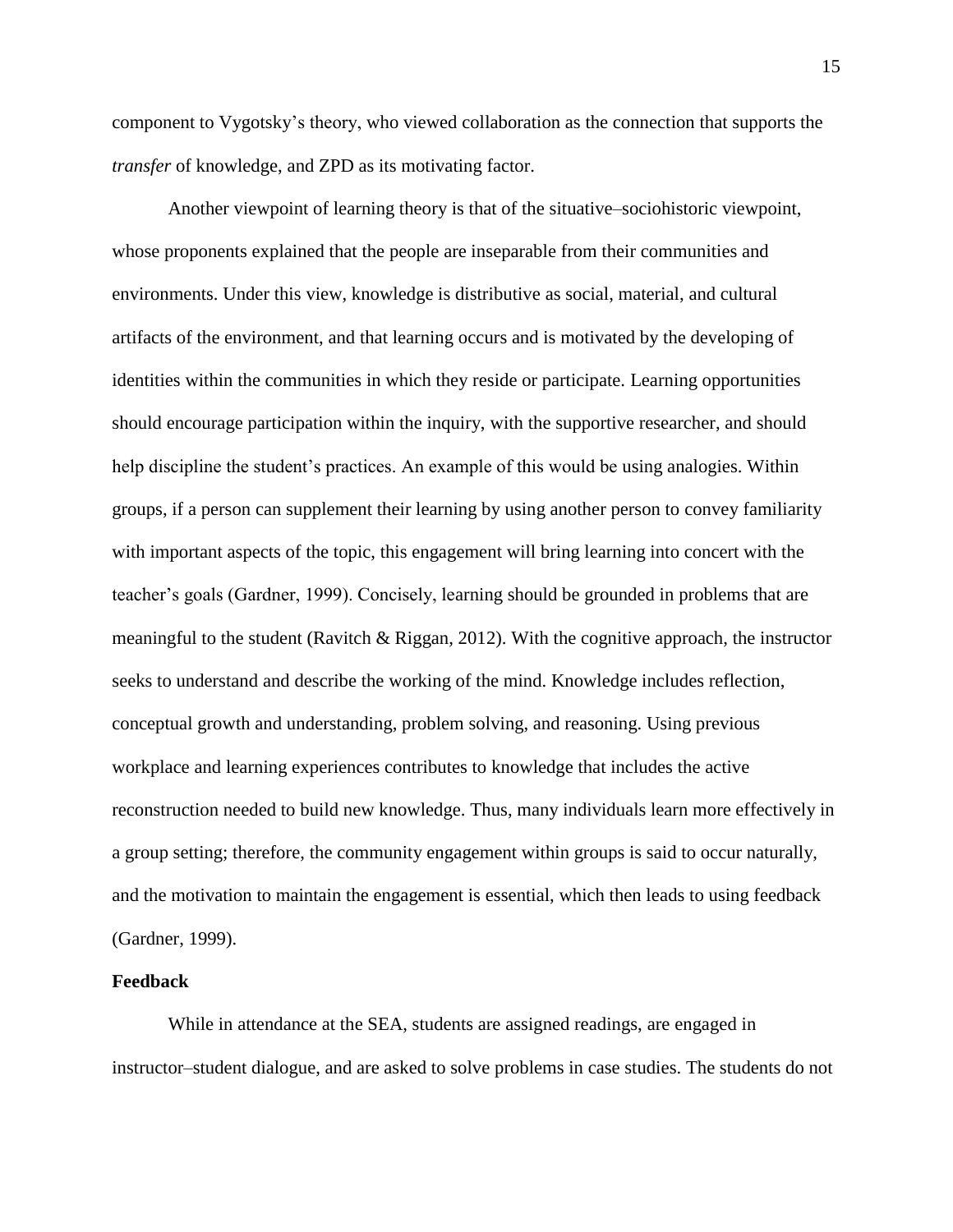practice applying active communication skills, leadership styles and theories, organizational behavior, and professionalism through instructor-led course. The course curriculum does not identify how to use the information, which could lead to ambiguous expectancies of what and how SEA graduates should apply it in their workplace. Again, students are expected to graduate from the SEA prepared to apply the techniques and skills that they learned from the coursework to lead sailors effectively without interactive instructor-led development; however, this information might only be discussed and gained within their peer group.

As an essential part of personal and professional development, peer interaction is often associated with performance, which includes feedback provided by peers. The motive behind feedback stems from the lifelong learning concept, which is achieved through quantitative and qualitative forms of feedback. Feedback is most effective when it is delivered with specifics by narrative and verbal means. When it is not specific, it is less effective and does not provide learners with the assessment required for improved performance. van Gennip, Segers, and Tillema (2010) examined peer feedback as a tool for learning intervention. This feedback is also described as a social process tool because team learning is collaborative.

Lave's (1991) theory supported the use of a group of students engaging in the same assignment, working together as a team, and sharing feedback for performance improvement. Currently, the conventions of adult learning as transformative learning through a constructivist view was presented as a brief description of knowledge, learning, and the utility of feedback. The points presented could aid the learner in transforming understanding by receiving and applying feedback, and by increasing performance effectiveness in the workplace.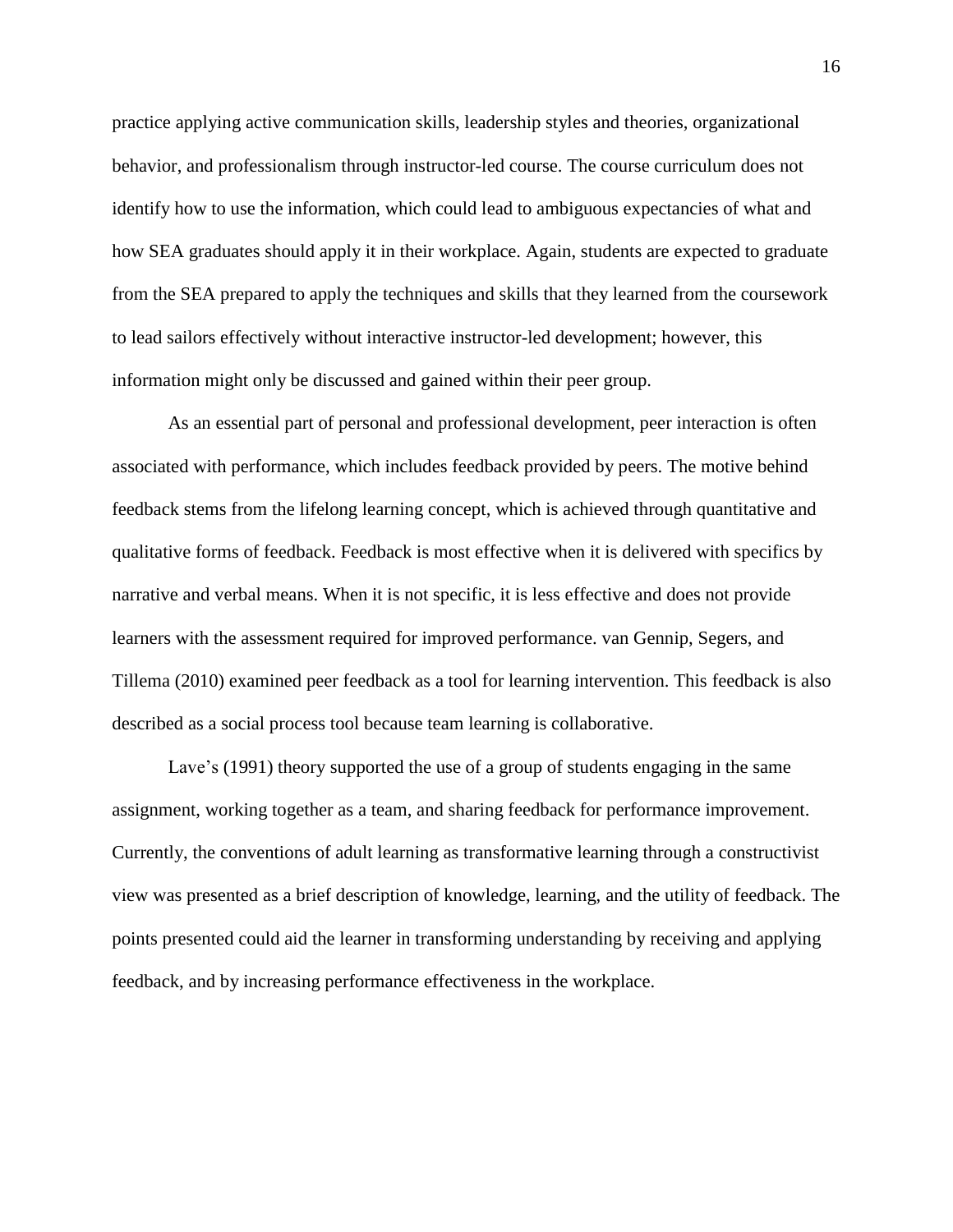#### <span id="page-27-0"></span>**Taking Learned Knowledge into the Workplace**

The task of taking what is studied in the classroom into the workplace is multifaceted, and the transfer of knowledge is an integral part of the learning process (Dinsmore, Baggetta, Doyle, & Loughlin, 2014). Therefore, one of the goals of learning is to use effectively skills and knowledge that are gained from the classroom. Successful students can use practice to expand and develop critical thinking skills without sacrificing experiential knowledge or the course's content.

The SEA has the ability to leverage senior enlisted students who are returning to the workplace with refined or new knowledge in organizing a network that will provide a sense of community. As adult learners, they have the ability to transfer learning, but it might be influenced by their ability to notice, recognize, and create meaning out of the perceived problem and connect it to the academic course. Depending on the student's previous experience, the progress for them toward understanding and applying the education gained is equally important.

#### **Assumptions, Limitations, Scope**

<span id="page-27-1"></span>The views of assumptions, limitations, and scope are interpreted from the researcher's lens, which begins with how the U.S. Navy recognizes the importance of its sailors, which is stated in the U.S. NPC's motto: "Mission first, sailors always." Further, Bolman and Deal (2013) were in line with the NPC's motto when they stated, "Leadership understands that both the organization and people need each other respectively" (p. 135). Thus, the organization needs its people to operate because it is imperative that training and education dichotomy is understood. In this regard, training is arguably different from education; however, the U.S. Navy invests millions in training its enlisted service members on technical and physical tasks, but less on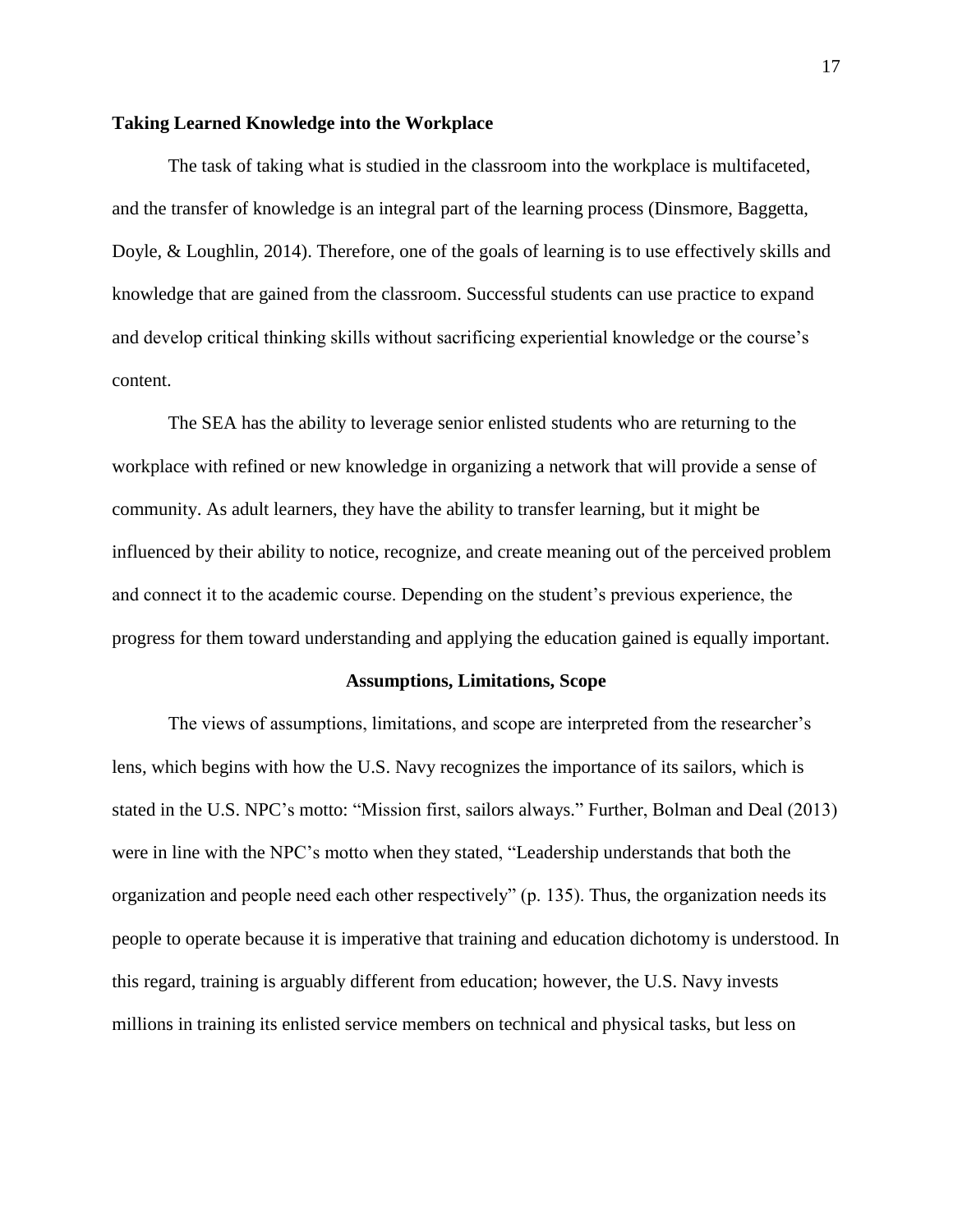professionally educating them. This might work for the apprentice; however, for sailors who must transform into U.S. Navy leaders, the disconnection is problematic.

The most difficult step in problem solving is to identify the problem and to communicate assumptions (Schein, 2006). Forecasting the need and the necessary action for professional development education to the U.S. Navy's senior enlisted ranks was necessary. Leaders who do not practice what they preach experience the consequences: behaviors that are advocated, but not practiced will gradually transition from seemingly normal to disabling, and can shift one suddenly into a crisis (Wheatley, 2006).

In this study, the researcher was concerned with three primary assumptions. First, the instructor at the SEA had a firm understanding of how to engage students in giving feedback. The researcher assumed that the position of instructor came with implicit knowledge of how to provide feedback that would appeal to the students for their development. The researcher also assumed that the students who had chosen to attend the SEA were readily available for enrollment. Presumably, each sailor with Internet access would be available to begin the distance-learning portion, and those who would attend and complete the distance-learning portion would be available to attend the resident session. Lastly, the researcher assumed that the learning environment the SEA students used would be uninterrupted. The population of students might reach more than 100. Included in this population would be a variety of personality types, educational backgrounds, and work and life experiences.

The limitations of this study were the students' perceptions of the SEA and the lessons that the course would provide to them. First, the accessible student population of this study was roughly less than 1% of senior enlisted sailors. Within this population, the researcher assumed that those who would attend the SEA would have an understanding of the knowledge they that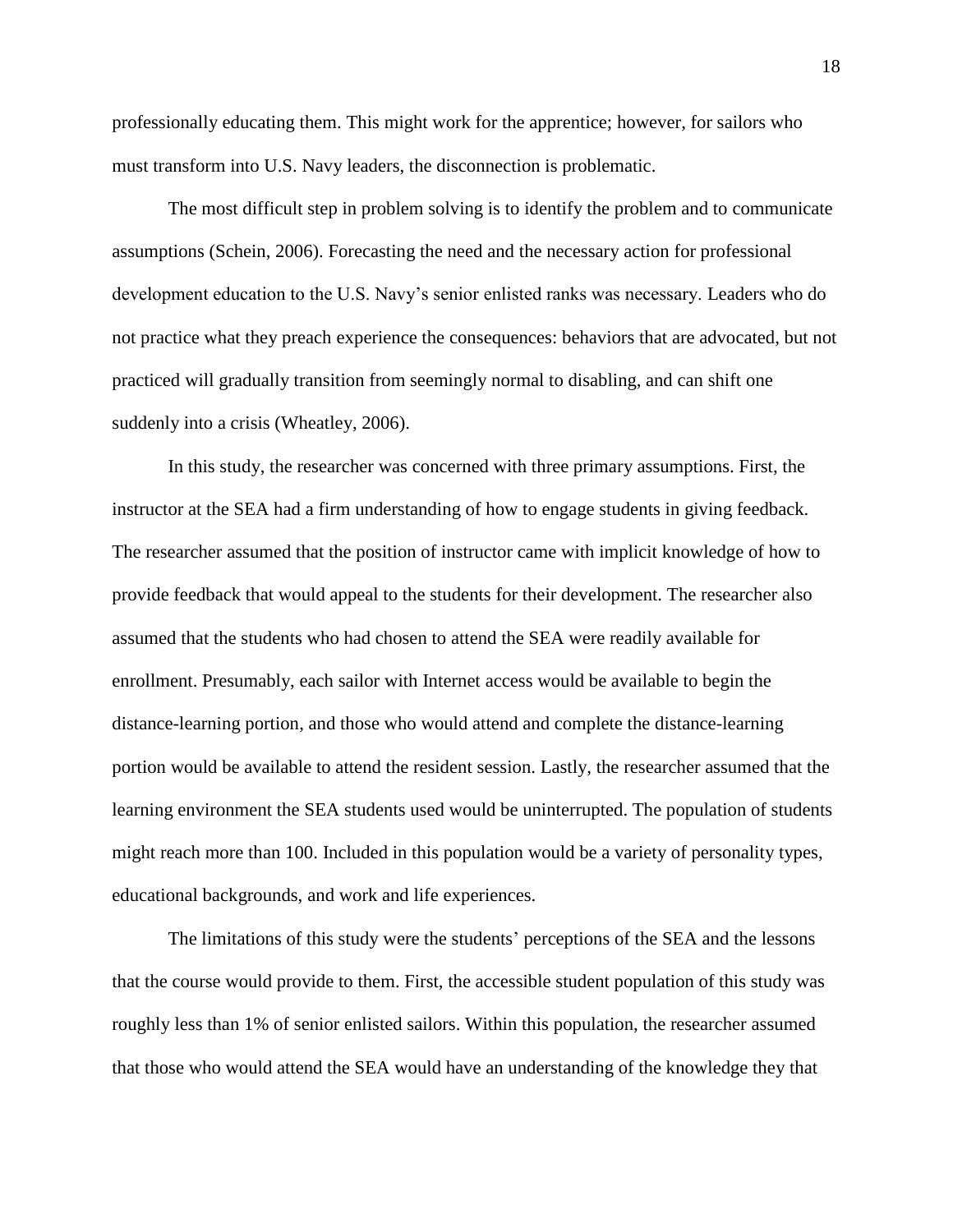they would receive while in attendance. This view stemmed from the population of graduates who were in the workplace; this information about course expectations added the variable of a preconceived notion about the SEA.

Another limitation was that the SEA is a mandatory course for future promotion opportunities; therefore, the course might have been viewed as watered-down because of the requirement. This interpretation could have affected the usefulness of the course. Third, through word-of-mouth, students look to peer-interaction to satisfy their learning. It is understandable that "no two people see the world exactly the same" (Wheatley, 2006, p. 149); therefore, learning should not be treated as a one-size-fits-all process.

Additionally, other limitations were either not addressed or lacked research depth, but they all seem to play a role in affecting human behavior in any environment. The first limitation was emotions and anxiety from the student. How people feel is important when they listen to or read about their assessed performance. Second, although mentioned in other studies, the environment yet seemed underexplored. Not all participants were comfortable in the same setting. Lastly, generational differences regarding feedback receptivity, the assessor expertise, and student's interpretation of what was fed back were loosely addressed in the research.

Other limitations included internal barriers within the U.S. Navy and the SEA. The limitations of the researcher's study also included Bloom's (1956, as cited in Forehand, 2005) taxonomy, which is arranged in hierarchal stages from a less complex to a more complex learning involvement. Bloom identified six levels of cognition: knowledge, comprehension, application, analysis, synthesis, and evaluation. Knowledge and comprehension are passively received from the instructor, whereas application is the bridge through which practice is necessary before moving to a higher expectation of creating new knowledge. The two initial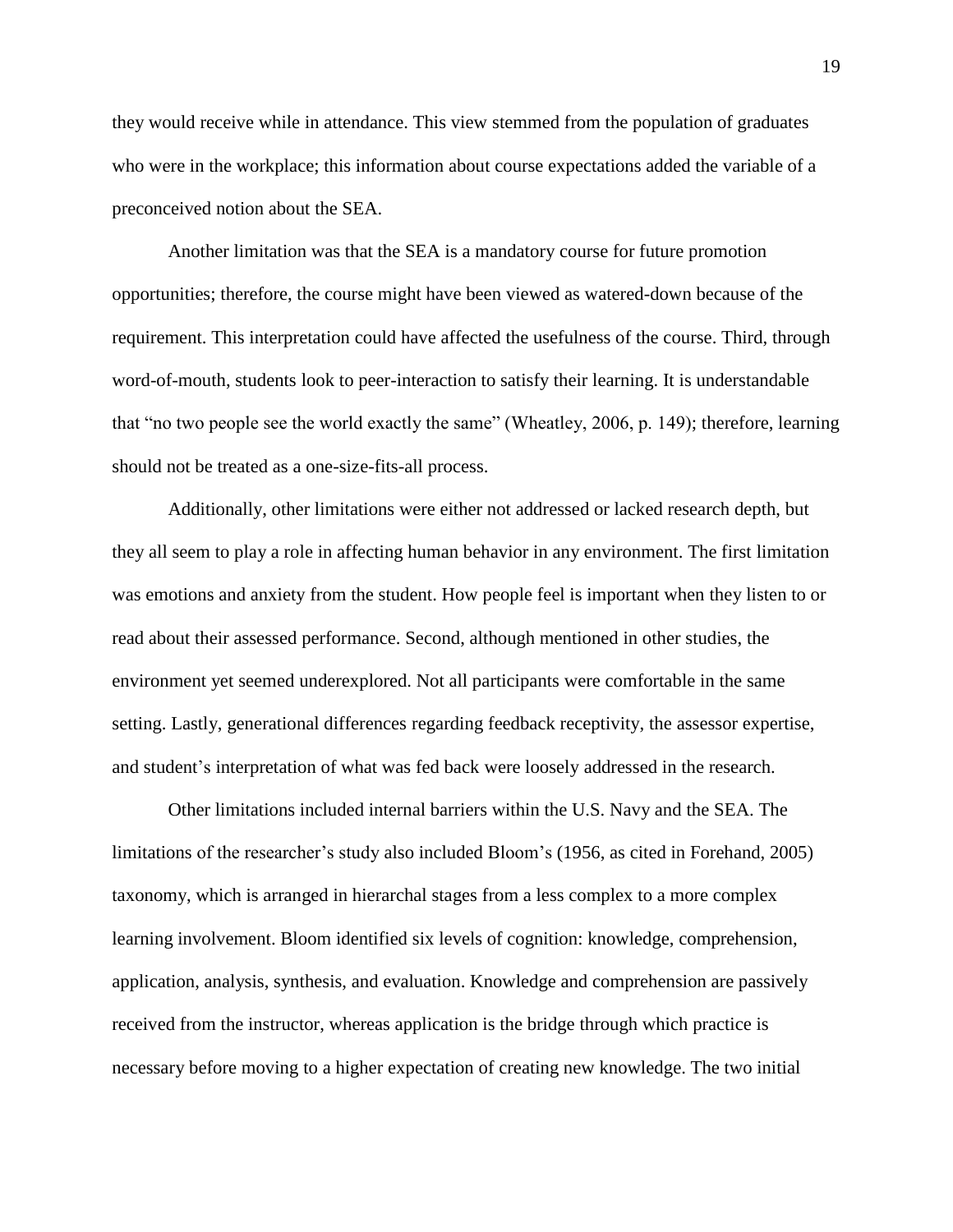stages are identified in the SEA's learning objectives, but application is not mentioned, which is problematic if students are expected to convey their learned knowledge into the workplace.

Understanding the SEA intended outcomes is not sufficient; the learner must feel prepared and empowered to apply the knowledge in the workplace, and to be able to confidently communicate and apply the coursework after graduation (Grace, Korach, Riordan, & Storm, 2006). Bolman and Deal (2006) mentioned two common problems: (a) leaders often "fail to invest time and resources necessary to develop a cadre of committed, talented employees" (p. 133), and (b) the resources provided for development are not sufficient. This makes the scope of the researcher's study diverse. In the study, the researcher included students who were SEA graduates from differing locations. The ages of these participants were not the primary factor, rather, their years of naval service and time in their current position are more relevant, and will be addressed later in study.

#### **Significance**

<span id="page-30-0"></span>In this study, the researcher addressed the significance behind needing more information concerning how to educate senior enlisted sailors who have extensive military experience and are adult learners. Traditionally, senior enlisted sailors have learned from their experiences. In creating an optimal learning experience, while attempting to maintain continuous professional development to improve their leadership abilities, discovering the meaning of their SEA and workplace experience is essential.

Balancing what is learned in the classroom and what is experienced in practice is equally beneficial to the student. Aristotle once said, "For the things we have learned before we can do them, we learn by doing them" (Bynum & Porter, 2005). The apprenticeship model of training is the beginning of experiential learning for newly enlisted sailors. As these sailors advance in their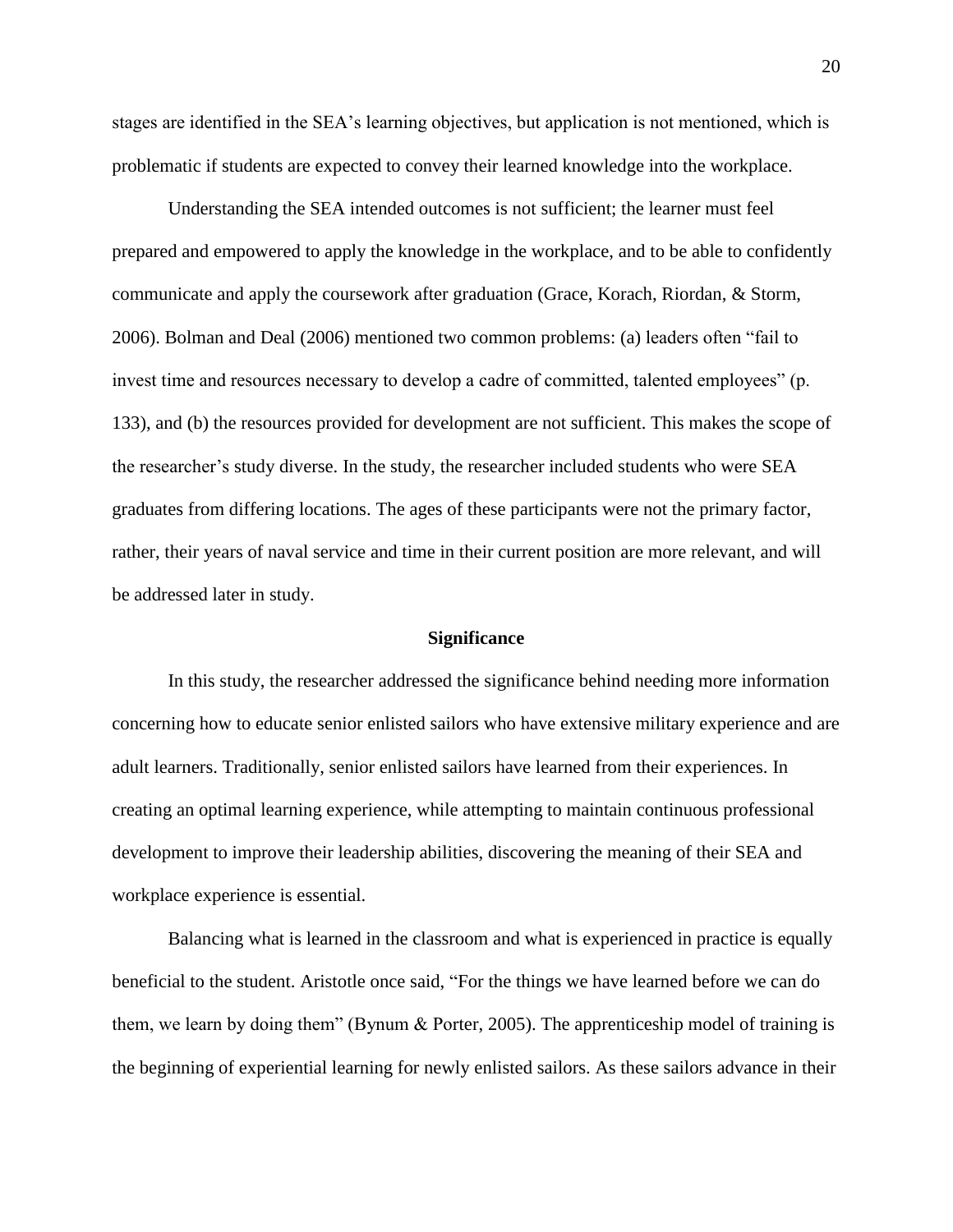careers, the researcher could assume that their needs would change. Kolb (1984) believed that, once the experience is grasped, it could be added to other experiences—whether they were gained reflexively or through active participation—and transformed into learning. Although oversights are inevitable, without training, the risk of making costly mistakes could harm the organization's overall effectiveness (Bolman & Deal, 2013).

Additionally, the strengths and weaknesses of feedback are said to help build knowledge and skills, which would result in improvements in the quality of learning and performance (van Ginnip et al., 2010; Govaerts, van de Weil, & van der Vleuten, 2012; Topping, 2009). Thus, researchers have argued that the students who have been assessed perceived feedback from expert assessors as valuable, and were equally receptive to their peers and to non-expert assessors. These trends led the researcher to seek further research. The results of this study supported the understanding of adult learners' experiences as qualitatively and directly related to workplace performance, and as understudied. When written feedback is combined with verbal feedback, the relationship gains strength (Govaerts et al., 2013), but the feedback must be specific and free of ambiguity. Lastly, an emphasis on interpersonal skills should be included in continued studies. This variable might aid as a determining factor for verbal feedback.

Although the researcher restricted this study to the experiences of one small group of senior sailors who graduated from the SEA, understanding their confidence and motivation to learn could prepare them to resolve challenging and complex situations in the future. Providing an appreciative response to multiple perspectives would encourage learning in a more realistic manner. Asking students to think about how they experienced a phenomenon that is relevant and worthy of their time and attention would facilitate a construction of their own knowledge. With the present inquiry, the researcher extends the research by conducting qualitative study with a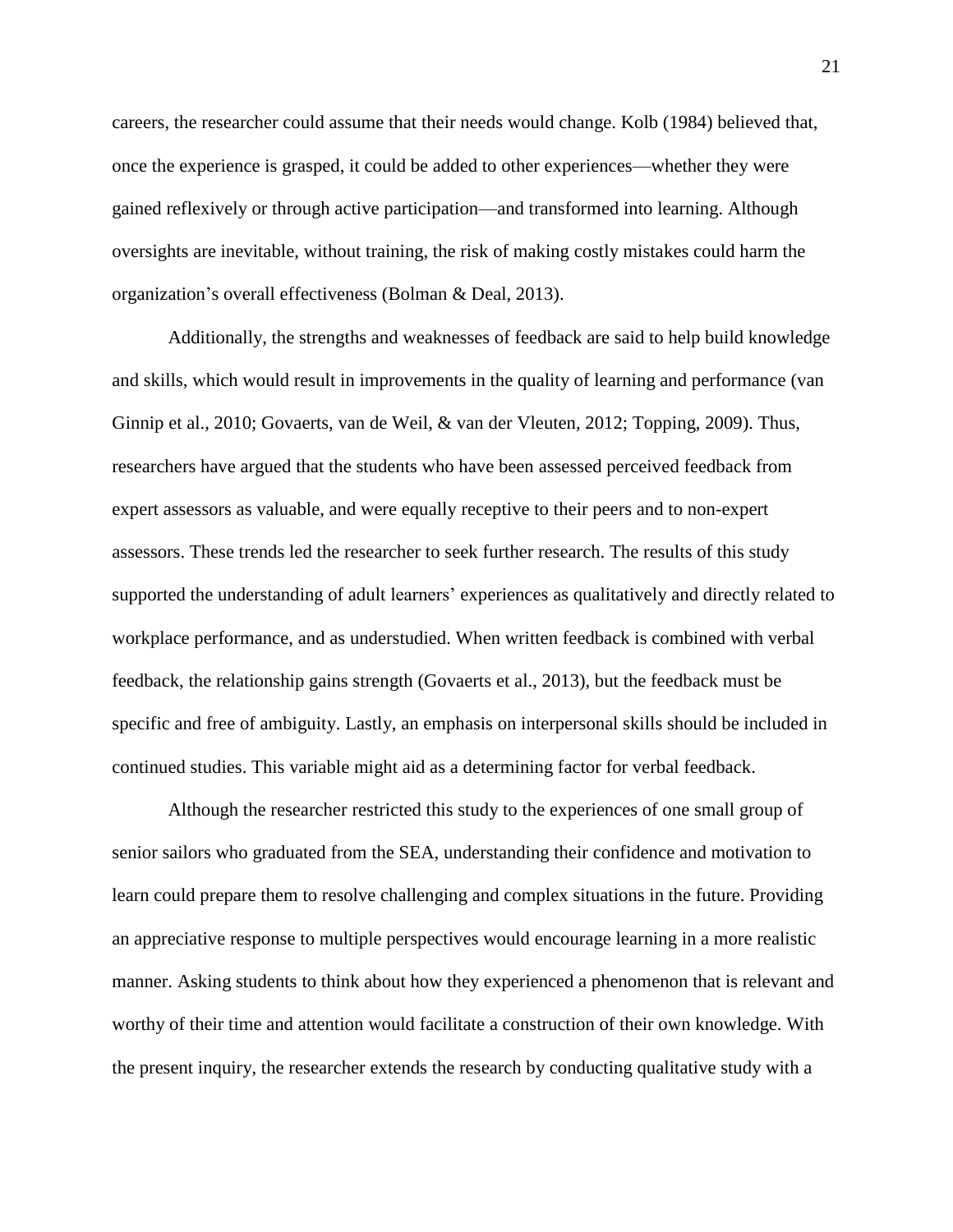focus on the participants' perspectives. The data collected and the results received were not generalized to the larger senior enlisted sailor population because the researcher intended this study to explain the experiences of the specific sample collected.

#### **Definitions**

<span id="page-32-0"></span>For purposes of this study, the following terms were used: adult learner, adult learning, andragogy, bracketing, epochè, enlisted, essence, feedback, higher education, learning, learning outcomes, instructor, SEL, semistructured interview, peer-feedback, and workplace.

**Adult learner.** This person is an individual who returns to enter formal education after completing a GED or a high school diploma.

**Adult learning.** This mode of education encompasses a number of theories that account for experiences and characteristics of the learning process.

**Andragogy.** The education and learning of adults, placing an emphasis on the learning process and not the subject being taught.

**Bracketing.** Paralleling epoché, bracketing allows the researcher to set aside assumptions and accept being open to the phenomenon (Moustakas, 1994).

**Epoché.** In using this process, a researcher attempts to set aside preconceived biases or presuppositions. Through honest self-reflection, and before interviewing the participants, the researcher describes the experience of the phenomenon under investigation, and later examines the data for biases, expectations, and preconceptions (Moustakas, 1994).

**Enlisted.** Enlisted service members join the military with, at minimum, a high school diploma. Their primary role is, initially, technical. Once they become more senior in rank, their responsibilities become managerial and, on occasion, they shed their technical expertise.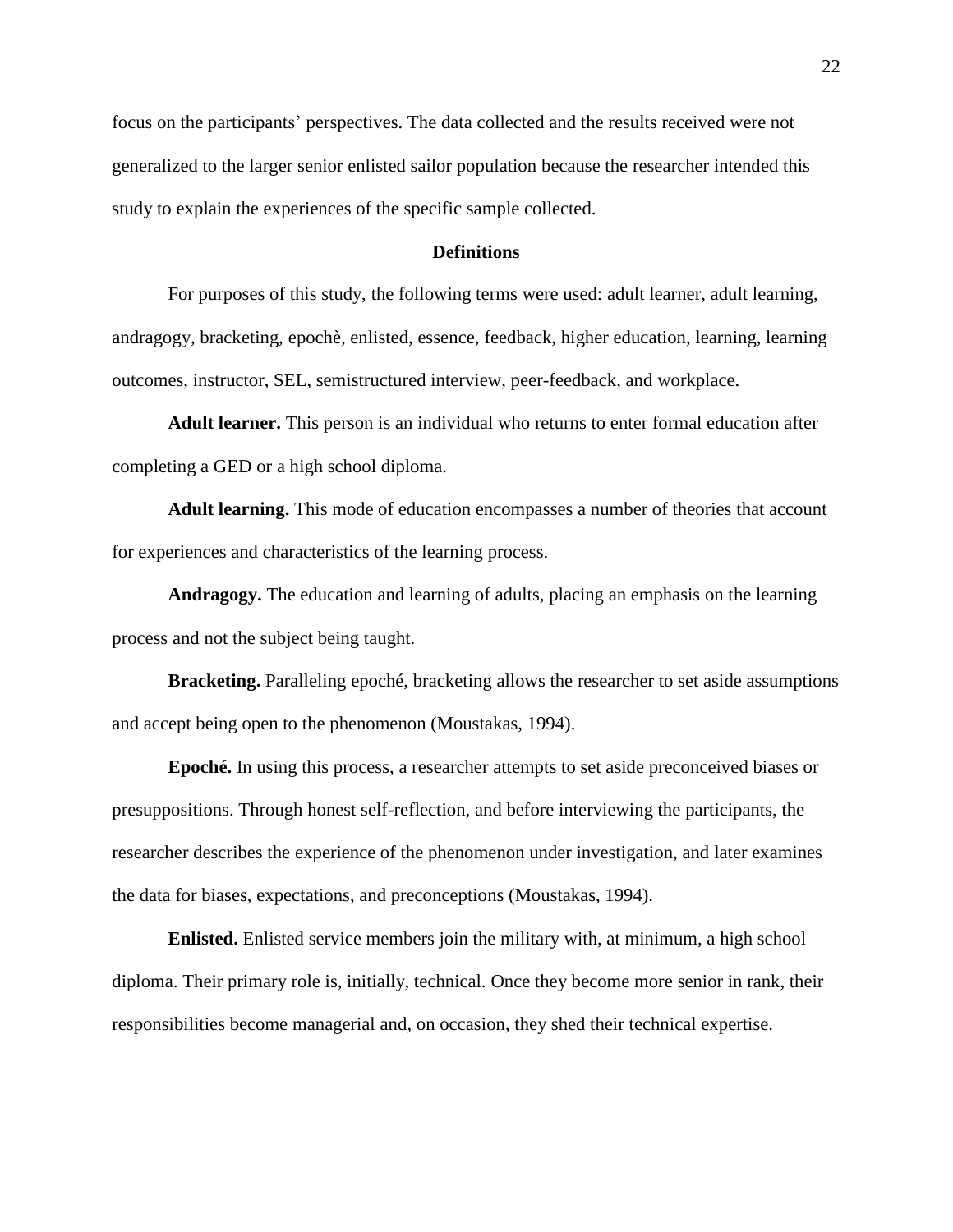**Essence.** This concept describes the central meanings commonly understood through what was commonly experienced (Creswell, 2009). For this study, the lived experiences and meanings of participants were examined and compared to identify the common *essences* of the students' experiences.

**Feedback.** This educational technique is the reporting back of the information about the progress of a person or group in reaching a goal. It includes providing information to another party according to the perception of their performance and specifying, through evaluation, how to improve (Wiggens, 2012).

**Higher education.** This level of education is formal undergraduate or graduate education.

Learning. This educational concept is any process that leads to change (Illeris, 2007). Piaget (1976) posited that knowledge is formed from experiences and is established by social relationships. This is the process of acquiring knowledge and transforming it into understanding.

**Learning outcomes.** For the purpose of this study, Ascough (2011) defined outcomes as the measureable work that students demonstrate at the end of the prescribed coursework. These outcomes are related to the impact of the course on the student.

**Instructor.** This person is commonly in the position of faculty advisor. Instructors in this study are senior enlisted sailors serving in the ranks of E8 or E9.

**Senior enlisted leader.** SELs are sailors who serve in paygrades E7 through E9. For this study, the researcher will interchange the terms students, leaders, and SELs.

**Semistructured interviews.** This research tool is a method of interviewing in which the researcher uses a combination of prearranged and impromptu questions.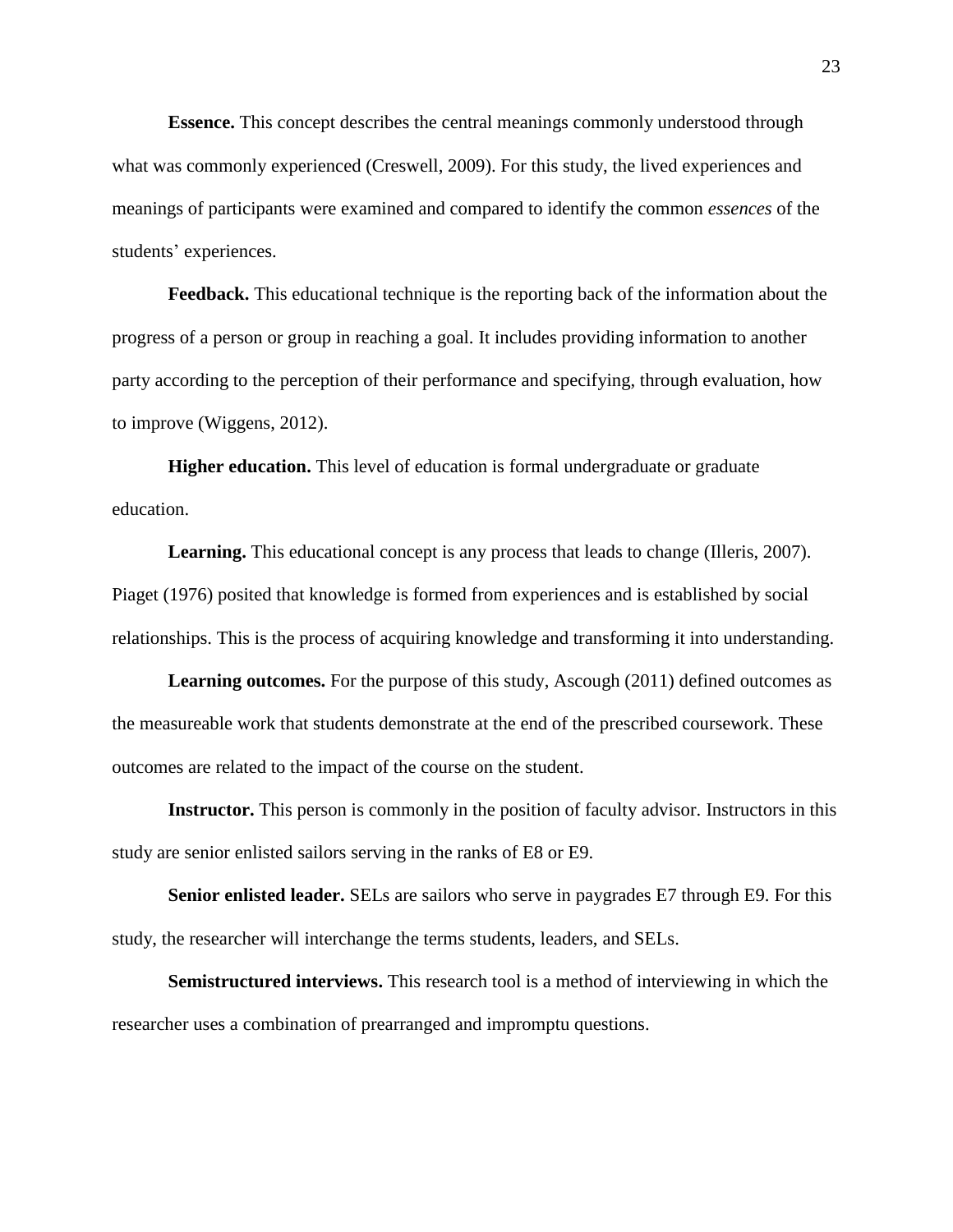**Peer feedback.** This educational tool is provided to "equal status learners" in situations wherein students assess each other, sharing both one-way and reciprocated assessments (Topping, 2009).

**Workplace.** This place of endeavor is within the United States military, including ships, aircraft squadrons, submarines, various-sized land bases, field, jungle, and dessert sites, and construction sites.

#### **Conclusion**

<span id="page-34-0"></span>In studying adult learning, communities of practice, and feedback, the researcher has explored how SEA graduates describe their experiences of learning how to use SEA coursework in their workplace. Chapter 1 has included a statement of the problem, the purpose of the study, a brief conceptual framework, the assumptions, the limitations, and scope, significance, and definitions. Specifically, the researcher focused Chapter 1 on senior enlisted sailors who bring their experiential knowledge into the classroom, transform it into a leadership role, and focus on how to use their new or refined knowledge.

In conclusion, ultimately, the rigorous process of inquiry ensued, resulting in findings that can guide instructors to include the significant learning experiences of SEA graduates into the course curriculum. In Chapter 2, the researcher presents a scholarly review and a critique of types of adult learning, and how to put the learning experience to practical use.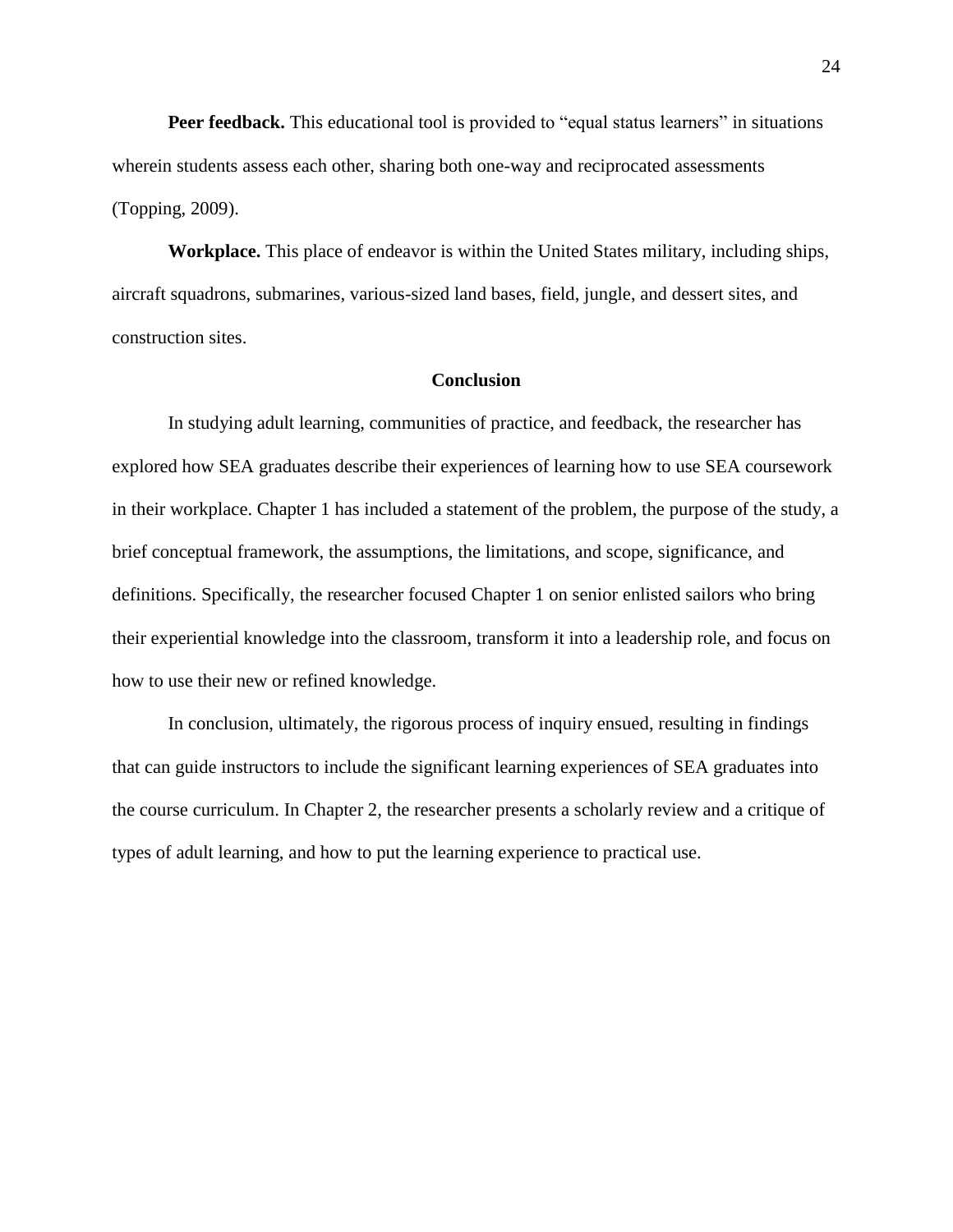#### CHAPTER 2:

#### LITERATURE REVIEW

<span id="page-35-0"></span>The review of this literature, the researcher has explored adult learning and its implications for understanding the process of assessment, feedback, and taking the knowledge to the workplace for use. A background of adult learning and the processes associated have been studied, along with reviewing a conceptual roadmap to understand the experiences of SEA graduates. The purpose of this phenomenological study was to explore how SEA graduates describe their experiences of applying their learning in their workplace by unpacking adult learning, and exploring the adult learner's experience, feedback, and transferring learning to task.

In this chapter, the researcher connects the literature to variables related to the study; therefore, it is organized according to three main topics: adult learning, assessment and feedback, and taking the learning to task. Some underlying theories and concepts are addressed: andragogy specifically and then transformative learning, which led the adult learning discussion. Learning is the foundation for this study, but how the learners do the task and reflect on it is the impetus behind its importance.

#### **Learning and the Adult Learner**

<span id="page-35-1"></span>The term learning is defined differently across academic disciplines (Ihejirika, 2012). Illeris (2007) suggested a constant notion that learning is a life-long process that results in change. Hence, Ihejirika (2012) described its result as a change in performance gained through "practice, training, or experience" (p. 53) in or out of learning institutions is a fair assumption. It is necessary to understand how the meaning of adult's experiences frames the narrative, which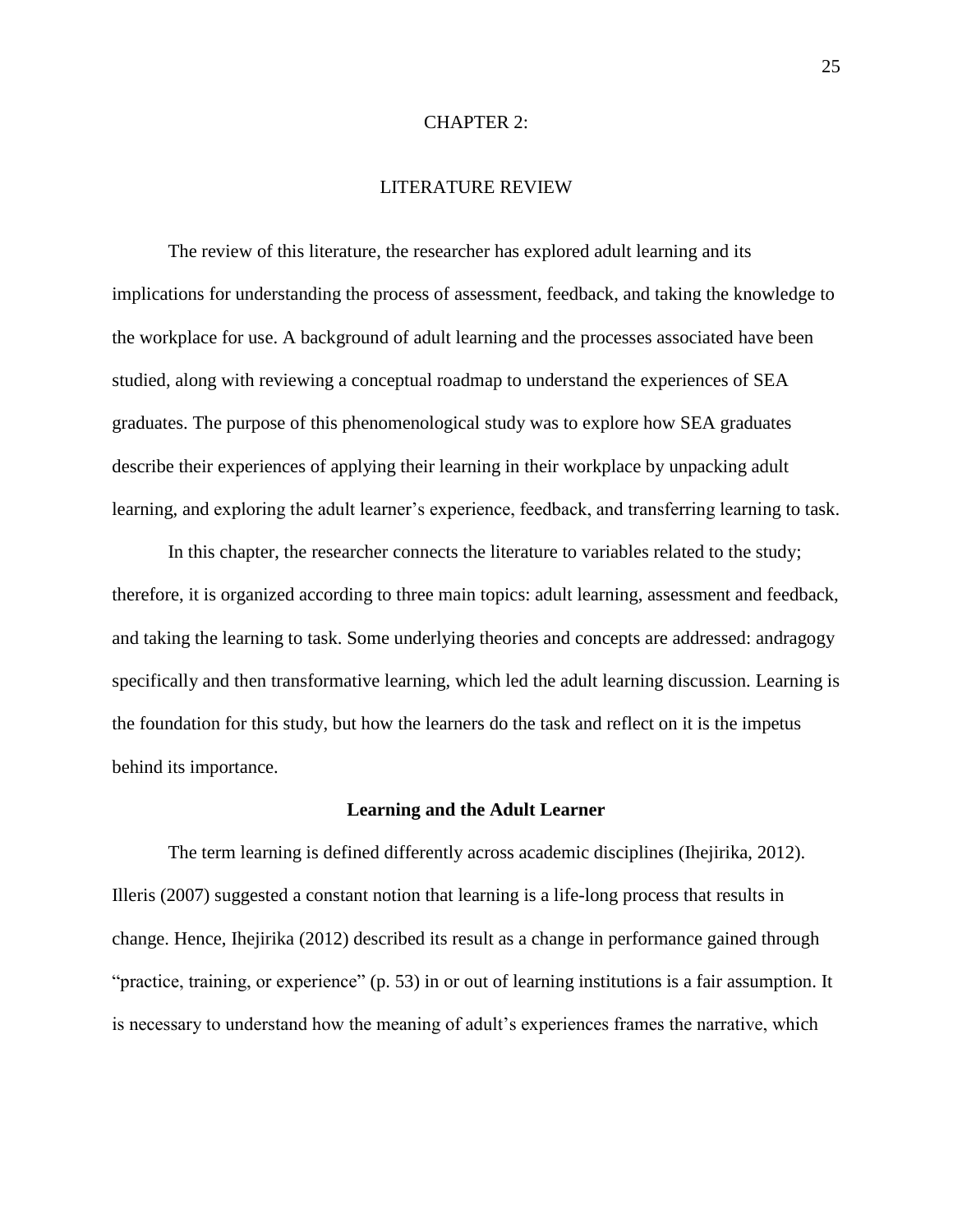contributes to learning. Thus, Ihejirika (2012) further stated, "Learning as a natural phenomenon is a psychological construct without which education would be difficult to come by" (p. 58).

According to Landis and Landis (2013), knowledge is meant to bring the learner closer to the truth. Getting closer to the truth might require a less traditional view of learning because each person learns differently and views the world through a different lens (Landis & Landis, 2013). Piaget (1976) posited that learning is formed from experiences, and is established by social relationships. Vygotsky (1987) partially agreed, but felt that learning also occurs through social exchanges, and is enhanced by personal experiences. For adults, their personal experiences contribute greatly to learning, while this differs from children, who lack that foundational (experiential) variable (Russell, 2006).

With the term andragogy, Knowles (1990) focused on the teaching of adults, and described the difference between andragogy and pedagogy, which focuses on children. The core of Knowles' andragogy–adult learning theory is six assumptions the author studied regarding the adult learner. These assumptions did not cater to the child learner; therefore, a different set of opportunities exist in the adult learning setting. Although conceptually different, Knowles explained that the andragogy–adult learning model is not unconnected from, but builds upon pedagogy.

Knowles (1990) explained his adult learning theory assumptions in a comprehensive manner, starting with Assumption 1 that stated that adults hold a sense of curiosity of knowing why they need to learn the information prior to learning it. Similar to child-like curiosity, adults have a need to know the risk or reward of learning before they participate in the activity.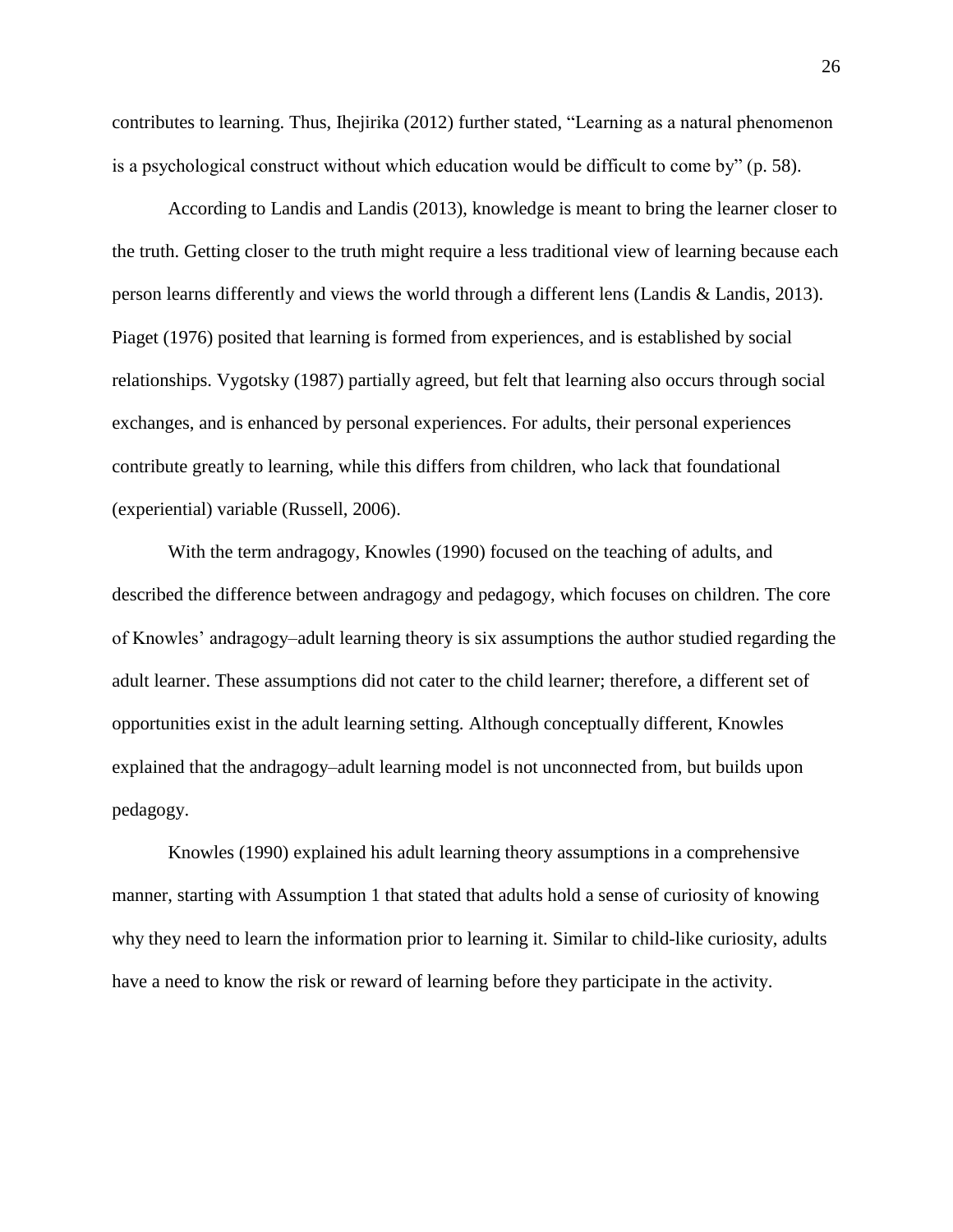Assumption 2 was that adults are self-directed learners. The decisions surrounding education are personal to them; consequently, the responsibility for teachers to contribute to the students' learning experience makes it necessary to minimize learning dependency.

Therefore, Assumption 3 was the learner's experience. Knowles (1990) argued that adults have more and different experiences than child learners. This depth of individual experiences suggests that the adult learner has an advantage over the child when new information is introduced.

Assumption 4 was that adults have the willingness to learn. Summarizing Knowles (1990), as adults become ready to learn, they are more willing to gain knowledge that is necessary to meet their goals or desires. Assumption 5 was described as an alignment or an orientation to learning. For adult learners this orientation is specific to the action-orientated task that they meet in real-time. Their enthusiasm to gain new knowledge for problem solving is heightened because of the responsibility to complete the task. Knowles' Assumption 6 was motivation. The motivation that Knowles wrote about was internally posited such that personal diligence should be exercised to prevent negativity towards learning.

With the theory of andragogy, Knowles (1990) highlighted the accomplishments of adult learners that rest on the understanding their individual needs. With this idea, Knowles considered the learner's mode of thinking, personal experiences, personal expectations, and ability to construct and retain knowledge. The complexity of learning includes understanding internal and external variables that influence the process (Illeris, 2007). A common challenge is defensive reasoning, which blocks a person's ability to think, reason, or commit to change (Argyris, 2006). This reasoning can vary, whereas subjectivity and objectivity are necessary while assessing performance prior to delivering feedback directed at improving workplace performance.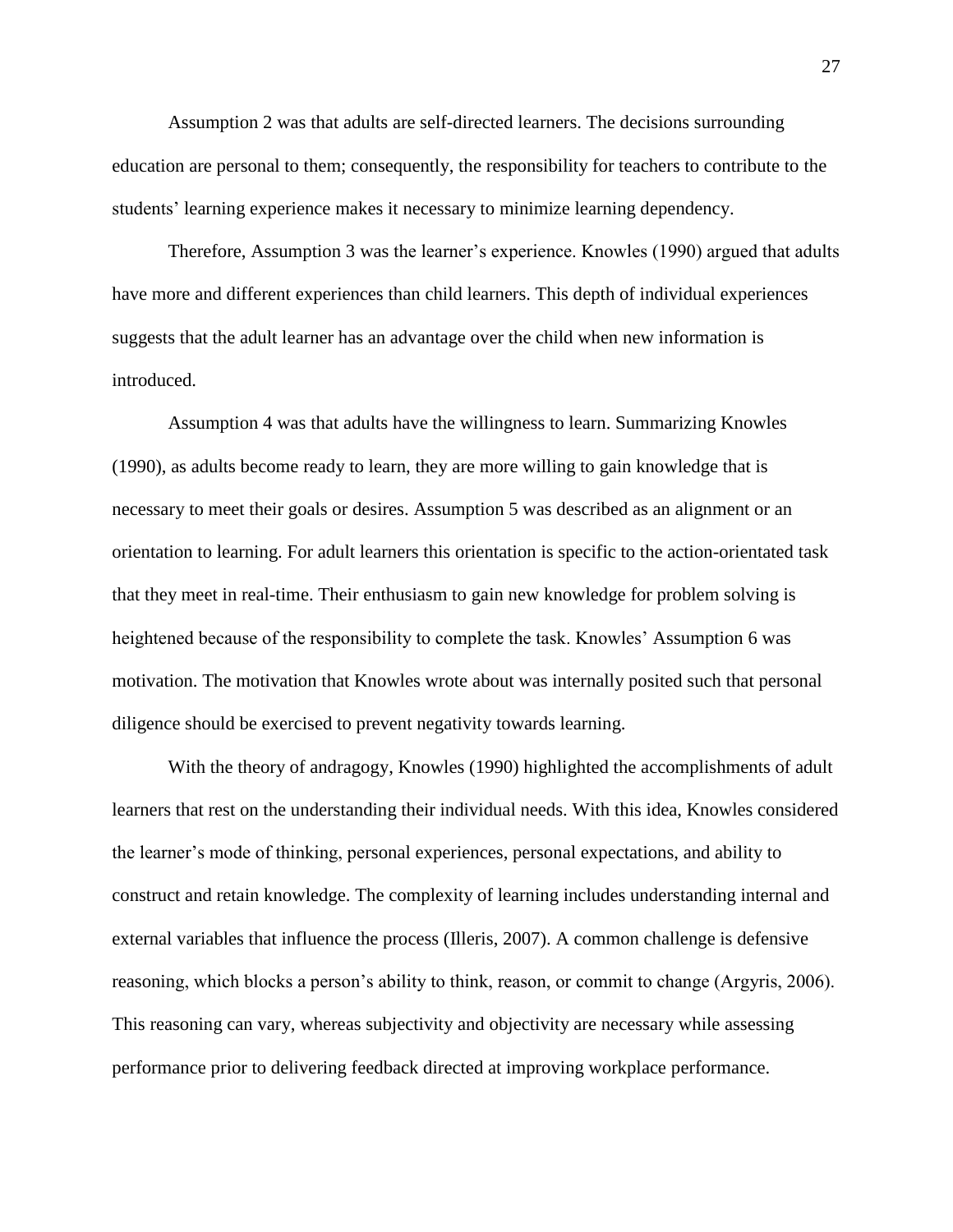Argyris (2006) stated, "Because many professionals are almost always successful at what they do, they rarely experience failure" (p. 268). Conditioned to believe that failure is never an option, the students who attend the SEA strive to do their best, and might miss learning to satisfy the organization's expectations. Argyris specifically discussed internal organizational challenges in teaching adults by noting that the most successful person seldom fails and, when presented with what resembles failure, does not know how to work through it, and eventually might place blame on others.

## **Understanding Transformative Learning**

Each learner has a unique background, history, and experiences; therefore, one can think of learning as an organic and unidimensional occurrence. Each person possesses different strengths, weaknesses, interests, and ways of processing information among other qualities (Gardner, 1999). To identify the depths of each learner's differences would be to assume that a simplification of categorizing and prioritizing existed in the learning process (Gardner, 1999). The knowledge, skills, and experiences of the learner might lead them through a learning process to the desired or expected outcome. To this end, as Mezirow (2009) noted, transformative learning takes the student from a "set of assumption and expectations—to make them more inclusive, discriminating, open, reflective and emotionally able to change" (p. 92) as necessary. The importance of transformative learning is that it explains how using assumptions and presuppositions form expectations.

Fundamental to a student's learning development, transformative learning involves the student gaining consciousness of his or her present understandings, perspectives, assumptions, and points of view then making a decision to integrate and revise them for a new, more informed, and justifiable understanding that guides improved actions (Gravett, 2006; Foote,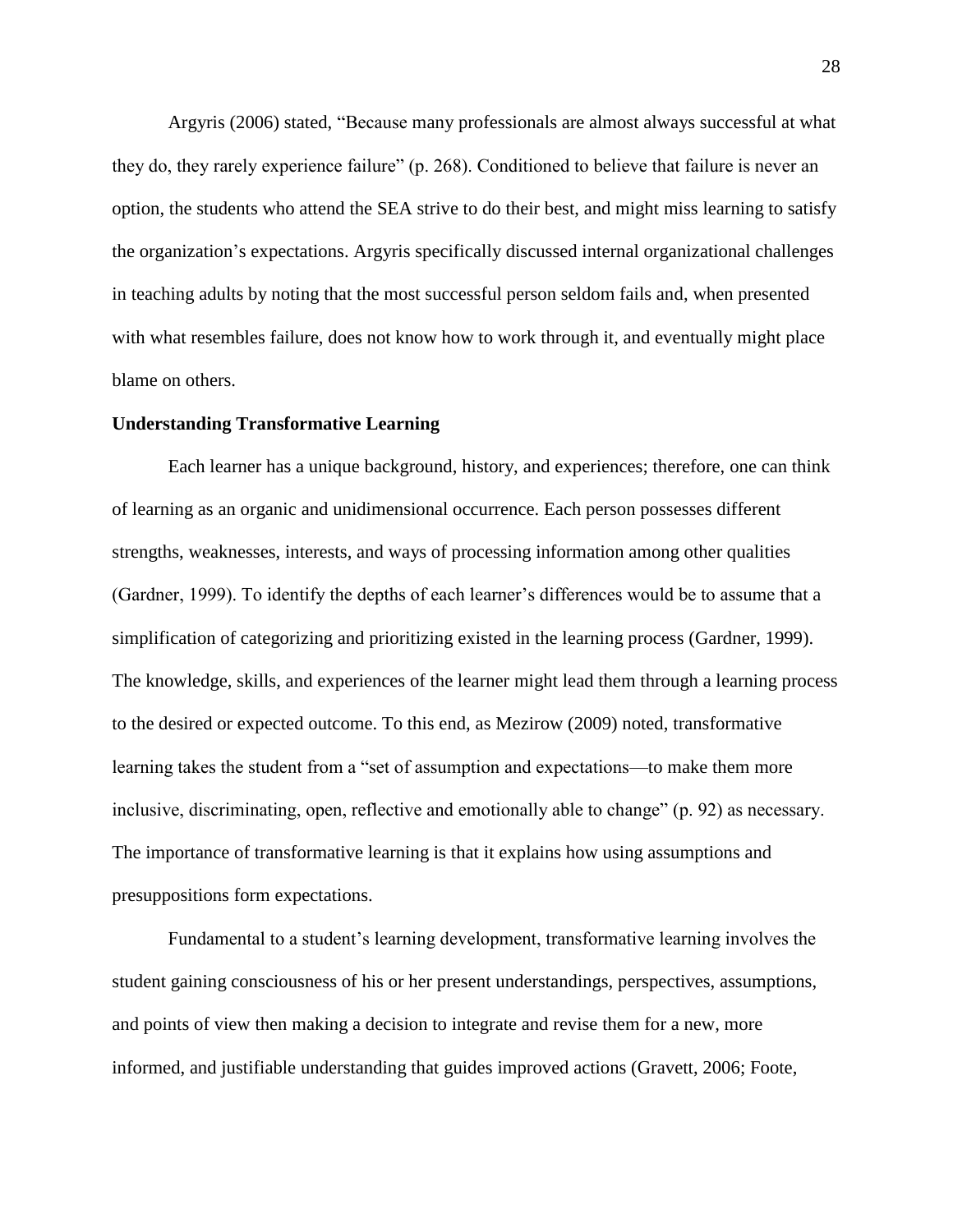2015). At the core, Mezirow (2000) described "transformative" as a way of knowing, which is synonymous with a person's frame of reference. This learning does not come easy; when people are deeply rooted in their beliefs, they are disinclined to change. Therefore, they can experience cognitive disequilibrium, which is the tension that a person feels when something does not fit with what he or she once knew to be true (Gravett, 2006.). They must be convinced that change is necessary, and that a revision of their existing rationale would be favorable for growth.

In this transformative study, Mezirow (1981) described learning as a five-step process. In Step 1, Mezirow (1981) stated, "Reflecting critically on the source, nature and consequences of relevant assumptions—our own and those of others" (p. 94) is where adults learn discernment. This step refers to how we know, and it is an important factor when describing a person's frame of reference. Step 2 requires additional research from the learner; an instrumental part of learning is determining the accuracy of information. For example, consider if one were to sit through a lecture during which the speaker would purport that his or her information is seemingly true; the curiosity of an audience member might prompt him or her either to investigate further the information's validity or to look for supplemental information to fill the gaps.

Mezirow (1981) categorized Step 3 as a part of communicative learning. In this case, the learner would not be alone on his or her journey. Discourse would be an essential part of this step; the learner would be fully immersed in continuing the search through multiple [individual] beliefs. The discovery of new information would lead to Step 4, taking action on a new perspective. The interpretation of information according to experience, beliefs, events, oneself, serves as contributing factors that forms a reality, and influences behaviors. According to Mezirow (1981), the evidence found reorients the learner to "acquiring a disposition" (p. 94) of reflecting upon what is believed. Learning in Step 5 provides a sense of attentiveness and critical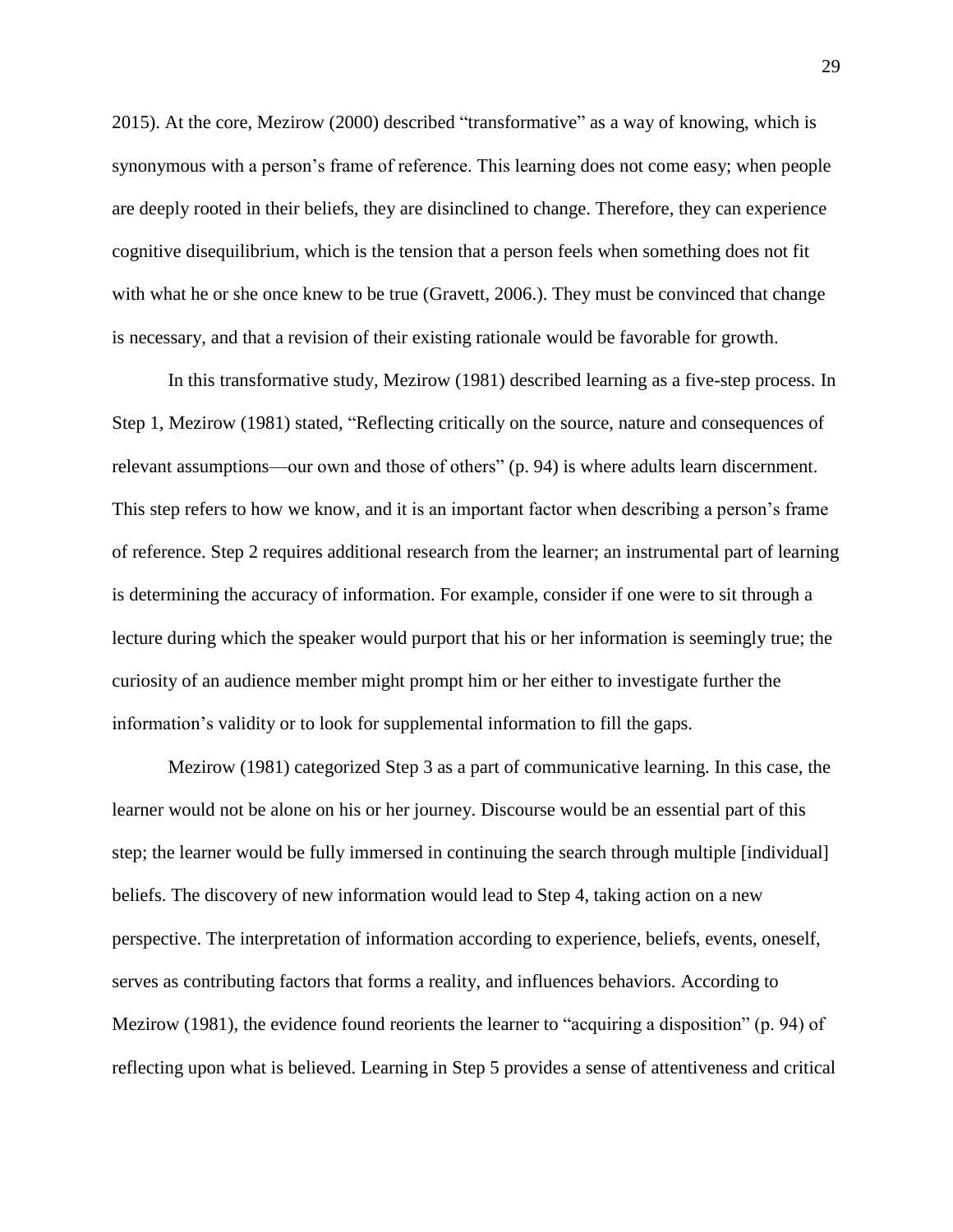self-awareness regarding the meanings relationships regarding prior assumption (Mezirow, 1981).

A form of critical awareness is necessary; a deep and personal reflexive response is obligatory to act on making a change. Unfortunately, students cannot do this alone. An opportunity to discover ideas, which challenges their beliefs, will lay the foundation for instructors to guide change successfully in the student. This transformative experience for adult learners is a result of "shifts in emotions and perceptions from shock, fear, and intense grief" (Kumi-Yeboah & James, 2014, p. 28). This experience includes a revision or rearrangement of prior knowledge to increase the person's abilities.

Arguably, transformative learning among SEA students might include all the aforementioned factors, in addition to daily life challenges. Collaboration among peers is also significant for transformative learning. According to Illeris (2009), perhaps a clearer concept to understand is that being transformative is "aimed at changes not only in what we know but changes in how we know" (p. 42). To summarize, unlike traditional learning, transformative learning allows the learner to see beyond his or her assumptions and mental habits, and to reframe his or her thinking through a reasonable assessment of his or her experiences, beliefs, and knowledge of self.

#### **Exploring the Adult Learning Experience**

Research that is focused on learning is typically used to address the benefits and barriers to learning rather than the meaning of adult learning (Fok, 2010). Ascribing to adult learning theory in higher education contributes to educators having a richer understanding of what variables might affect learning. The learning experiences would then need to integrate approaches applicable in the workplace. Students want to make sense of what they are learning;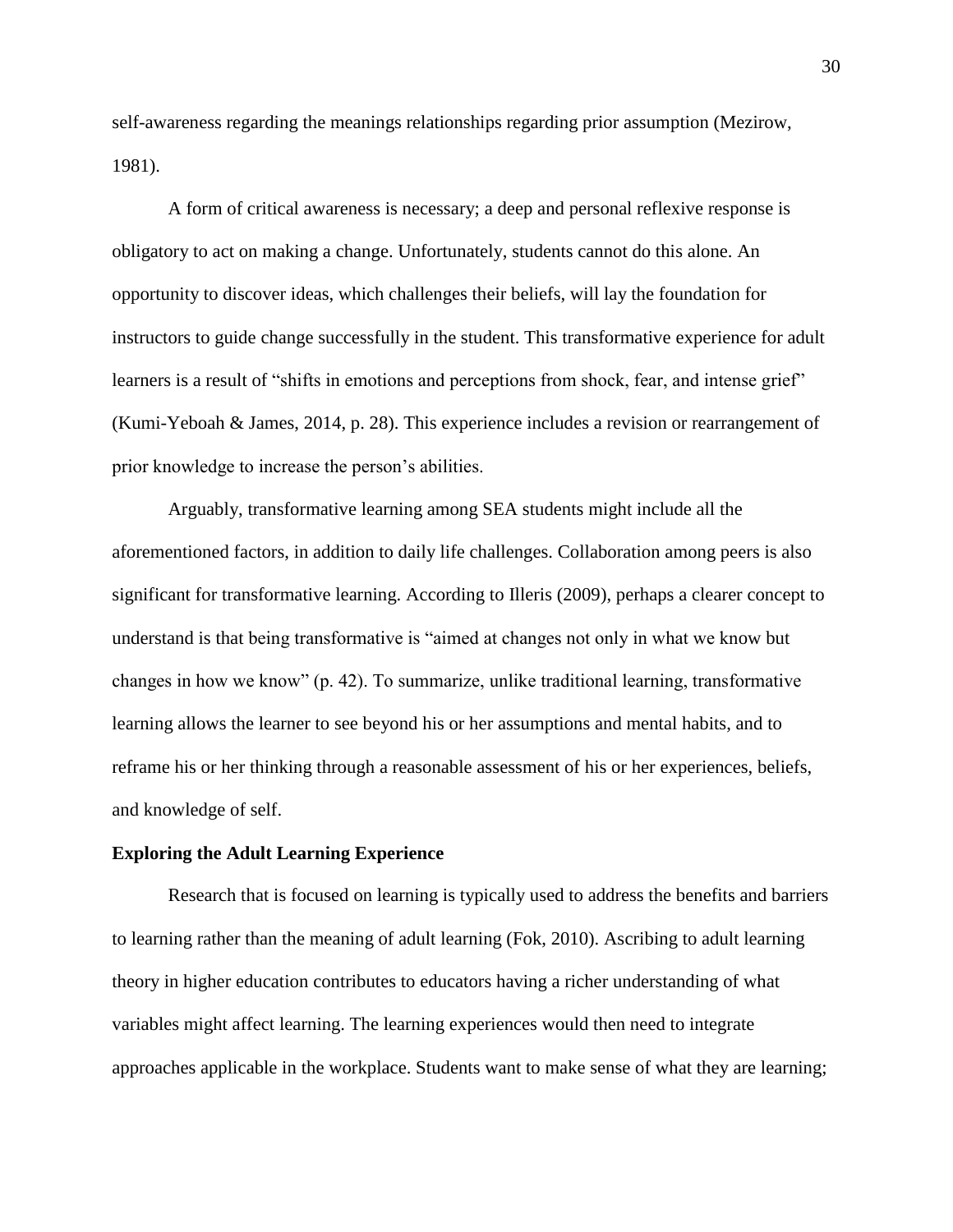therefore, their individual interests, content relevance, and workplace involvement must be addressed.

According to Kegan (2009), "Every student comes with a 'learning past' that is an important part of his or her present and future learning" (p. 45). Students who are highly successful in their workplace are likely to continue to use what they have learned in their workplace. Additionally, a person's self-efficacy contributes to the transfer of learning. In other studies, the need to know motivated students to accept new knowledge before they changed their perspectives, and motivated them to consider how they would perform in the workplace. This is contingent on the learning environments in which the teachers provide the students an opportunity to share their experiences in the classroom. Students who have this opportunity might have a stronger motive to learn. The importance of curriculum in student development is that the course content should be relevant. If learning is not used in the workplace, its lack of use is directly related to the lack of student understanding, and the workplace relationship to the course content.

Lastly, the job relevance is associated with learning questions about how to apply what is being learned. Wenger, McDermott, and Snyder (2002) suggested that learning is the result of one's personal ability, and being able to position oneself within the community. Therefore, the community comprises those participants who have graduated and have returned to the workplace.

Adult learners desire to excel; therefore, they enter the learning environment with a need to know approach that includes their previous experiences, a willingness to learn more, and a strong impetus towards learning. They are inclined to be more self-directed and task-oriented (Knowles, 1984). Their experiences as adult learners are affected by the length of time that they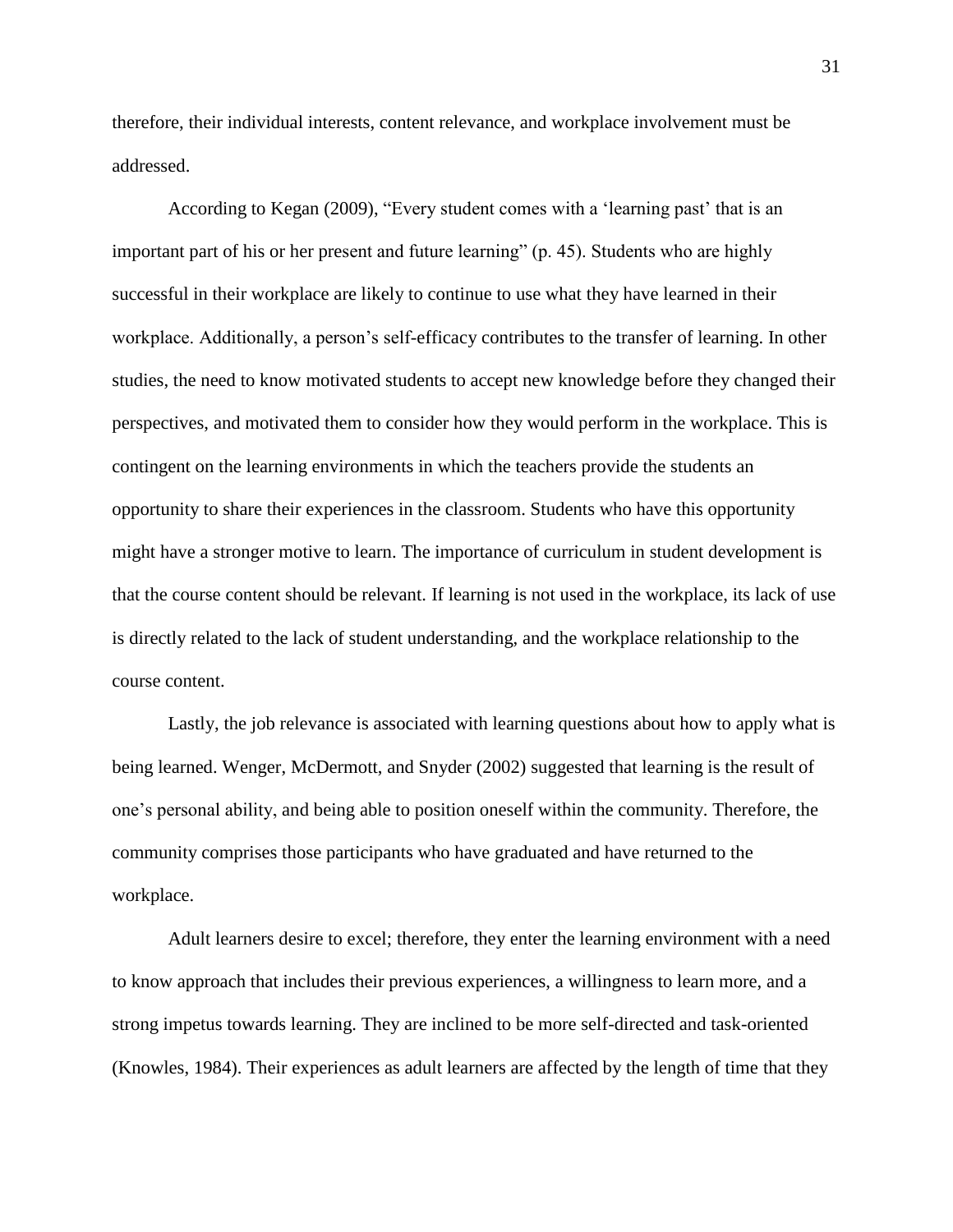have spent away from the academic environment. The time that the learner has spent outside this environment might dislodge him or her from an understanding of how to learn, which might be replaced with already ingrained learning strategies (Kenner & Weinerman, 2011).

Barriers to adult learners' success include a lack of self-determination, negative prior learning experiences, and limited drive or motivation, which is rooted in low self-efficacy (Foote, 2015). Additionally, the stress of learning in a newly formed community might distract the learner, leaving him or her indifferent or unwilling to pursue the education (Kenner & Weinerman, 2011). In their professional careers, adult learners might be highly successful, whereas, in a new and different environment, in which they do not have the requisite experience for immediate success, their psyches and self-perceptions might be a barrier to acquiring the necessary tools required for academic learning. Age is also a factor that affects adult learners; they might be older than other students are, might feel ashamed to be in school with younger learners, and learning might seem to be a waste of time because of their ages (Ihejirika, 2012).

#### **Investigating Assessment and Feedback**

Assessing performance is not an easy task. No singular method is available to conduct a performance assessment; researchers note that multiple formats exist. The assessor might use one format or a combination of formats to satisfy the outcome. Both the assessor and those assessed might face angst during the process. The emotions associated with assessments provoke unknown behaviors between both parties that might injure the relationship. Therefore, Buhler (2005) reasoned that assessments are critical aspects of performance development. Student progression is a result of the effective use of assessment, especially when it targets and addresses their strengths and weaknesses.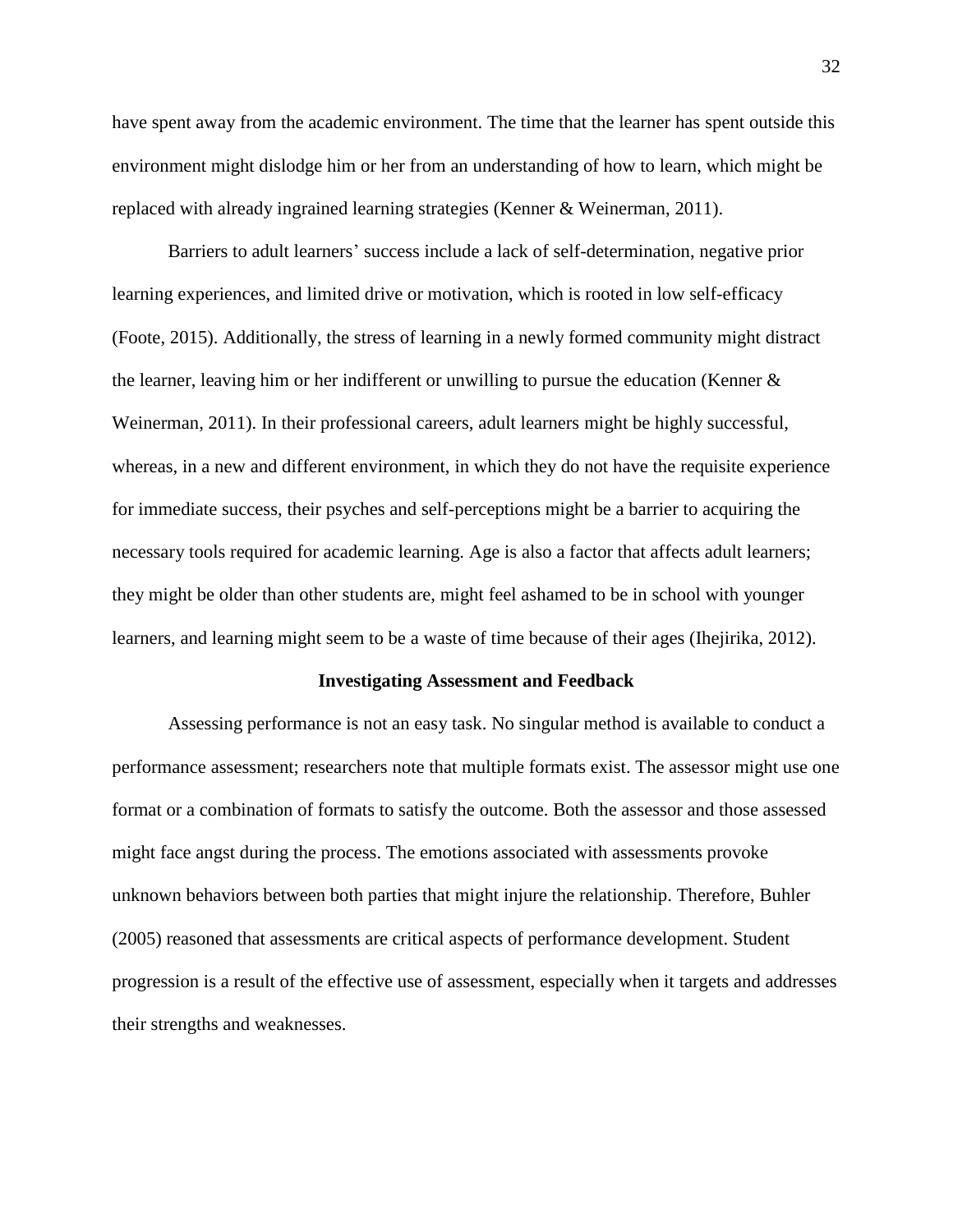Assessments can be used as a formal evaluation, can be provided additionally upon course completion, and can be used as a conclusion with a grade (Buhler, 2005). Assuming that the assessment is positive, negative, or both, the assessor must articulate factual information to the student concerning his or her performance. The assessment should include set criteria and objectives for the student to follow. Moreover, assessors must share an assessment vision, and must provide the necessary resources to allow students an opportunity to learn best and effectively. Conducting assessments in this fashion encourages learning to be a shared responsibility.

A collaborative assessment requires the assessor and the assessed to have an agreement that begins with measuring performance, which addresses Wilkins and Shin's (2010) reciprocal teaching. Professional development, collaboration, and reflection, are impactful to the overall concept of assessment. Traditionally, these examples are relegated to student–teacher relationships, but peer-to-peer assessments also exist. Within peer-to-peer assessments, systems are in place for standardization; it is how those systems are approached that is important.

Performance assessment conducted by peers, and the environment of their delivery is a strategic method of informing students of their performance. Caruth and Humphreys (2008) agreed that an assessment system is essential, and that it might be both administrative and motivational in nature. They cautioned instructors regarding the use of assessments because students exhibit behavior according to actions and reactions. Such behavior that is demonstrated by students is natural, and when feeling slighted, students have the right to appeal unfair assessments. These behaviors ignite emotions, and might to lead a discussion of the student's views of an assessment system that is disconnected from reality that is founded on perceived performance (Caruth & Humphreys, 2008; Gilbert, 2007).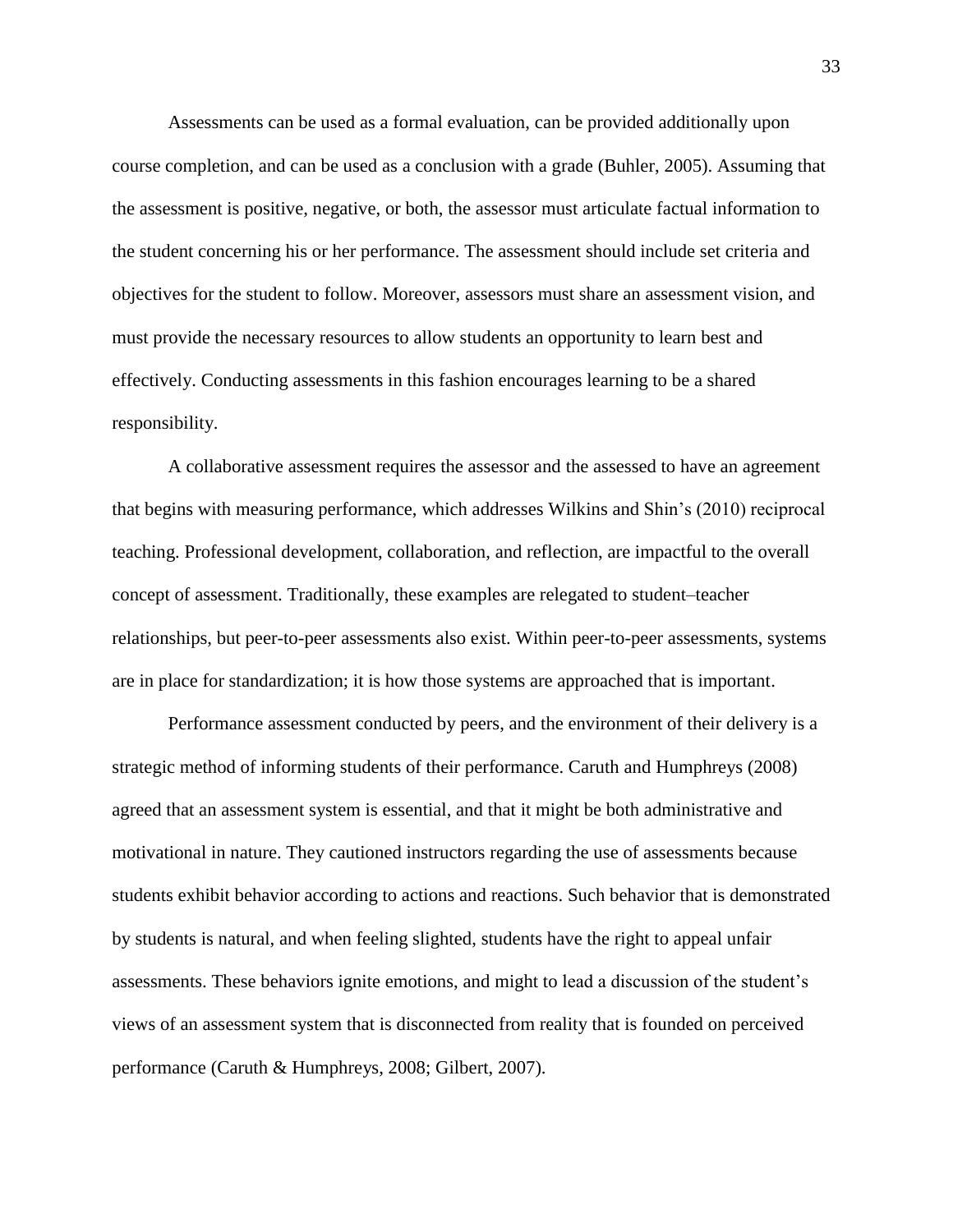As educators continue to explore learning, active participation from the student and teacher is necessary. To summarize, depending on the student, a variety of emotions during assessments could seem as an attack on their knowledge, skills, or abilities. Their perception might depend on a shared understanding of the assignment, or their attitude towards the assessor. The frame of responses during the assessment, mixed with the assessor's credibility, previous relationship, and education level can affect the students learning when combined with feedback such that a different result might be developed.

### **Feedback**

The origin of the term "feedback" dates from the 1800s; however, the qualitative definition of the term does not hold the same meaning as it did originally. As in other disciplines, the term was originally associated with a mechanical process of outputs and inputs, and referred to a chain of auditory events. As used today, researchers and scholars have formed the word "feedback" as a grammatical compounding of the words "feed" and "back." This term now means to provide information "back" to another party, according to how the perceiver views the other person's performance, and it should include specifying through evaluation how the other person could improve. More specifically, in education, Van de Ridder's (2008, as cited in Govaerts et al., 2013) understanding of feedback was "specific information about the comparison between a trainee's observed performance and a standard given with the intent to improve the trainee's performance" (p. 106). Other scholars have defined feedback as past information about performance that is communicated to the learner in relation to a set standard (Nicol & Milligan, 2006), and evidence reported on progression efforts intended to meet or exceed a goal (Wiggins, 2012).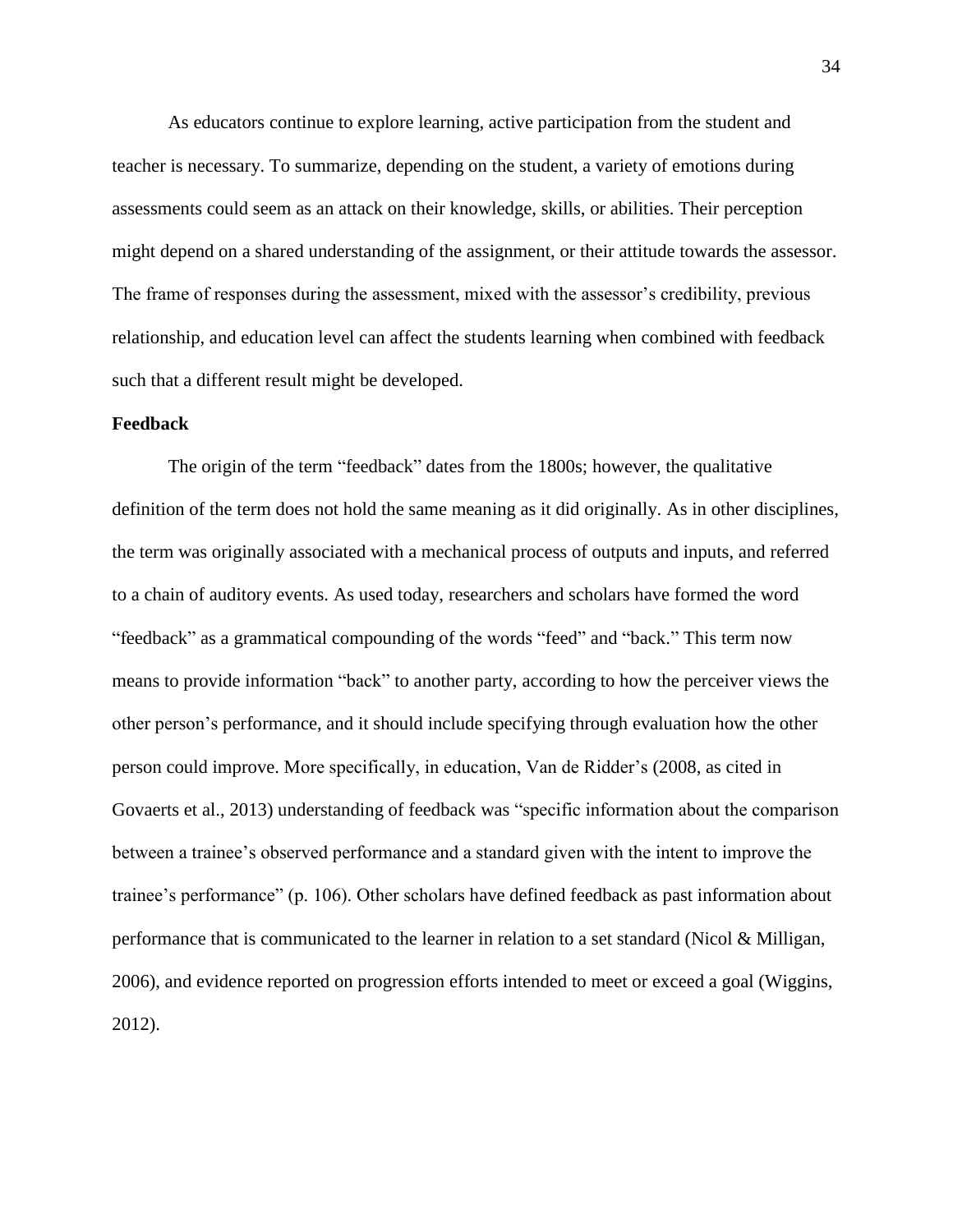Wiggins (2012) explained feedback as remarks made to students after the assignment that resembled advice, praise, and evaluation; he continued to argue, "None of these are feedback, strictly speaking. Basically, feedback is information about how we are doing in our efforts to reach a goal" (p. 11). While working to achieve a goal, the feedback provided might be received as positive or negative; although "feedback is essential for goal pursuit" (Fishbach, Eyal, & Finkelstein, 2010), assumptions and variables must be addressed that affect relationships within an organization.

In continuing to define feedback, consideration should be given to the researcher's viewpoint and study. Again, feedback is more than an evaluative conversation, for it must address the student's goal, ability, and vision (Hattie, 2008). In addition, Cartney (2010) questioned whether the best method of delivery should be written or verbal. Cartney continued to investigate the balance between quantity and quality, but failed to debate other methods of feedback. Conversely, three assumptions are associated with the misuse of feedback. Assumption 1 is that positive feedback will yield positive results; Assumption 2 is that the delivery and receptivity of feedback will be perceived as fair; and Assumption 3 is that feedback is used only to correct deficiencies or mistakes (Wiggins, 2012; Wilkins & Shin, 2010).

### **What Constitutes Feedback**

Nicol and Milligan (2006) explored the quality of personnel assessment when using feedback. In their research, they compiled seven principles of feedback:

- 1. Helps clarify what good performance is (goals, criteria, and expected standards).
- 2. Facilitates the development of reflection and self-assessment in learning.
- 3. Delivers high quality information to students about their learning.
- 4. Encourages teacher and peer dialogue around learning.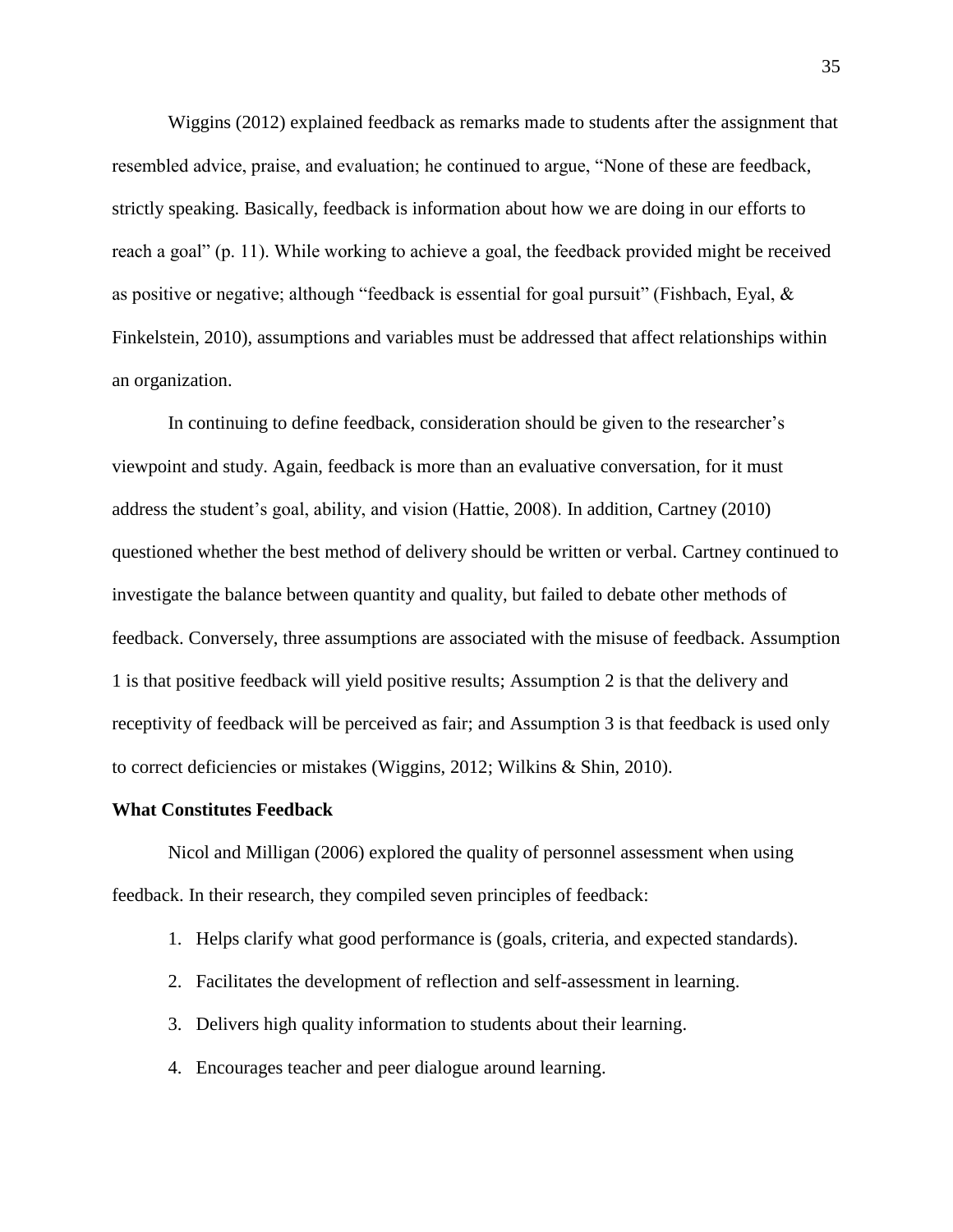- 5. Encourages positive motivational beliefs and self-esteem.
- 6. Provides opportunities to close the gap between current and desired performance.
- 7. Provides information to teachers that can be used to help shape the teaching.

Principle 1 is that having clarity of goals, criteria, and expected standards is important. This principle means that one must understand the organic nature of feedback and recognize that, although the criteria are set, adjustments can be made. Nicol and Milligan (2006) stated, "Students can only regulate and self-correct their progress towards learning goals if they have a clear understanding of the goals and of the standards and criteria that define goal attainment" (p. 2).

The expected standards are similar to the course's objectives, which lead one to Principle 2 of practicing reflection and self-assessment. Reflection is only half the equation, but to selfassess and discover personal deficiencies add a critical step toward continued personal improvement. An effective method by which to foster self-regulation in students is to offer opportunities to practice being flexible in their learning. Students can recognize critical connections between their learning goals and the results that they yield (Nicol & Milligan, 2006).

Principle 3 is to ensure that a high quality of information is transmitted concerning student learning. This principle is related to Principle 1. The quality of information that influences the student to improve his or her performance is significant. Therefore, the feedback received from teachers provides a basis for students who desire to assess their goals, criteria, and standards (Nicol & Milligan, 2006). Nicol and Milligan (2006) drove this point home concisely: "Good quality external feedback is information that helps students trouble-shoot their own performance and self-correct; that is it helps the students take action to reduce the discrepancy between their intentions and the resulting effects" (p. 5). Furthermore, an increase in students'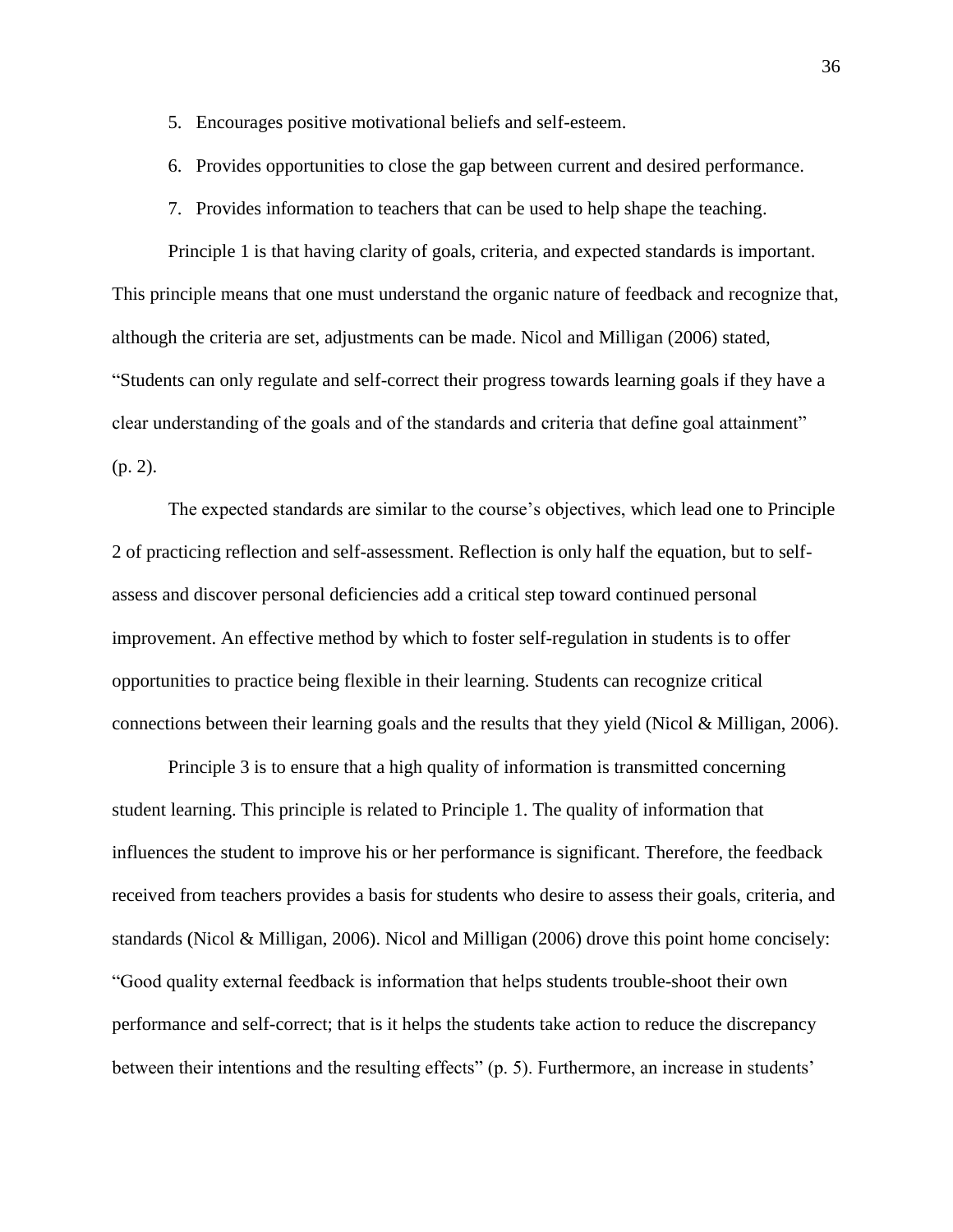awareness of their strengths and weaknesses empowers them "to take steps to address deficiencies in their own learning" (Nicol & Milligan, 2006, p. 4).

In Principle 4, the teacher–peer dialogue serves as the communication vehicle to satisfy the dissemination of information. The desire to improve the value surrounding feedback and the probability that the information will be understood is to theorize feedback as more dialogue, rather than as an informative monologue.

Nicol and Milligan (2006) stated, "Motivation, self-esteem and self-regulation are inextricably linked" (p. 8). Therefore, Principle 5 is reflective of research that indicates that motivation for students is founded on their evaluation of the teaching, what they are learning, and the overall assessment conducted. Feedback can then have a constructive or destructive outcome on student motivation; it affects how students feel, which in turn affects their learning environment.

Principle 6 provides the opportunity to close the gap between current and desired performance, which is an essential step in follow-on improved performance. In the learning environment, students might have a slight chance to use the feedback received to facilitate closing the gap, then make improvements, specifically for the scheduled projects. Unfortunately, they are often forced to move on to the next task before or soon after they receive feedback (Nicol & Milligan, 2006).

Nicol and Milligan (2006) mentioned, "Good feedback practice is not only about providing good information to the students about learning but it is also about providing good information to teachers" (p. 10). Hence, Principle 7 was focused on information to teachers to help shape teaching. To construct effective feedback that is applicable and edifying, teachers require good information concerning student progression. In addition, they need to be intimately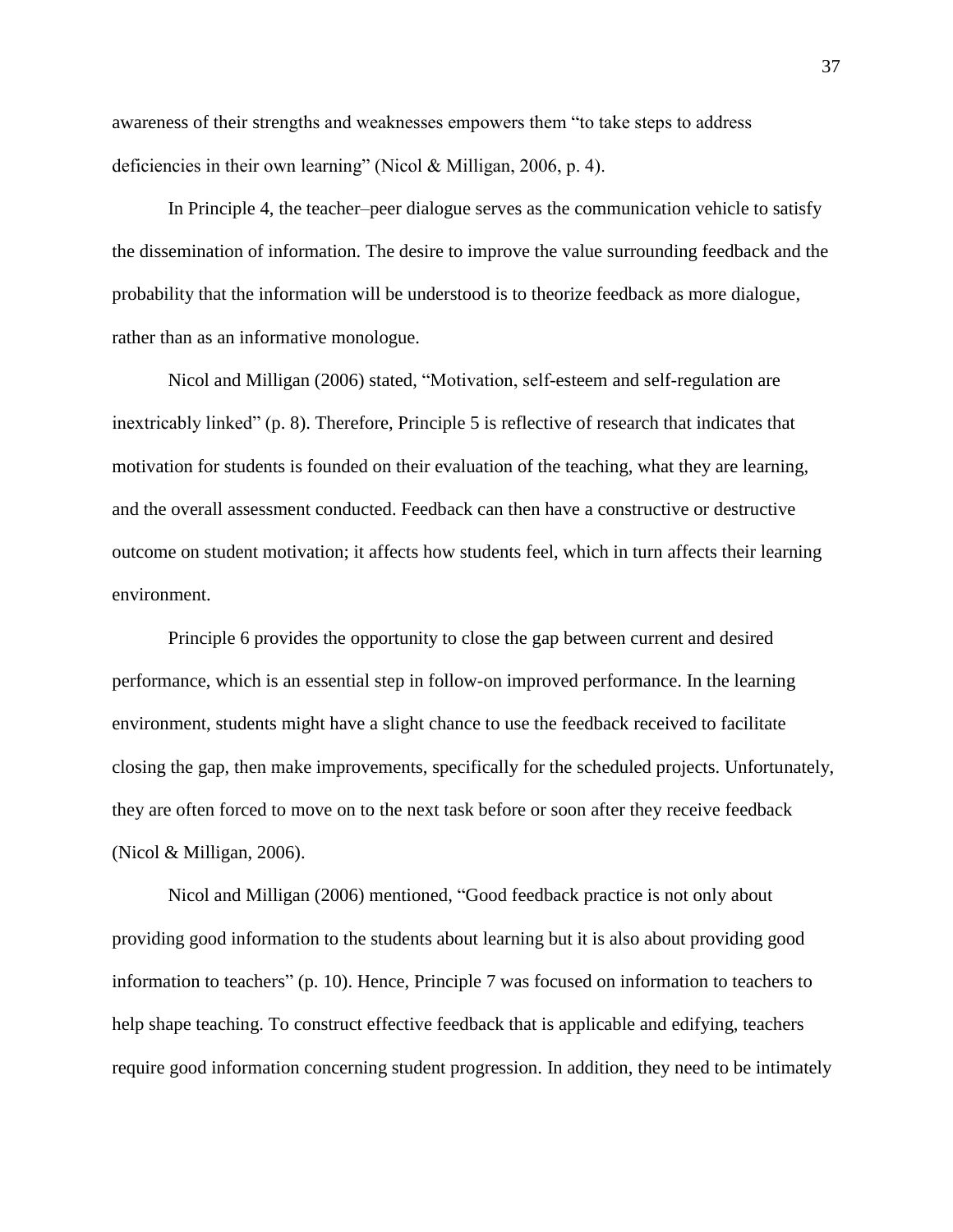involved in examining the data before taking action to assist other teachers and students minimize the learning gap.

# **Effectiveness of Feedback**

To make feedback effective, the assessor must employ active communication. Active listening specifically is important for any effective feedback session. Giving the provider full attention enables the speaker to focus on the delivery of the intended message. Hersey, Blanchard, and Johnson (2008) discussed organizational communication and performance feedback as downward communication, stating that feedback happens from the top down. However, the text does not provide any information concerning peer feedback or reciprocated feedback. Hersey et al. also insinuated that feedback is hierarchal and not bottom up or peerprovided.

The argument among researchers of feedback returned to clarifying the definition of feedback and its primary purpose. The consensus surrounding feedback is that it should be effective and that it is not synonymous to giving advice, evaluation, or grades. Wiggins (2012) interjected that all feedback need not be positive, but must be actionable, among other traits. Some teachers perceive themselves as knowing how to provide valuable feedback, but some students disagree. According to Hattie (2008), the level of feedback received is only as effective as the student's receptivity. Affecting receptivity are interpersonal variables of feedback, for van Gennip et al. (2010) described feedback as psychological with the factors of safety, trust, value, diversity, and interdependence that reflect the success or failure of implementing feedback. Refuting the assumption that consistency of feedback provides greater results, which Hattie (2008) debunked, the same feedback does not yield the same results; the onus is on the receiver to accept or reject the feedback.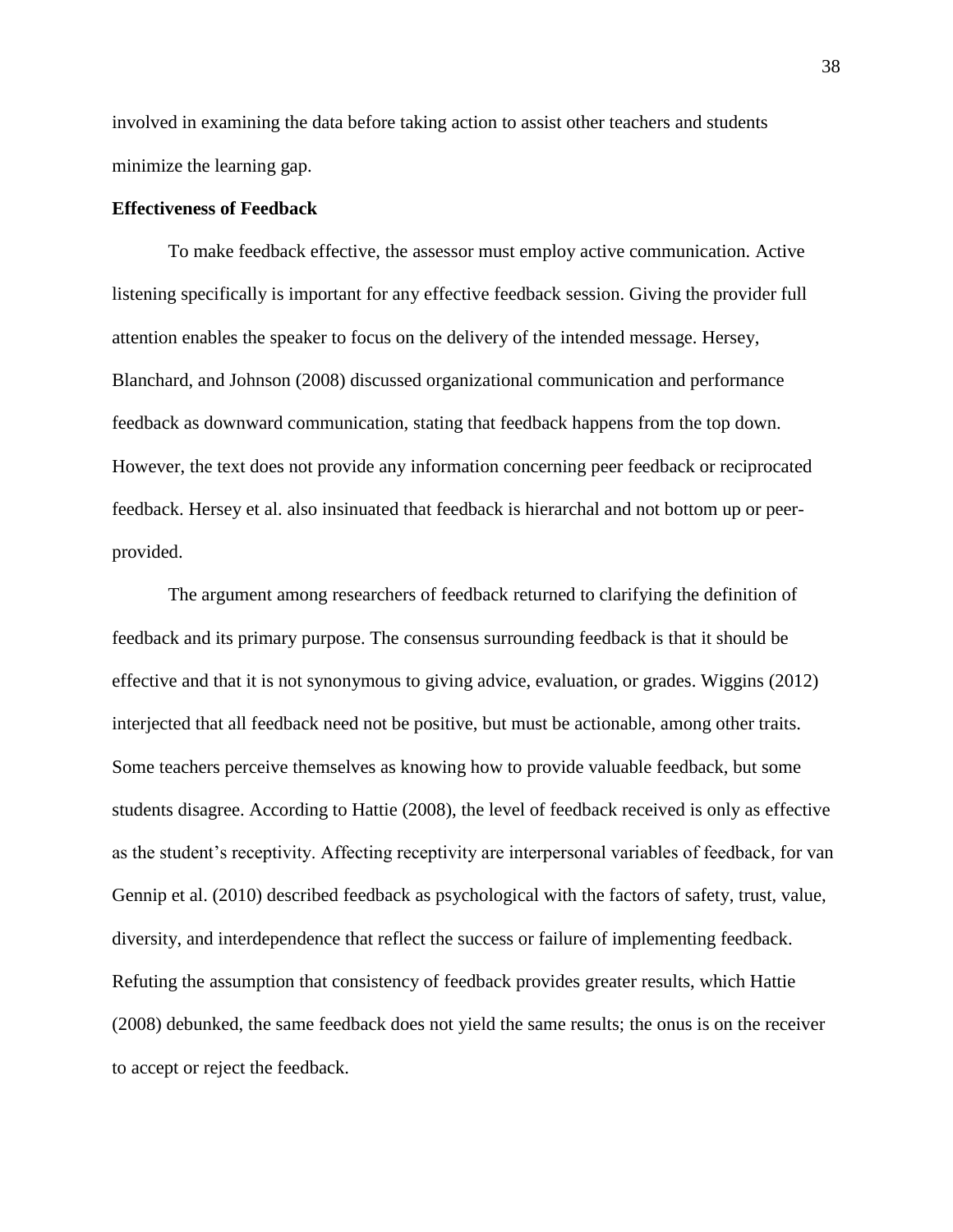## **The Feedback Model**

The feedback model resembles a round loop that begins with the execution of a task, then proceeds to the assessment, then to providing feedback, and then loops back to performance improvement. The motive behind this feedback loop is to add to the learning process to contribute to the student's well-being. Feedback is most effective when delivered with specifics, for example, by written and oral means. When it is not specific, it might be less effective and might not provide the learners with the information that they require for improved performance. Studies show that feedback is only as effective as the assessor who delivers it. Each assessor has personal characteristics such as goals, performance theories, or moods that might affect the assessment outcome (Govaerts et al., 2013); however, Folkman (2006) adds that the missing characteristic, constructiveness, should be included.

## **Peer Feedback**

Feedback occurs daily. The frequency, quality, and use are the necessary fundamentals for its effectiveness (Folkman, 2006). Topping (2009) defined peer feedback as feedback that is provided to "equal status learners" in situations where students are assessing each other, and sharing one-way and reciprocated assessments. Each student is paired by shared strengths and weaknesses; as the teacher introduces peer assessment to the classroom, constant and fast-paced return is emphasized as valuable to the students. Peer feedback can be confirmatory, suggestive, or corrective; once students are comfortable in the role of the assessor, the reliability and validity increase (Topping, 2009).

Cartney (2010) drew attention to the student's learning ability when providing feedback. In addition, the concept of *feed-forward* was introduced, which was used to stress the need for active participation during feedback sessions. A common theme throughout the literature was the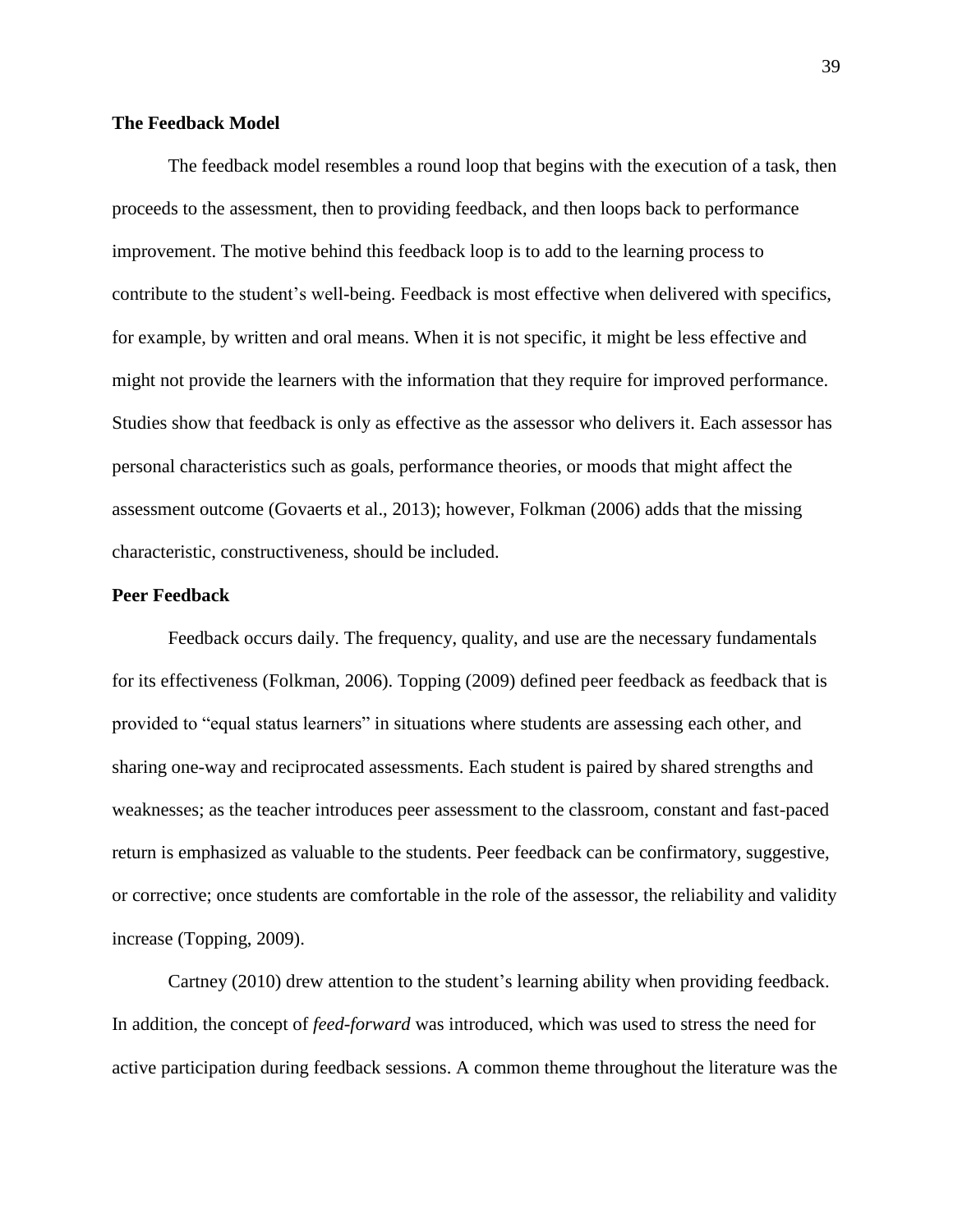anxiety of both the assessed and the assessor. When students are separated into smaller workgroups, the anxiety disappears. A contributing factor is the clarity of assessment standards and criteria. Although this reduced anxiety, feedback varied, depending on the person delivering it. There was a lack of consistency for each workgroup, which proved that bridging the gap was yet a challenge. Although the feedback given was accepted, assessments were not well received (Cartney, 2010).

After describing the meaning of peer feedback, a challenge remains with implementing it and using it in the classroom and, subsequently, the workplace. van Gennip et al. (2010) examined peer feedback as a tool for learning intervention. They described this tool as a social process because of the limited evidence of the effects that this model has on learning. van Gennip et al. discussed peer feedback through assessment as pseudo-synonymous to team learning because each student, although assessed by peers, should learn from each other. Feedback is a collaborative process whereby the importance of peer feedback should filter to the assessed student for acceptance prior to implementation. How students view this type of learning is important, and students often experience differing emotions while providing peer feedback. As students experience interplay with feedback, they might gain the confidence that would lead to an increase in the perceived fairness of the process.

### **Benefits of Feedback**

Benefits of using peer feedback, through research, are that peer feedback is better for students than peer assessment; however, when combined, they provide essential information that produces greater positive results. Peer feedback allows students to be active learners who can provide feedback, self-assess, and then take corrective action to improve their work. During a study, students were observed feeling discomfort in providing grades to their peers, questioning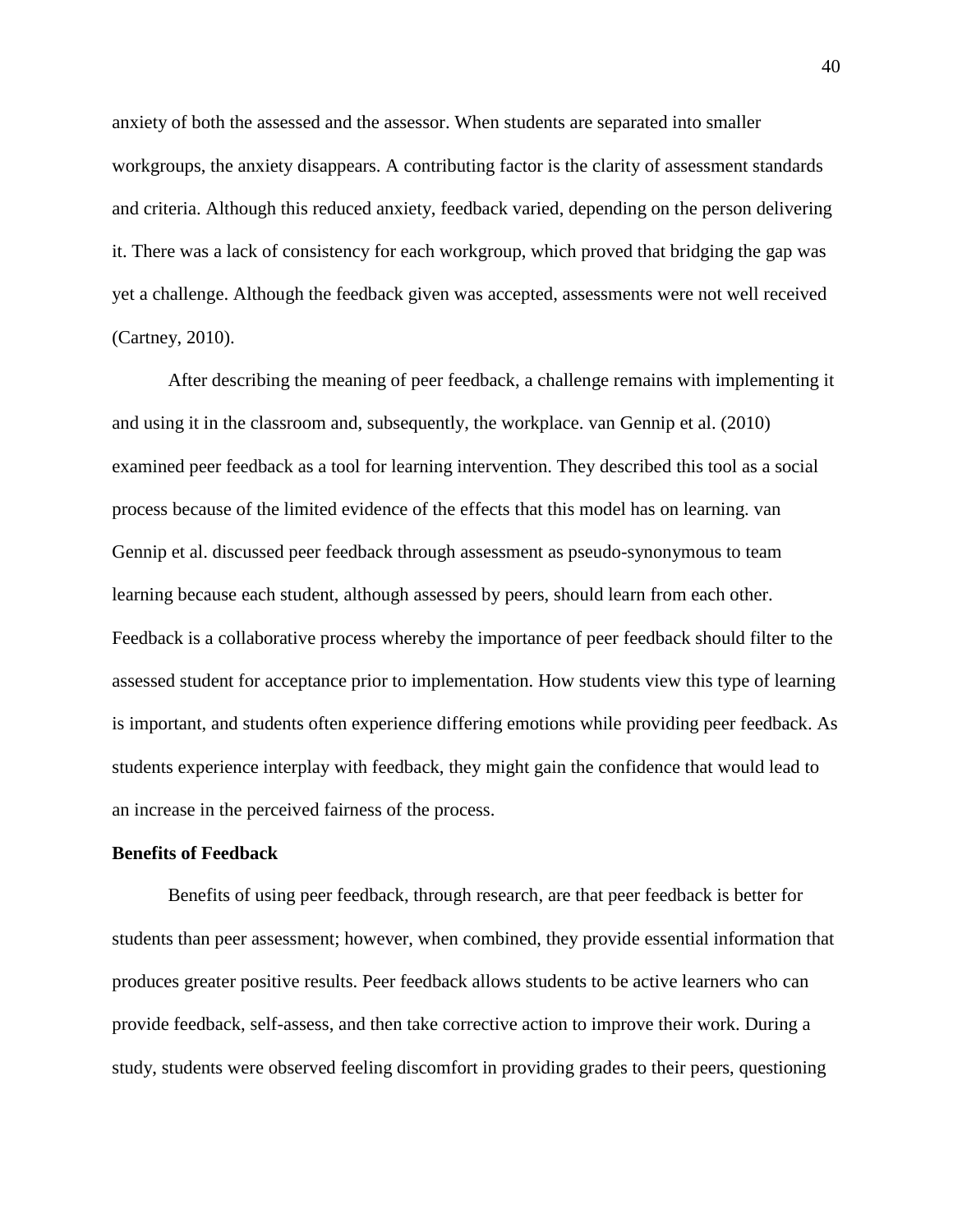each other's reliability and expertise. This type of social learning concluded with increased development of reflection, listening, and action from feedback. This work led to a greater understanding that feedback will vary depending on the study conducted. According to Liu and Carless (2006), peer feedback aids learning; however, when combined with assessment appears to be more effective. As a result, group work improved, along with long-term timesaving, and achieving a collaborative learning environment. Liu and Carless concluded by describing how to implement peer feedback and assessment in the classroom, and how to close by conducting an evaluation. Similar to assessments and feedback, evaluations can also be subjective or objective. One method of limiting the subjective nature of feedback is to blend assessments, feedback, and evaluations.

Kouzes and Posner (2007) stated, "Leadership is a dialogue, not a monologue" (p. 518), which reflects the principles that leaders can and should practice. The importance of knowing what to do in relation to how to do a task, while attempting to enlist others in believing and acting upon the goal, cannot be achieved without three essential practices: "Listen deeply to others; discover and appeal to a common purpose; and give life to a vision by communicating expressively, so that people can see themselves in it" (Kouzes & Posner, 2007, p. 519).

In relation to dialogue, transformative learning includes strengthening the students' thoughts on their beliefs, assumptions, and understandings. To challenge the students, and for them being able to challenge themselves by having a nonbiased view others' beliefs, assists the learning process through questioning the status quo and presented dogmas of society. The goal for students is being able to think critically.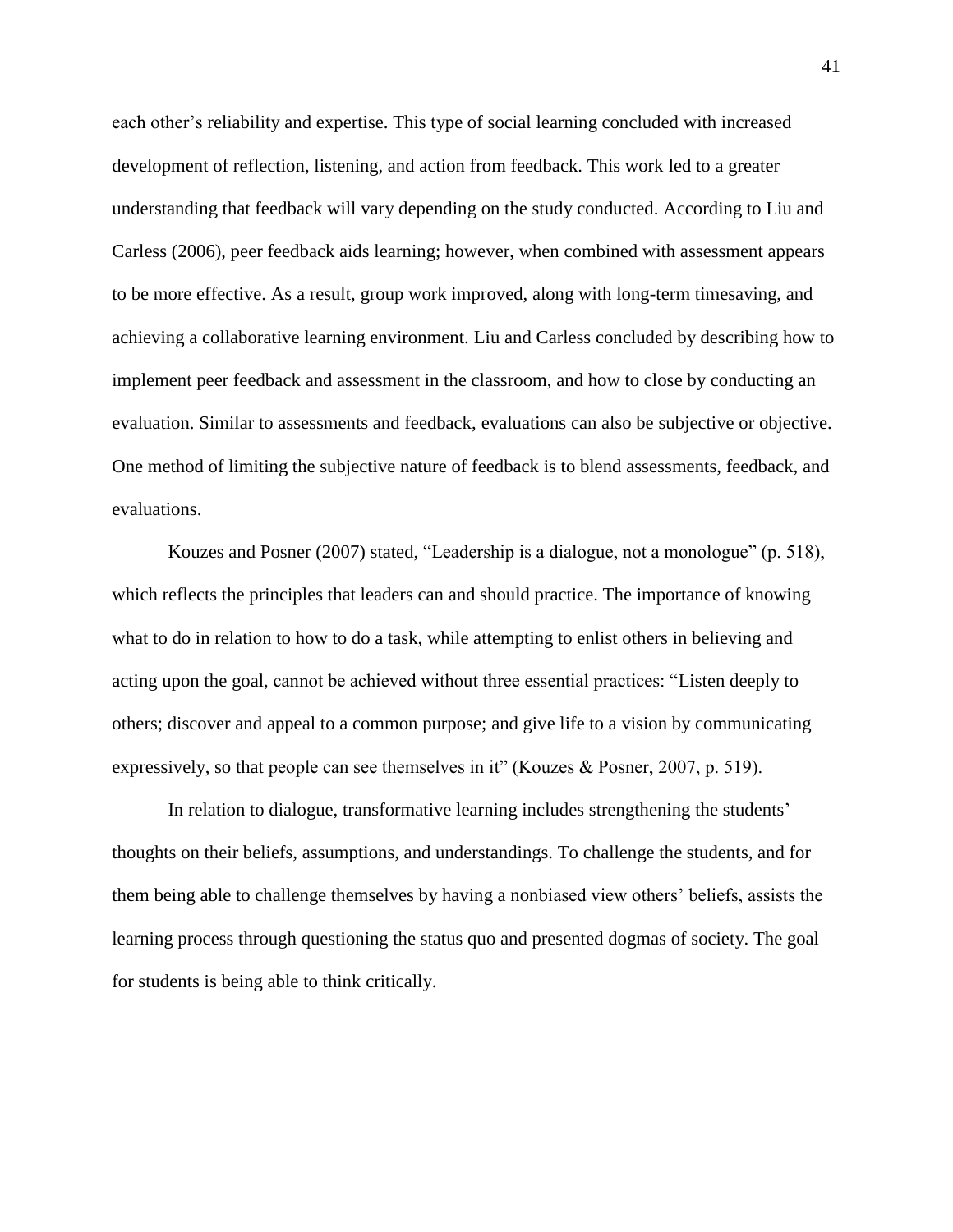Kouzes and Posner (2007) stated, "The members of the organization must understand, accept, and commit to the vision" (p. 518). Thus, to commit to the vision, the student must understand the list of feedback benefits. Five benefits are summarized with supporting examples:

- 1. Skills development: When providing feedback, learning occurs. The recipient should understand the provider's intent of bettering his or her performance. This actionable benefit is set to clarify what was done, and what needs to be improved upon.
- 2. Performance: In line with skill development, doing is an offset to understanding how to do. This is referred to as theory versus practice. Once feedback on "how to" is received, the student can then perform.
- 3. Personal and intellectual development: The common denominator is development. Feedback is a process, and a continuous loop. With different ways to learn, feedback can influence and ignite both personal and intellectual development.
- 4. Cognitive competencies: Understanding that learning includes cognitive ability, once the student understands, he or she might seek additional knowledge.
- 5. Social competencies: Speaking to others awakens comfort and confidence in future behaviors. This is assuming the feedback provided is healthy. No research proves that negative feedback impairs social interactions; therefore, one can assume that any feedback can increase a student's ability.

### **Weaknesses of Feedback**

Contrasting opinions of the effectiveness of feedback, Wiggins (2012), Hattie (2008), and Cartney (2010) listed three major weaknesses with supporting examples: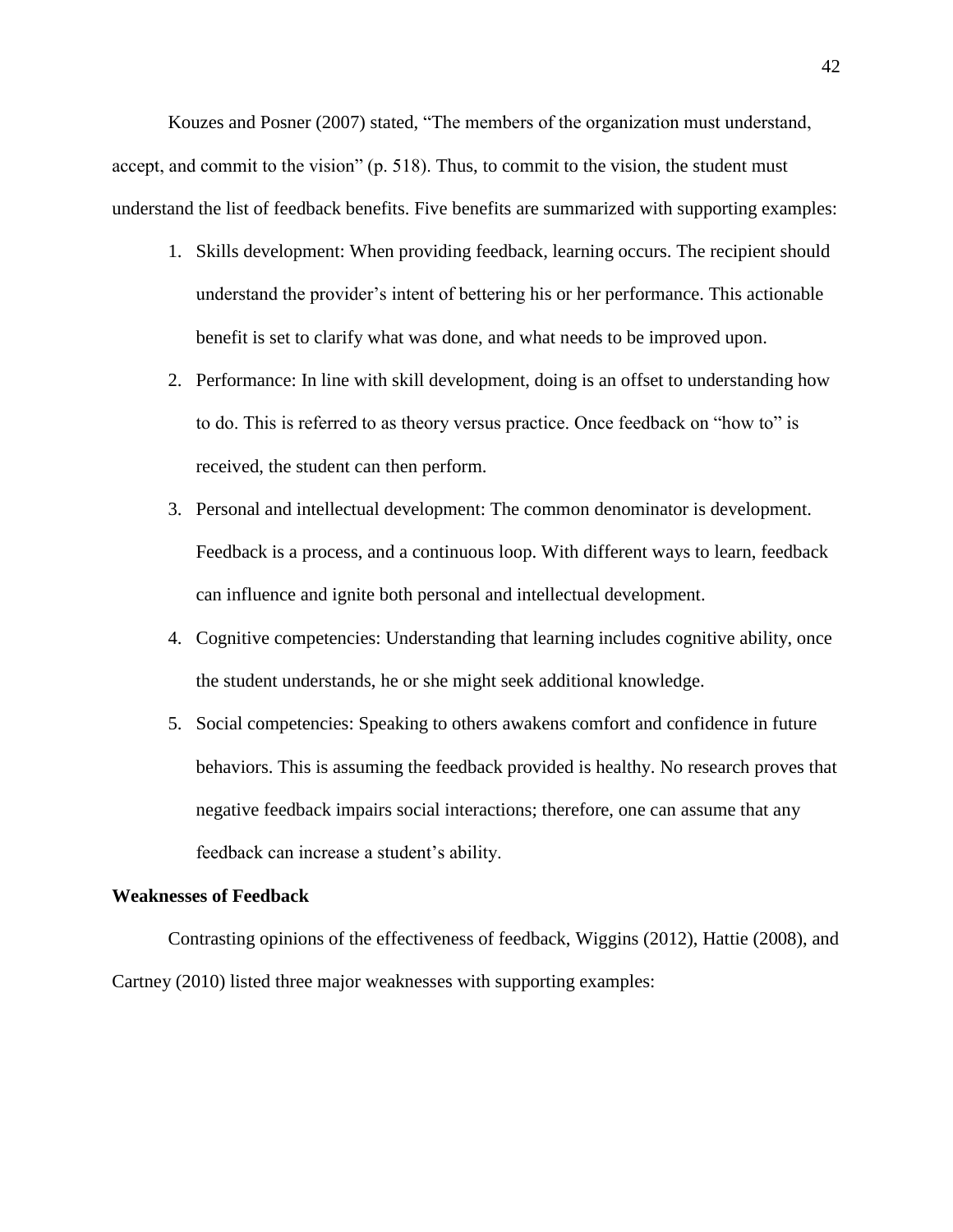- 1. Teaching: If the assessor does not understand how to provide useful feedback, it can be taught; if it is recognized that the assessor providing the feedback is incapable, the student suffers.
- 2. Assessment: Feedback and assessment are not synonymous. As aforementioned in the feedback loop, the assessment occurs before feedback is provided, and should not be confused as a form of assessment.
- 3. Temperaments: This weakness can be both a benefit and weakness. However, it is placed in the weakness category because temperaments are often ignored when observing and responding to the student's actions. If temperaments were included, understanding the basis of their behaviors might allow for building greater understanding of how each person learns best.

Among the available research selected, the instruction of assessment, and the teacher– student dialogue are critical and necessary. Observing this interaction, either party might experience anxiety. To reduce these feelings, peer assessments might be the answer.

The description of feedback and its role in education is important. Cartney (2010) and (Topping, 2009) conclude that feedback is among the most formidable influences, and a precursor to achievement. Aimed at improving the student and his or her performance outcomes, giving each one specific, tailored, goal oriented, actionable, and timely information is essential (Wiggins, 2012). In this review, the researcher discussed feedback as an ongoing process; the opportunities for success increases when feedback is presented upon completion or at the deadline.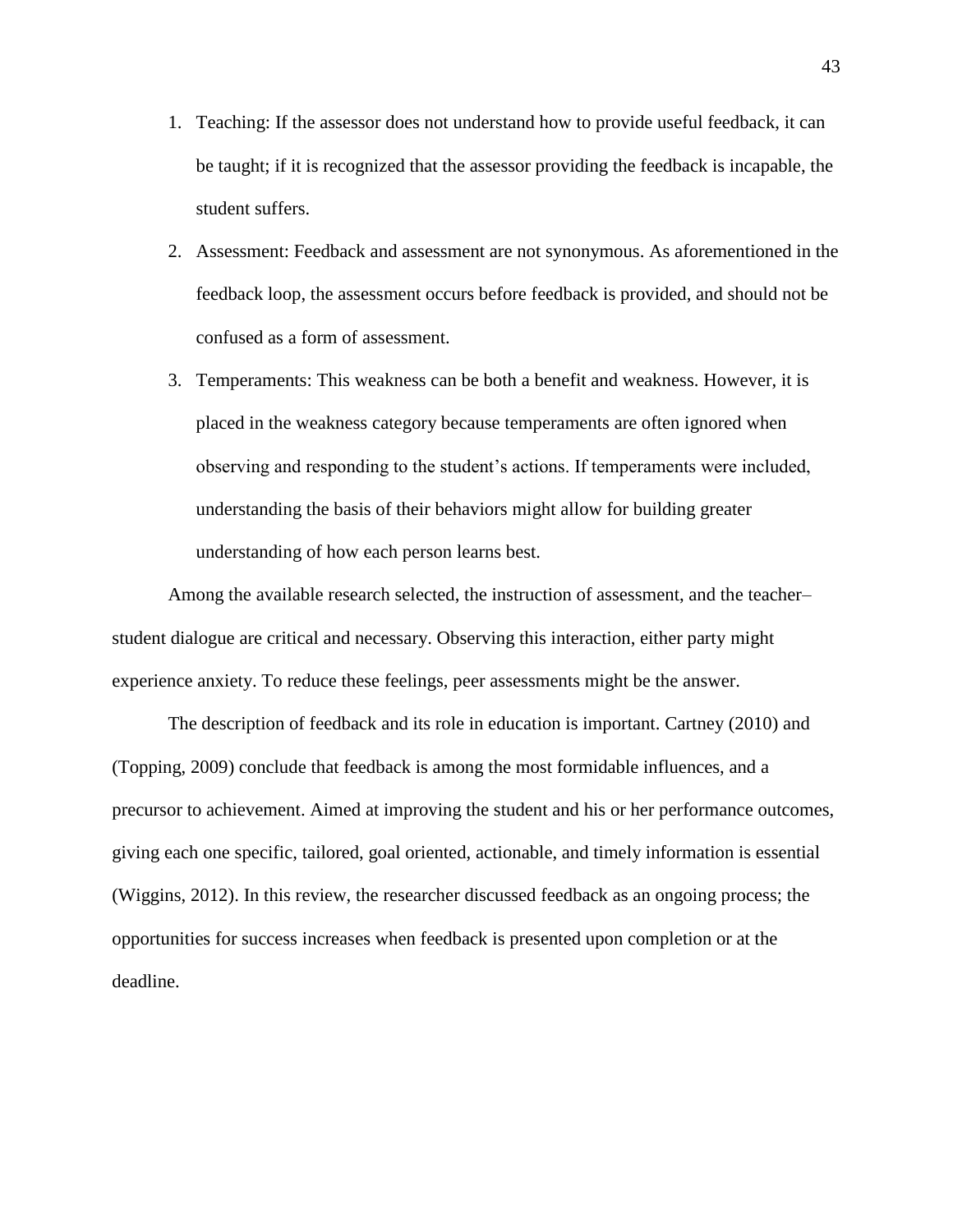## **Unexplored Variables of Feedback**

The literature explored surrounding feedback had not addressed other characteristics, which might affect human behavior in the organization. Characteristic 1 is that emotions are associated with feedback. How people feel is very important when listening or reading about their performance. Characteristic 2, the environment, is yet an important variable in studies. Not all participants are comfortable in the same setting. Moreover, for Characteristic 3, generational differences on feedback receptivity, the assessor's expertise and the student's interpretation of what was provided were not addressed. Characteristic 4, having emotional responses while receiving feedback, is generally difficult to accept (Stone & Heen, 2014); when participating in feedback, emotional triggers should be understood. Researchers should ask this question: What are the emotional triggers of feedback, and the receivers' receptivity towards it? Lastly, concerning Characteristic 5, insufficient information is available concerning the differences between the subjectivity and objectivity of the assessor, which is important to use with a set feedback criterion.

Feedback is not exhaustive, or an impractical method of evaluating students. A common fallacy about feedback is it might demoralize students and impair their motivation towards increased performance. No studies during the research proved this fear true. Therefore, the researcher explored motivational factors to show that to continue to help student's progress towards successful completion of the assigned task by providing valuable feedback reinforces the set standard.

#### **Transferring Learning to Task**

Feedback is critical in any learning process; it allows the student to navigate through the differences between actual and desired knowledge (Butler, Marsh, & Godbole, 2012).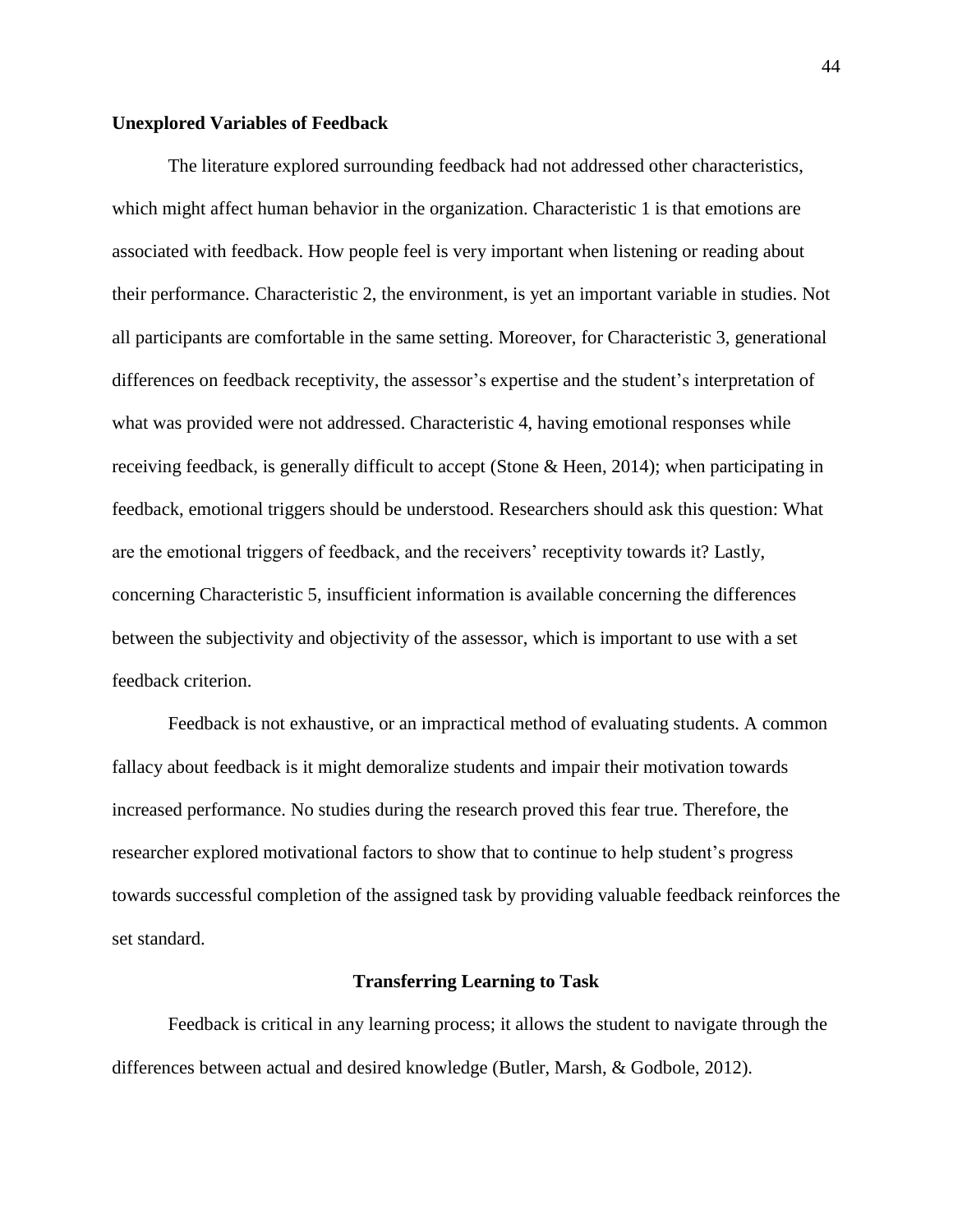Making an error in an academic environment can lead to obtaining necessary understanding of what should be learned. As Chun (2012) stated,

Just as we understand that what is taught is not the same as what is learned, we also know that if the goal is to ensure that students have gained knowledge and skills particular to an individual course, it is insufficient to focus solely on teaching without also measuring what was actually learned. (p. 23)

Transferring what students learn into the workplace is not one-dimensional or linear; rather, the complex transfer of knowledge is multidimensional and directly equates to learning (Dinsmore et al., 2014). In this study, the term "transfer" is the process of learning what is known and transforming it into what can be applied. A goal of learning includes the ability to transfer skills and knowledge; if no performance tasks are provided, the students are unable to master the content knowledge and skills necessary for the work environment. Hence, an assessment of teaching practice might identify differences, then promote better student learning. If successful, students can practice developing critical thinking skills without sacrificing course content. If achieved, the use of feedback through understanding students' experiences, might serve as the bridge to shrink the gap between how to learn and what to do with what is learned.

The ability for students to transfer learning might be influenced by the ability to notice, recognize, and create meaning out of a perceived problem and to connect it to the academic course. As previous experience contributes to learning, so prior knowledge helps to facilitate future learning and the application of what one understands about how to apply what has been learned. Although one might depend on the student's previous experience for the progress to their understanding and application, education is equally important. Added to the learning process, education might increase the student's motivation to learn. When information is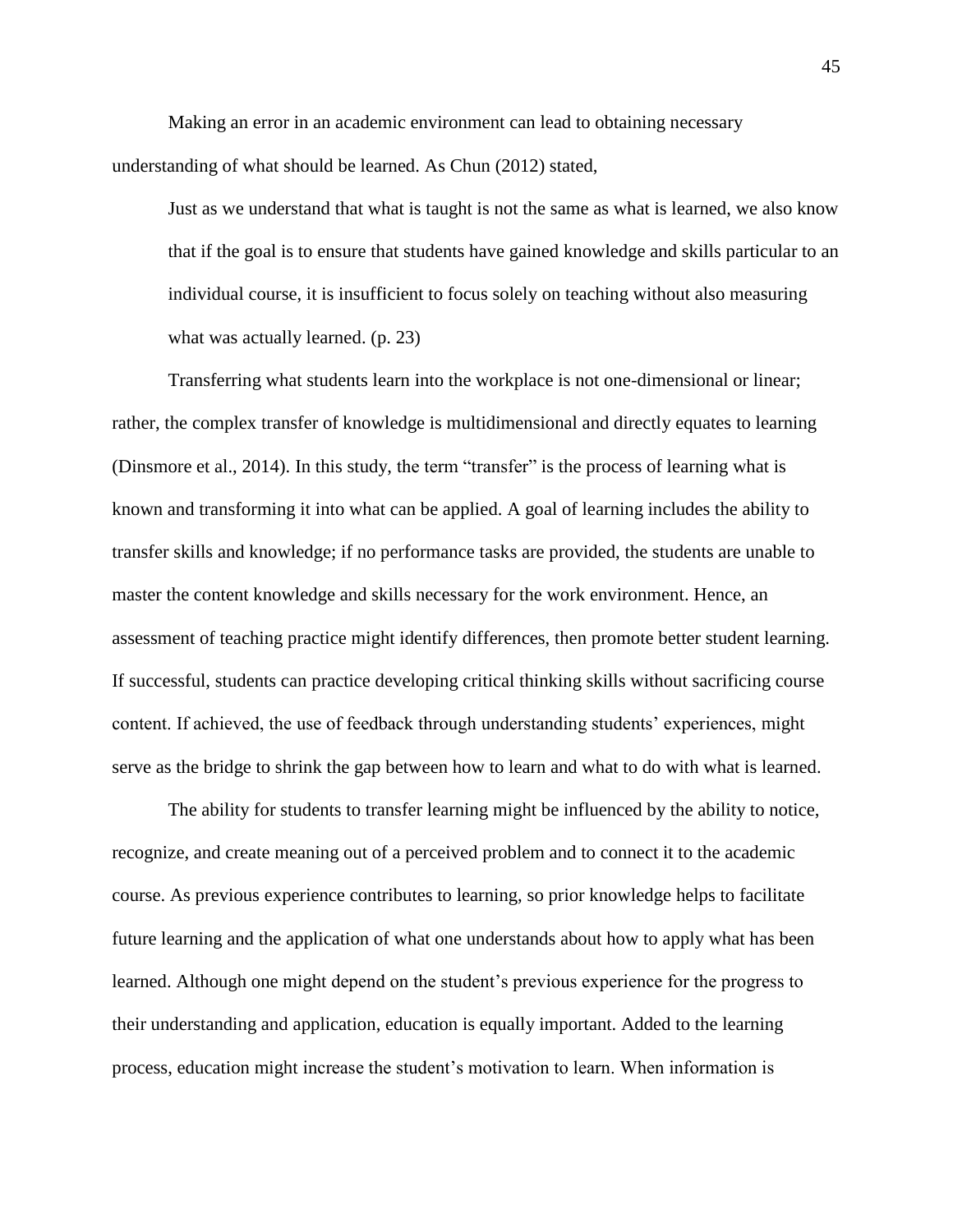processed in the student's mind, it will likely be remembered if opportunities exist for regular activities that includes practice, application activities, and feedback (Russell, 2006).

#### **Summary**

In summary, the researcher reviewed the literature on adult learning, investigating feedback and assessment, and transferring learning to the workplace. To obtain best practices in education for feedback, reviewing past and current feedback models is necessary. Additionally, adult learning contributes to the dialogue that improves the knowledge of understanding the experiences of student learning, and challenge associated with each.

Through continued research, the researcher has found that personal and professional experience is an important aspect of development. Human behavior can be unpredictable; many theorists have discussed this unpredictability, especially in a learning environment. The available work is limited; therefore, the researcher notes that studies concerning adult learning experiences conducted with a qualitative method are also limited, indicating that, as generations shift, the methodology associated with studying feedback is important.

#### **Conceptual Framework**

In guiding this research towards an understanding of the meaning of the SEA graduates' experiences of learning how to use the coursework, the researcher used four approaches. This framework extended beyond identifying a student's perception of the information received and putting it to use. The conceptual framework of this study was taken from theoretical approaches that focus on exploring how SEA graduates describe their experiences of applying the coursework for use in their workplace.

The researcher connected the major characteristics of inquiry and designed the study to serve as a plan that could provide a rational and methodical association to answer best the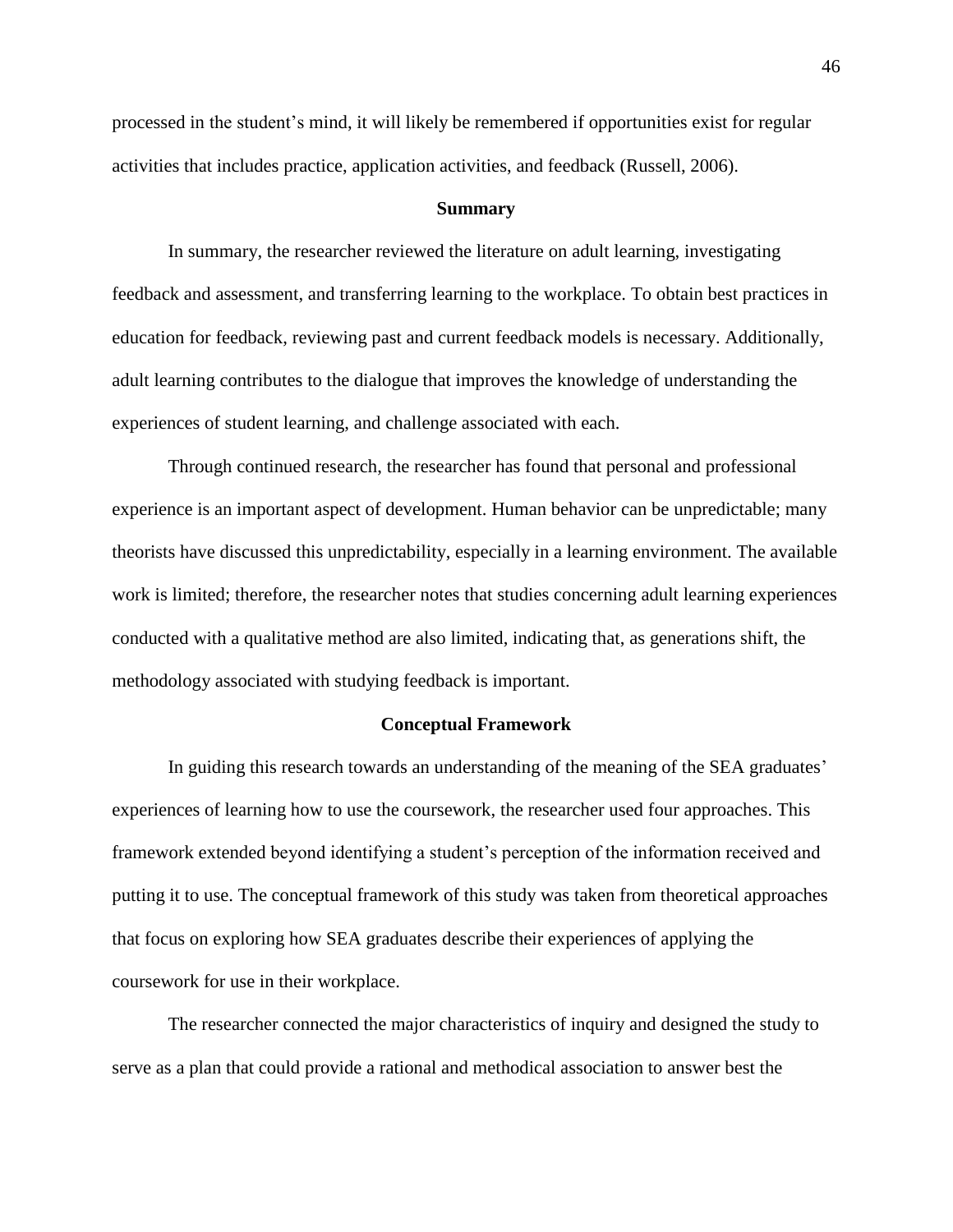research questions. For the purpose of this study, the experiences of SEA students during the learning process aid the context of constructing this framework by combining how adults learn, using a community while learning, practicing feedback, and the resultant using of these processes combined in the workplace.

## **Adult Learning**

Balancing the responsibilities of daily life, while attempting to pursue higher education, can be a stressful task. The current workplace requires adults to learn continuously to meet the growing need for talent and expertise. Adult learners will have to seek creatively opportunities to increase their formal education by navigating through a variety of obstacles. These learners are motivated to seek higher education, particularly when faced with life changes, which might challenge them to improve personally or professionally. This identifiable trait of adult learners, mixed with their prior experiences, identifies differing expectations from child learners.

Knowles (1968) explained that the characteristics of adult learners are noticeably different from child learners. Knowles used andragogy to expound on those assumptions and to discuss the value of learning as a process. Therefore, andragogy serves as an umbrella for this researcher's study design. In the study of andragogy, the researcher assumed that adult learners each possess (a) a self-concept, (b) previous learning experience, (c) the readiness to learn, (d) an orientation to learning, and (e) motivation to learn.

In addition, six assumptions are set within the theory of andragogy: (a) the reasoning or the why behind learning the topic, (b) adults are self-directed learners, (c) adult learners bring a wealth of experience to the educational setting, (d) adults enter educational settings ready to learn, (e) adults are problem-centered in their learning, and (f) adults are best motivated by internal factors (Knowles, 1990). These assumptions contrast with that of pedagogy, in which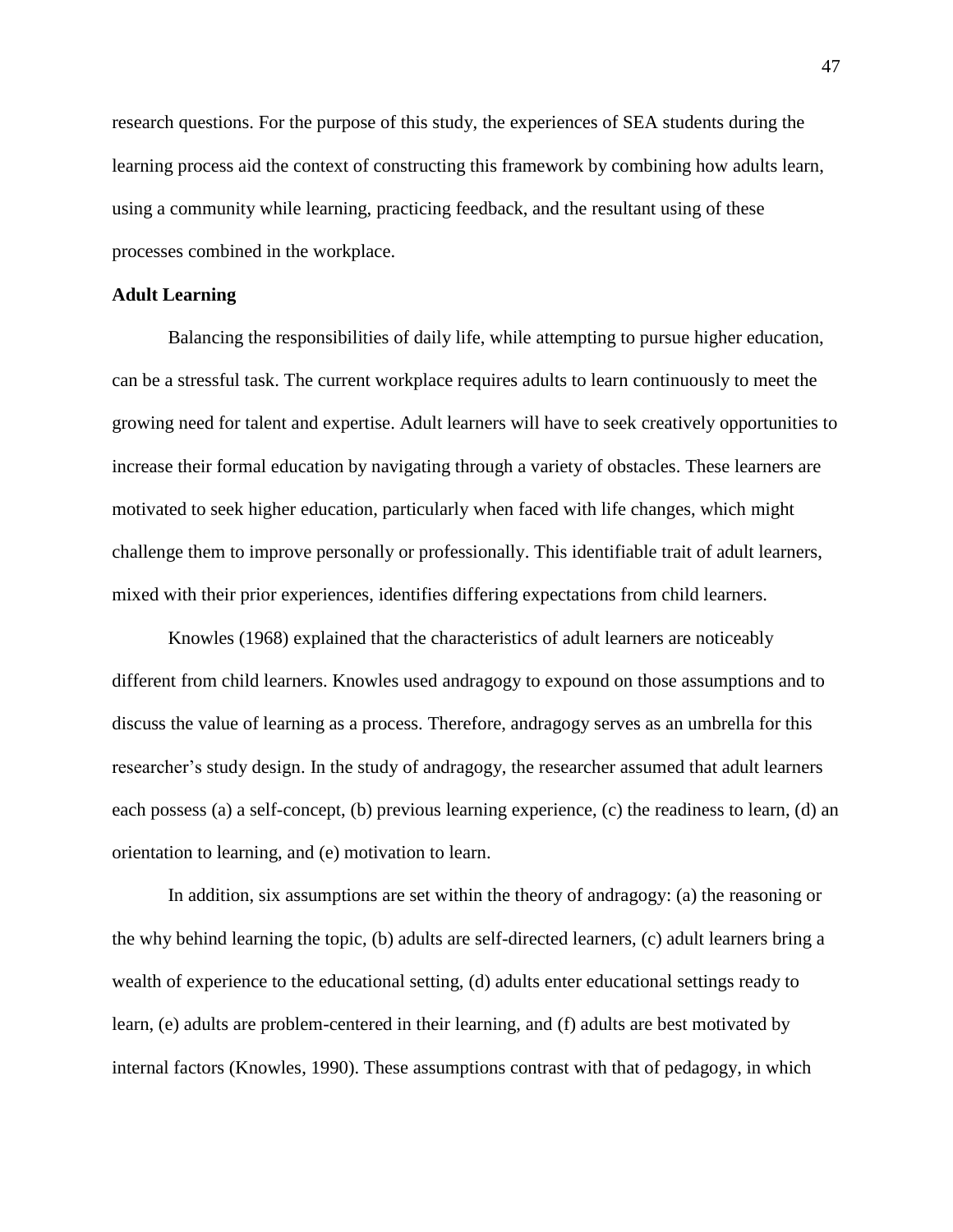learners are dependent students who bring little or no experience to the educational setting and learners are present because their presence is mandated and not because it is their sole personal desire.

Knowles (1990) envisioned adult learning as a lifelong journey, and once the learner is taught the lesson and has a supportive environment, over time, learning is recognized as a dynamic and interactive experience. Therefore, Knowles (1984) defined andragogy as both an art and science of facilitating adult learning. Complementing Knowles' concept of andragogy, Mezirow (1991) proposed in the transformative learning theory that learning is an understanding in which a person creates frames of references that lead to freeing biases to gain greater knowledge. The common themes of this theory are experience, critical reflection, and rational discourse. Making meaning of the student's experience is a defining characteristic of how adults integrate their self-concept, personality, emotional patterns, and learning styles to transform learning (Mezirow, 1991). When this concept is blended with andragogy, an understanding of learning and the student's motivation and readiness to learn are better constructed (Mezirow, 2000).

Knowles (1990) and Mezirow (1991) valued using the community to enhance learning. Therefore, adult learning places an emphasis on learning as a process rather than on the subject being taught. Adults require approaches from their teachers. The techniques used to facilitate must be as diverse as the experiences, skills, talents, and knowledge the students bring to the classroom. These exceptional resources to the learning environment are invaluable and cannot be ignored. The SEA's curriculum can guide the students' understanding; however, to challenge their assumptions and to identify what they need to know, peer interaction via the community of SEA students and graduates is need to achieve the curriculum goals.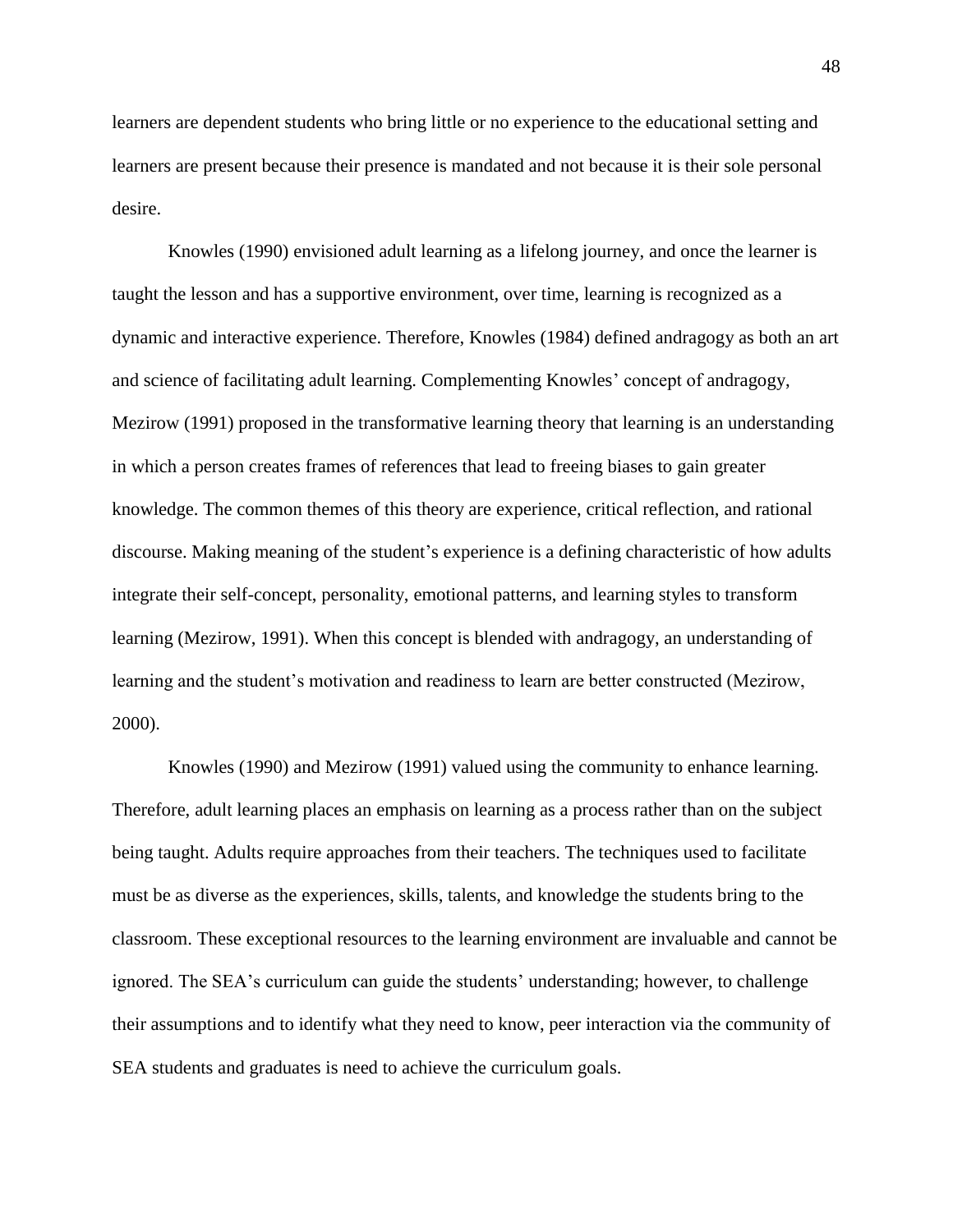## **Communities of Practice**

Improving performance within an organization might be accomplished through acknowledging a need for and empowering the formation of communities of practice. These communities are people who engage in collective learning by sharing information about a shared interest through various venues (Wenger, 1998). To form this concept, three characteristics must exist: domain, community, and practice (Wenger, 1998). Thus, the domain, Characteristic 1, is the shared interest of the group, including individual competency on the subject. In the community, Characteristic 2, relationships exist that enable people to learn from one another. Much of what adults learn and how they learn it is dependent on and inseparable from group interactions and relationships. In this forum, discussions occur, hence, the continued sharing of information. Characteristic 3, practice, is the resources used to address the concern or problem. Communities of practices might exist in several environments, depending on the overall goal. In the researcher's study of the SEA graduates, the community was those who were seeking experience; therefore, as a collective group, they collaborated to put into practice what they had learned.

In a collaborative learning environment, students learn from each other and from their teachers. The environment is filled with interaction and activities that play a noteworthy part in collaboration. This collaboration includes a transmission of information down to the learner, and understanding the use of information through interactions with those involved in the learning process. Regarding social development, Vygotsky (1987) posited that formulating language is foundational to the construction of knowledge. Furthermore, Vygotsky argued that the progression from actual to potential development occurs with guidance from expert counsel. Vygotsky called this progression the zone of proximal development (ZPD), through which a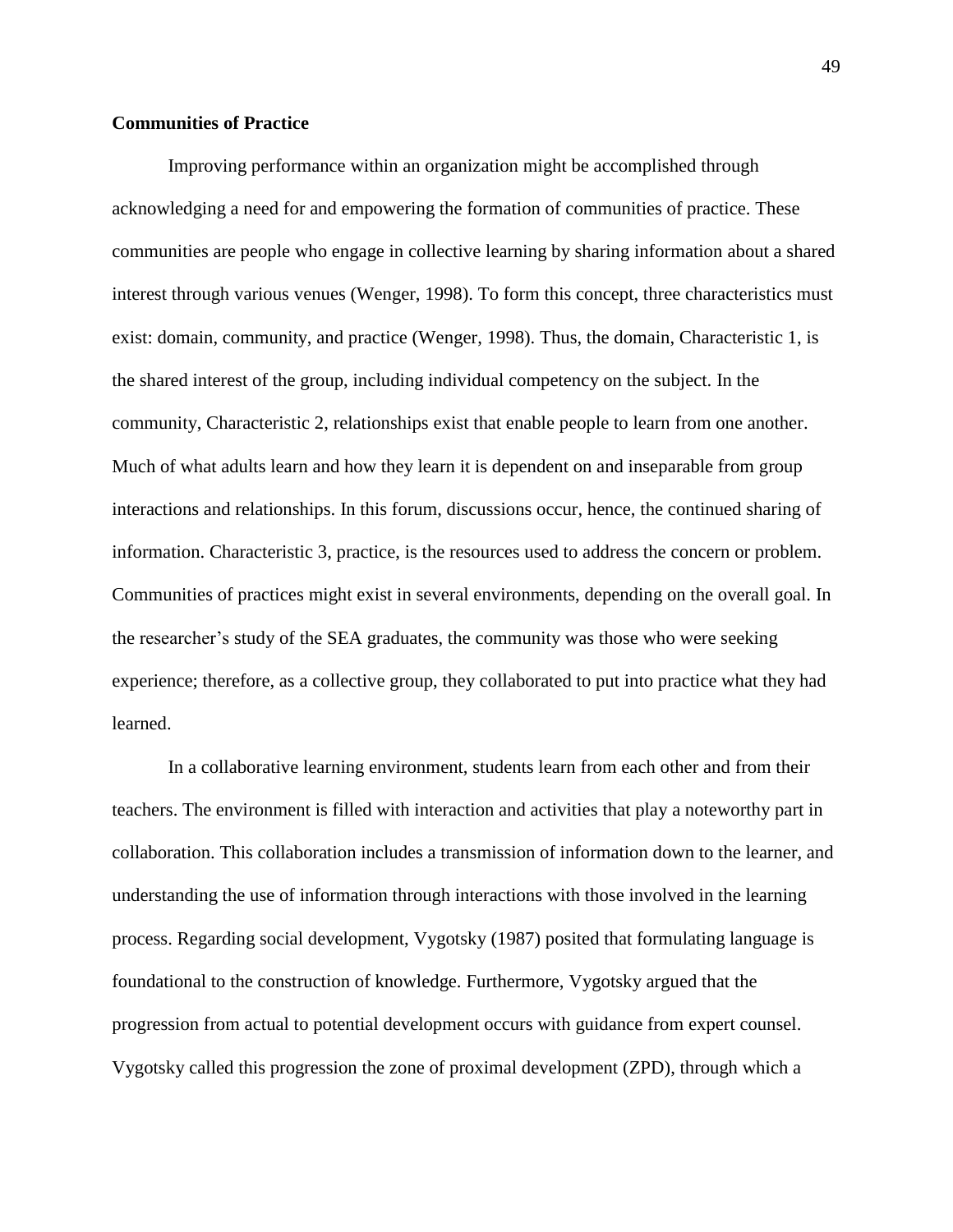separation occurs between the learning and the cognitive developmental processes. Vygotsky (1978) argued that the developmental process does not happen simultaneously with learning processes, but pointed out that the learning process precedes the developmental process. Thus, collaboration is necessary for students to achieve a higher cognition. This was an important component in Vygotsky's research, for collaboration was viewed as the connection that supports the transfer of knowledge, and ZPD as its motivating factor.

Another viewpoint is the situative–socio-historic viewpoint. This viewpoint is used to explain that the people are inseparable from their communities and environments. In this view, knowledge is distributive in social, material, and cultural artifacts of the environment, and learning occurs and is motivated by the developing of identities within the communities in which people reside or participate. Learning opportunities should encourage participation in the inquiry with the supportive researcher, and should help to discipline the student's practices. An example of this would be using analogies. Within groups, if a person can supplement the learning by using another person to convey familiarity with important aspects of the topic, this parallel will bring learning in concert with the teacher's goals (Gardner, 1999). Concisely, learning should be grounded in problems meaningful to the student (Ravitch & Riggan, 2012).

With the cognitive approach, researchers seek to understand and describe the working of the mind. Knowledge includes reflection, conceptual growth and understanding, problem solving, and reasoning. Using previous workplace and learning experiences contributes to knowledge that includes the active reconstruction of building new knowledge. Thus, many individuals learn more effectively in-group settings; therefore, the community engagement within groups is said to occur naturally, and the motivation to maintain it is essential, which leads to the use of feedback (Gardner, 1999).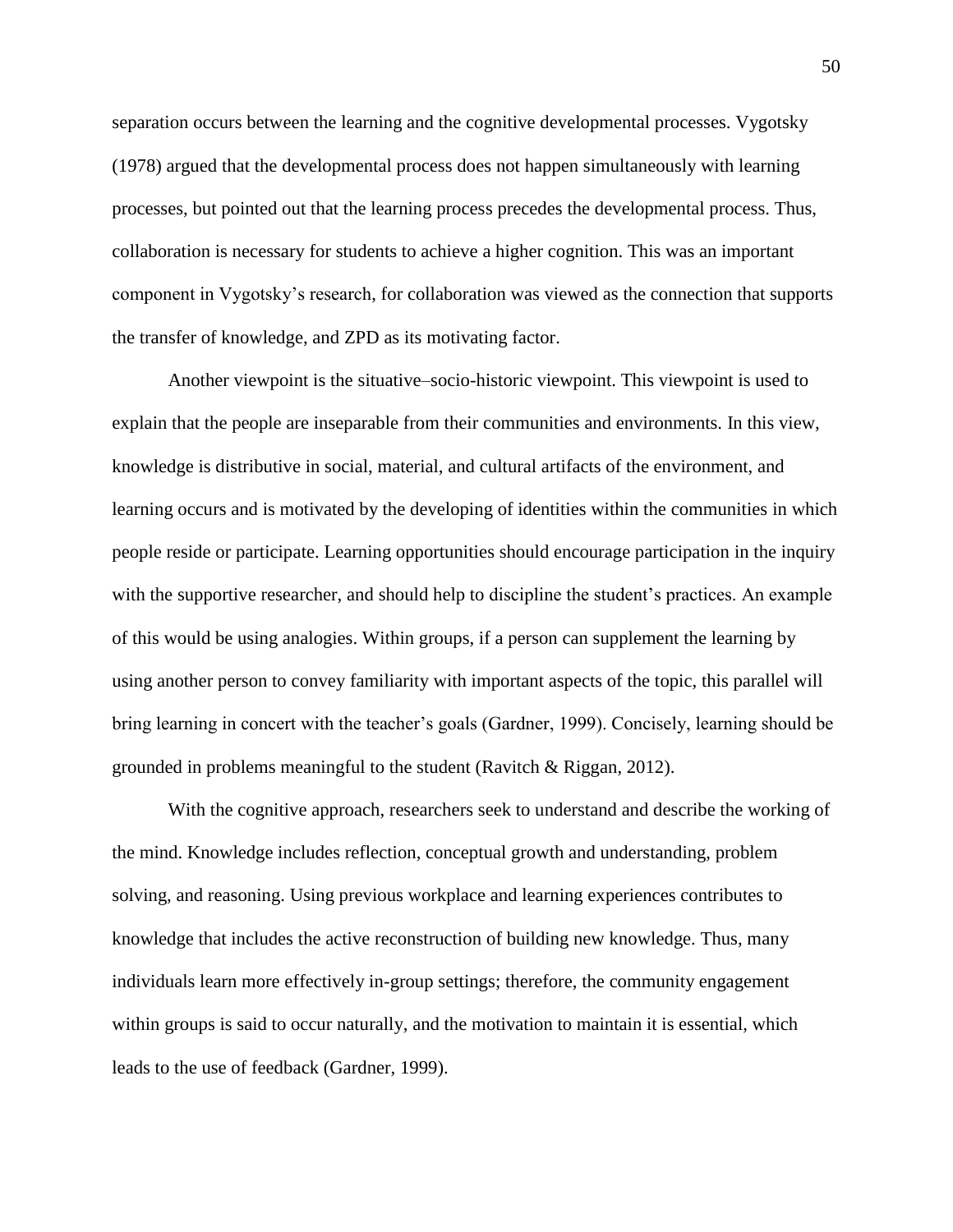## **Feedback**

While in attendance at the SEA, students are assigned readings, engage in instructor– student dialogue, and are asked to solve problems in case studies. The students do not practice applying active communication skills, leadership styles and theories, organizational behavior, and professionalism through instructor-led course. The course curriculum does not identify how to use the information, which might lead to ambiguous expectancies of what and how SEA graduates should apply in their workplace. As aforementioned, students are expected to graduate from the SEA prepared to apply the techniques and skills from the coursework to lead sailors effectively. However, without interactive, instructor-led development, this information might only be discussed and gained within their peer group.

As an essential part of personal and professional development, peer interaction is often associated with performance; this includes feedback provided by peers. The motive behind the feedback stems from the lifelong learning concept, which is achieved through quantitative and qualitative forms of feedback. Feedback is most effective when it is delivered with specifics by narrative and verbal means. When it is not specific, it is less effective and does not provide learners with the assessment required for improved performance. van Ginnip et al. (2010) examined peer feedback as a tool for learning intervention. This tool is also described as a social process tool because team learning is collaborative.

Lave's (1991) theory supported the use of a group of students engaging in the same assignment, working together as a team, and sharing feedback for performance improvement. Currently, using the conventions of adult learning, the researcher used transformative learning through a constructivist view to present a brief description of knowledge, learning, and the utility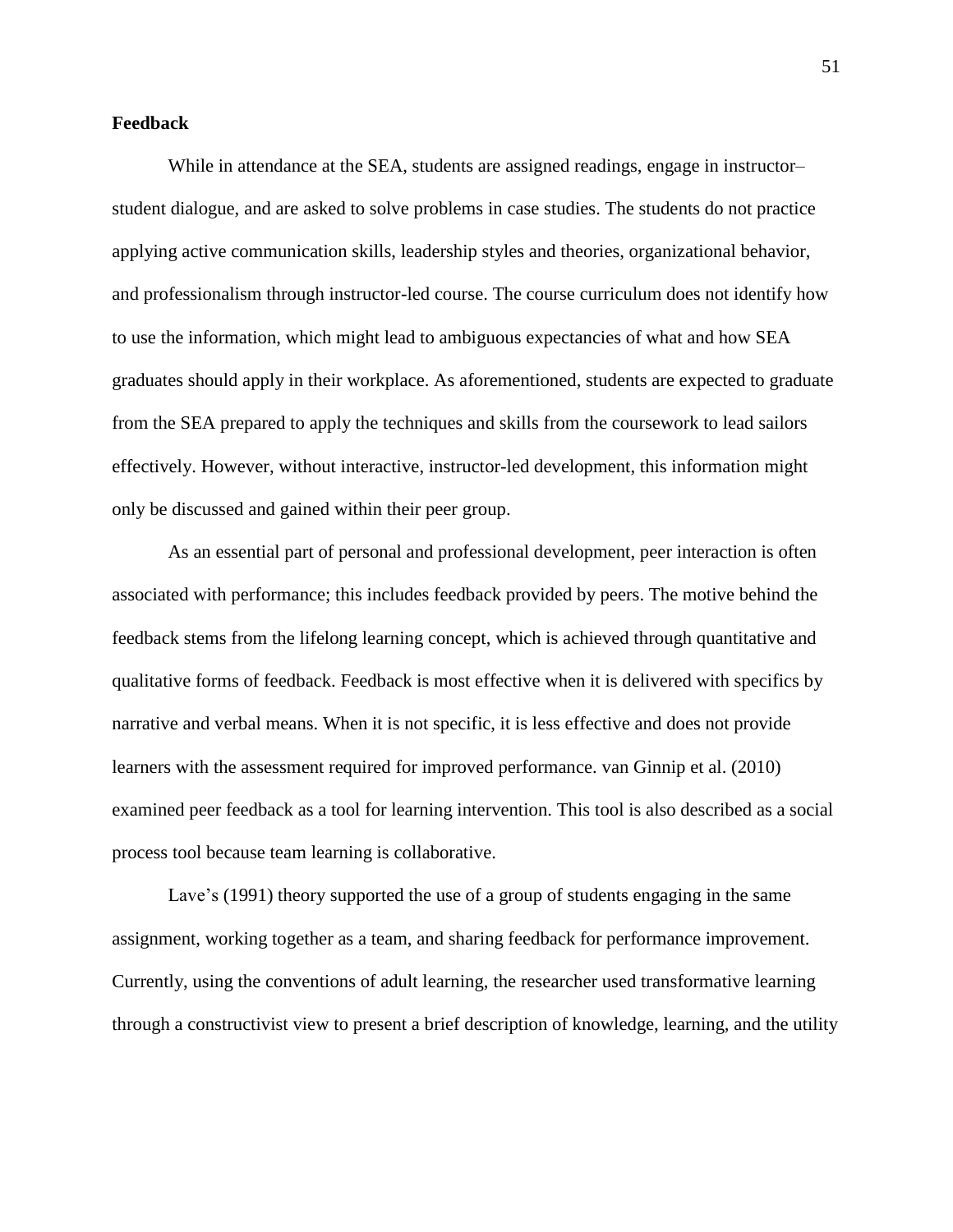of feedback. The points presented might aid the learner in transforming from receiving feedback to applying it, and thence to increasing performance effectiveness in the workplace.

## **Taking Learned Knowledge into the Workplace**

Taking what is studied in the classroom into the workplace is multifaceted; the transfer of knowledge is an integral part of the learning process (Dinsmore et al., 2014). Therefore, one of the goals of learning is to use effectively the skills and knowledge gained from the classroom. If successful, students can expand through practice and can develop critical thinking skills without sacrificing experiential knowledge or the course's content.

The SEA has the ability to leverage senior enlisted personnel who will return to the workplace with refined or new knowledge, and who will have a network of graduates who can provide a sense of community. As adult learners, they will have the ability to transfer learning; however, that learning might be influenced by their ability to notice, recognize, and create meaning out of the perceived problem and to connect it to the academic course. Depending on the students' previous experience, their progress from understanding to applying the education gained is equally important.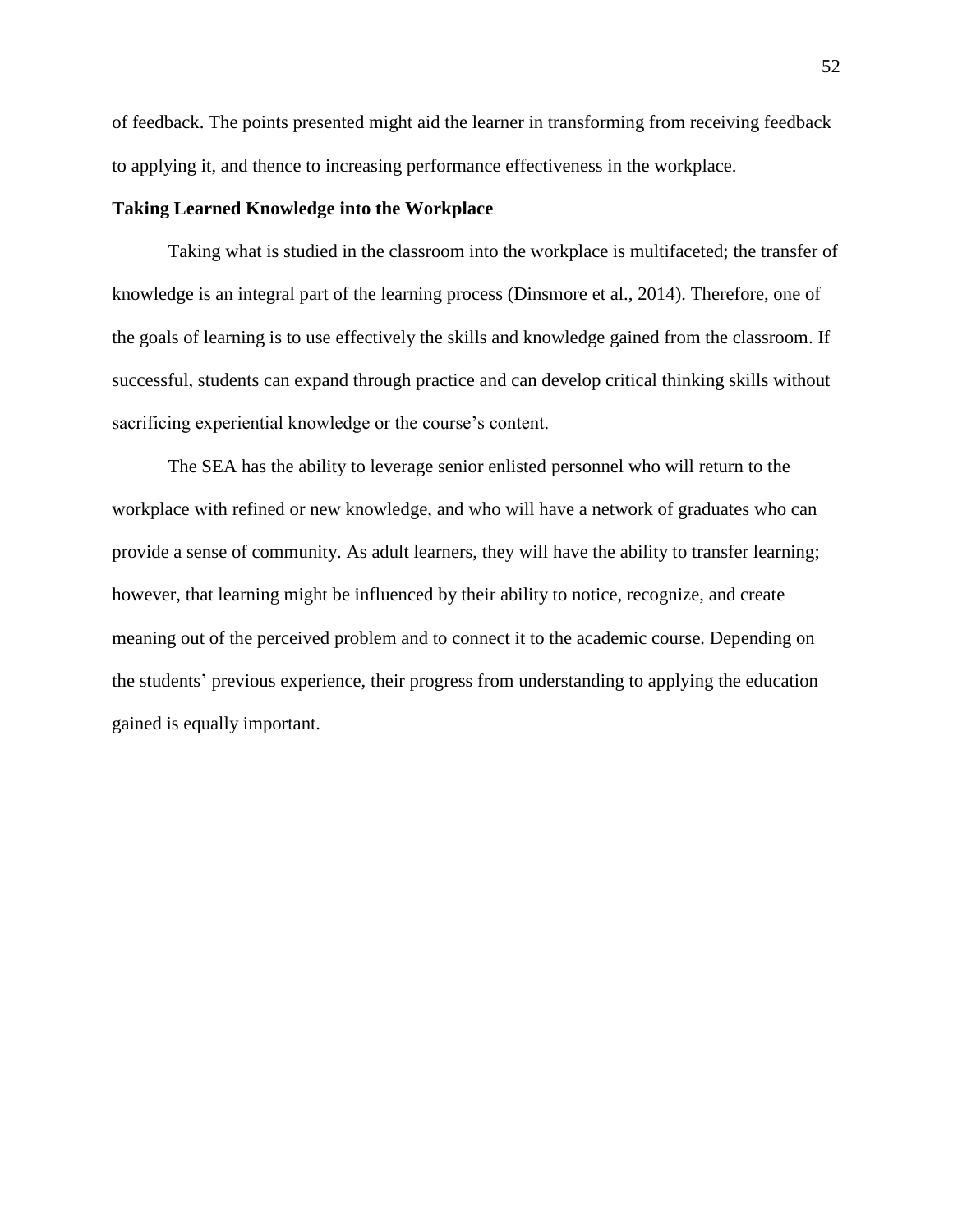### CHAPTER 3:

## METHODOLOGY

The qualitative method, as Creswell (2013) stated, "Informs the study of research problems addressing the meaning individuals or groups ascribe to a social or human problem" (p. 44). To address this meaning the researcher used the constructivist view to approach and guide the study. The researcher inquired through various strategies the multiple meanings of individual experiences (Merriam, 2009). Therefore, this study was participatory and required the researcher to sift through the subjectivity of meaning of the participants' experiences. The need for participants to share their experiences required empowerment from the researcher so that their voices could be heard. Hence, this inquiry upheld the fit of the qualitative method as the best approach.

The purpose of this study was to explore how SEA graduates experienced applying the SEA curriculum in their workplace. To understand reflexively the meaning of the students learning experience the researcher drew important inferences about the SEA's curriculum and, therefore, the achievement of the SEA's mission. Studying graduate's experiences versus their academic performance can provide valuable insights that can contribute to qualitative research and the SEA (Madsen, 2009).

To help choose a specific methodology under the qualitative umbrella, researchers Braud and Anderson (1998) wrote, "Many of the most significant and exciting life events and extraordinary experiences—moments of clarity, illumination, and healing—have been systematically excluded from conventional research" (p. 3). This statement supported the qualitative necessity that a quantitative approach could not capture. The participants' experiences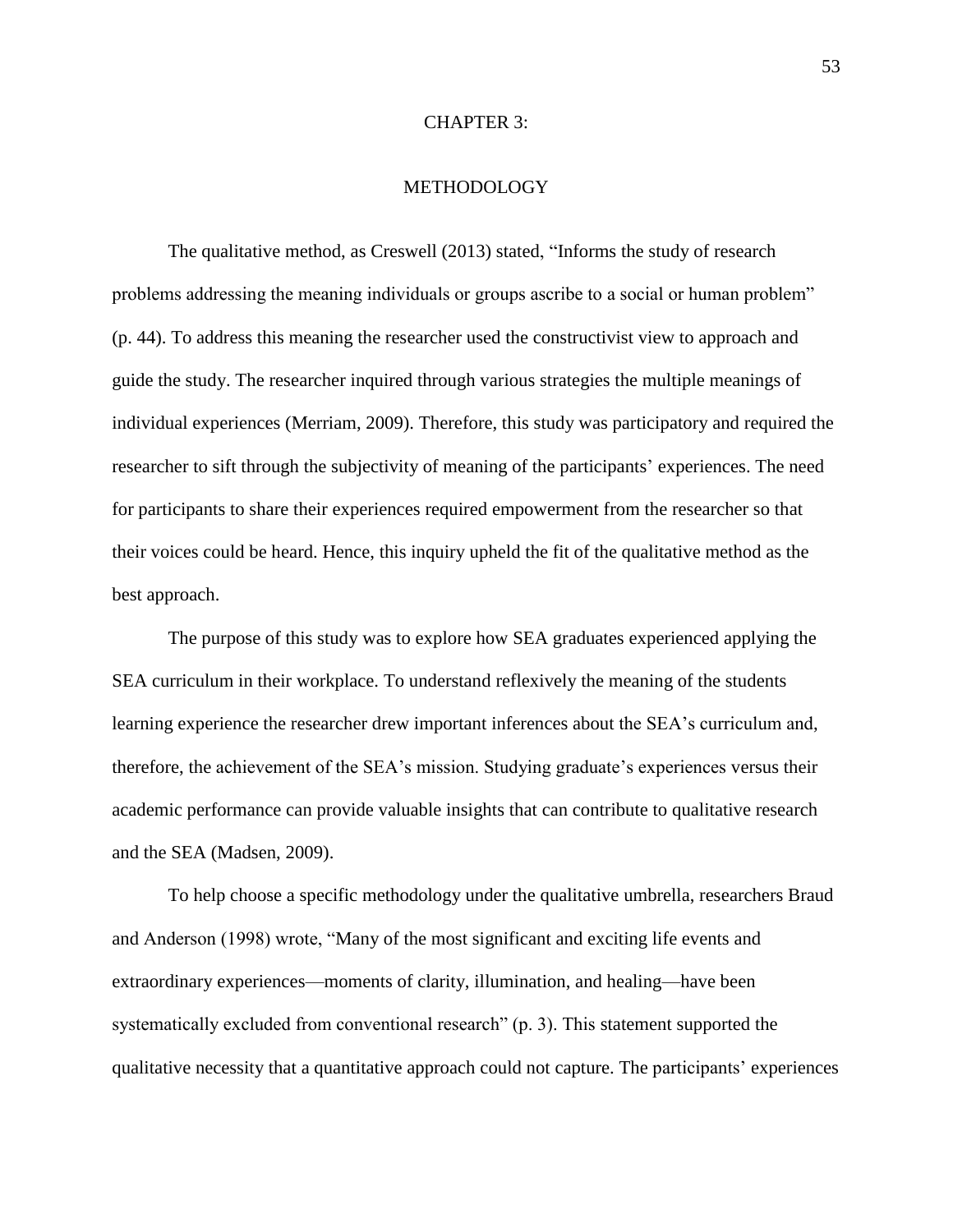were too important to be ignored. Hence, the most applicable methodology to understanding the student's experiences is the phenomenological approach, which was chosen for this study.

While investigating the phenomenological method, the researcher explored the philosophical perspectives of phenomenologists. It is important to note the link between phenomenology and constructivism in their approaches to learning. For instance, an individual observation of the world and how each person experiences a phenomenon are considered multiple perspectives, and each holds an accepted interpretation of one's reality, which is their lived experience. To elaborate, van Manen (1997) wrote:

[Phenomena] have something to say to us—this is common knowledge among poets and painters. Therefore, poets and painters are born phenomenologists. Or rather, we are all born phenomenologists; the poets and painters among us, however, understand very well their task of sharing, by means of word and image, their insight with others—an artfulness that is also laboriously practiced by the professional phenomenologist. (p. 41)

Exploring phenomenology, knowing its history, and understanding the importance of its current use are critical for accurate exploration. Phenomenologists have certain beliefs and hold positions according to their own presuppositions of being detached from their study. Thus, the intention of the research must be held in favor of unearthing the information from the research participants. Gathering data through participant engagement about the phenomenon began with a clear understanding of the methodology.

Moustakas' (1994) explained that phenomenology is focused on the whole experience; therefore, it is the researcher's duty to identify the essence of the experience. Moustakas viewed a person's experience and behavior as integrated and, at times, inseparable when experiencing a phenomenon. This integration of experiences and behavior through people's firsthand accounts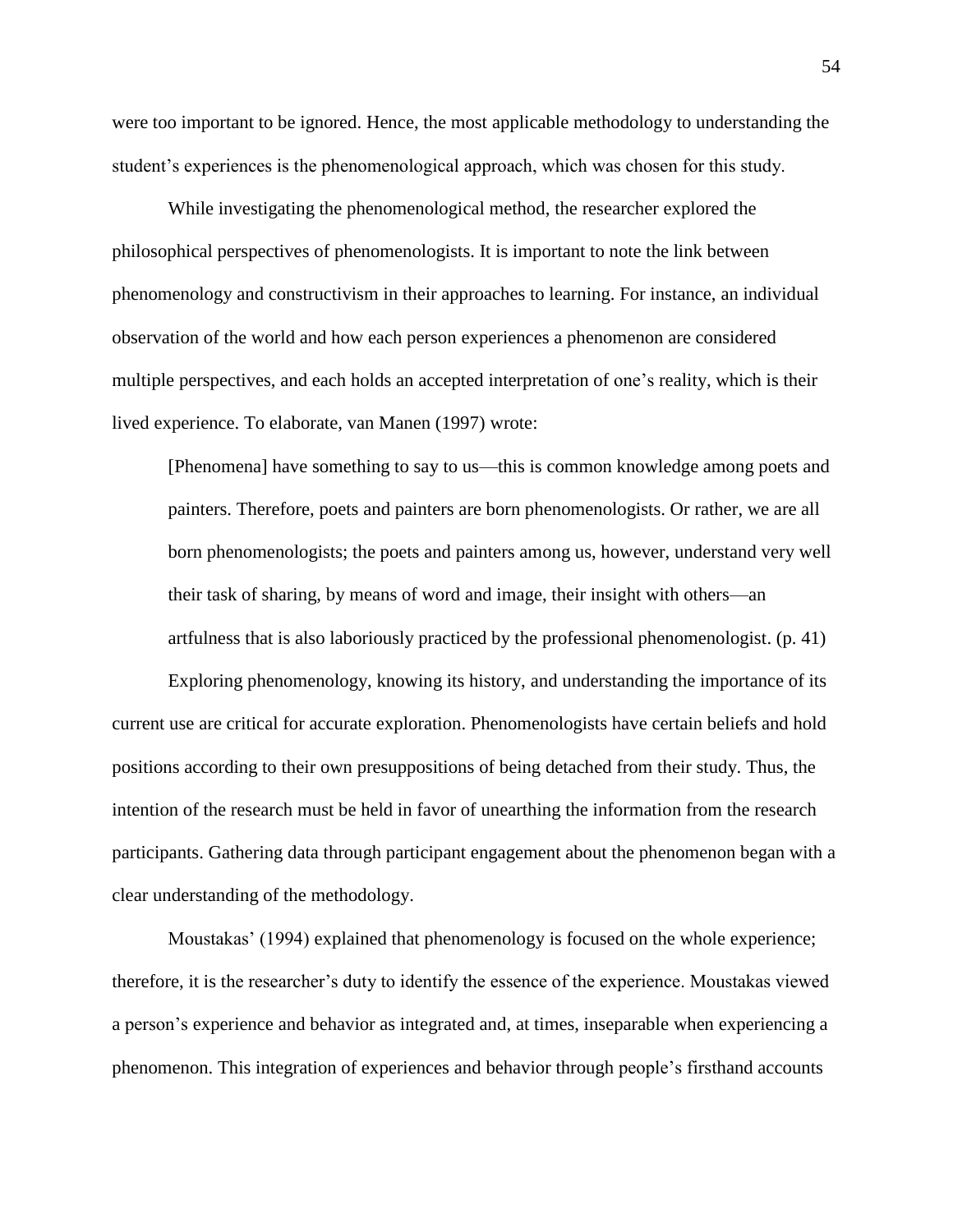uncovered the meanings of the participant's daily experiences, which contributed to developing an understanding of the phenomena studied. This emphasizes the importance of a person's perspective by gaining insights on the person's reasons for an action, which can reduce making assumptions. Thus, researchers of phenomenological traditions suggest that describing, rather than explaining, frees the researcher from preconceptions or needing to have a hypothesis (Lester, 1999).

Considering this, the father of phenomenology, Edmund Husserl (1980), responded to the traditional scientific methods of study with a rigorous inquiry method to understand human consciousness. Husserl rejected the idea that objects in the outer world are independent and that the information regarding them is reliable. What Husserl believed is reliable is the immediate experience of the conscious person, which reduces the outer world and forms a reality known as phenomena (Groenewald, 2004). Husserl's (1980) focus on a state of consciousness as a descriptive analysis involved the realm of real experience, which explains why phenomenology is mainly the science of essences.

Following Husserl's (1980) phenomenology, Heidegger's (1988) primary focus was on the meaning, that is, the notion of *being*. Heidegger's description of being included what people talk about, have in their view, and how people comport themselves. Essentially, being is not a thing or cannot be defined, but describes what it is to be. This is the dialogue between a person and his or her world.

Phenomenology is popularly separated between Husserl's (1980) descriptive, and Heidegger's (1988) interpretive frameworks. Both of these approaches reflect insights that lead to the meaning of the phenomena being studied; yet, they are fundamentally dissimilar.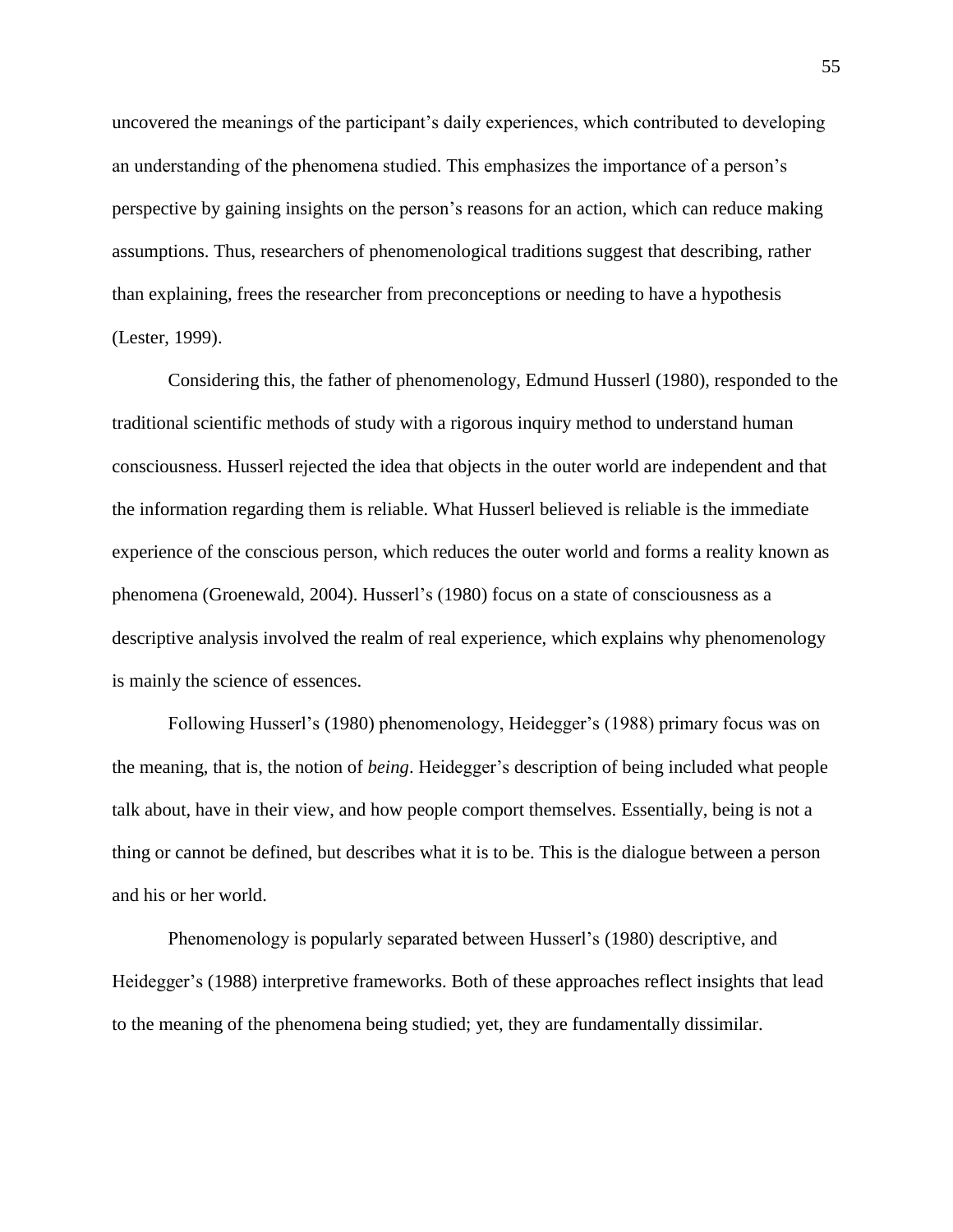Nevertheless, the commonality in both methods was the role that the researcher assumed when listening to descriptions and experiences from the participants.

In the interpretive method, the researcher used prior knowledge and insights to uncover the true meanings as the participants described them, and then searched for the relationships between the acquired knowledge and context (Kleiman, 2004). While conducting the research, it was important for the researcher to consider personal biases. With the interpretive approach, the researcher's personal experiences or knowledge influenced the understanding of the phenomena, which was significant during the interpretation phase.

In addition, in the descriptive method was used whereby the researcher strived to not make interpretations. The researcher instead explored the descriptions that the participants provided by and separated them into meaningful statements, and then took those meaningful statements to construct the studied phenomenon (Giorgi, 1997). The descriptive method, as the approach for this phenomenon, was used to reveal what was unknown about the SEA graduates lived experiences from the classroom to the workplace. Descriptive phenomenology calls for the researcher to reduce the world from how he or she naturally perceives it because inherent, unwanted biases or preconceptions might influence the study (Dowling, 2007). The reduction (bracketing) of the researcher allowed the researcher to suspend personal judgments while involved in the study.

Again, the most precise approach in exploring the experiences of SEA graduates who are immersed into the workplace was descriptive phenomenology. The questions below were designed to provide a better understanding of adult learning experiences after the SEA. A significant gap in the qualitative study exists between the student's learning experience and his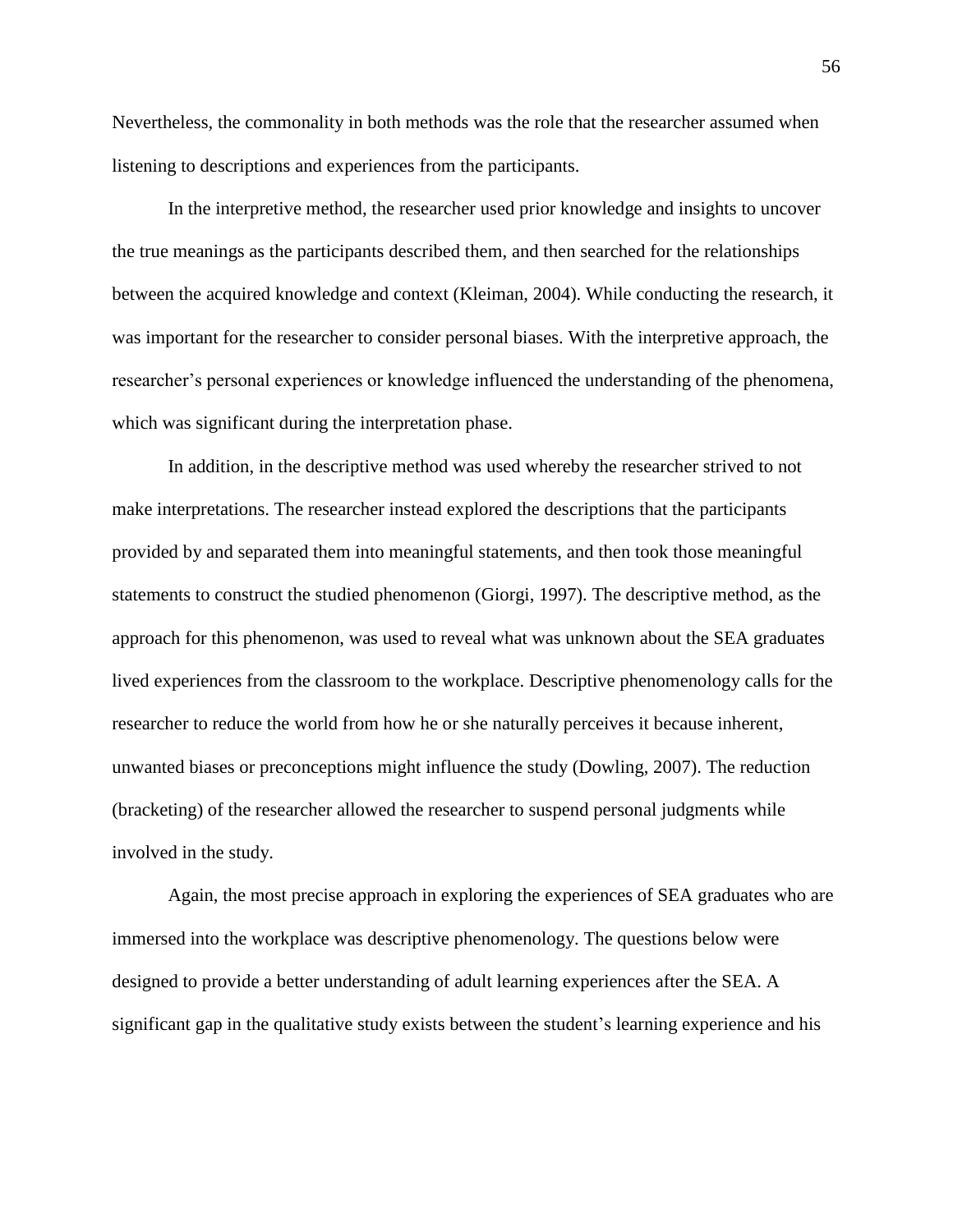or her ability to apply the learned information. The researcher used two questions to explore and address the gap in the literature:

- 1. How did SEA graduates describe using their personal and organizational experiences in the professional learning environment?
- 2. What is the meaning of the SEA graduates' experiences of applying the SEA coursework to their workplace?

For the purpose of this study, and to understand the meaning of the participant's experiences, the researcher used Creswell's (2013) phenomenology as a combination of Moustakas' (1994) and van Manen's (1997) research. Combining the two scholars' previous work, the researcher posited that phenomenon was the lived experiences of the several individuals being studied. The adjoining commonalities among the individuals researched are necessary to gain the overall participant experience. Within this approach, all of the participants had shared commonalities as they experienced the phenomenon, for they described what they experienced and how they experienced it. Similar to Moustakas (1994), Creswell (2013) agreed that phenomenology is a concise method that leads to the discovery of the essence, which is consistent with what and how the phenomenon occurred. Creswell's concept of the phenomenological study was applied for the data analysis, which is described later in this chapter. The richness of the textual descriptions of this methodology was ideal for investigating personal experiences. This chapter provides a detailed explanation of the setting, the participant sample, the data, the analysis, the participants' rights, and the potential limitations of the study.

### **Setting**

The SEA is located in Newport, Rhode Island, and is a tenet school of the U.S. NWC. The SEA educates approximately 1,200 students annually. The student body comprises of active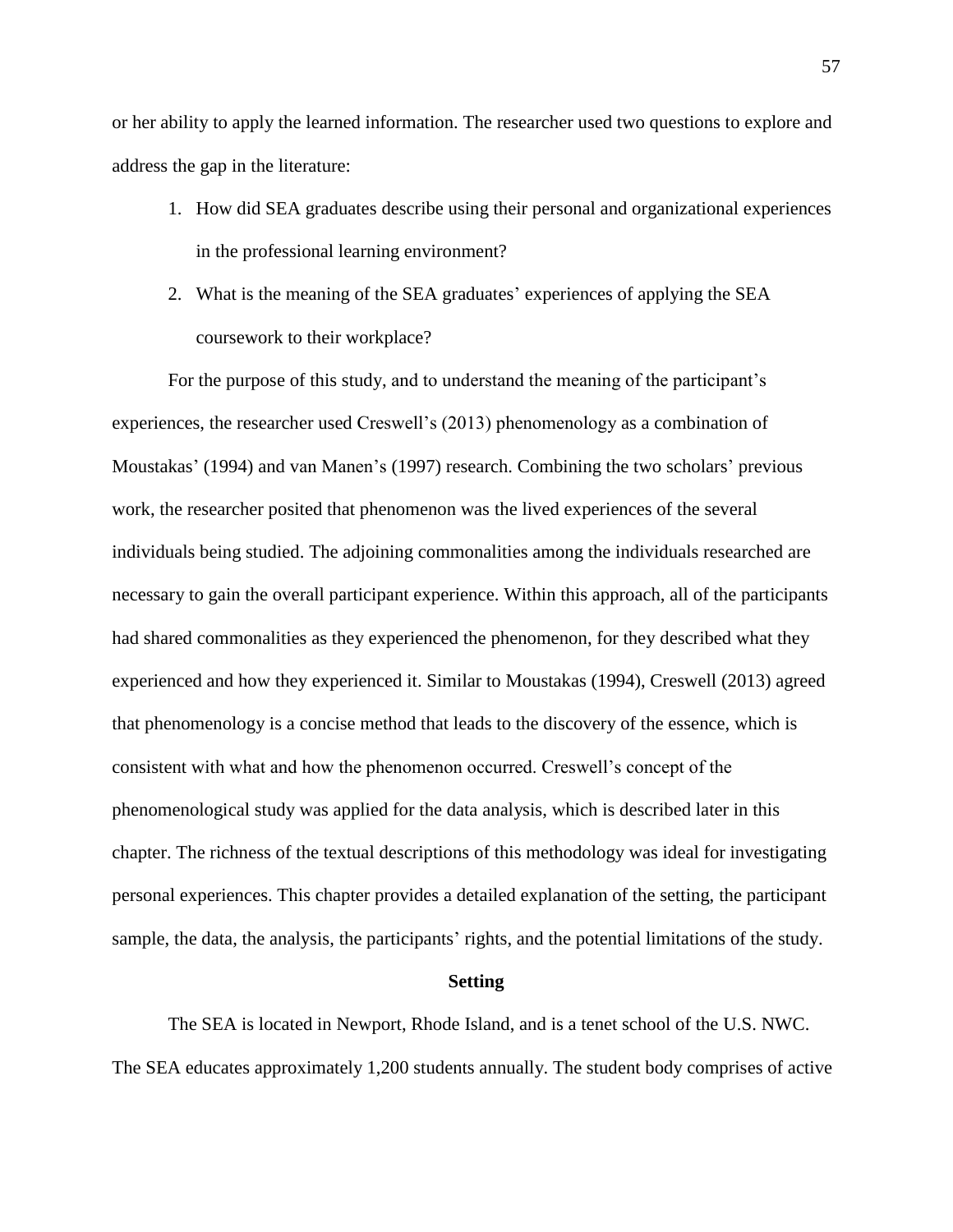and reserve personnel from the U.S. Navy, the U.S. Air Force, the U.S. Marine Corps, and the U.S. Coast Guard. To educate the annual student population, the SEA employs military and civilian instructors, and support staff members.

The researcher was geographically displaced from the SEA and the participant's workplace; therefore, the setting of this study was in the researcher's home office. The researcher's home office provided a flexible means of collecting data that eliminated interruptions during the participants' workday, and avoided possible constraints that the external environment could have set. Creswell (2013) noted, "To study one's own workplace, for example, raises questions about whether good data can be collected when the act of data collection may introduce a power imbalance" (p. 151).

As a prior SEA instructor, the researcher employed epoché to bracket possible personal biases, and set preconceptions aside to maintain integrity of the study. This concept was difficult to accomplish, but necessary for clear and intentional reflection and practice. For this situation and study interest, this approach was ideal. Again, this study focused on the graduate's experiences while learned how to apply the SEA coursework in their individual work environments. The two research questions were used to focus on what and how they experienced the phenomenon.

### **Participant Sample**

The first step in collecting data was to select the study's participants. The sample was representative of the SEA's graduate population. The participant sample is a subgroup of approximately 35,000 U.S. Navy senior enlisted sailors in ranks E7–E9, not all of whom attended or will attend the SEA. When considering how large the sample size should be, Englander (2012) dispelled the myth that a large sample size was the perquisite for generalizing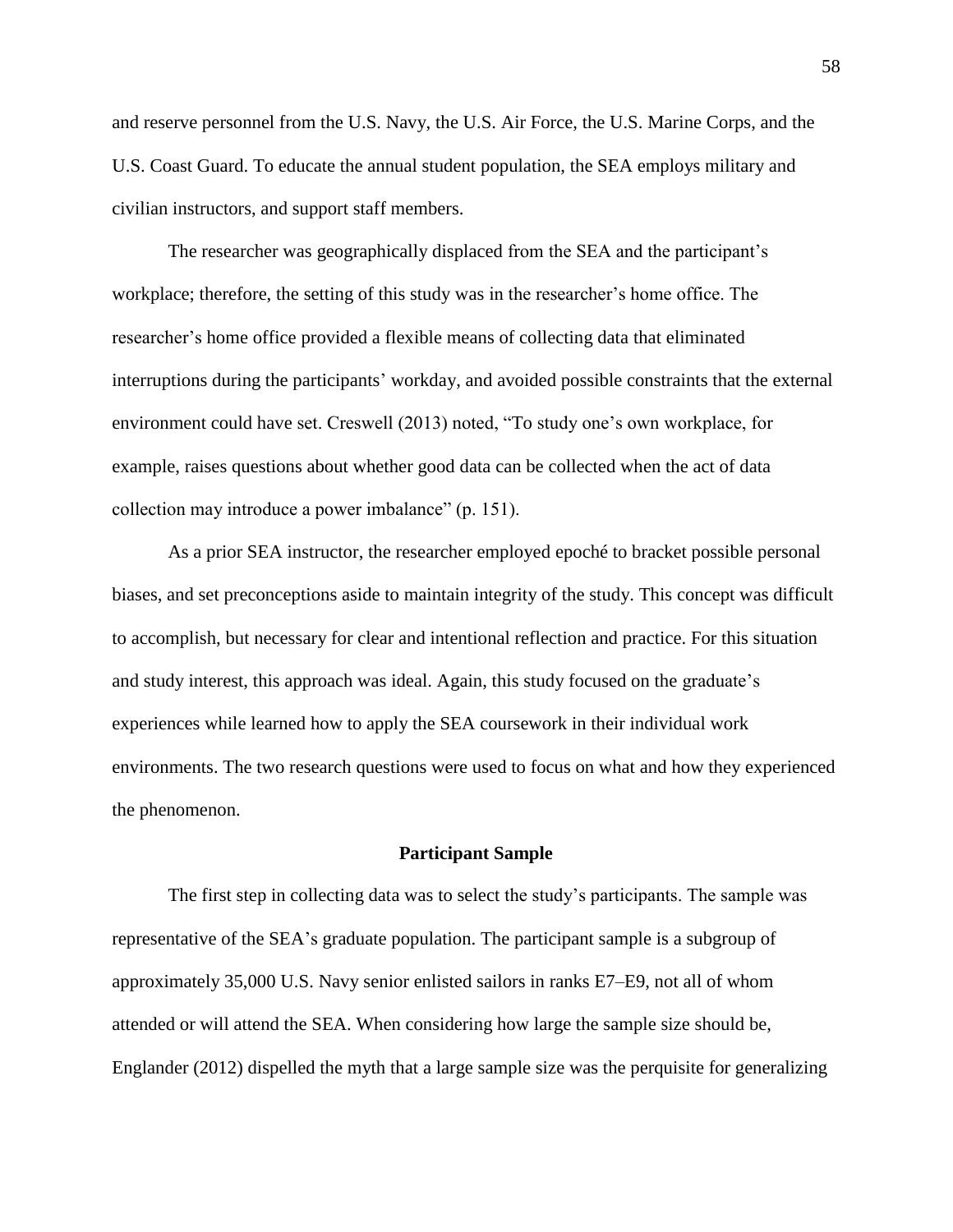a population. The participants represented a variety of U.S. Navy workplaces, including ships, aircraft squadrons, submarines, and land-based installations. The study sample size included eight SEA graduates. As the researcher, to determine data saturation for the purpose of this study, the participants who were chosen represented a small sample size of the general senior enlisted population. Creswell (2013) added that, within purposeful sampling particularly for the phenomenological method and as variables during the data collection, the researcher should consider a narrow range of participants who (a) have experienced the phenomenon, (b) are in the sampling type that is central to the phenomenon, and (c) comprise a sufficient sample size, whether the amount of participants be small or large. This sampling technique for selecting participants was the key to receiving rich information for the study.

Coyne (1997) encouraged having participants who could expound on the questions for the purpose of the study. Those selected had a broad and experiential knowledge of the subject that was contributory to the study. These participants were intentionally sought to meet the intent of the study (Coyne, 1997). For the selection, the criterion for inclusion was predetermined before drawing the sample. Purposeful sampling was not intended to attain population validity, but was used with the intent of achieving a thorough and in-depth understanding of each participant (Patton, 1990). This also best identified with obtaining an information-rich study drawn from personal experiences (Patton, 1990). The SEA graduates selected for the study were

- 1. within 12 months postgraduation,
- 2. serving in the military pay grade E9, and
- 3. had 12 years or more time in the service.

First, in these criteria, the prescribed time for postgraduation allowed each graduate to reintegrate into his or her workplace. Although no set time was directed for the best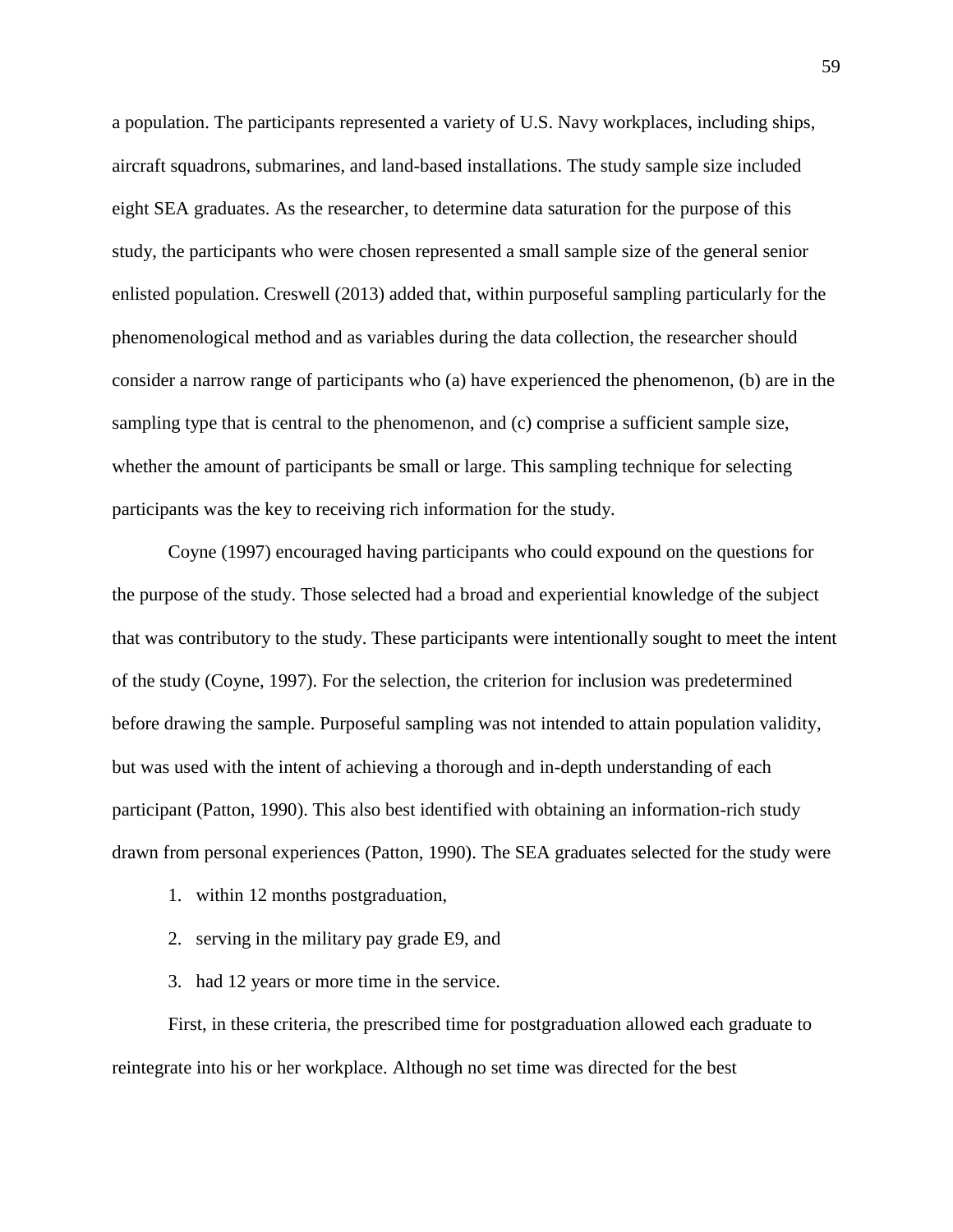implementation of coursework, the course material was considered *fresh* and easily accessible from memory if completed within the last 12 months. Second, the design of the SEA was meant primarily for E8s; however, for this study, E9s were the focus because E9s were at the top of the enlisted ranks and are not able to be promoted to a higher rank, but could only assume a higher responsibility. Third, the time of service signified the years that the graduate had served on active duty, which represented a level of seniority in the U.S. Navy. This seniority represented a range of proficiency in responsibilities within their technically focused *rating* or occupational specialty, leaving their nontechnical leadership expertise less represented.

In addition to being a prior SEA instructor and a graduate of the SEA, objectivity during this study led to a necessary awareness of the researcher's biases of bracketing, whether done unconscious or consciously. Bracketing was meant to remove, as much as possible, the researcher's experiences that might influence interpretations of the participants' description of the phenomenon. As an SEA graduate, the researcher did not take part in this study, but used bracketing by noting the possibilities of hindering the integrity of the research. To prevent disrupting the study, constant reflection during the research process was used. After describing the participants and the sample of the study, the Data section explains data collection used in this inquiry.

#### **Data**

The preferred method for phenomenological research data collection was face-to-face interviews, which were used to gain insights into the experiences of the participants. The importance of interviewing the SEA graduates went beyond exploring their experiences. Englander (2012) agreed that the main source of data collection for phenomenological studies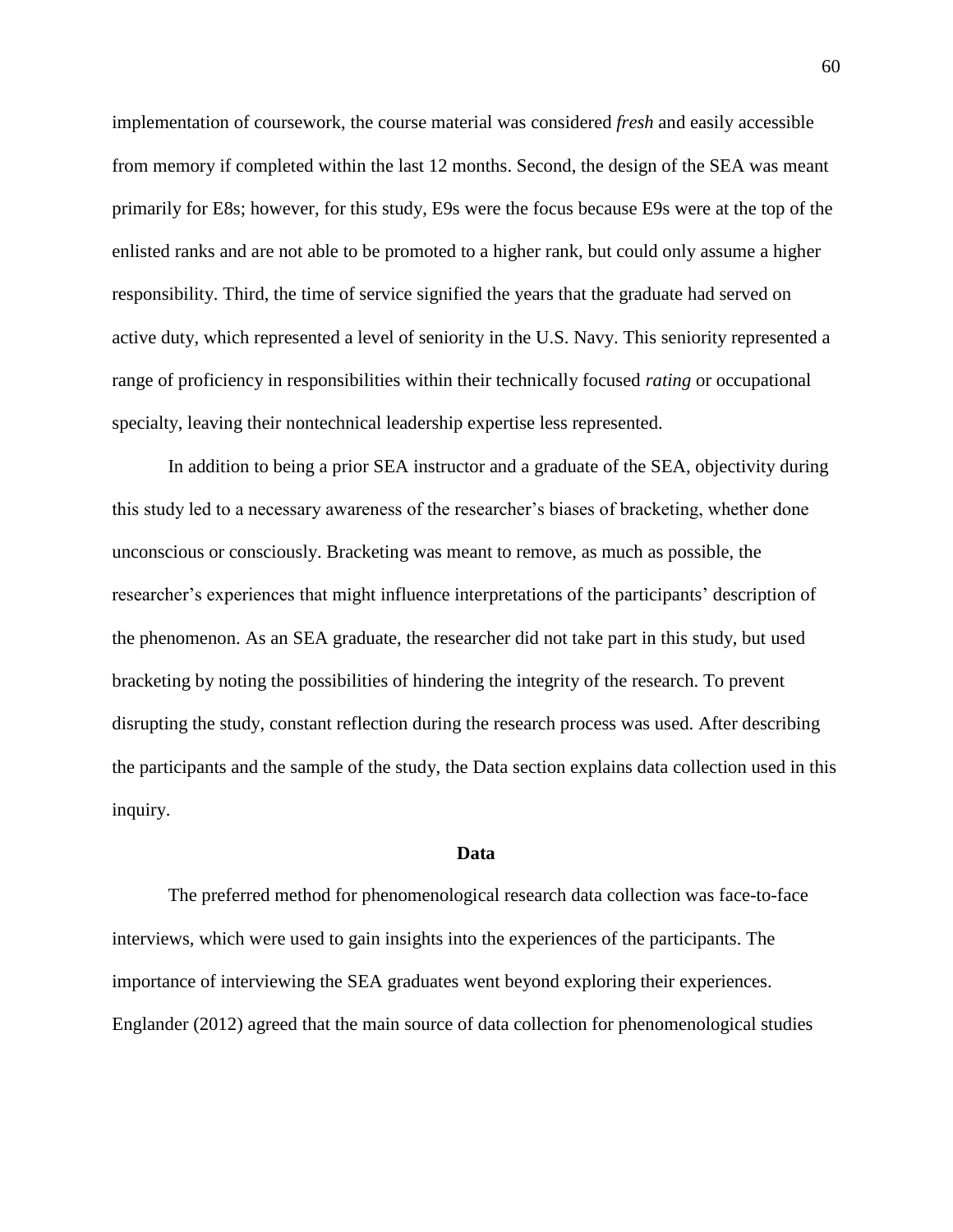should be interviews. According to Merriam (2009), to obtain a "special kind of information" (p. 88), interviewing would allow the researcher to gain insight that could not be observed.

Creswell (2013) noted the "importance of reflecting about the relationship that exists between the interviewer and the interviewee" (p. 173). The type of interview selected was semistructured. This interview type included open-ended questions for which the interviewer used impromptu questioning to gather additional information on the flow of the conversation. The interviews were conducted over the telephone and by written descriptions gathered from participants (Ajjawi & Higgs, 2007).

Prior to all interviews, the researcher obtained written consent to record the interview to facilitate collecting the data from the participants; each participant had an opportunity to describe in full his or her lived experiences. A few broad, data-generating questions were asked to begin the interview process. The researcher used probes, as necessary, to clarify the meaning of responses and to encourage in-depth descriptions. Searching for data using the broad open-ended questioning method during the interview allowed the researcher to ask immediately for clarification or expansion of the participant's thoughts. The researcher was able to access verbal cues that were important to the richness the study.

This rigor of conducting the phenomenological study assisted the researcher in understanding the human phenomena through the participants lived experiences (Sanders, 1982). Before the researcher was exposed to a person's life's experience, it was important to know internal or external influences that affected their consciousness (Penner & McClement, 2008). A look into their consciousness was available through their reflection and interpretation as they described their lived world.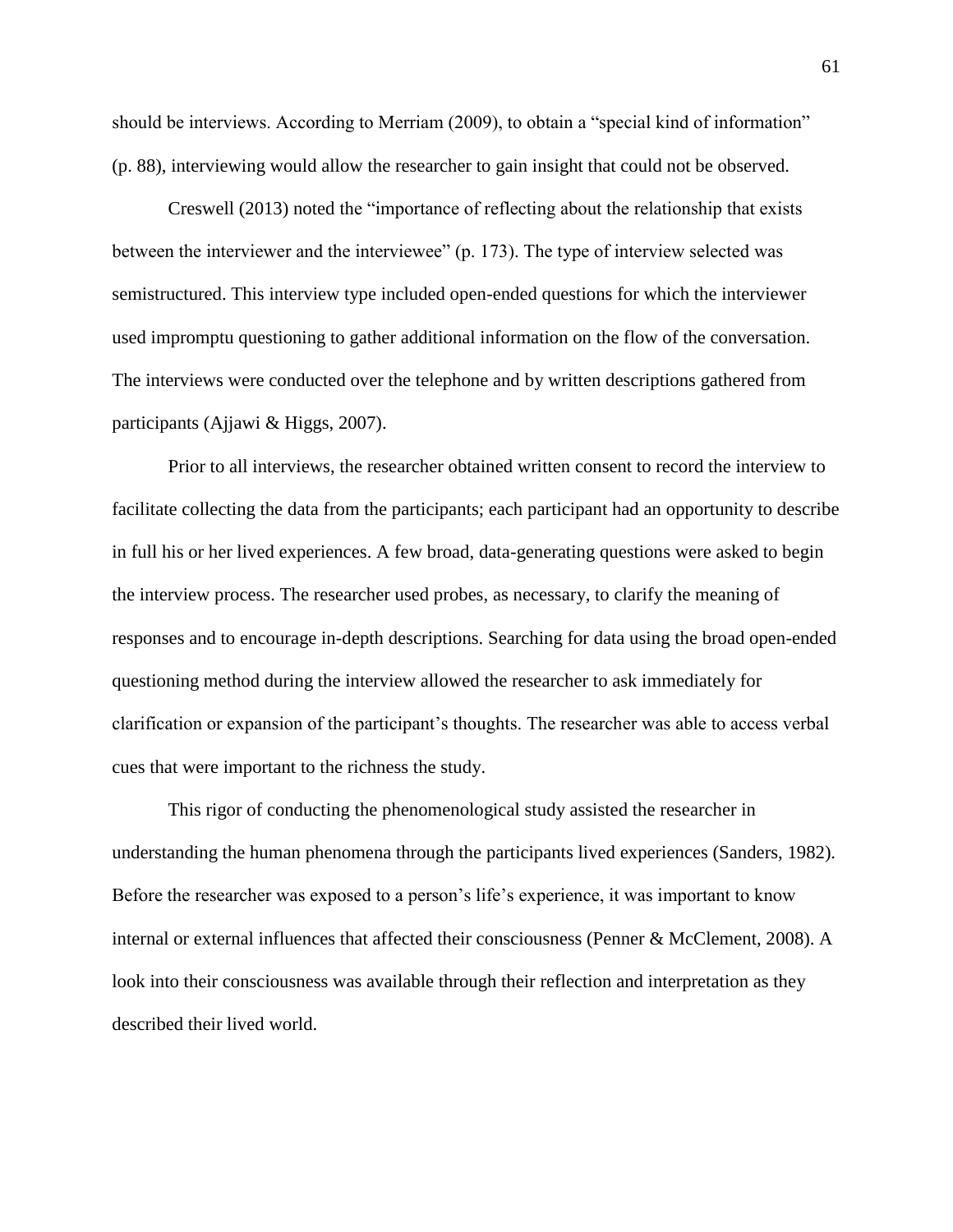Through this qualitative research, guided by a phenomenological lens for data collection and interpretation, the researcher interviewed eight SEA graduates because Dukes (1984, as cited in Creswell, 2013) and Riemen (1986, as cited in Creswell, 2013) discussed sample size, in which they agreed that a sample of  $5-25$  participants would suffice in a phenomenological study and for data saturation. Paying close attention to individual frames of reference during the interviews resulted in an understanding of the subjective aspects of SEA graduates. This data highlighted the personal experiences in a rich description and meaning for the study's purpose.

The participants who were exposed to this phenomenon were selected from the SEA graduate database. This database is available and maintained at the U.S. NWC, but is not available to the public. The participants who were excluded from this study were the population of students who were taught by the researcher; the researcher chose the study participants from the pool of all other prior students.

Reviewing Creswell's (2013) description of multiple individual interviews for data collection clarified how to obtain the participants shared experiences. The interviews were the primary means of data collection; therefore, this process consisted of two rounds of interviews with the same 10 participants. The first round informed what information was necessary for the study. The second interview constituted any additional clarification that was needed from the first interview. The data that was retrieved exposed the participant's conscious experience as lived. Each interview lasted 15–22 minutes, and was recorded via the iPad recording application. During the interview, the participants responded to semistructured and open-ended questions related to his or her experience as an SEA student. The follow-up questions were based on the participant's responses. During the interview, standard questions were used, but they did not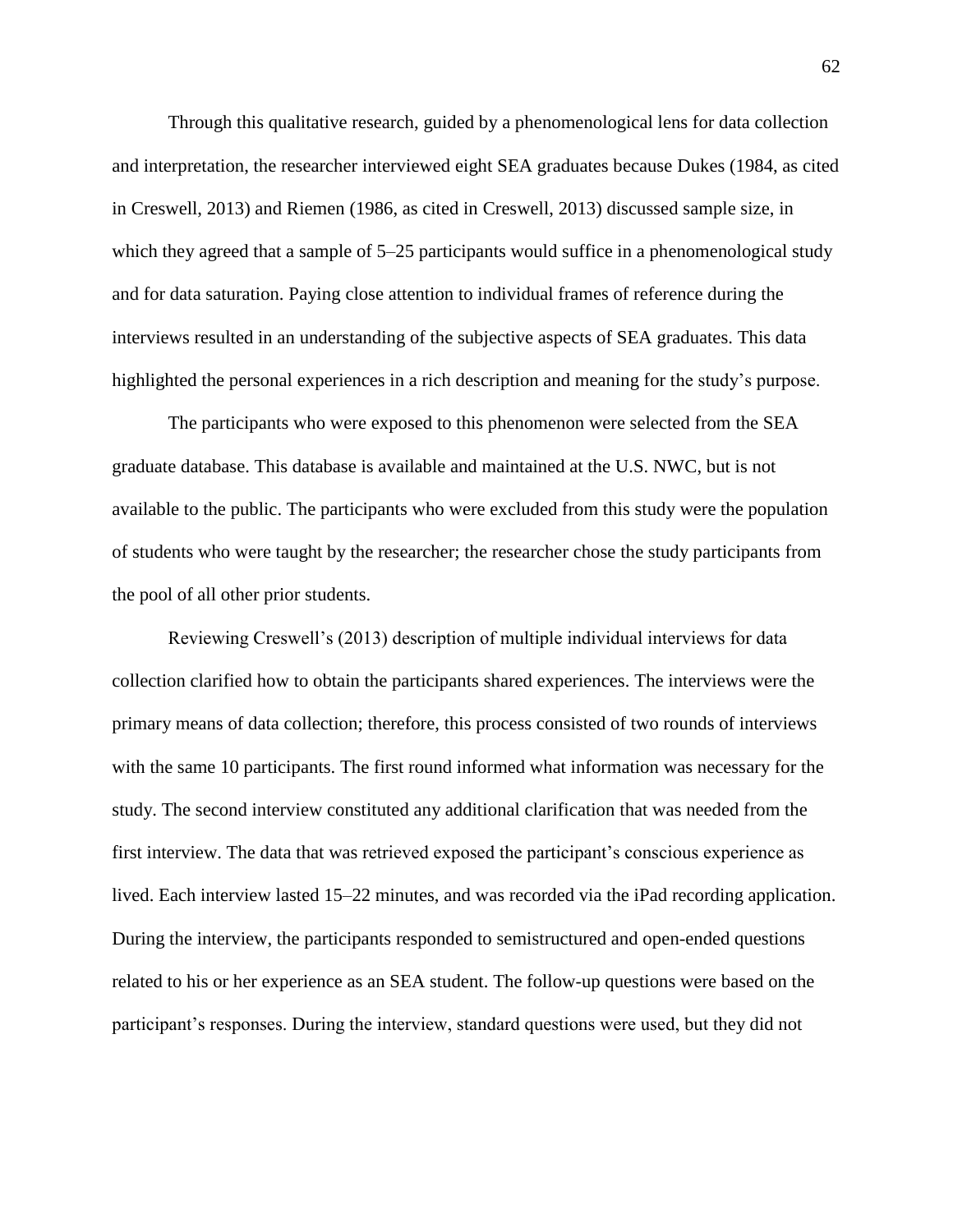dictate the flow of the interview. The semistructure freed the researcher to ask probing questions that arose from the participant's answers or interests.

During the interview, the researcher was challenged with the need to suppress biases, viewpoints, and assumptions. Among other techniques, using Merriam's (2009) recommended epoché to refrain from judgment was synonymous to bracketing. This compartmentalization occurred when the researcher was able to block off certain memories that might have resurfaced when triggered by the study. Completing the interview process of data collection, the succeeding phase in the process was an analysis of the information gathered.

#### **Analysis**

The qualitative data analysis was a process that included, inspecting, organizing, and transferring the collected data into a useable construct for explaining, understanding, or interpreting the phenomenon being studied. Sought as the most thorough and explained method, phenomenology guided the researcher in this analysis to make sense of the information (Creswell, 2013). The information collected was significant experiences in which it was the researcher's responsibility to be fully immersed to understand and appropriately handle the data. Data that is misanalysed could discredit the study; therefore, it could lead to inaccurate resultant information (Cooper, Fleischer, & Cotton, 2012). This data analysis consisted of steps that would keep the research grounded and focused on the task. Following Creswell's (2013) six steps was necessary to analyze the data to inform better the researcher and reader.

1. Describe the personal experiences of the researcher with the phenomenon. In detail, the researcher explained the connection to the phenomenon being studied. This step helped the researcher identified any biases and assumptions that affected or influenced the study.

63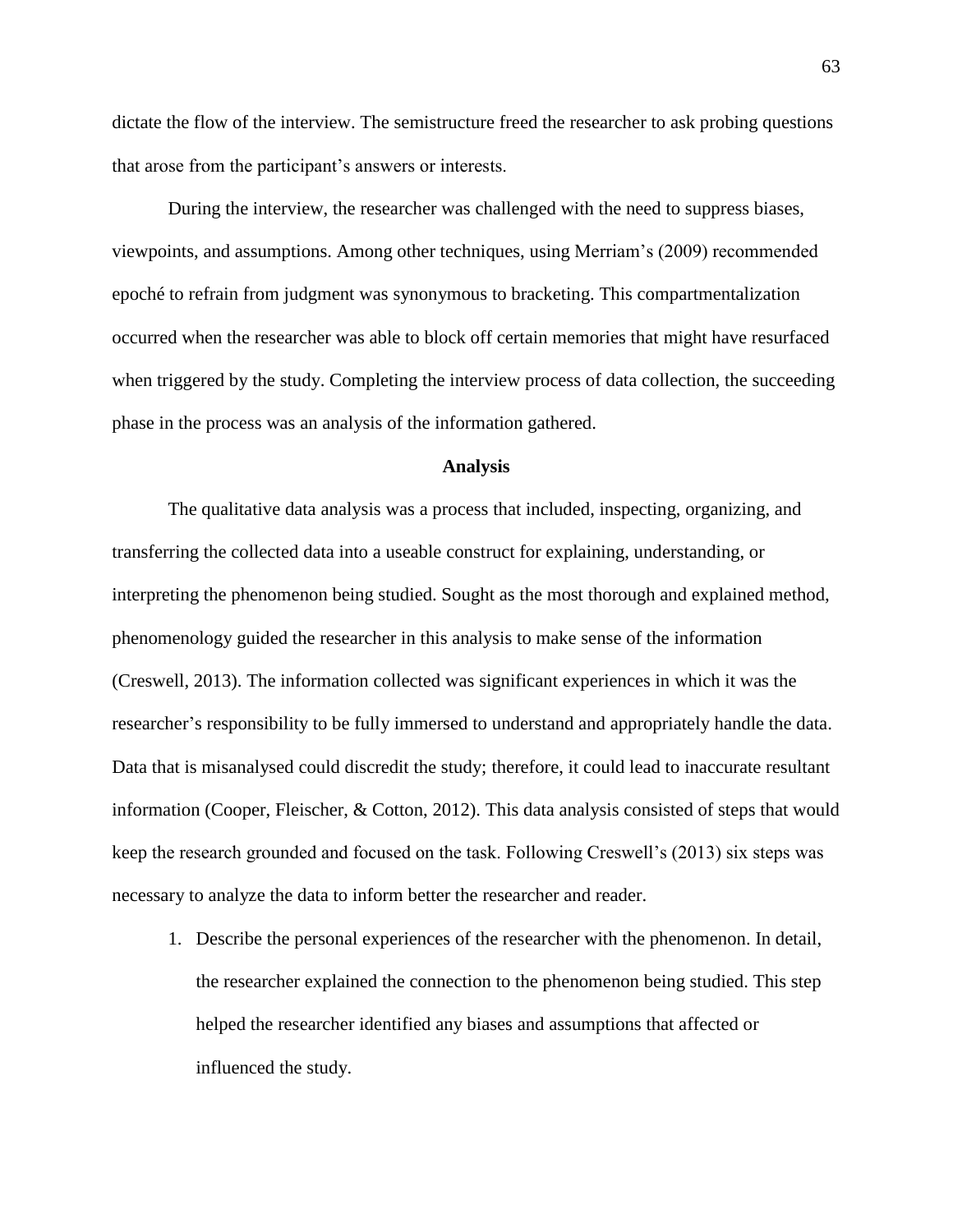- 2. Develop a list of significant statements. This step allowed each statement not to overlap. The researcher reflected on these statements for content and meaning.
- 3. Group the significant statements into larger units of information and themes. During this stage, the researcher used NVivo for Mac to categorize and to organize better the information. NVivo for Mac has the capability to code the information for ease of retrieval and use.
- 4. Write a description of "what" the participants experienced by using verbatim examples. This stage in the analysis is less interpretive and more focused on the actual lived experience.
- 5. Write a description of "how" the experience happened. This structure includes the location of the phenomenon, and the participant's rich explanation of his or her experience.
- 6. Write a composite description of the phenomenon by using both the textural and structural descriptions. In phenomenological studies, this was the culmination step of the analysis in which the essence of the study was discovered.

After completing the initial analysis, to validate the researchers understanding of each participant's individual accounts of the phenomenon, the researcher conducted an interview with each participant to determine whether his or her responses were correctly interpreted. Each indepth description of the phenomenon given by each participant influenced the direction and development of the study (Cooper et al., 2012). Furthermore, the accuracy of the data retrieved was vital to the continuation of the study, including the trust placed upon the researcher to conduct proper phenomenological research. The participants' perspectives were unique and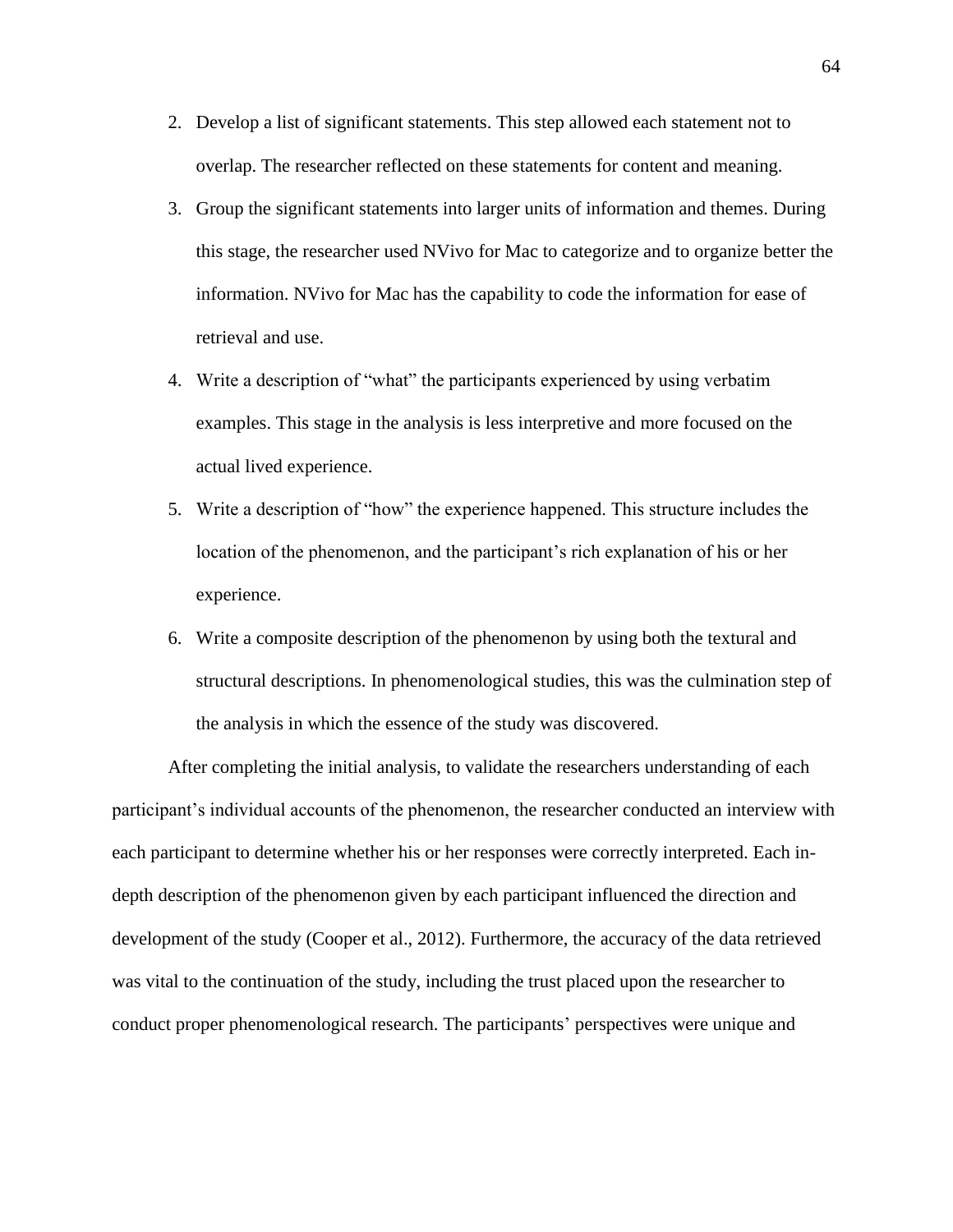personal to them; therefore, the researcher discussed their rights and explained their anonymity and protection during this study.

## **Participants' Rights**

The primary method of collecting data for this study was telephone interviews, with written descriptive supplements as necessary. Both collection methods aimed to explore and gather the rich narratives of the SEA graduates. Creswell (2013) provided a sample human subject, consent-to-participate form, which was used as a template to personalize a participant consent form. The participants signed consent forms that detailed the research study, the researcher's expectation of them, and the researcher's responsibility. Once signed, these consent forms were maintained in the researcher's possession and were locked in a personal home safe for protection.

An important consideration for this methodology was Creswell's (2013) comment regarding the "importance of reflecting about the relationship that exists between the interviewer and the interviewee" (p. 173). The confidence and trust of this relationship was important to both the researcher and participant because of the sensitivity of data being collected. Hence, the confidentiality of each participant was important to this study; therefore, their identities were protected. The researcher was the only person who knew who they were. To maintain successfully the participants' anonymity, the researcher used a pseudonym for each person. The pseudonyms had no correlation to the participants, and each participant had the option to change his or her assigned name as preferred.

There were limited risks or discomforts associated with this study. It was difficult to detect or prevent researcher-induced bias and to exercise pure objectivity during the research process. However, the main limitation within this study might have been the researcher's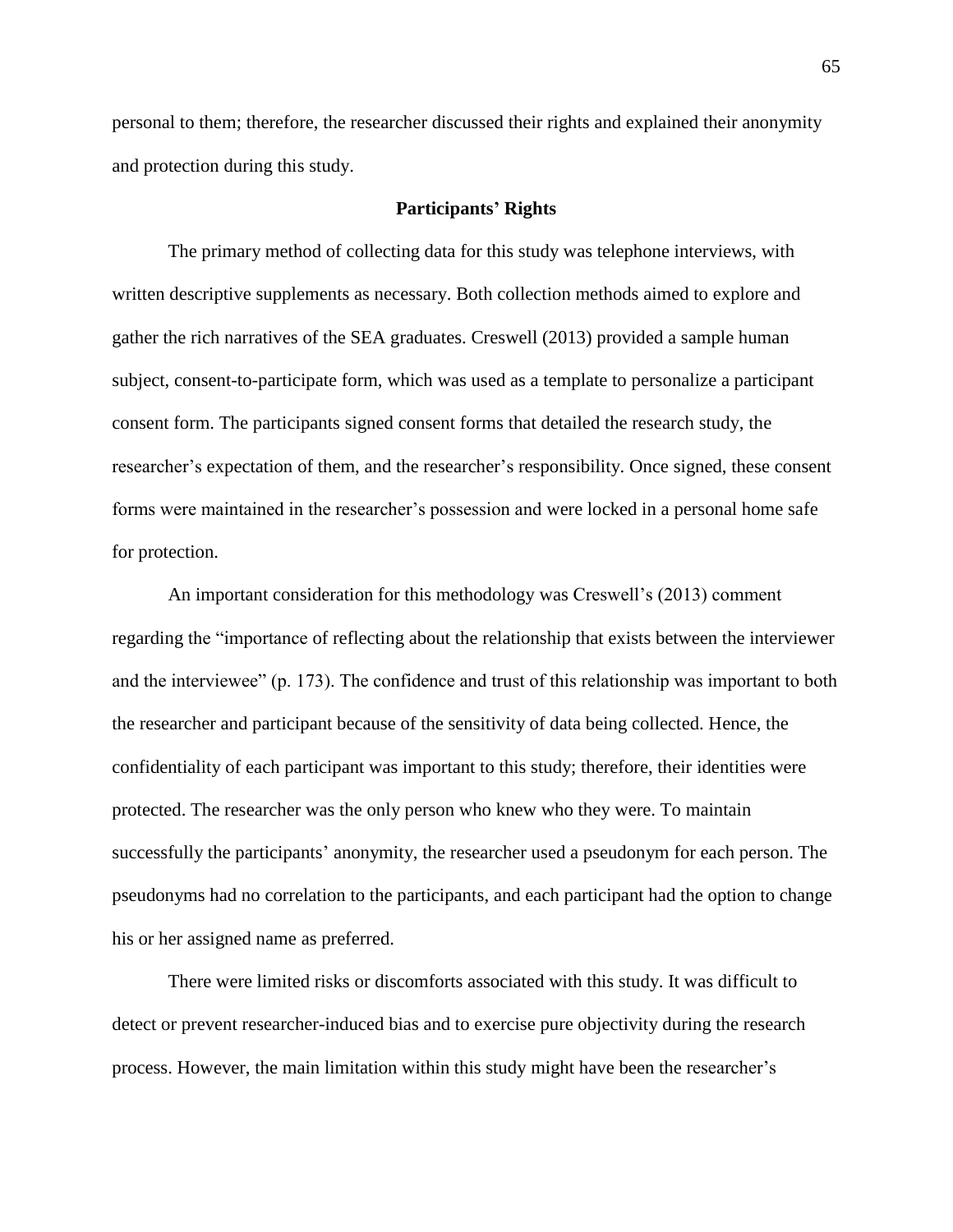previous experience as a faculty member, for which the researcher bracketed experiences in an attempt to eliminate any potential biases. Bracketing was challenging for the researcher; therefore, it could have interfered with interpreting the data. One recommendation that the researcher followed was keeping a reflexivity journal to record feelings, positions, and insights.

Each participant had the right to review the data collected and the findings at any time during study. Additionally, each participant had the option to withdraw from the study; the participants were free to dismiss themselves without any repercussions. For this reason, to ensure participant understanding and agreement, all participants received an electronic consent form before the interview, and a verbal overview of the consent form at the time of the interview. Again, with permission, each interview was recorded and they transcribed. These recordings were locked on the iPod rev-recorder recording program with a password, and the recording device was locked in the researcher's personal home safe.

Finally, the participants did not directly benefit from their participation in the research. However, they might have felt some benefit from knowing that their participation in this study might lead to a program that could help others who might later attend the SEA. Additionally, future SEA students might benefit should the study's results be incorporated into a workshop designed to assist students who struggle in educational settings. Finally, the U.S. Navy might also benefit with personnel retention should the workshops prove successful in helping future students complete the SEA, thus, producing a greater pool of candidates who would eligible for promotion to a higher rank.

#### **Potential Limitations of the Study**

This study was conducted on a small-scale, with limited participants. Some potential limitations surrounded the chosen methodology; therefore, a thorough review of the design was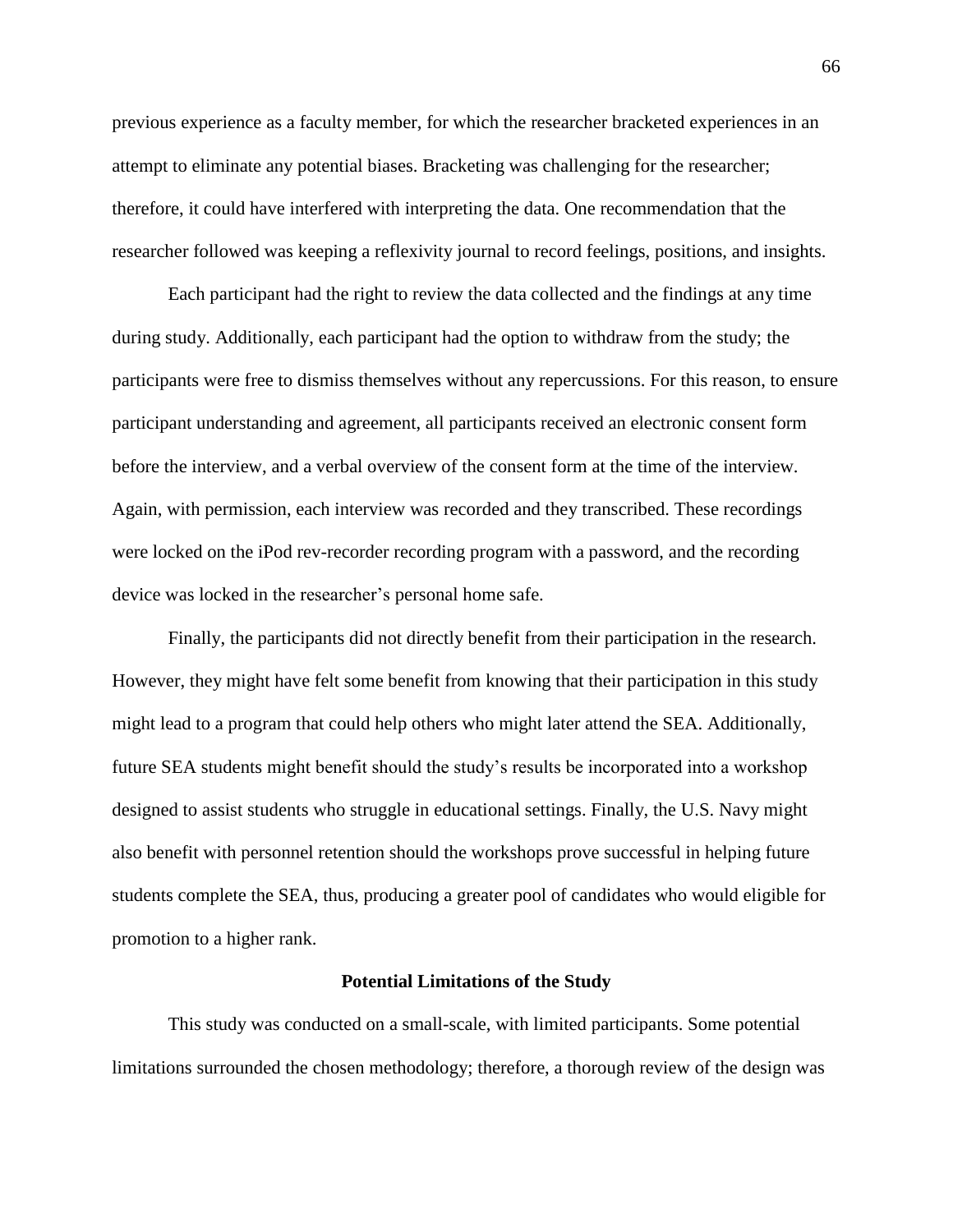necessary to examine potential limitations. As they were identified, steps that led towards mitigating them were reviewed because complete elimination was not reasonable. A limitation within this study was the researcher's previous experience as an instructor and the process of bracketing the experiences and potential biases. Unrelated to this limitation of the researcher's subjectivity, a few other limitations were accessing the SEA's student directory, the use of telephone interviews instead of face-to-face interviews, and the restriction of the sample size to only SEA graduates and not graduates of other enlisted military leadership schools.

It was difficult to detect or to prevent researcher-induced bias and to exercise pure objectivity during the research process. The researcher was challenged in bracketing, which interfered with interpreting the data. One report recommended keeping a reflexivity journal to record feelings, positions, and insights (Chan, Fung, & Chien, 2013).

Again, regarding the SEA's student directory, Creswell's (2013) noted "the researcher reflects more on whom to sample" (p. 155); therefore, the researcher considered an alternate access to the graduates by using the researcher's previous students who to access graduates.

Lastly, face-to-face interviews were ideal for observing nonverbal cues during each conversation. Although participants shared their experiences, some of the meaning was lost because the researcher was not in their physical presence and so was not able to observe part of the phenomenon (Ajjawi & Higgs, 2007). To mitigate losing important aspects of the study, the researcher paid particular attention to the paralanguage and tone changes of each participant while conducting the interview via telephone.

Chapter 3 presented the methodology for this study. The purpose of this qualitative study was to explore how SEA graduates experienced applying the SEA curriculum in their workplace. The phenomenological study was qualitative and descriptive in design to capture the lived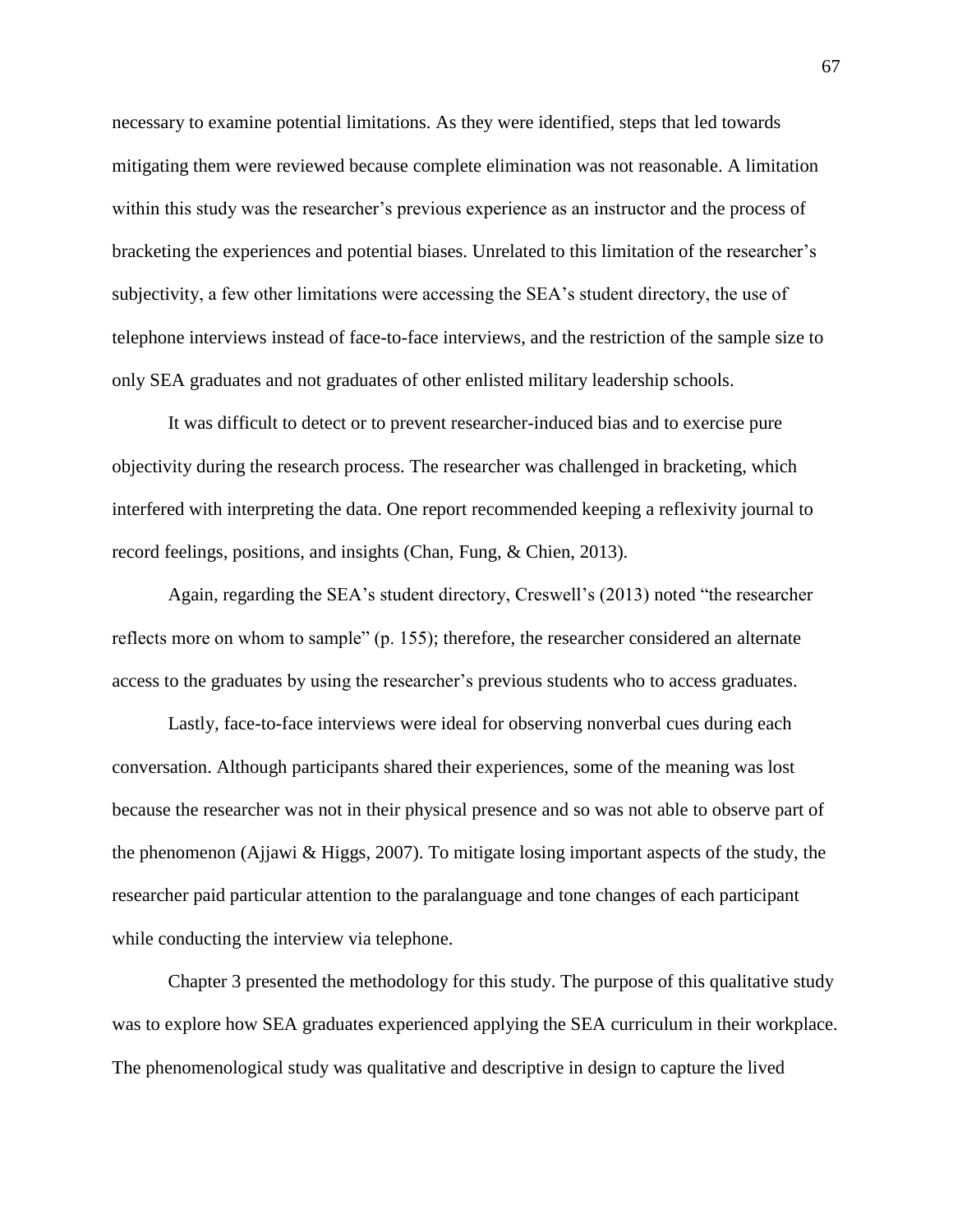participant experience. The researcher explored the meanings of the experiences before developing the essence of each experience (Moustakas, 1994). Chapter 3 also provided the study assumptions and limitations, and the participants' rights, including the handling of sensitive information for the content of this study.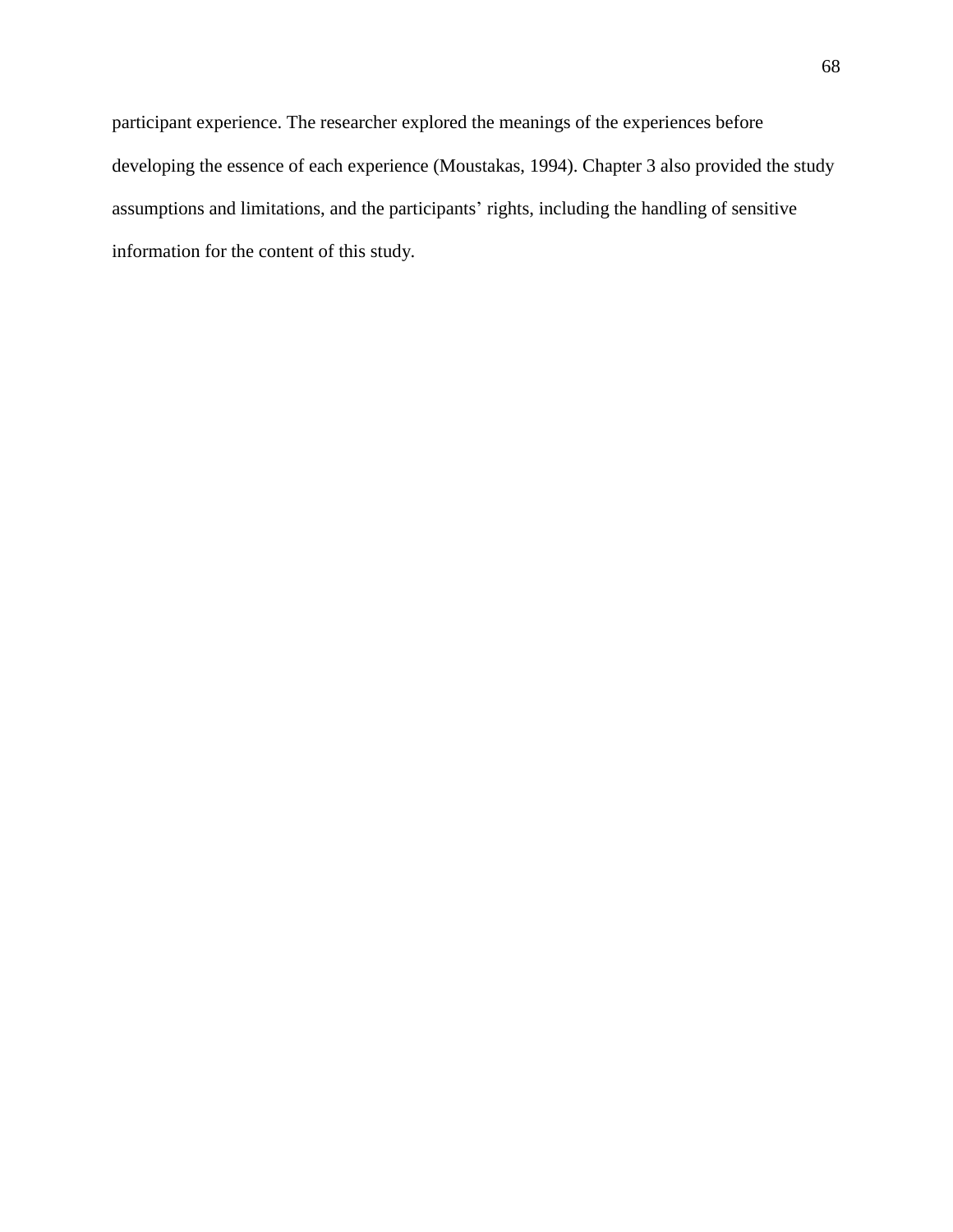#### CHAPTER 4:

## RESULTS

The purpose of this phenomenological qualitative study was to explore how SEA (SEA) graduates described their experiences of applying the SEA curriculum in the workplace. This study was important because, collectively, adult learners' experiences have been ignored in higher education (Pusser, Breneman, Gansneder, Kohl, Levin, Milam, & Turner, 2007). Therefore, understanding the experiences of eight SEA graduates who completed the SEA within the last year adds to the greater conversation of adult learning.

The SEA offers students leadership education that was meant to enrich their personal and professional lives. This course was designed to be the pinnacle of a SEL's professional military education before assuming additional military leadership roles. With an understanding that each person's experiences were different, this study discovered how each participant felt about his or her overall experience at the SEA, in addition to returning to his or her workplace.

As mentioned in Chapter 3, the use of phenomenology "[b]egins with acknowledging that there is a need to understand a phenomenon from the point of view of the lived experience in order to be able to discover the meaning of it" (Englander, 2012, p. 16). Lin (2013) clarified that, "[a] phenomenon can be an emotion, relationship, or an entity such as a program, an organization, or a culture" (p. 470). Therefore, the meaning of human experiences was explored to contribute to a new or added understanding, which is why it was important for this researcher to enlist participants who were willing to share their experiences.

In this chapter, the researcher reflects on the process for gathering and analyzing the data in concert with the phenomenological methodology. While accommodating participant's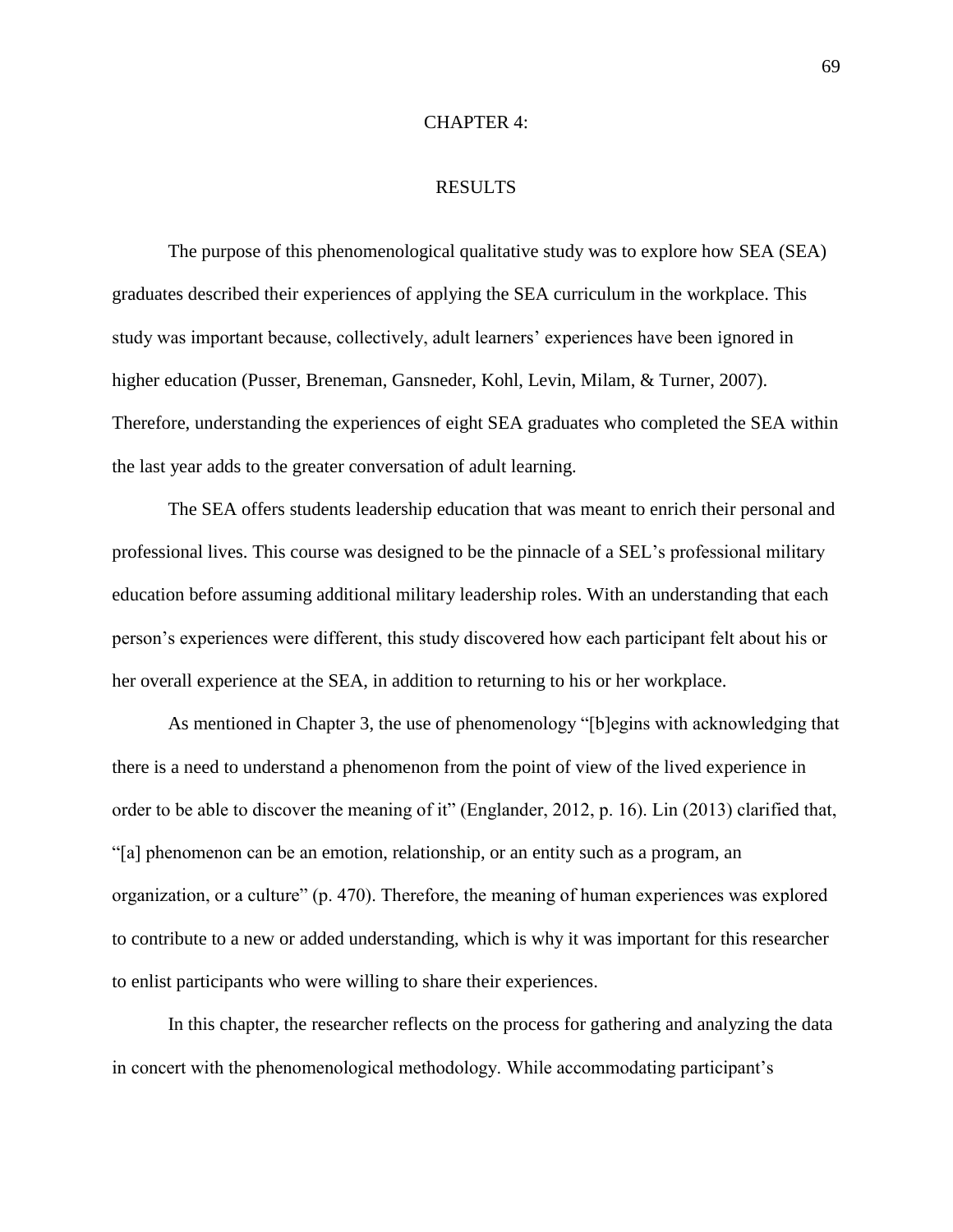schedules, the interview timeline necessary to gather the data spanned 7 days. The interviews were the main source of data collection. As Englander (2012) suggested, although advice was available regarding the best approach in conducting data collection, for the sake of phenomenological research, interviews were most accurate.

#### **Participants**

Creswell (2009) expressed the concept that specific rules do not exist to delineate a sample size in a qualitative study; rather, fullness of the participant's shared experiences should be the focus. This means that, through critical reflection, when evidence of data exhaustion was reached, the interpretation of the phenomenon from participants was clear, which eliminated redundancy.

Perhaps the most effective technique to capture information-rich data for a phenomenological study was the criterion type of purposeful sampling, which was ideal for providing the necessary depth in research (Patton, 1990). Therefore, this sampling approach was used to recruit this study's pool of participants. The participants in the study were from various U.S. Navy workplaces that included ships, aircraft squadrons, submarines, and land-based installations. Of the 40 personnel who met the criteria, eight graduates responded and were subsequently selected to meet the study's sample size.

The criteria for each SEA graduate selected for the study were (a) within 12 months' postgraduation, (b) served in the military Pay Grade E9, and (c) had 12 years or more time in service; in addition, they were in positions of greater responsibility within their military occupation. All participants were E9s in the U.S. Navy. During the warm-up portion of the interviews, the participants provided their postgraduation time, time in pay grade, time in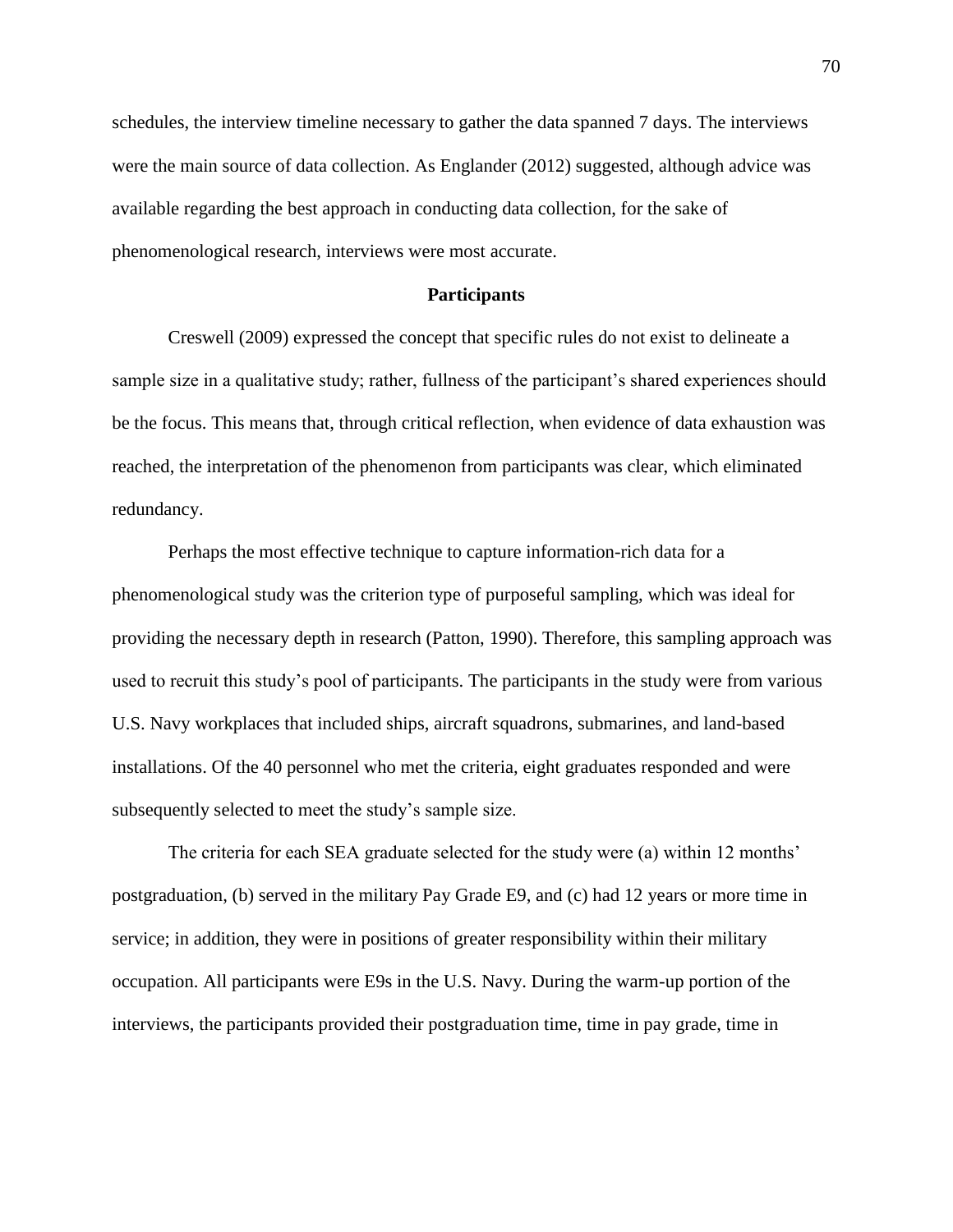service, and leadership role—all of which varied. A summary of the criterion, along with each participant's pseudonym (for identity protection) is shown in Table 1.

Table 1

# *Participants' Profiles*

| <b>Participants</b> | Postgraduation<br>time (in months) | <b>Years in Pay</b><br><b>Grade E9</b> | <b>Years of</b><br>service | Leadership role                           |
|---------------------|------------------------------------|----------------------------------------|----------------------------|-------------------------------------------|
| Anchor              | 11                                 | $\overline{2}$                         | 21                         | Department leading chief<br>petty officer |
| <b>Barnacle</b>     | $\overline{2}$                     | $\overline{4}$                         | 24                         | Department leading chief<br>petty officer |
| Captain             | 6                                  | $\mathbf{1}$                           | 20                         | Department leading chief<br>petty officer |
| Dolphin             | 8                                  | $\overline{2}$                         | 25                         | Command master chief                      |
| Ensign              | 11                                 | $\overline{2}$                         | 20                         | Department leading chief<br>petty officer |
| Frigate             | 10                                 | 5                                      | 26                         | Command master chief                      |
| Grog                | 3                                  | $\mathbf{1}$                           | 19                         | Command master chief                      |
| Hatch               | 3                                  | 4                                      | 23                         | Command master chief                      |

Of the eight participants interviewed, all were eager to share his or her experiences beyond the questions asked. To gain familiarity with each participant, when told, "Describe your professional roles and responsibilities," and asked, "What feelings did you have about being a SEA graduate?" the responses included their learning expectations, reasons for enrolling, and their career field responsibilities. Briefly, each participant responded, in interviewed order, as follows.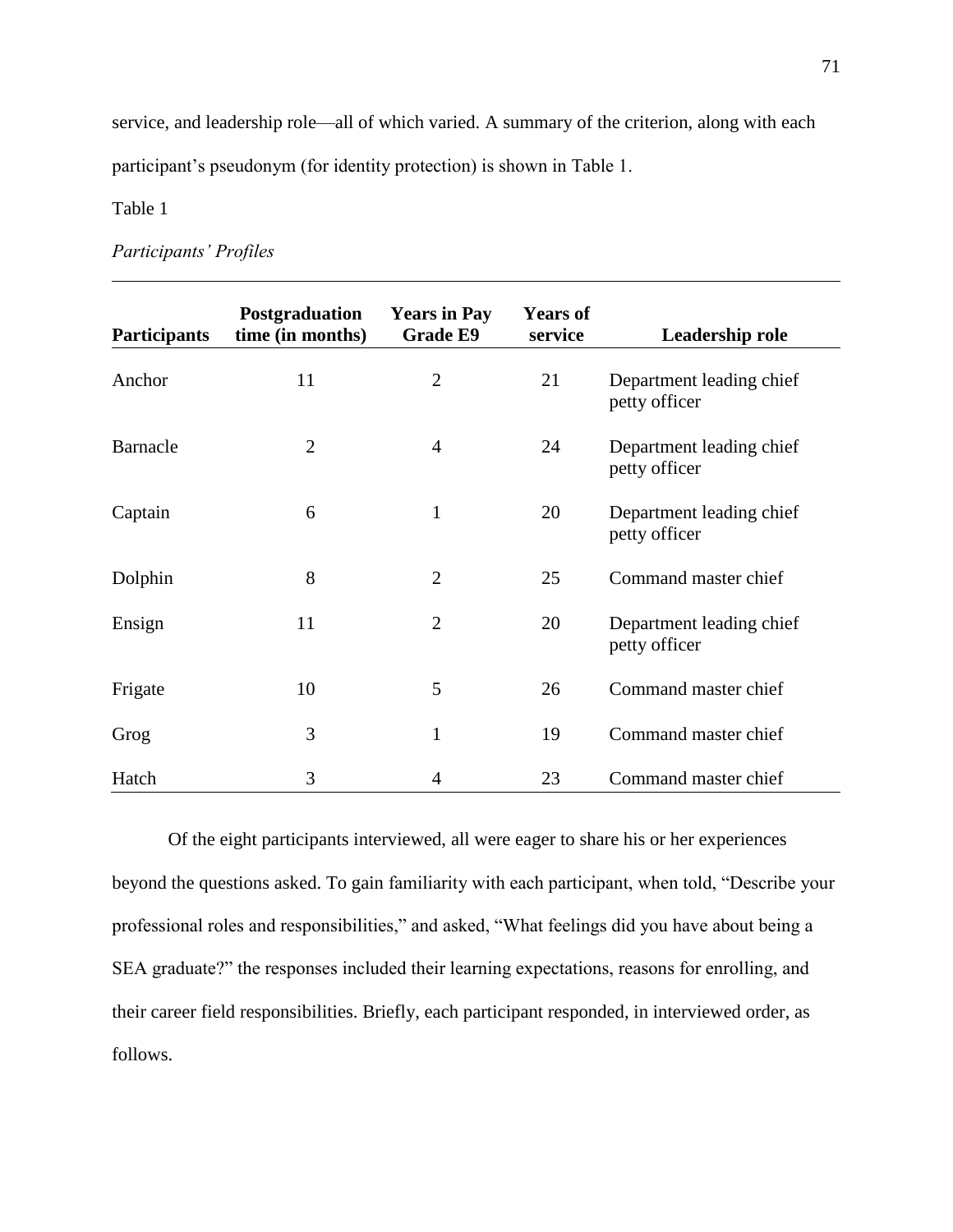## **Anchor**

Anchor joined the Navy directly from high school and did not have any formal higher education prior to attending the SEA. At the time of his attendance, he was a logistics professional who served on multiple ships and aircraft squadrons. There, he was responsible for dozens of sailors and marines, while managing multimillion-dollar budgets. With this responsibility, he reflected that he did not having the time to pursue higher education.

His attraction to the SEA was peaked upon being promoted; he mentioned viewing the school as "kind of like the pinnacle" and continued by adding "and the thought that it was going to make me a better SEL. It was going to make me more well-rounded." Upon graduating, Anchor returned to his workplace and reported that neither his leadership nor subordinates expected a change in his leadership, but recognized a personal change in his confidence and mannerisms.

#### **Barnacle**

Tracing her educational experience prior to the SEA, Barnacle did not prepare for attending the SEA. She expressed that she enlisted in the U.S. Navy because she viewed education beyond high school as unimportant. Subsequently, she attended approximately 12 military specific training courses around the country, but did not consider higher education because the pace was "simply too slow."

After not being selected for command master chief, a position of greater responsibilities, she decided the SEA was necessary for her professional progression because she "knew it was one of the next milestones of my career that I would definitely need." She was excited to enroll, but attending was "scary" because of other graduate's previous experiences. Although the course was "challenging in its own regard," she also aired concerns for returning to her workplace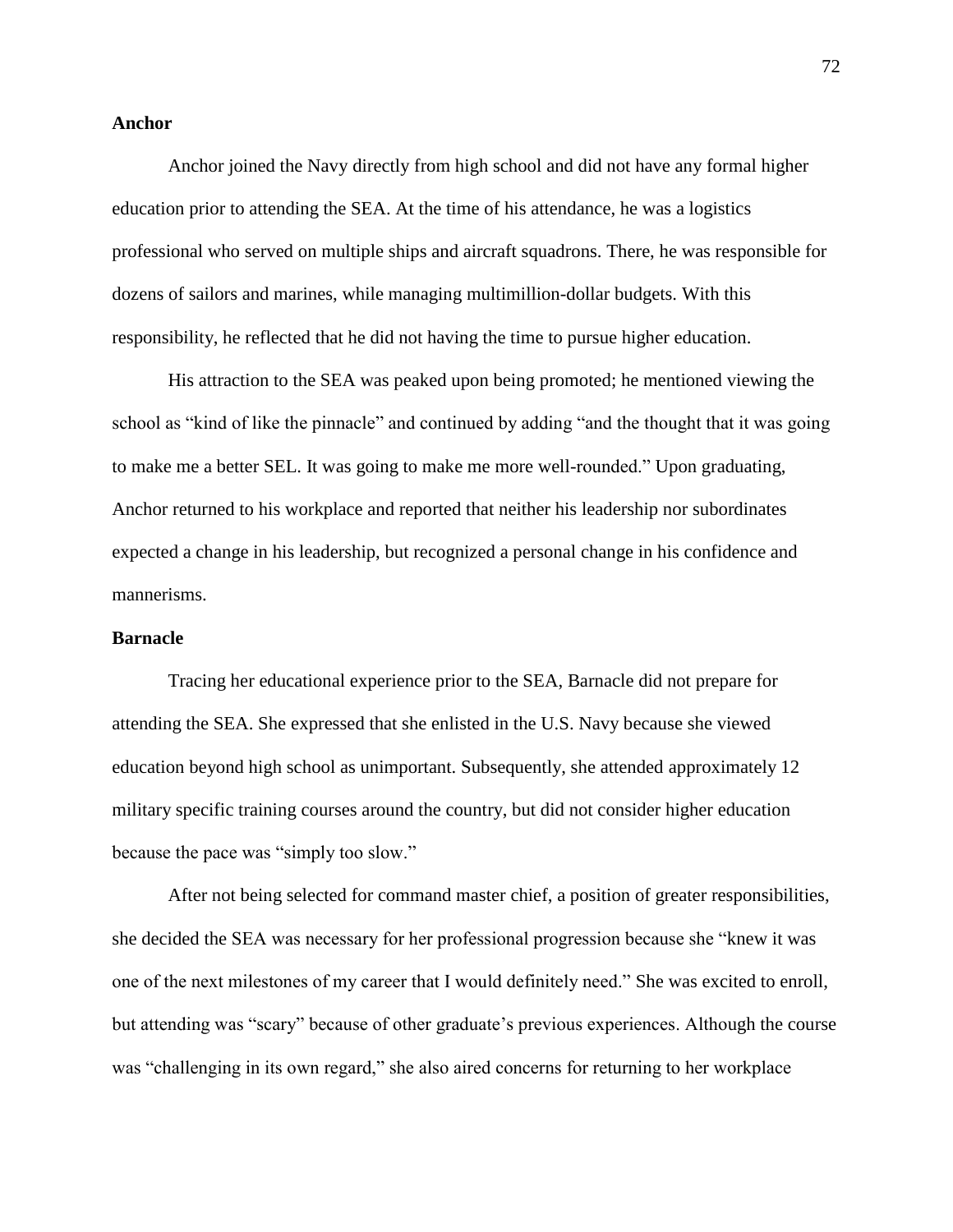because she felt "a little intimidated" from the unknown expectations upon her return to the workplace.

## **Captain**

While considering attending the SEA, Captain was promoted to E9. At that time, Captain expressed no longer wanting to enroll to attend the SEA because, professionally, he was at the top of the U.S. Navy's enlisted rank structure. However, as a college graduate, and an aspiring graduate student, he indicated that learning was interesting and he wanted to contribute more than "planning, execution, maintenance, up-keeps, and inspections of aeronautical maintenance related items" to the 300 personnel he led.

Without much preparation for the SEA, Captain remembers the course providing him with "another outlook on the Navy and its scope . . . because the [workplace] mission is totally different." Returning to his previous workplace, he conveyed feeling that he was expected to be a more efficient decision maker, and to understand "a higher level of warfare." In all, he expressed being glad that he had attended.

## **Dolphin**

Upon selection as a command master chief, Dolphin enrolled in the SEA. In his previous role, he served as "a coach, a mentor, a counselor sometimes, a lot of times just somebody that lends an ear." With this new role, he explained that he was "the voice of good order and discipline, the voice of the enlisted sailors to the commanding officer, the voice of the junior officers to the commanding officer." Dolphin explained that his role of maintaining the U.S. Navy's core values is something he takes seriously, and takes with a sense of loyal dedication.

Without any formal higher education beyond high school, his initial thought of the SEA was a means to an end. The negativity he heard from previous graduates about the SEA did not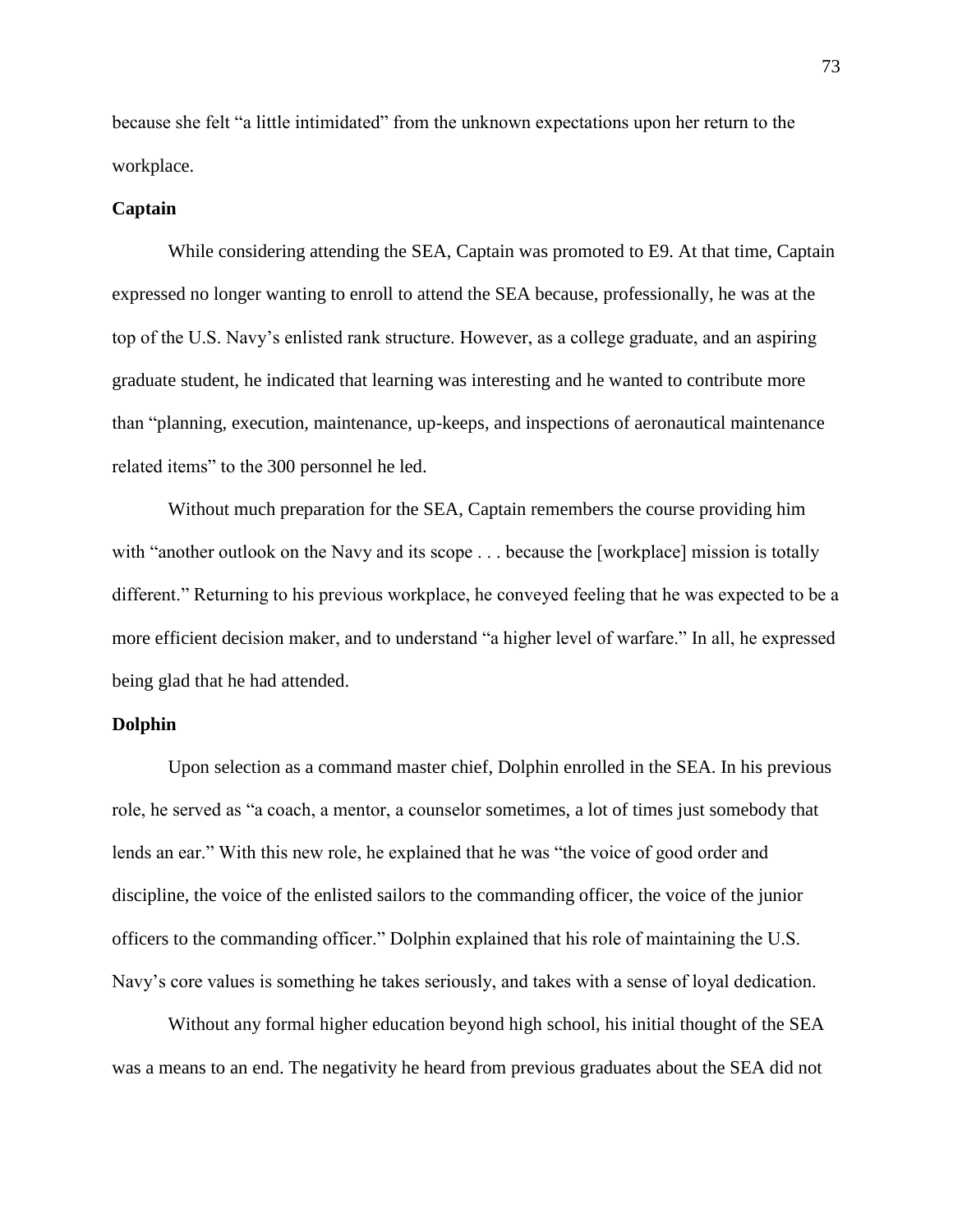deter him, for he stated, with toughness, "You don't want to make your opinion based off of somebody else's feelings, so I had different expectations leaving there than before I got there." He later mentioned that his view of the SEA was "not as bad" as what others who had gone before him had stated.

# **Ensign**

While serving on active duty, he attended college for more than 10 years, during which time he earned a Master of Business Administration degree. The last thing on his mind was to return to school. However, an opportunity to attend the SEA was presented, and he saw a way to "gain leadership experience" and to fulfill his goals of advancement into higher leadership roles.

By identifying a fear of public speaking, he nervously mentioned, "I don't do impromptu very well, and I knew it was going to help me overcome my fears . . . . I'm even more intimidated . . . . I knew that was definitely one step in the right direction." Returning to his workplace after expressing a positive SEA experience, he immediately applied "what [they] learned and to . . . communicate [better] so then [they] can help them through [their] own experiences and learning" throughout his workplace.

#### **Frigate**

Before enrolling into the SEA, Frigate was a master chief for 5 years. His responsibilities included mentoring, coaching, and "insuring operational effectiveness through the use of good order and discipline . . . effectively using organizational learning processes" to make his workplace more efficient. He attended the SEA because it was mandated because of his selection to hold a position of greater authority as a command master chief.

Feeling that he could contribute years of organizational experience to the learning environment, he mentioned, "I brought my previous experiences, my previously learned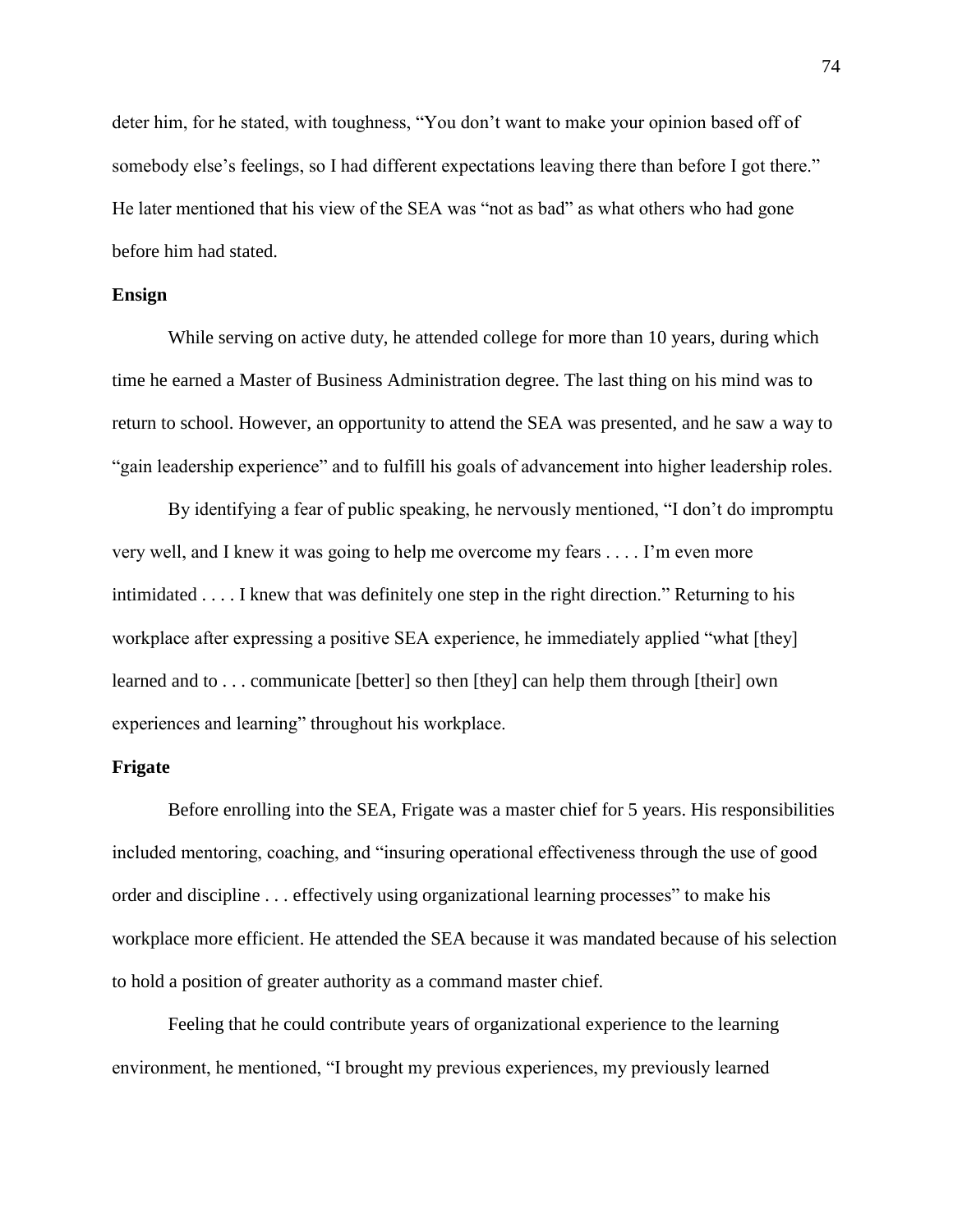experiences, what I had learned to make me effective, I had brought those to the discussion; [it's] what made me effective." This was also true upon his return to his workplace where he shared using the new knowledge he learned from the SEA, as needed.

# **Grog**

Grog opted to wait until he was a few months from transferring to another military base and workplace. He enrolled into the SEA while attending college online. As a student, he thought that entering the SEA learning environment would be more challenging than he experienced. He expected that, as a graduate, he would be "better prepared" or become "a better leader," but in retrospect, as he noted, "I felt more confident in my ability, I mean, I thought I was always okay," as he reflected on his leadership abilities before attending the SEA. His overall feeling, as confessed, was being underwhelmed with his SEA experience.

Once he arrived at his new workplace, he mentioned that he projected an air of positivity by mentioning that leaders should "immerse themselves with different people to get different perspectives . . . try to build relationships with people that advance in the Navy, [and] that they will challenge [you] to be the best."

## **Hatch**

As a career sailor, Hatch served on multiple ships around the world. Upon returning to the United States, he had a goal of attending the SEA. His learning background included many technical training schools, in addition to periodically attending college to earn an Associates of Arts degree. The SEA presented another challenge; his mentors spoke of the school as a "waste of time" and equated it to "basic leadership that can be received from reading a book."

Excited about the SEA's classroom atmosphere and peer and faculty support, he learned "more about the diversity of leadership styles and approaches." He claimed being excited to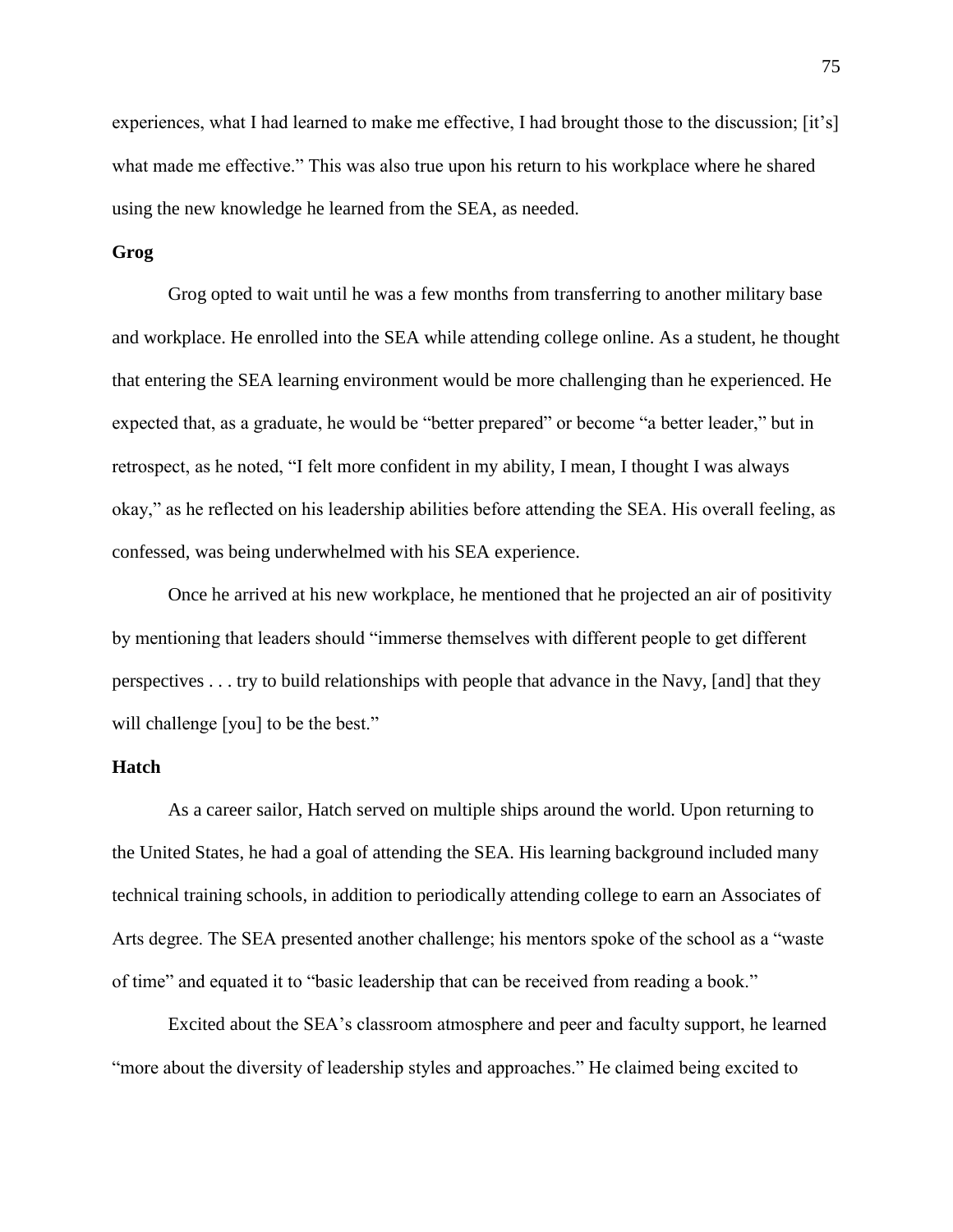return to his workplace. He did not have a relationship with his new team of sailors; therefore, he conveyed being able to start clean with his newly learned leadership knowledge.

The eight participants in this research represented a variety of Navy workplaces. They each had varying organizational experiences, and came to this learning community for different reasons where they shared their unique personal and professional proficiencies. Their differing degrees of higher education did not deter them from continuing their professional military educational journey. The next section of this chapter details the analysis of the participant interviews and an exploration of the data.

#### **Analysis Method**

Creswell (2013) noted that recent research discussed the "importance of reflecting about the relationship that exists between the interviewer and the interviewee" (p. 173). Establishing the appropriate rapport with each individual first required that the researcher obtain appropriate consent and authorization from each participant. Using Creswell's (2013) sample, human subjects', consent-to-participate form as an example, the researcher revised it to make it suitable for this research (see Appendix A). All of the participants received an electronic copy of this form before being interviewed, in addition to a verbal overview of the purpose and scope of the research. Also, clearly articulated within the consent form was the study's confidentiality of participants, and nonpenalty for withdrawing from the interview.

When responding to questions during the interview, each participant used stories to clarify their statements. For instance, they used personal and professional examples to accentuate and describe their learning experiences. The graduates' responded to interview questions, sharing their personal and professional organizational experiences, learning experiences, and feelings of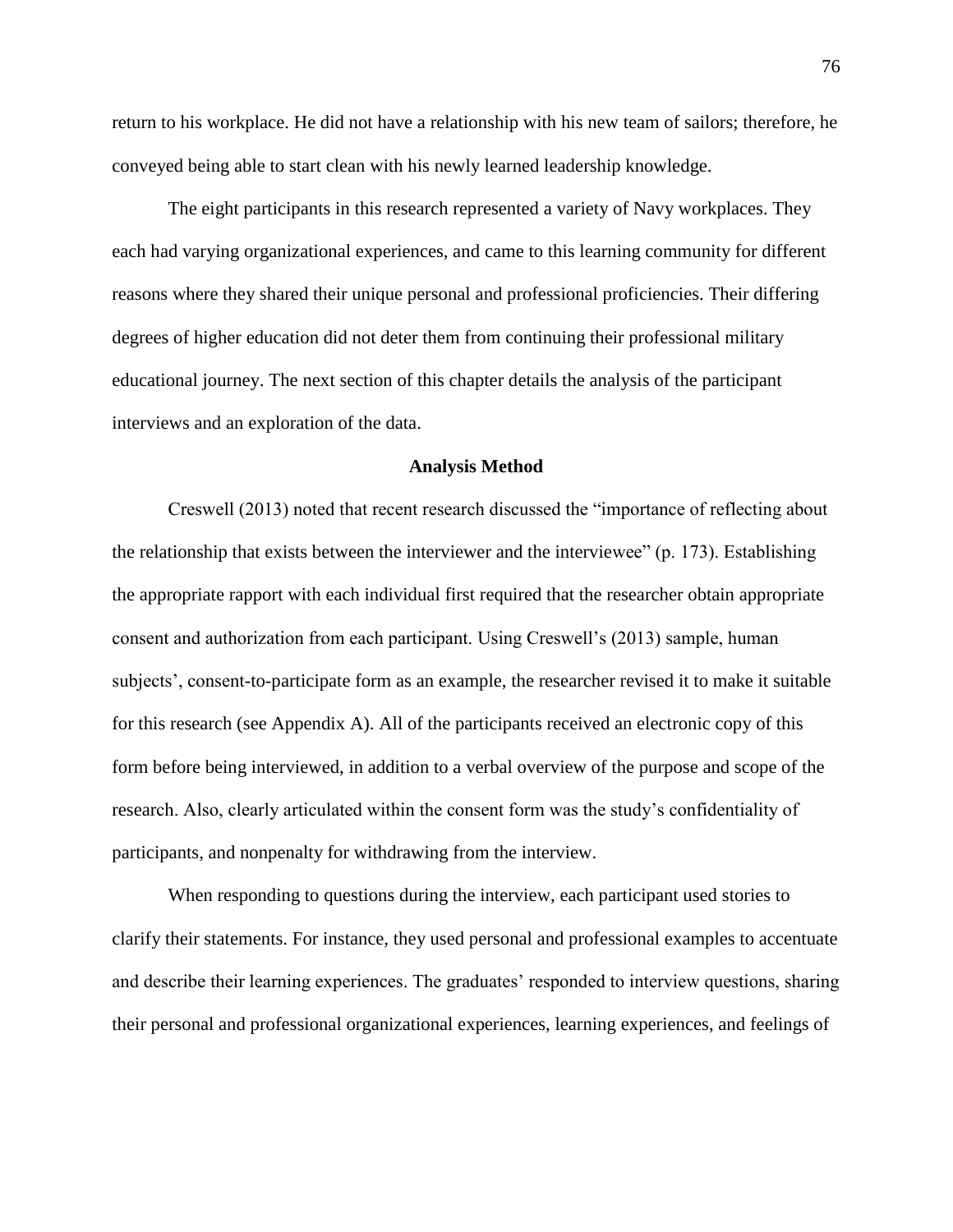returning to work after being in the SEA learning environment. The interviews lasted 15–22 minutes, and follow-up interviews lasted 7–10 minutes.

The purpose of this phenomenological qualitative study was to explore how SEA graduates described their experiences of applying the SEA curriculum in the workplace. Participant interviews were rooted from two research questions that guided the study:

- 1. How did SEA graduates describe using their personal and organizational experiences in the professional learning environment?
- 2. What is the meaning of the SEA graduate's experiences of applying the SEA coursework to their workplace?

# **Exploring the Data**

Supporting Creswell's (2013) depiction of Moustakas' (1994) data analysis approach, and using the interview questions in Appendix A, the researcher captured in the analysis important statements during the interviews. Conversely, the graduate's story-filled responses fell in line with Janesick's (2011) concern that researchers should "recognize that all people have stories to tell" (p. 150).

The collected data that resulted from the 12 interview questions were used to answer the two research questions of the targeted participants' experiences of transitioning back into the workplace. Once completed, the interviews were transcribed and became the main contributor of data for the study. The interview recordings and transcripts were reviewed three times to capture the intent and tone of the conversation.

The phenomenological method of analyzing data to discover the meaning of this study started with completing a description of the researcher's experience and prejudgments, and then setting them aside or bracketing them to focus on those being interviewed. According to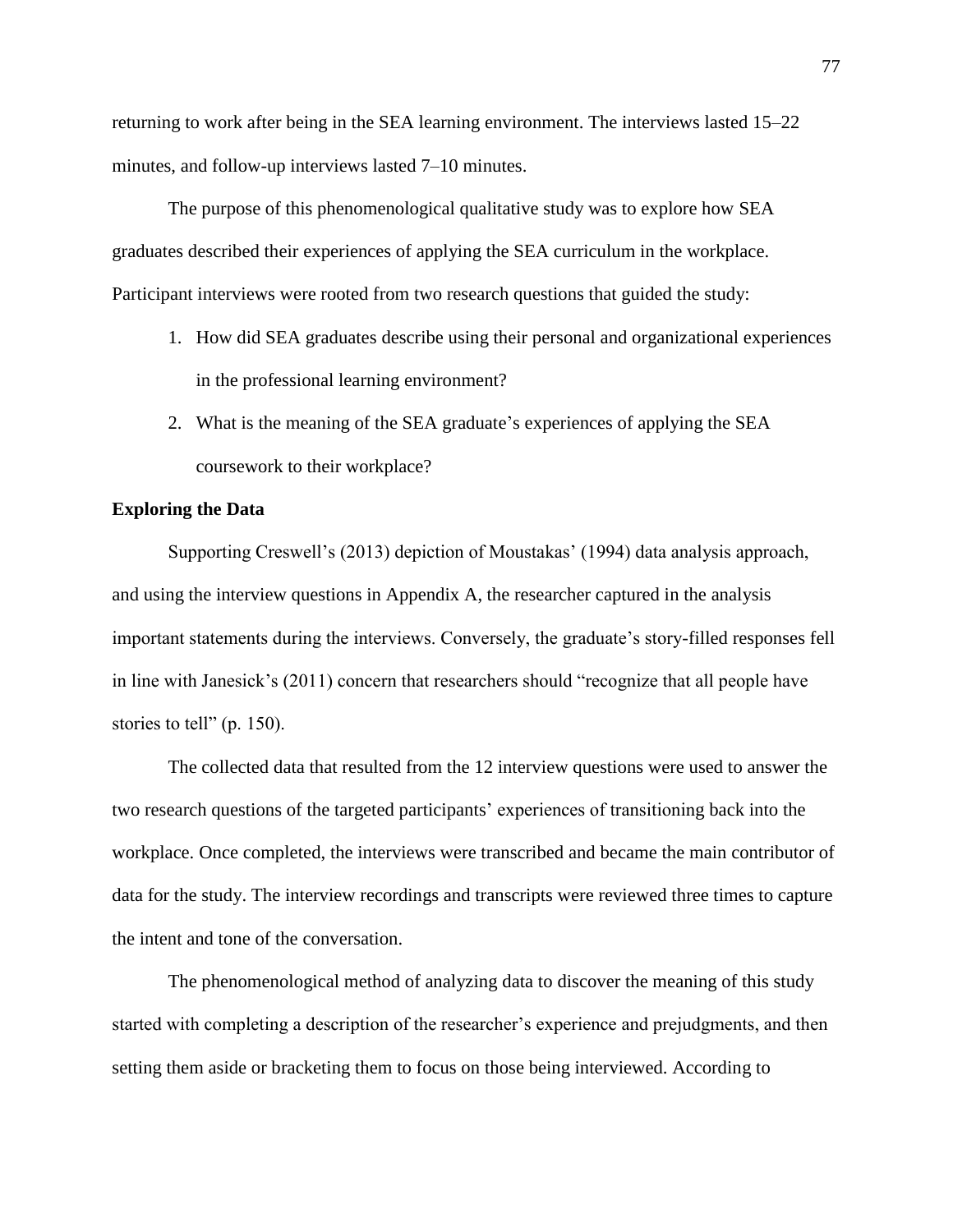Creswell (2013), the participant's experiences must be decoded into understandable terms without eliminating or losing pertinent facts that describe the study's outcome. This begins with analyzing the collected data then grouping them for a clear description of the phenomenon before reporting the findings (Giorgi, 1997). The researcher followed Creswell's (2013) six steps to analyze the data:

- 1. Describe the personal experiences of the researcher with the phenomenon.
- 2. Develop a list of significant statements; this allowed each statement not to overlap. The researcher reflected on these statements for content and meaning.
- 3. Group the significant statements into larger units of information and themes.
- 4. Write a description of what the participants experienced by using verbatim examples.
- 5. Write a description of how the experience happened.
- 6. Write a composite description of the phenomenon by using both the textural and structural descriptions. This is the essence, which can be termed as what is common in the participant's experiences.

After the interview transcription was completed, the transcripts were read in completeness, which led to Step 1 that explained the connection of the researcher to the phenomenon being studied. This step helped the researcher to identify any biases and assumptions that affected or influenced the study.

The language used in processing the data for a phenomenological qualitative study in *NVivo for Mac* was slightly different. This program allowed the researcher to select manually the codes to help organize the data. Once the codes were created, the researcher was able to phish for significant statements that would correlate with each code. *NVivo for Mac* was the only method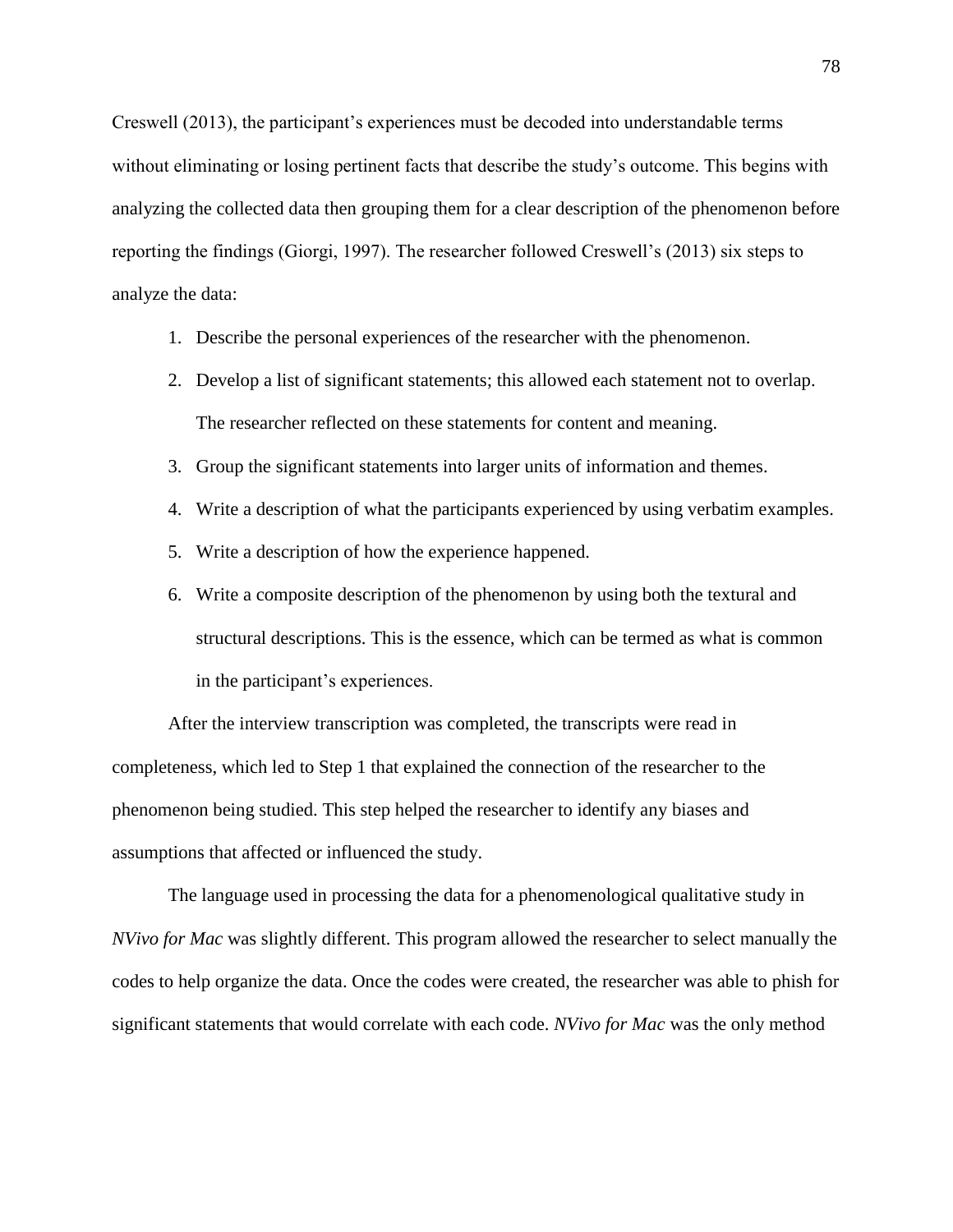used to code, gather significant statements, and develop themes to have available for later retrieval and use.

In Steps 2 and 3, coding the interviews during the data analysis was used to group significant statements. Using the raw transcribed data from participant responses, the researcher uploaded each transcription into *NVivo for Mac* for better organization of the data. Once the coding was complete, the themes emerged. Each statement of the participant's experience, if correlated to the themes discovered, was considered (Moustakas, 1994).

In Steps 4 and 5, the analysis focused on the open and rich disclosures of their lived experience; therefore, all statements made by the participants were given equal weight. This approach was the attempt to derive a meaning without eliminating facts, and to understand the individuals through their verbal expressions and perspective. The result was understanding the shared experience of the participants. During these steps, the description of how the experience occurred provided a logical meaning of the data. These descriptions were organized by relatedness. Repetition of statements was excluded from this analysis. Lastly, in Step 6, the description of the phenomenon emerged through detailed descriptions provided in Steps 4 and 5, providing the essence or common experience of the participants, which is later discussed. However, the themes listed below in Table 2 are the result of the interviews.

In closing, the steps of data analysis led to the identification of three thematic groups that correlated to the participant's views of the SEA and their experiences when returned to their workplace. The next part of this process was member checking, which was completed through conducting supplemental interviews with the same participants to determine the accuracy of the research results. Within this practice, each participant was provided a copy of the interpretations for his or her feedback on information accuracy.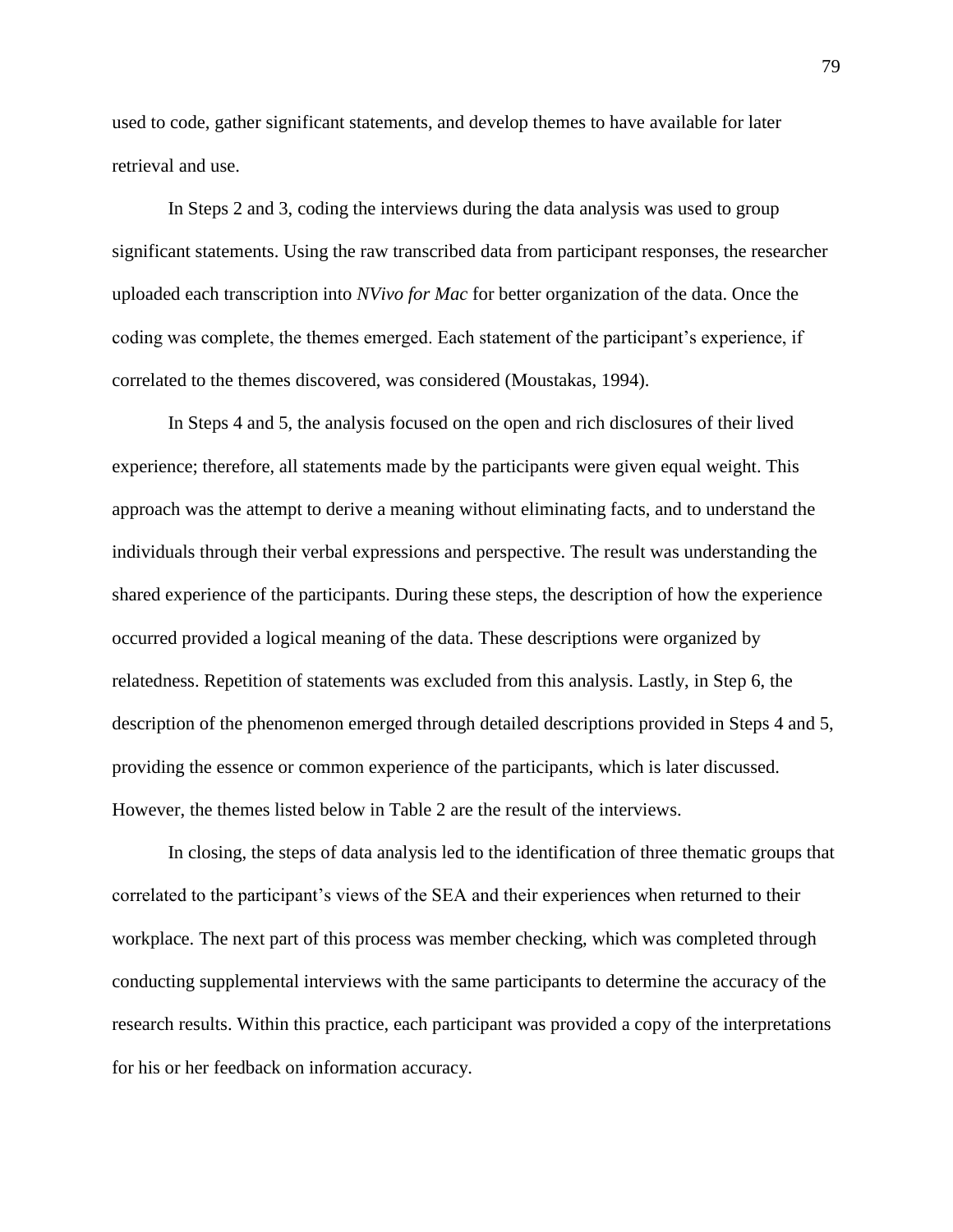# **Presentation of Results**

By examining the transcriptions of the audio recordings, excerpts of phrases that best characterized the participant's experiences were used. During the review, nothing indicated that one theme was more important than another was. Therefore, the themes are not listed in order of importance, but from recurrence of literal evidence during the oral interview sessions.

## **Major Themes**

The four themes that emerged during the data analysis are presented from the most to the least frequent (see Table 2). As previously noted, all eight participants' experiences were taken into account. The participants all had diverse organizational experiences; therefore, those experiences emerged through their stories, and within those stories was where other themes emerged.

Table 2

*List of Themes*

| <b>Main theme</b>                                                                                                 | <i>NVivo</i> codes attributed to the themes                              |  |
|-------------------------------------------------------------------------------------------------------------------|--------------------------------------------------------------------------|--|
| 1. Each participant contributed to the learning<br>environment.                                                   | a. Preparation for SEA attendance<br>b. Professional experiences         |  |
|                                                                                                                   | c. Personal experiences                                                  |  |
| 2. Participants disclosed the significance of<br>networking and building a stronger senior enlisted<br>community. | a. Networking and peer interactions<br>b. Learning via the SEA community |  |
| 3. Each participant could describe applicable<br>knowledge after attending the SEA.                               | a. Reflection of topics facilitated<br>b. Using information from the SEA |  |
|                                                                                                                   | c. Feelings about the SEA experience                                     |  |
|                                                                                                                   | d. Change is leadership approach                                         |  |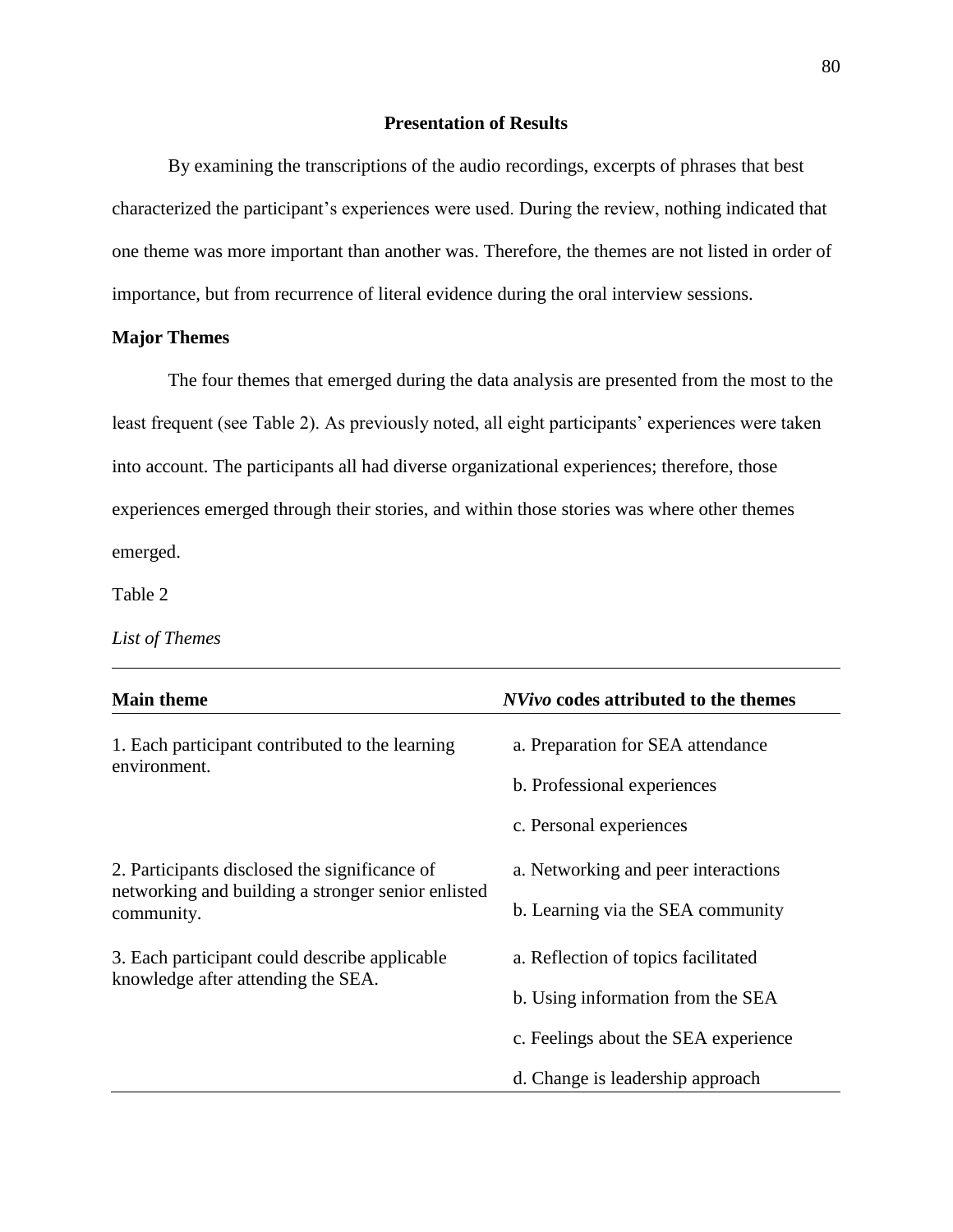| <b>Main theme</b>                                             | <i>NVivo</i> codes attributed to the themes |
|---------------------------------------------------------------|---------------------------------------------|
| 4. Each participant experienced expectations from             | a. Workplace expectations                   |
| subordinates and superiors when returning to the<br>workplace | b. Resistance and praise from coworkers     |

As shown in the Table 2, the four themes were common across the participant population. These themes are based on a detailed analysis of the information collected through interviews, as well as the results of using *NVivo for Mac* coding.

## **Theme 1: Each participant's contributions to the learning environment.** Each

participant contributed to the learning environment. The first theme that appeared while coding the transcriptions was each participant's contributions to the learning environment. Coming from varying positions of responsibilities, each of the participants ascribed to having strong influence in their workplaces, and when asked to what they attributed their influence, all responded with qualities that surrounded positive behaviors and attitudes. Within this theme, the participants were able to describe their organizational experiences and explain how they felt while navigating through the SEA. Anchor stated:

I thought really the only thing I was going to be able to contribute before I got there was just my personal experiences…That was my thought process, that's what I believed was going to happen when I got there . . . the experiences and the lessons learned that I was able to hear from them.

Frigate took a long pause before responding then explained, "I didn't actually think of it that way, I didn't know that I was going to contribute anything as much as I thought I was going to get them to contribute to me." Furthermore, during Barnacle's interview, she communicated her point of view: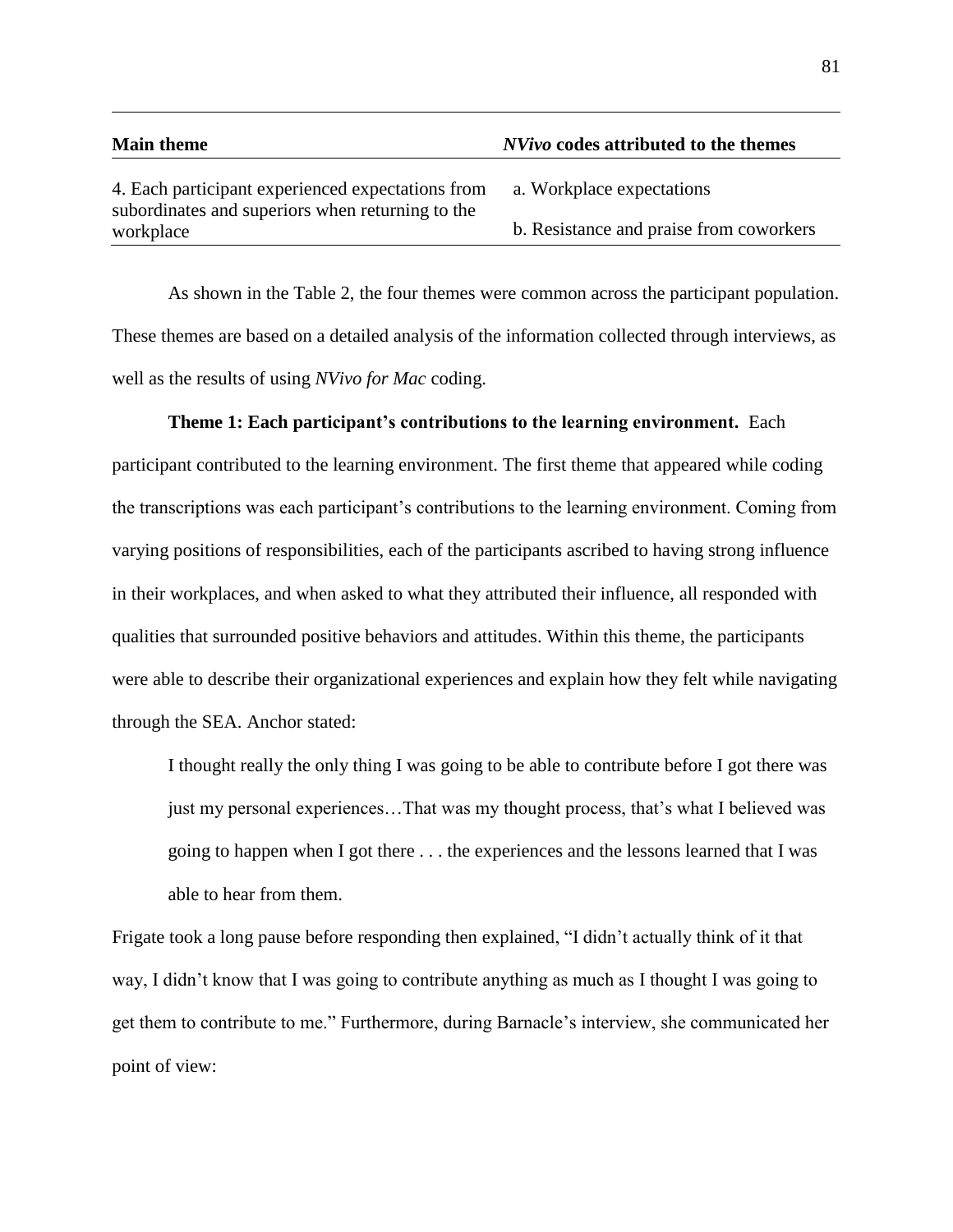I always feel like everybody else out there has more knowledge than I do . . . . I have my specific experiences that I can offer, some [of] it may be interesting to some people, some [of] it may not be interesting but even offering just a different perspective on something that's really what I had to offer and bring to the table at the SEA.

Captain pointed out what he brought to the learning environment:

What I thought I brought to the SEA was a lot of experience. I noticed that a lot of my peers were a lot more junior than I was and I felt that my fleet experience across the last—at that time 20 years—I thought I had a lot to offer. Especially that I served in the east coast, I served west coast, and then I served overseas. I thought I had [experience] with all that stuff and then the various type of tours, I definitely thought I had a lot to offer then.

Ensign indicated that he contributed to the classroom. He spoke freely about the positive atmosphere of the school, which led to his response:

Team building. I like to work together, and we were only there for a short period, so immediately after getting there, we started study groups to work after class was out of session. I knew that [team meetings] was going to be major to helping us all succeed.

This theme described the participant's contributions to the learning environment in which the students conveyed their personal feeling of learning at the SEA. To incorporate previous experiences into the academic environment for later transfer into the workplace activates learning (Bransford, Brown, & Cocking, 2000, p. 61).

Considering Knowles (1990) adult learning assumptions, when learners are self-directed, they have a sense of ownership for their learning experience. Additionally, their willingness to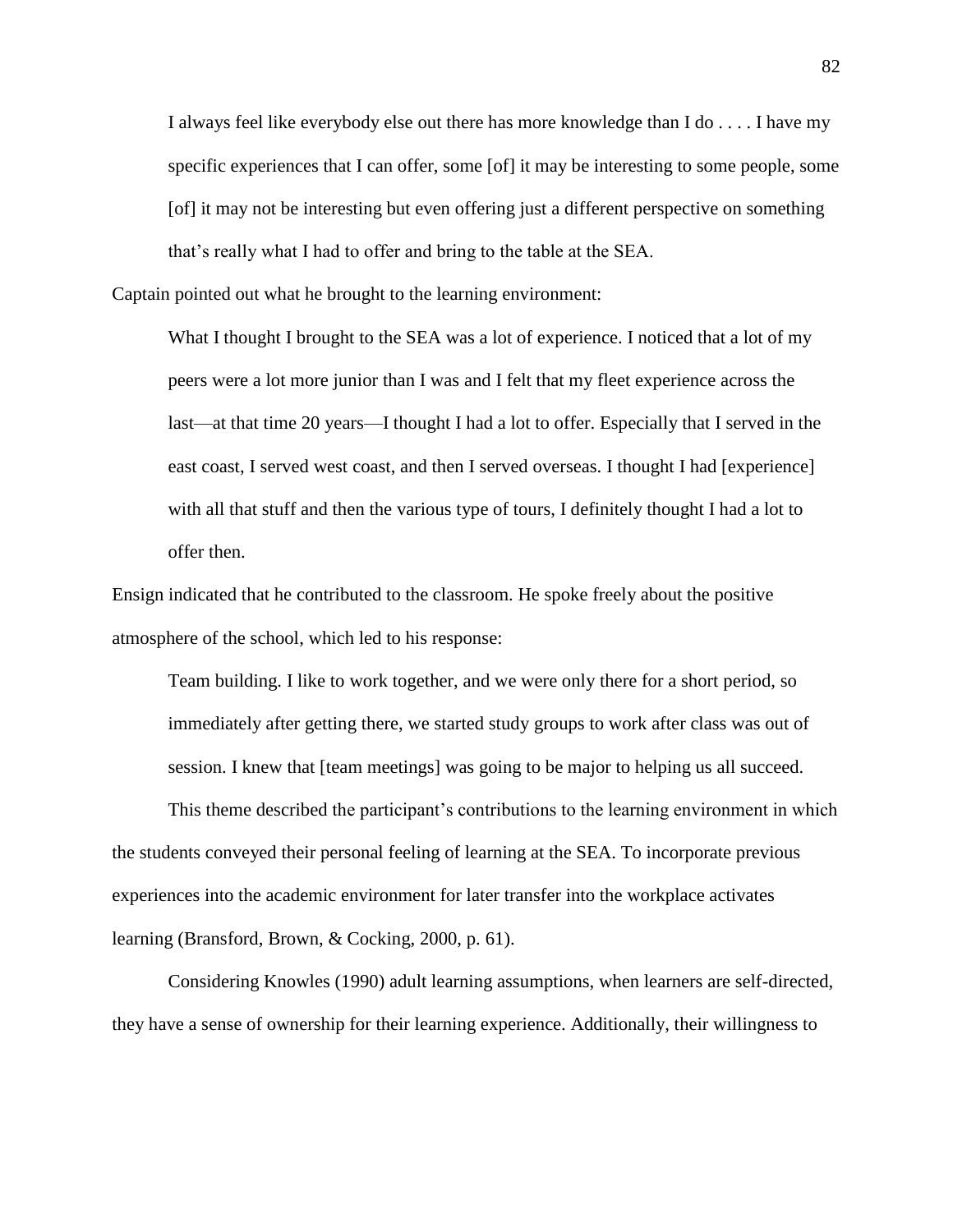learn contributed to each participant's contributions to the learning environment, and appeared while coding the transcriptions.

**Theme 2: Participants disclosed the significance of networking and building a stronger senior enlisted community.** The description of the participants disclosed the significance of networking and building a stronger senior enlisted community. Learning through the interactions with peers is an important tool used throughout higher education. Appropriately, for this theme, Kapucu (n.d.) stated:

Bringing individuals together and forming communities of practice is an important tenet of learning, and learning patterns within a community are particularly important because most of the learning occurs due to human practice and interaction with others.

Communities of practice acts as a catalyst for students to internalize the knowledge they are exposed to and allows them to reach different interpretations of the same knowledge.

While in attendance at the SEA, the participants disclosed the significance of networking and building a stronger senior enlisted community. Anchor, Barnacle, Captain, Dolphin, Ensign, Frigate, Grog, and Hatch stressed that these personal connections with their peers fostered their positive attitudes. In their interactions, they reported not focusing on academic success or failure. They believed that their individual attitude about the coursework was a determinant of their ability to succeed as a group.

Dolphin pointed out the importance of building a network for professional resources, as well as for personal reasons. He explained the importance for the participants to have a community of enlisted leaders they feel could support their future growth after graduating, whether personal or professional: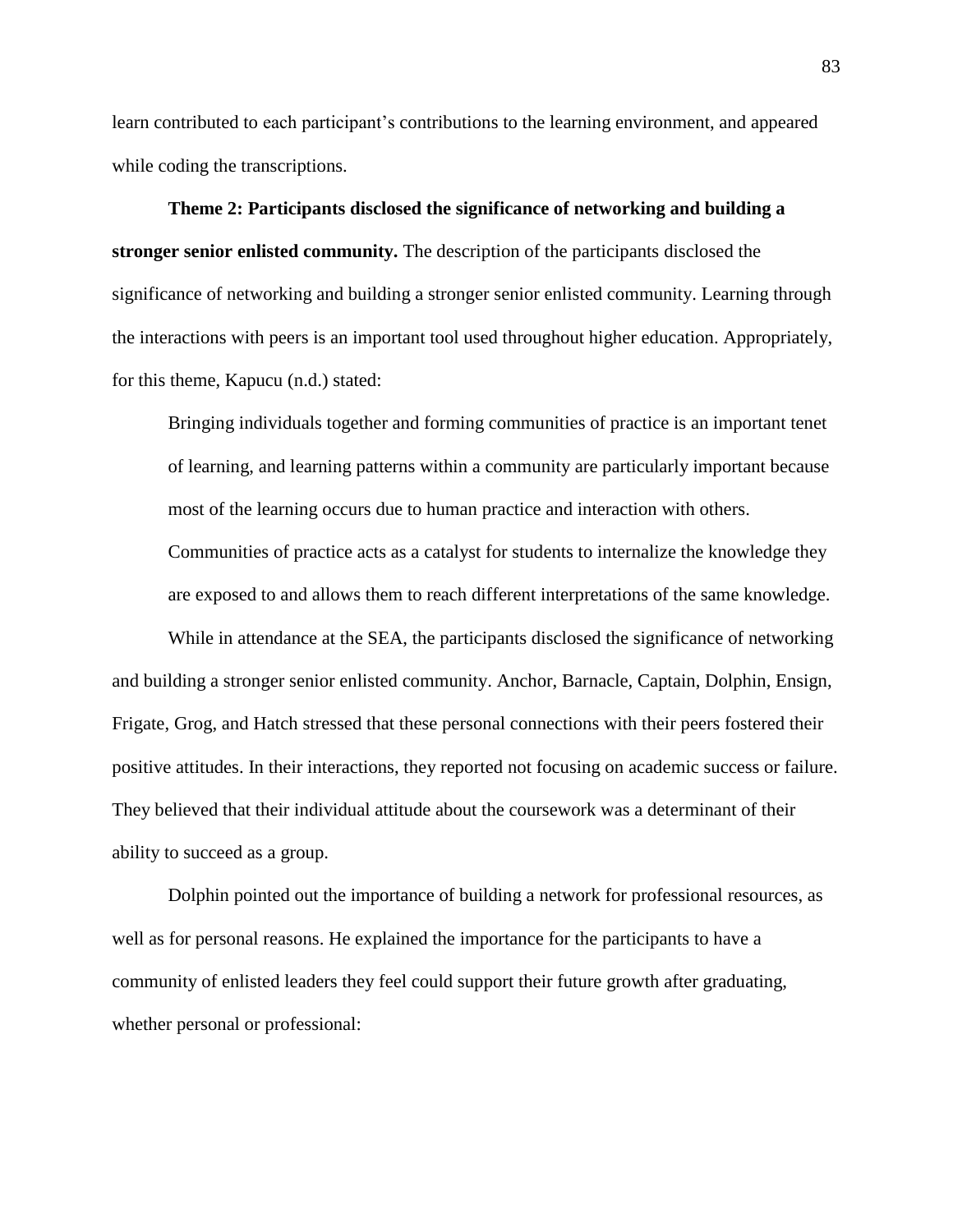You get to meet amazing people that you get to connect with, and the network that you get, that is the only thing, that was the only highlight that wasn't mentioned . . . . I don't have to go through my entire workplace seeking an answer, I can go straight to the network. I love the fact that just like, I started out in school with other sailors who did the same thing, and they promoted as well. So, when I need help, I contact them and if they need help, they contact me.

Anchor, Barnacle, Captain, Grog, and Hatch acknowledged their willingness to make personal connections. They spoke of some tangible and intangible benefits that resulted from the connections made while at the SEA. Previous SEA graduates had told both Grog and Hatch that the network of people that they would have would be immeasurable, and life changing. None of them mentioned being forced by the faculty advisors to connect with each other, but they felt as though they could trust their peers. Barnacle explained:

My experience at the SEA. I thought it was a great one. I did learn, I still remember most of the people in the class. We still keep in touch on Facebook type of thing. So, I think the networking thing is a huge one, like I say, we still keep in touch and it's just another school where you are gaining the experience of all those, everyone else in the fleet which is awesome, just gathering the experience from that I would say the networking was a major take away for me as well.

In addition, Anchor shared an experience that backs up the idea and includes the details of building a community:

It was probably one of the best networking experiences of my career. Some of the schoolwork was kind of tedious, and kind of head-scratching . . . . How am I going to apply this? the networking with the other classes, the field trips, the graduation, the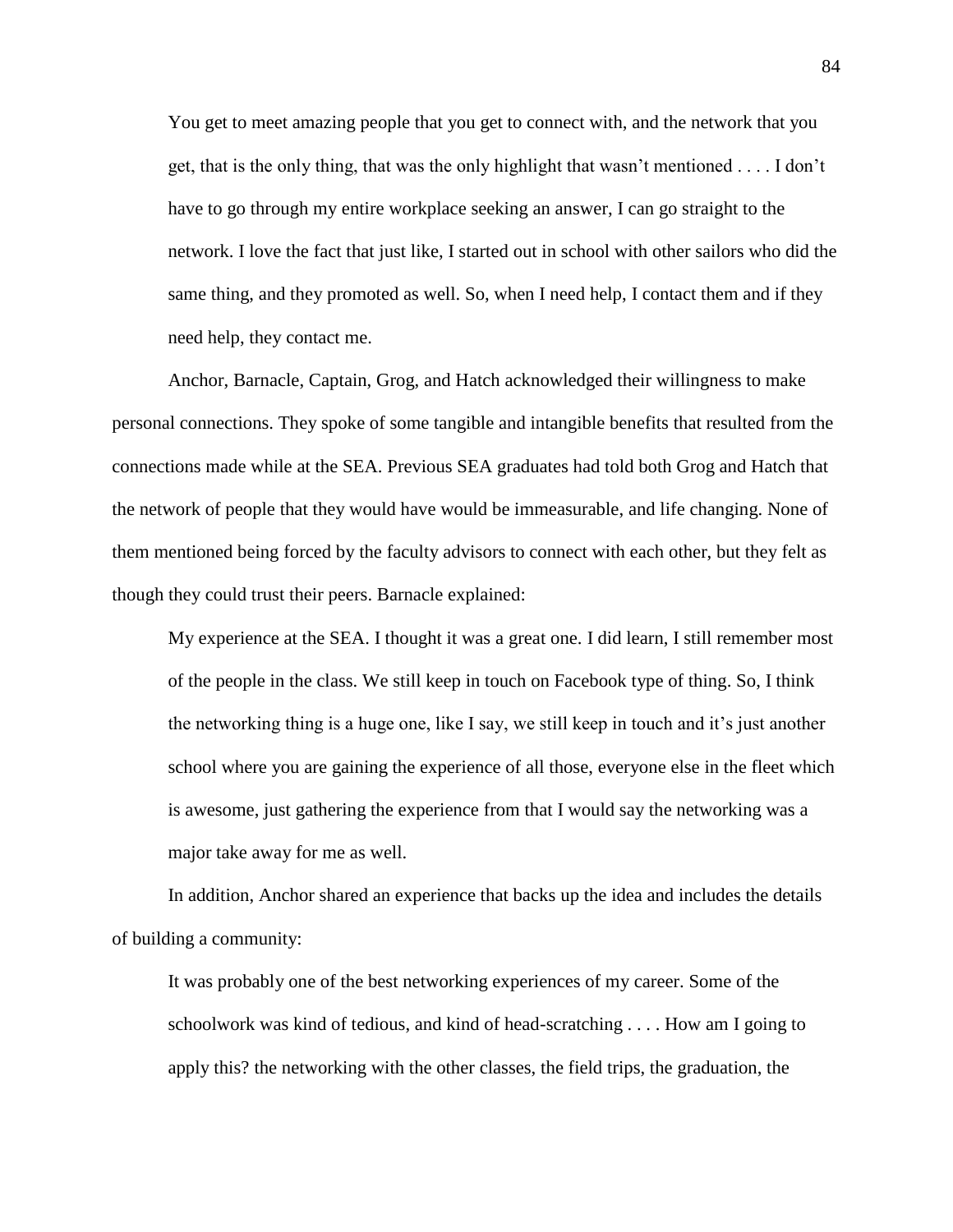dinners with the class; I still talk to a lot of those guys today, and I never would have met them if I hadn't gone up there, so yeah, the networking. You can't put a price on it.

The participants experienced combining real-world practices that orient with the subject matter, along with the combination of networking which served as a link for the larger learning environment (Knowles, 1990).

#### **Theme 3: Each participant could describe applicable knowledge after attending the**

**SEA.** The next theme to emerge from the interview coding was each participant could describe applicable knowledge after attending the SEA. "Learners . . . are more motivated when they can see the usefulness of what they are learning and when they can use that information to do something that has an impact on others" (Bransford, Brown, & Cocking, 2000, p. 61). Anchor, Barnacle, Captain, Dolphin, Ensign, Frigate, Grog, and Hatch reflected that an important component of the SEA was to provide clear direction of how the education received related to their workplace, and how they will transition back into their leadership role after graduation. Ensign began by discussing what was useful and helped in his journey after the SEA:

I don't know if it was specifically conflict management. I don't know the title, but I remember when they were talking about working through the issues and making sure that the different roles within that environment included a time-keeper, and the scribe, and basically how to run that environment so it was more productive instead of just another meeting that wasted peoples' times. I think that was very applicable. [Also] impromptu's. I would have to come up with interesting topics and conversations when you are meeting new people and peak their interest. That [impromptu speaking activity] helped a little bit. Not the entire SEA [is applicable] but there were portions of it of which I retained because obviously you don't retain all of it. I wouldn't say the entire course, though.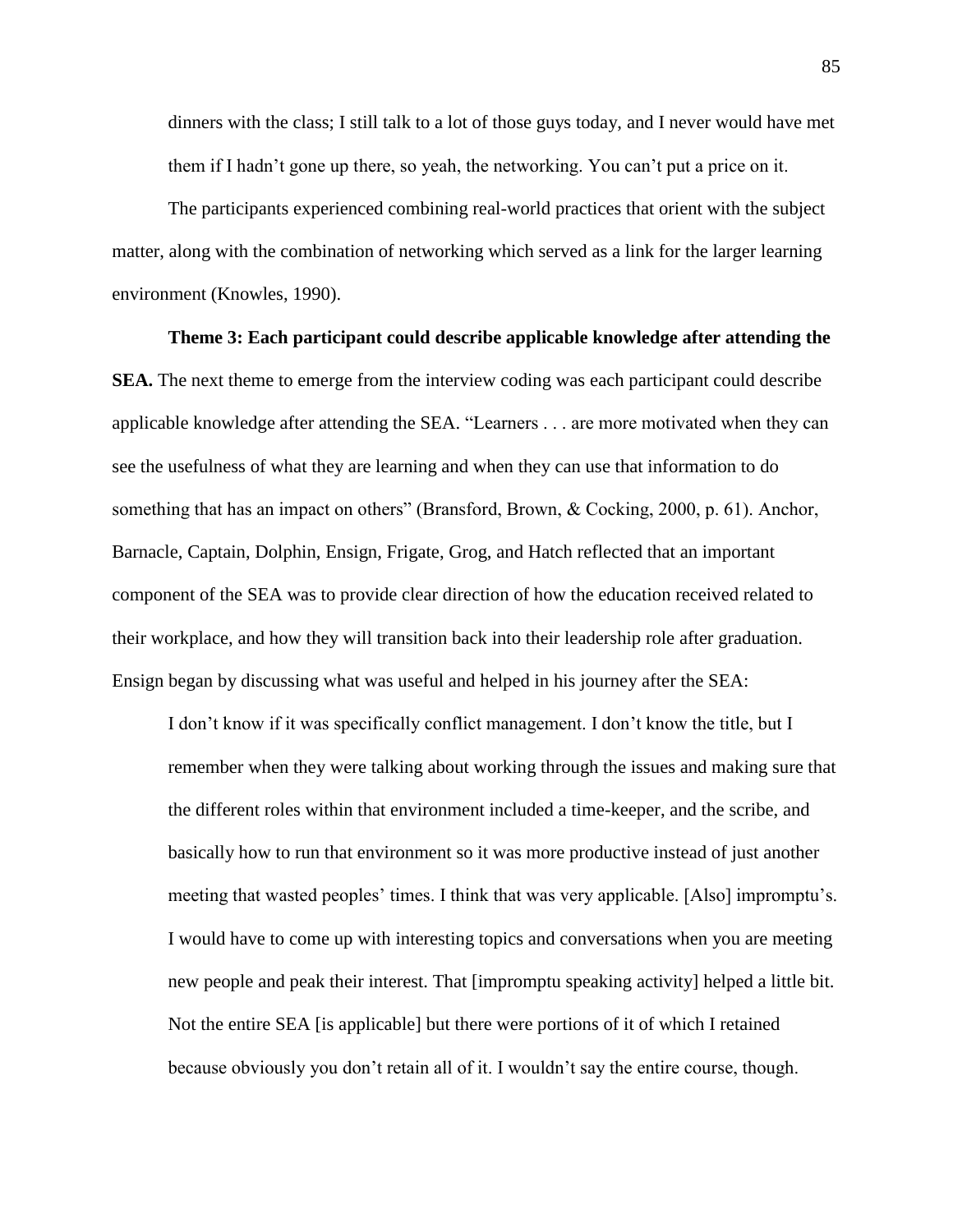Barnacle, Frigate, and Hatch echoed not recalling specific topics, but could describe the information gained that would help them build skills to better support the sailors in their workplace. Barnacle emphasized:

Gosh, I'm trying to remember the specific topics. I remember the papers; I would say I liked the papers. I would say one of the topics that I liked was communication; that was one of the big ones in the class; I always like learning about communication because I'm a big communicator, I think. Let me see. For my role in the workplace (I'm trying to think of what the topic was) when we talked about the different countries and giving our reports and oral presentations from the other countries; I didn't necessarily think that applied to me and my role here; however, it does apply to those who are on ships or bigger platforms, I think that is beneficial . . . . I was in a mentor session with one of my sailors and I used an example of thinking outside the box and not within our little world. So, that will probably be my biggest takeaway when I talk to people about the SEA, it just taught me to think globally.

Dolphin mentioned having a memory lapse of the exact topic, but commented how engaging with others by using the subject helped him connect better:

I don't know the lesson topic name but there were lessons on communication flow. There were lessons on how to conduct a proper meeting, or any type of meeting, and how to put time requirements to stay on track. There was the different type of learners, the different leadership styles. All of that is great, great information. What was the name of that study? It was a study and the name of the person that it was named after escapes me now, but it let me know the type of person that I was and how I am [speaking of the Myers-Briggs Type Indicator].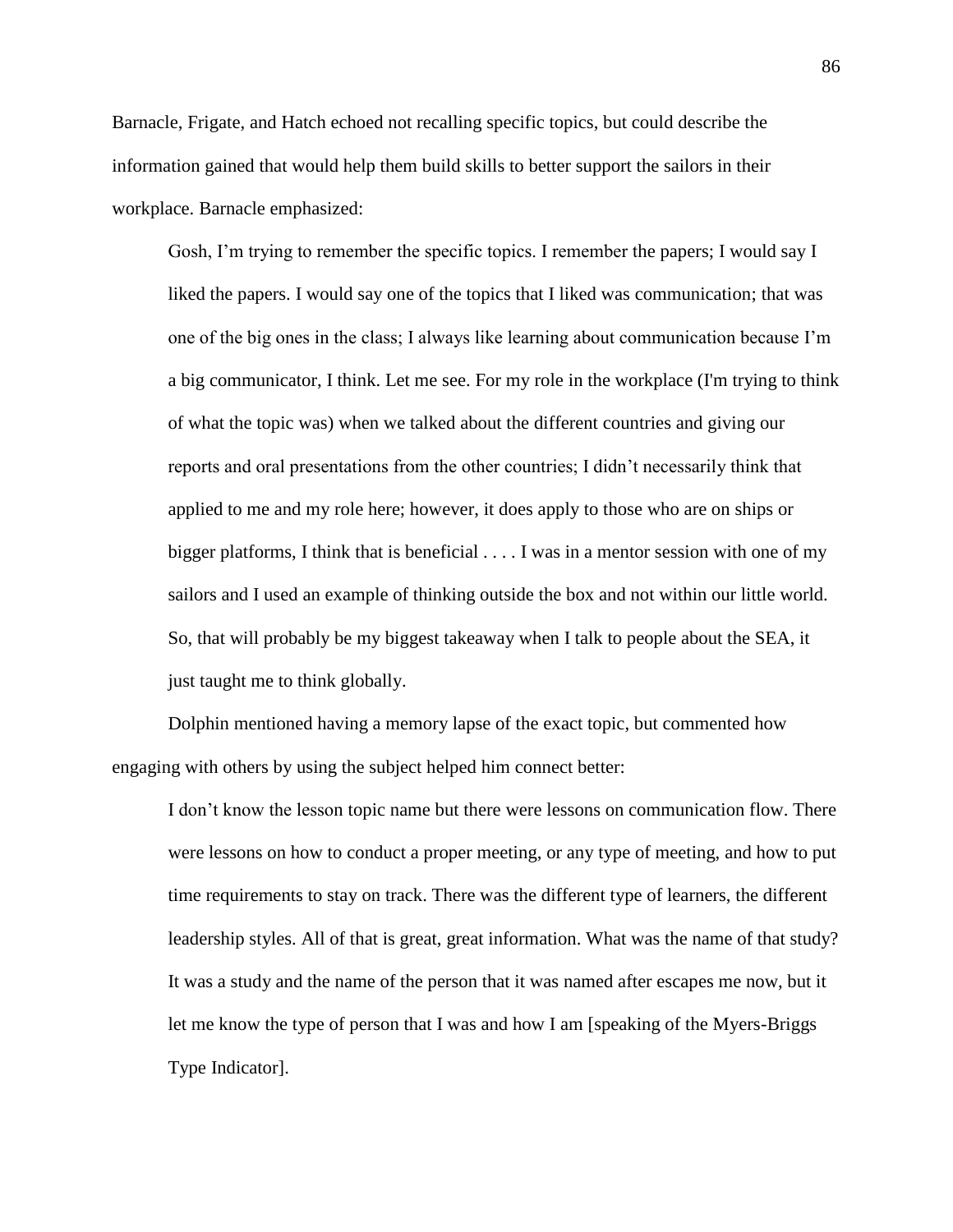He continued by stating:

The first time that I encountered something that was taught at the SEA was extemporaneous speaking . . . . [Also], the three-part communications method. I used that in writing all the time when I want to communicate things and want to close up loose ends so we both leave that room on the same page. The three-part communications method has definitely helped.

Ensign's thoughts were relatable to Barnacle's focus, and not concentrating on what was expected of him, but what he could contribute. Ensign stated:

To apply what we learned and to come back and communicate so then we can help them [sailors] through our own experiences and learn. I guess that's one of the main things that people expect, and that we don't do enough . . . . There's always going to be a little bit of resistance whenever you try to implement something new. As long as it's discussed in the right manner to where you are opening up the conversations where there can be acceptance to the change, that's what is really going to dictate the success of it.

"Sometimes new information will seem incomprehensible" (Bransford, Brown,  $\&$ Cocking, 2000, p. 70), but reflecting on the participants' responses, inclusion of new information in the workplace was attempted, regardless of subordinate or superior opinions. Academic success is not synonymous with workplace success applying the knowledge in the work place is a very important part of the adult learning process.

Anchor talked about specific U.S. Navy topics because this helped him relate to the sailors in his workplace. These topics were nonacademic, but he expressed being able to make a connection between the SEA and his workplace: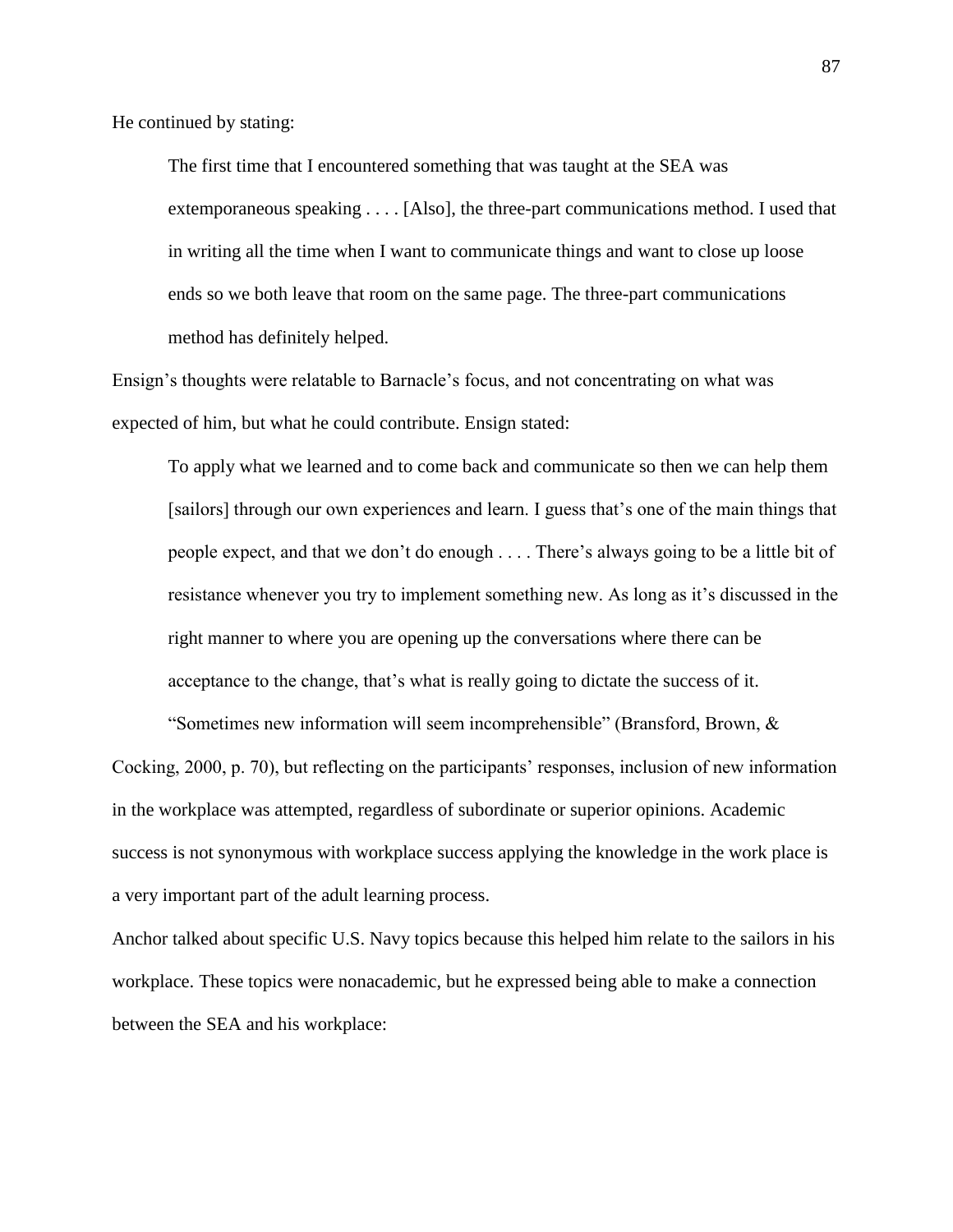I believe when it comes to the Navy, you know, we did a heritage presentation and we got to hear a lot of stuff and learn about heritage that [we] didn't know the purpose behind. So, I brought a lot of that back [to the workplace] and I was able to apply that when I mentor sailors. One thing that I have applied was a brief on obesity; that was eye opening, and I still share those numbers with my sailors. During the sexual assault training, we were able to watch a documentary that spoke of sexual assault in the military.

He shifted from the specifics to add:

Also, there are going to be times where you are expected to get up in front of people and feel comfortable and look confident; you can't lead people until you can lead yourself. That gave me a lot of confidence that I knew that I was leading myself and doing the right things so I could be that role model. There's a running joke among people who have gone to the academy. When the people do public speaking events, occasionally you hear someone say, "Don't forget your transition sentence." We don't really use the transition sentences in the real life but we understand the purpose of the transition sentence when speaking professionally . . . . And, I'll never forget that personality test [speaking of the Myers-Briggs Type Indicator] that they gave us at the SEA; they called us in and they gave us the brief, and they were actually calling people out and giving them scenarios and they could just tell from the test what type of person we were. It was probably the closest thing to a magic trick that I've seen. I've used some of that stuff in the work place.

Relating his experience to his workplace, Captain provided a specific example that he used periodically when interacting with his team: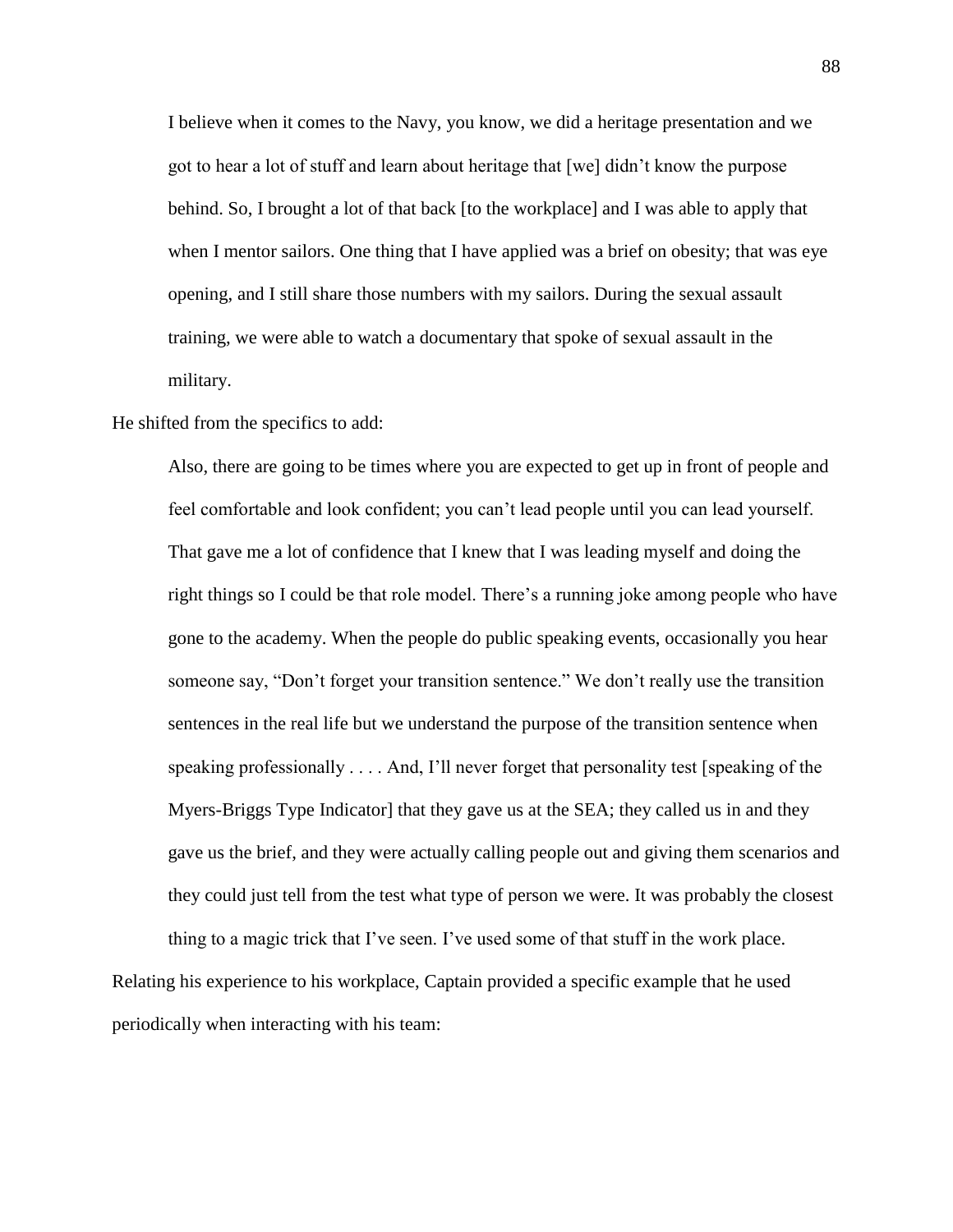I teach [a workplace] indoctrination and something that sticks with me from the academy all the time was when a senior military official [name redacted] came in and spoke to us and he said, "All the military around the world, you know why we are the best?" Take out the fact that we got the ability to kill the world three million times over, and all that other stuff. What makes us the best military? It was what he identified as the senior enlisted. That we can function at the same level as an officer in any other branch, that we are self-sufficient. He really gave it a perspective and it made me understand that we are so important to the success of the military. I use that to motivate my sailors today. I let them know that they're not just there just to turn a wrench. Your ability to think, process, and trouble-shoot issues is what our number one asset is.

Not every participant suggested that he or she used the SEA when he or she returned to their workplace, Grog conveyed:

I really haven't applied anything I learned from the academy to anything I did here at work. You know, [performance] evaluations are not written that way, but personal awards really aren't written that way either. Well, being honest with you, there's more parts that it doesn't apply than where it does apply as far as my role. I am engaged more with sailors on a different level than what I learned at the SEA. Strategic planning and the defense of this country and the Navy's power, those are things that on a ship level I don't deal with. Those are things that a force and a fleet master chief will deal with and I'm just not at that level yet . . . . There are some parts of the SEA that I wish I would have had earlier in my career, and then there's other parts of the SEA that I'm not going to remember. The strategic stuff was interesting, but I don't think that with my job in the Navy that I could really apply that here.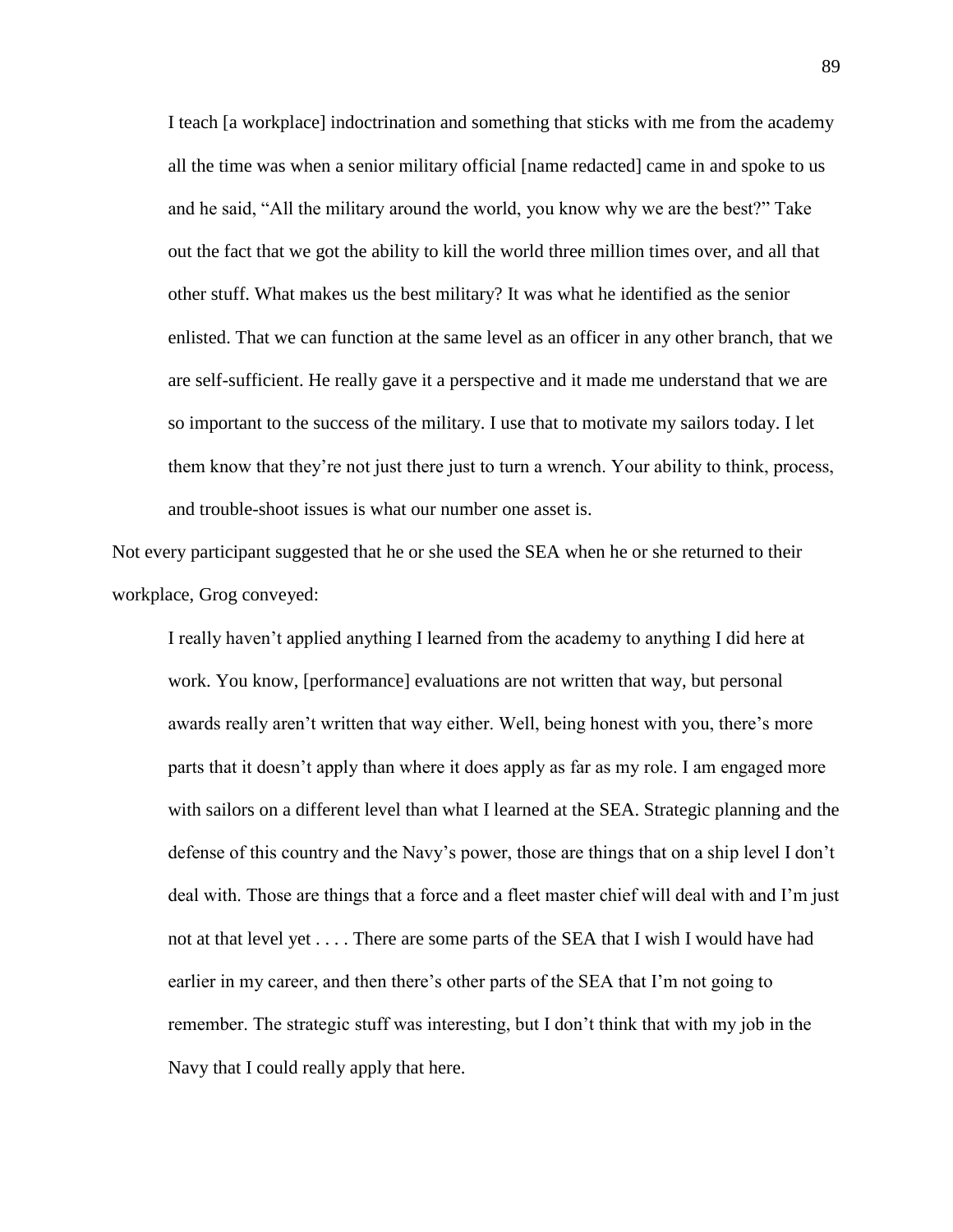This theme represented how graduates described applying their new knowledge in the workplace, as well as providing examples of what they could recall from the coursework. The application of learning can correlate to the knowledge or skills gained through formal education; however, its usefulness to the individual, and how he or she might apply it, is equally important (Knowles, 1990). To understand the meaning of these experiences, based on the individual's responses, their experiences will differ.

**Theme 4: Each participant experienced expectations from subordinates and superiors when returning to the workplace.** The final theme to emerge from coding the interviews described how each participant experienced expectations from subordinates and superiors when returning to the workplace. The interpretation of what the participants actually experienced went beyond the classroom. Anchor, Frigate and Hatch shared having an understanding of their workplace responsibilities, and its direct connection to their work experiences. This contributed to the participants increased confidence that positively affected their subordinates and superiors whom they vowed to educate and empower. Applying what was learned was challenging, but for Anchor, Frigate, and Hatch, it was a chance to learn in the workplace with a personalized approach.

Re-entering the workplace might cause a variety of emotions. Holding expectations can create constructive interpersonal relations between superiors and subordinates that contribute in creating an organizational atmosphere of trust and openness (Malinowski, 2013). After graduating, this is the expectation that Frigate stated as being challenging:

Yes, I believe that the Navy in general thinks that graduates of the SEA are, I don't know what's the right word to use, are better prepared, or are better leaders because a lot of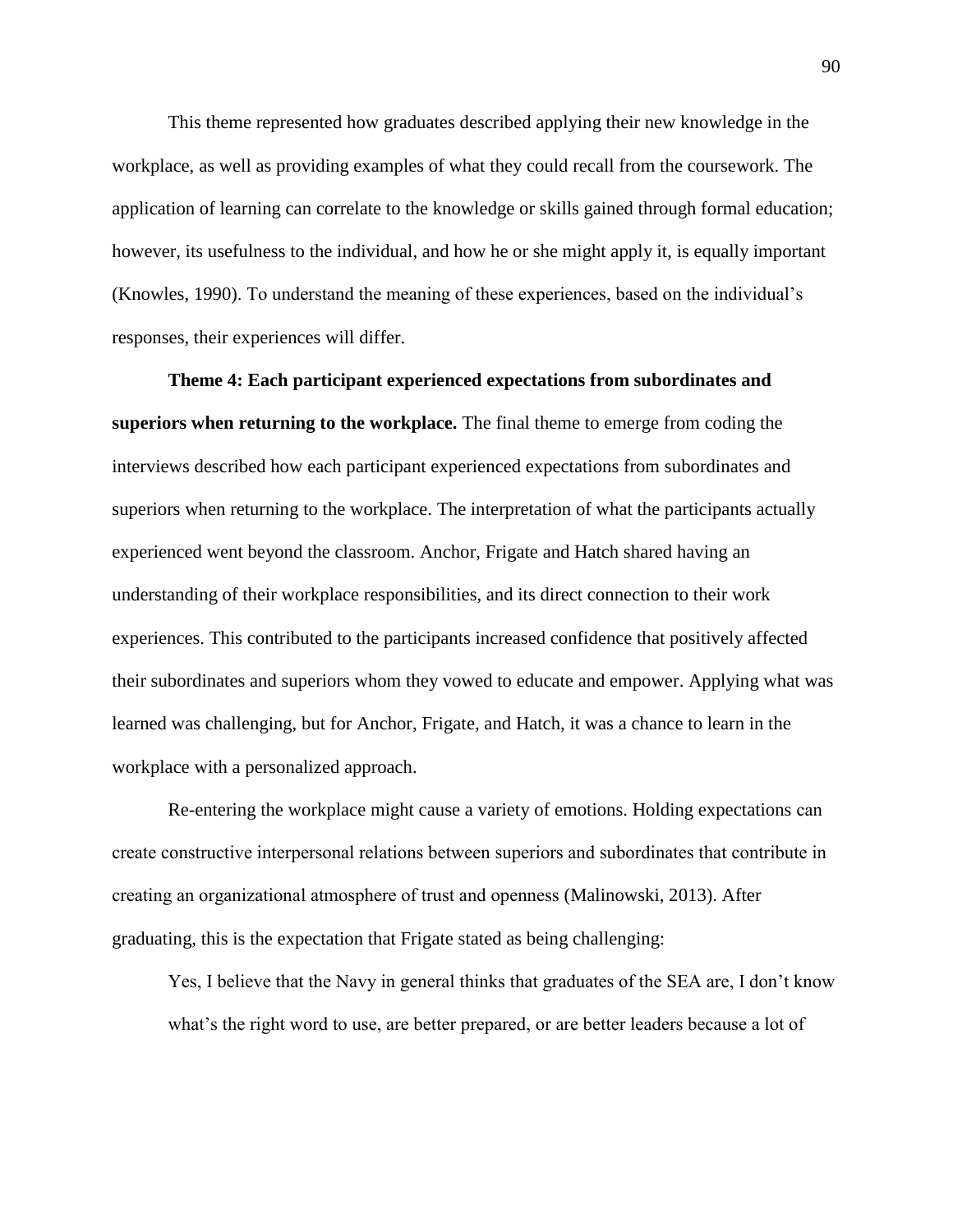emphasis is put on the SEA. So people expected a better-prepared leader having graduated from the SEA.

The feeling of having conversations that bridges the gap between senior enlisted and senior officers was important during the conversation with Hatch. He contributed his personal experience by noting,

We could actually speak at a level where we understand each other while our missions are totally different. I think it helped me understand my subordinates and peers a lot better. It gave me reason to pause. I felt more even in my approach in dealing with folks. Captain added a similar, but broadly addressed, experience:

Oh it was [a lot of] praise, I'm the stereotypical maintenance guy to the "T", but I got a lot of appreciation actually . . . . The leadership, I'm going to say my senior enlisted leadership; what they expected was for me to understand the decision making process a lot better than what I did before I went. That was probably the hugest thing. We can talk, we can talk at a level that I understand. I know why we have to do this and where we are going and the vision behind it. The subordinates, they didn't have any expectations, to them it's another Navy school, you finished it and that's it.

Upon returning to the workplace, Anchor and Ensign expressed having a sense of accomplishment; they praised the opportunity and experience of attending and completing the SEA. When it came to what the people in the workplace expected, Anchor experienced this:

I got mixed feelings from leadership about what they expected or me. You know, at times it was "where did you get this stuff from." I think the senior enlisted probably expected something [different], especially the ones that have not gone [to the SEA] yet. You know, I think in the old days you were going up to Newport, and you'd drink the Kool-Aid.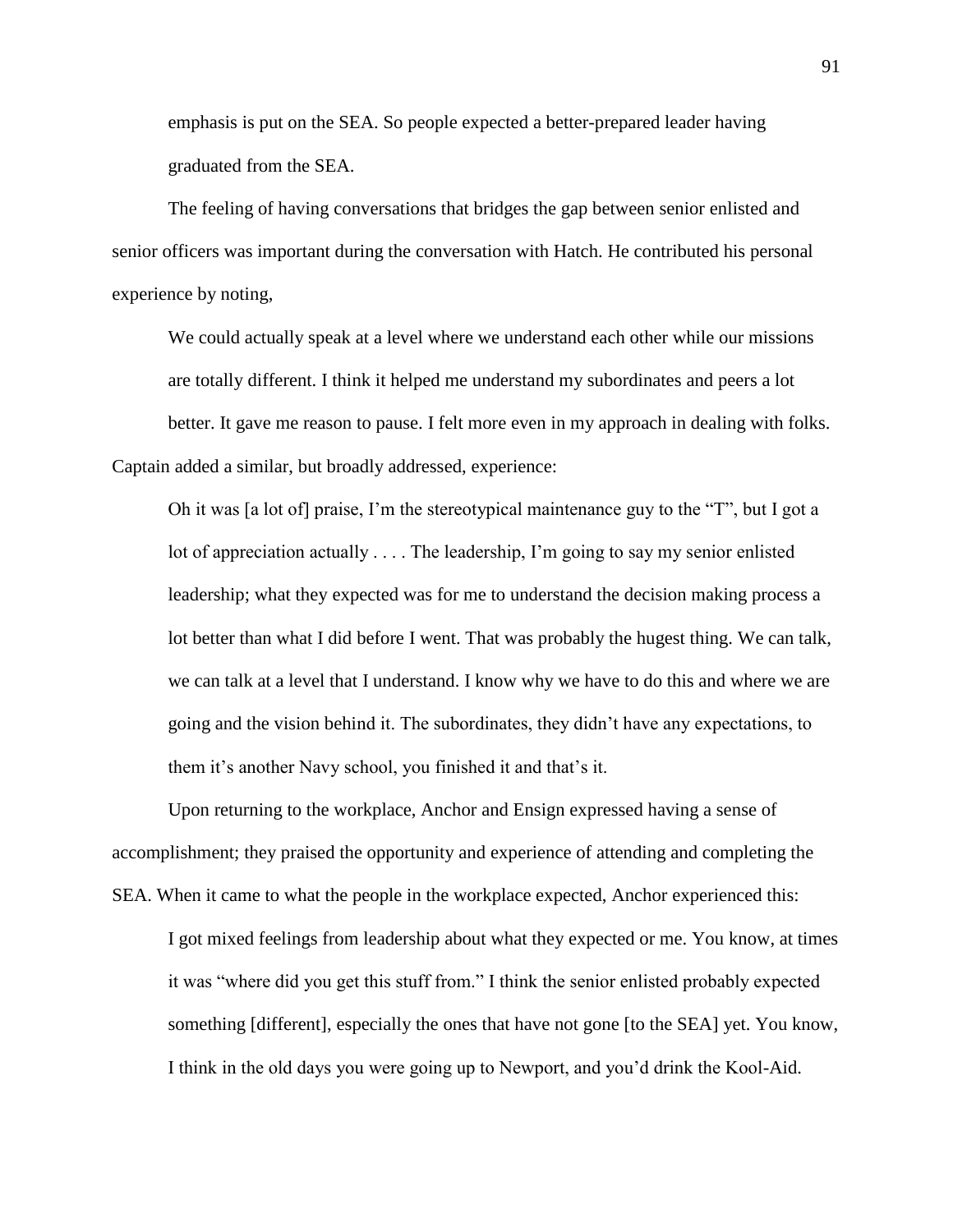Then you come back and, you're going to think differently, and you are going to be all about Navy, and not about sailors. I think you can ask anybody these days that goes to academy; nobody comes back like that, like drinking the Kool-Aid. My subordinates, I think they just believe it's just another prerequisite once you promote, and I think that's what leadership thinks as well.

Ensign, however, reflecting on the engagement at his workplace stated, "There's resistance initially," whereas Grog felt there was an implication that he was "smarter than everybody else now."

Upon Grog's return, his peers expressed their expectations, which was surprising to him: They can see changes and that unless you sit down and talk to them, you are not going to alter their lives because of the senior enlisted academy. They [peers] don't see the value or are just flat out jealous that you got the opportunity [to attend the SEA].

Later in the interview, he added:

Because I had a little bit of the insight into myself, whenever I try to explain that to other people or try to use those tactics on other people. . . . it's kind of like, oh yeah, now you are just smarter than everybody 'cause you got some SEA in you.

Frigate, on the other hand, calmly expressed how he viewed change. Although he did not have any specifics to share, he stated:

Change is inherently hard . . . . Only a few people embrace change and so whenever you come in and you bring new ideas and you want them to embrace that concept . . . . It's almost like you are a used car salesman trying to sell them something that they don't want.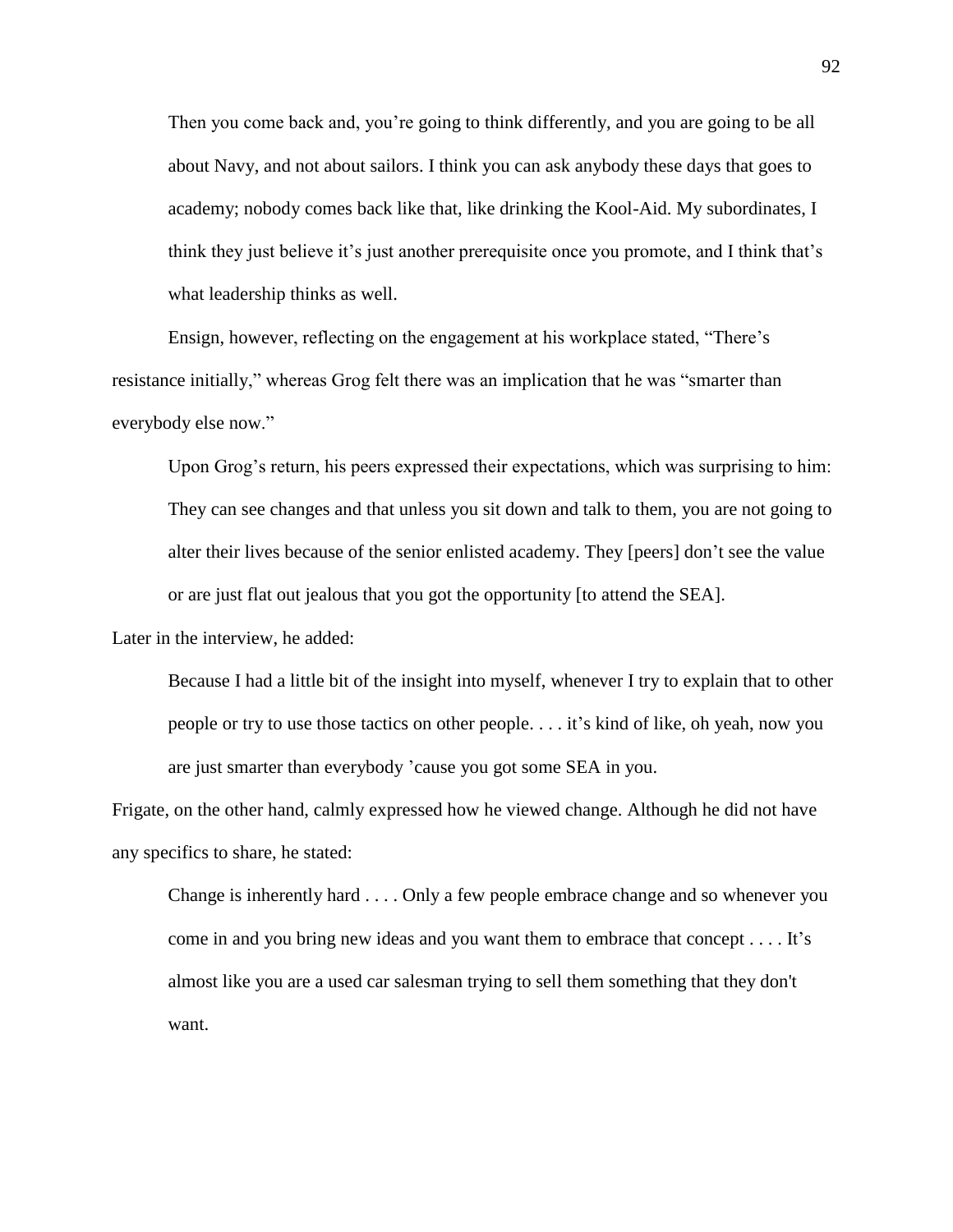Dolphin's focus was on his passion of physical fitness. His comment surrounded bringing pertinent information for sailor's daily use:

There was some resistance.… [in the workplace]; we learned at the SEA. People just want to get into the workout so a lot of sailors don't understand [what] stretching and dynamic warm-up is. There was resistance to that. That's it.

Barnacle spoke about not having any influence on her superiors, unlike the influence she had with her peers and subordinates. Her thoughts were:

No one pushed back at all. I got back I went back to my workplace, and everybody kind of listened to what I had to say. So leadership, I'm not focused on what they think. What I'm saying is, don't focus on one little segment, let's think about being laser focused on to the true military problems.

Her experiences lend to the possibility of her military rank and hierarchal position. Like her, none of the other participants described their experiences negatively. However, Anchor and Hatch mentioned they had to speak positive about their experience to their subordinates and superiors because they did not want to discredit the school. This approach simply covers true experience of work-life after the SEA. These graduates were afraid to point out what they actually received and possibly use in the workplace among actual people. Furthermore, the perception of the graduate's abilities among subordinates and superiors, depending on the mission of the workplace, can be taxing. However, part of the dialogue with all participants was the trust to be strong leaders who possessed autonomy to lead within the workplace.

Knowles (1990) theorized that the learner's academic successes are heightened by their obligation to completing tasks. The perception of the graduate's abilities among subordinates, peers, and superiors, depending on the mission of the workplace, can be taxing. However, part of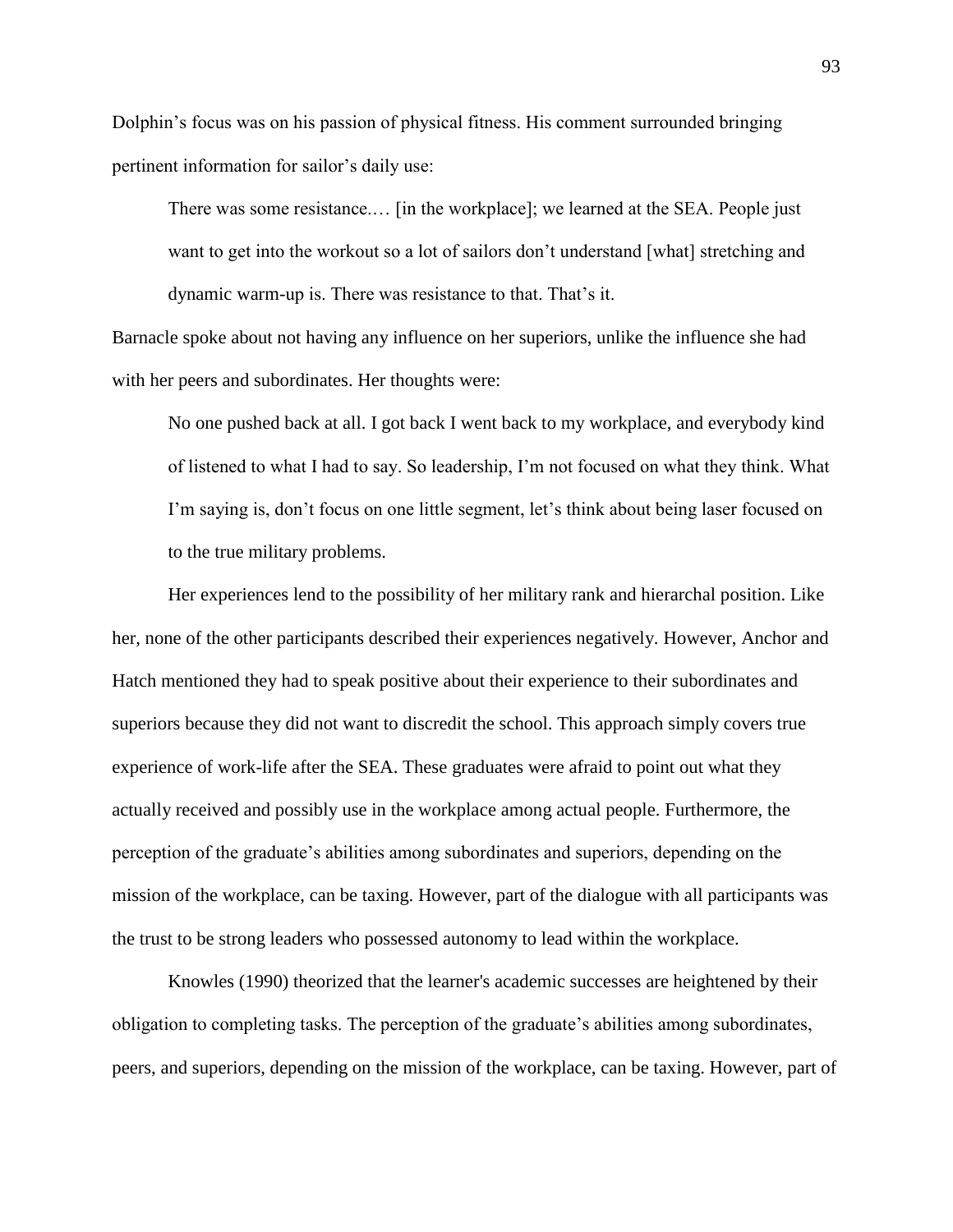the dialogue with all participants was the trust to be leaders who possessed autonomy to lead within the workplace.

#### **Summary**

In this chapter, the researcher described the analysis of the data and the presentation of results as they related to understanding the experiences of eight SEA graduates applying the SEA curriculum in their workplace. Although the interviews explored the graduates' experiences, they were able to provide descriptive explanations of their contributions to the learning environment, and of how applicable the course information from the SEA was to them personally and professionally. The interviews uncovered information related to adult learning and communities of practice. Additionally, the participants affirmed their feelings of the expectations placed on them from subordinates and superiors in the workplace upon their returned, which is captured in verbatim responses under the major themes presented.

The four themes that emerged were that each participant contributed to the learning environment; SEA provided a significant opportunity to build a networking and stronger senior enlisted community; participants were able to apply knowledge to their respective workplaces after completing SEA; and each participant experienced expectations from subordinates and superiors when he or she returned to the workplace. After analyzing the interviews, the researcher noticed that none of the participants had discussed faculty contribution to the learning environment during or after the course. Although the transfer of information to task does not have to be a formal undertaking, the participants did not discuss any SEA influences to aid the transferring of information for use in the workplace. In Chapter 5, the researcher will explore the findings that were drawn from the themes and will answer the research questions.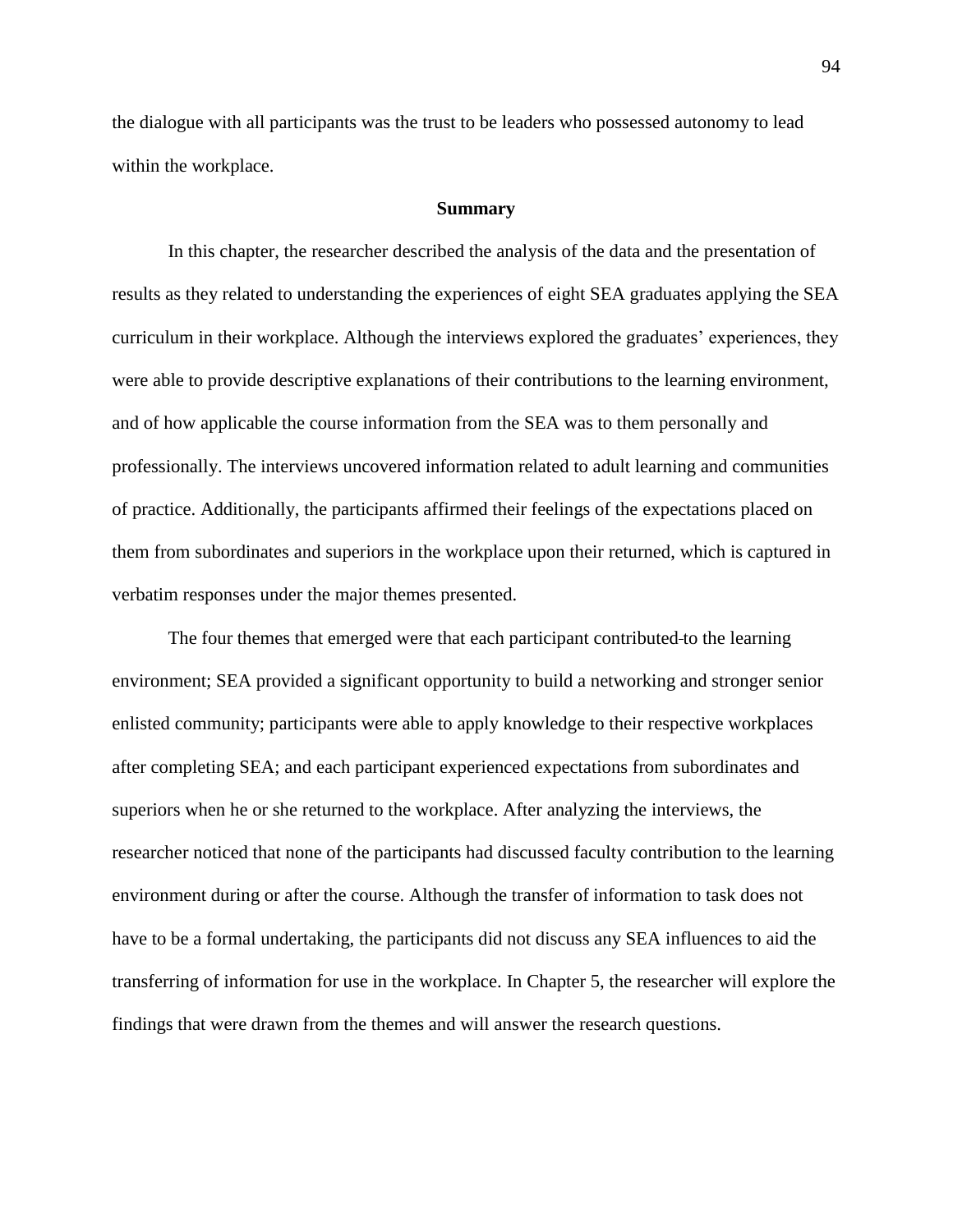## CHAPTER 5

# **CONCLUSIONS**

In this study, the researcher explored adult learning under the andragogical learning theory, which describes the education and learning of adults, placing an emphasis on the learning process and not the subject being taught. The purpose of this research was to explore how SEA graduates described their experiences of applying the SEA curriculum in the workplace. Again, learning is a known process to help students develop deeper understandings and awareness. Specifically, this study focused on the transformative learning of SELs who attended the SEA. In Chapter 2, transformative learning was described as a process of making meaning from personal experiences. In this study, transformative learning is the perspective of the student who reflects on his or her beliefs, values, assumptions, and expectations gathered over their lifetime (Mezirow, 2009). Furthermore, fundamental to a student's learning development, transformative learning involves the student gaining consciousness of those understandings, and then making a decision to negate them for a new, more informed, and justifiable understanding that guides improved actions (Gravett, 2006; Foote, 2015).

As described in the literature review, Knowles' (1980) adult learning theory was selected because of its specifics in addressing the needs of adult learners. During this study, the assimilation of individuals into groups and how they constructed knowledge to promote and enhance their learning was affirmed by Churcher et al. (2014) who remarked, "the ability to learn through dialogue and interaction with others is central to knowledge generation" (p. 35). Within the SEA learning environment, knowledge was co-constructed between students who shared stories as well as experiences from their workplace.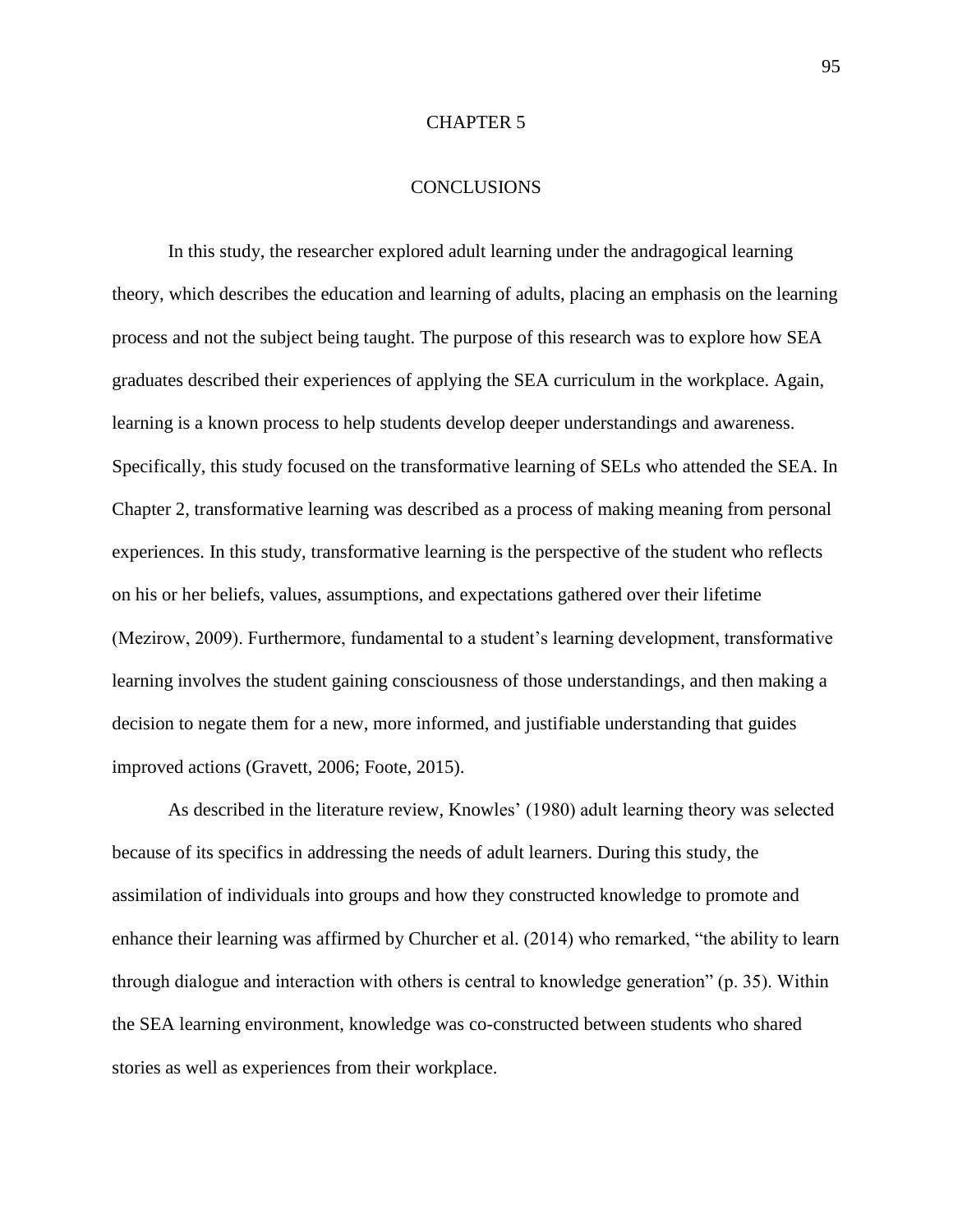The uniqueness of personal experiences within the study added important information that was documented during the analysis because of the rich experiences of each participant's career path. This phenomenological qualitative study allowed SEA graduates to share reflexively their views, and provided the researcher with information to make meaning of their individual experiences within the conceptual framework that included adult learning, transformative learning, and communities of practice. By effectively creating a community of practice through the groups shared interest, the participants built relationships that fostered learning from one another. Discussing best practices and taking knowledge outside of the classroom then into the workplace, the social aspect of learning led to emerging contributions to the community through sharing resources to address concerns or problems.

#### **Research Questions**

Using the phenomenological methodology, the following research questions were used to explore the participant's experiences:

- 1. How did SEA graduates describe using their personal and organizational experiences in the professional learning environment?
- 2. What is the meaning of the SEA graduates' experiences of applying the SEA coursework to their workplace?

Students who attended the SEA are technical experts in their respective career fields. During their career, as they advanced up the ranks and gained additional responsibility, they transitioned from following orders to accomplish specific technical or manual jobs to being the leader of a group of such workers. Learning to use this knowledge in the workplace is not automatic, and requires practice. These research questions focused on gathering information to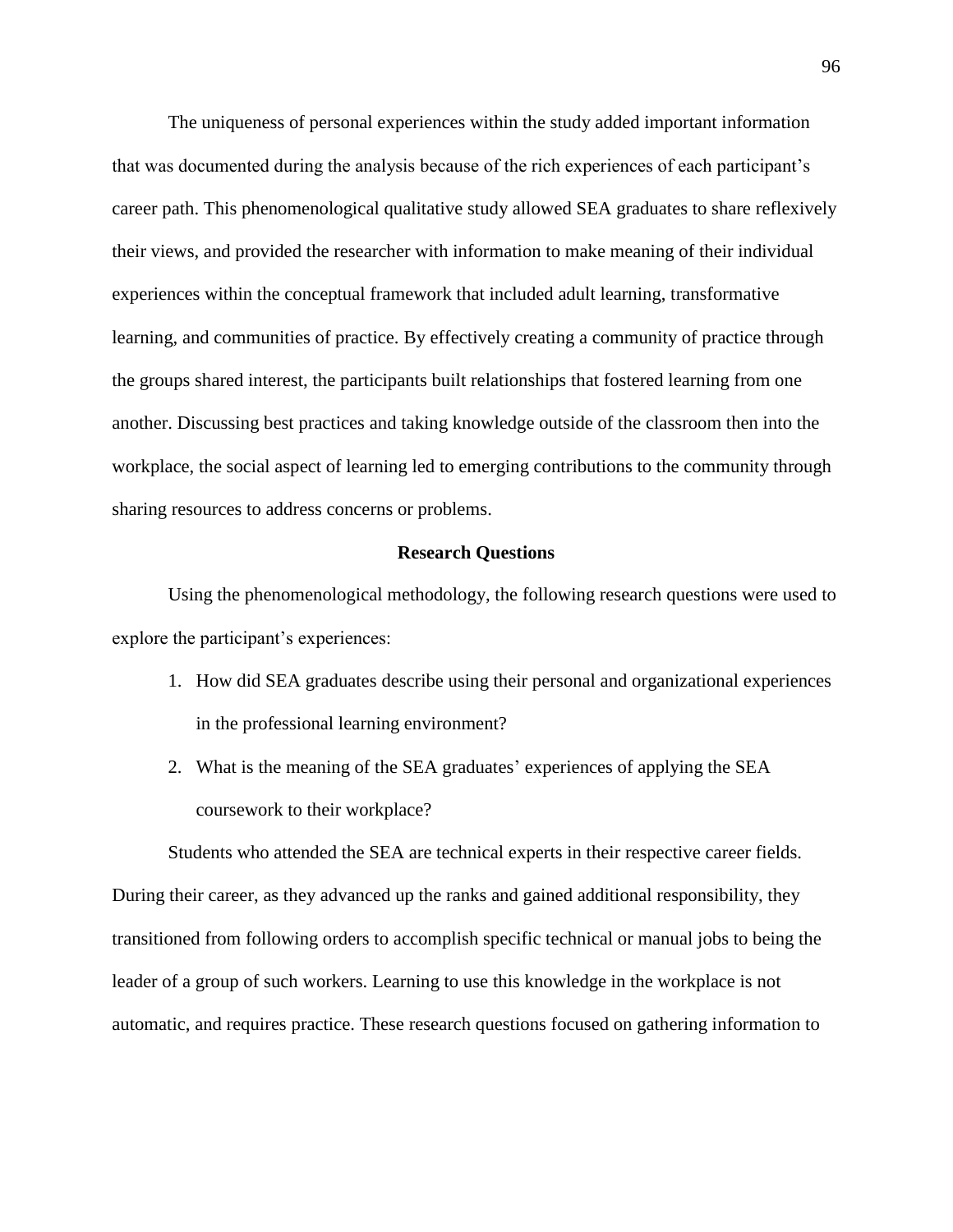fully understand (a) the lived experiences of SEA students, (b) understanding their meaning, and (c) providing plausible insights about the studied phenomenon.

## **Interpretation of Findings**

Shifting roles from workplace to academia and vice versa can be difficult, and is not an automatic transition. The succession of the role shifting should be assessed within the U.S. Navy. This cannot be a fragmented approach. The discovered meanings of the student's learning experiences ascribed to more than what was offered through formal education. Reviewing the data within Chapter 4, the three findings of this study were:

- 1. The formula for effective SEL development is a relationship between what is learned at the SEA and the unique professional and personal experiences of each student.
- 2. The graduates placed high emphasis on building a community through peer networking and applying what seemed useful in the workplace.
- 3. The peer feedback method of assessment and learning is not currently evaluated; therefore, its importance is not attributed to the SEA's learning outcome.

Again, this study addressed two research questions. From each participant's specific responses, the findings are as follows:

# **Question 1: How did SEA graduates describe using their personal and organizational experiences in the professional learning environment?**

SEA graduates strongly felt that they were able to make connections during the distancelearning segment, giving them a sense of safety and community before beginning the resident course. This online connection was then blended into the traditional classroom environment, where the adult learners, who were traditionally different from the typical post-high-school, college student, came with other responsibilities and situations that could interfere with their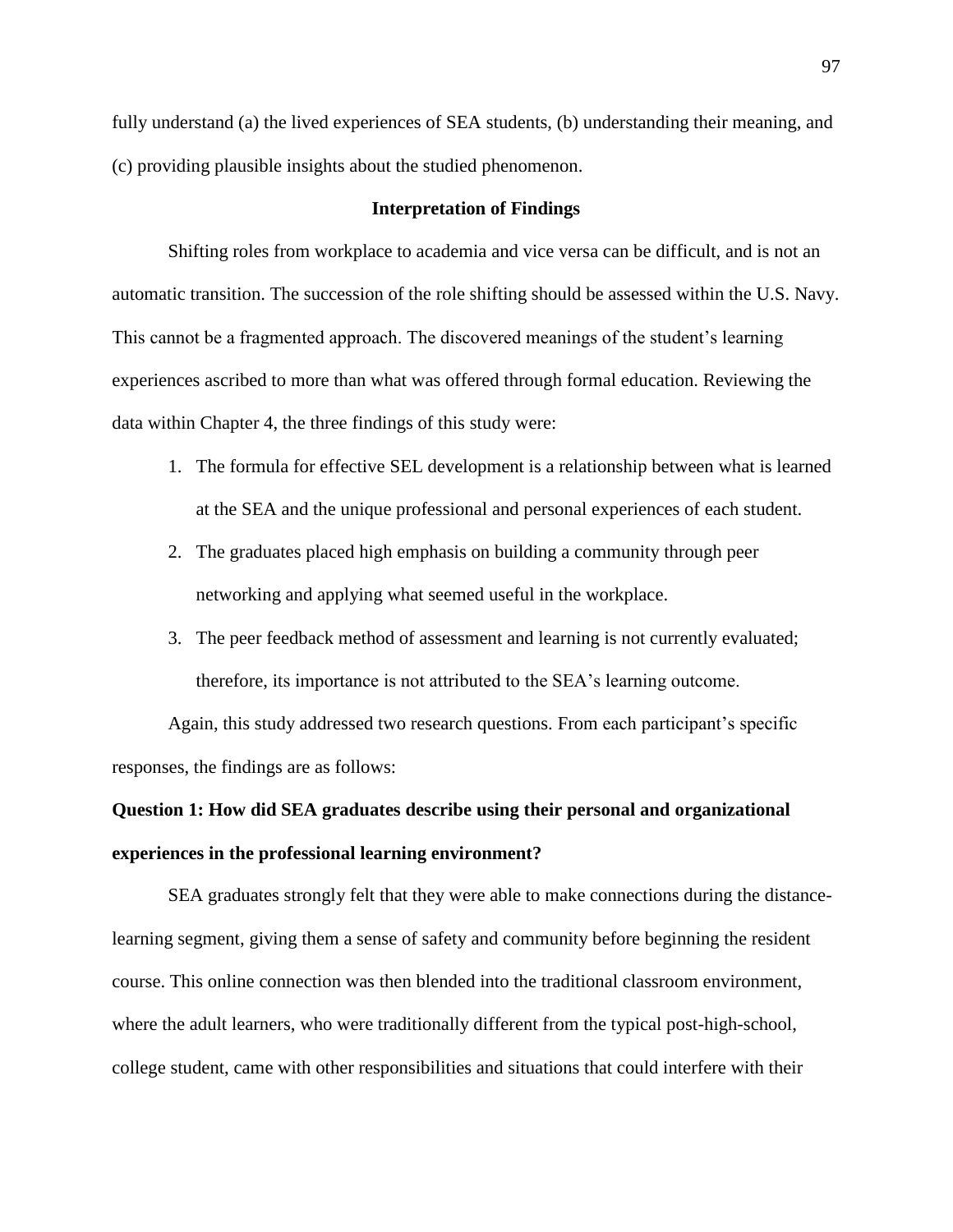learning process. While in the learning environment, Knowles (1980) explains, adult learners experience being a resource for themselves and others. This experience included, but was not limited to, their positional roles and responsibilities within the workplace.

During the study, the graduates expressed feeling a range of emotions associated with sharing their professional and personal experiences with other students. When they began to build connections with each other, the stresses of the course shifted and a communal growth occurred, creating a comfortable learning environment. They expressed spending time after class discussing the coursework, which contributed to the connections that then interweaved into their learning process. At times, these connections challenged their experiential perspectives, but resulted in learning useful information. This learning was different from what occurred in the classroom; but what they experienced in the classroom carried into their after-hours interactions.

The participants also mentioned that their contributions to the learning environment were not motivated by academic rewards, they felt personally that their peers supported them, and that they were comfortable with sharing their individuality. The correlation between learning and leadership for military students was present in their participation. Although academic challenges existed, the students unanimously ascribed to their educational experiences as sharing the desire to include their professional and personal experiences in the classroom.

An effective SEL professional development program begins with structuring a relationship between what is learned at the SEA combined with the unique professional and personal experiences of the persons involved. Transformative leadership calls for "a change in the vision and commitment of leaders, it also emphasizes the need for the leaders to follow a different set of institutional processes and behavior" (Jahan, 1999, p. 4). The students were able to connect their prior knowledge and perspectives and incorporate new outlooks through others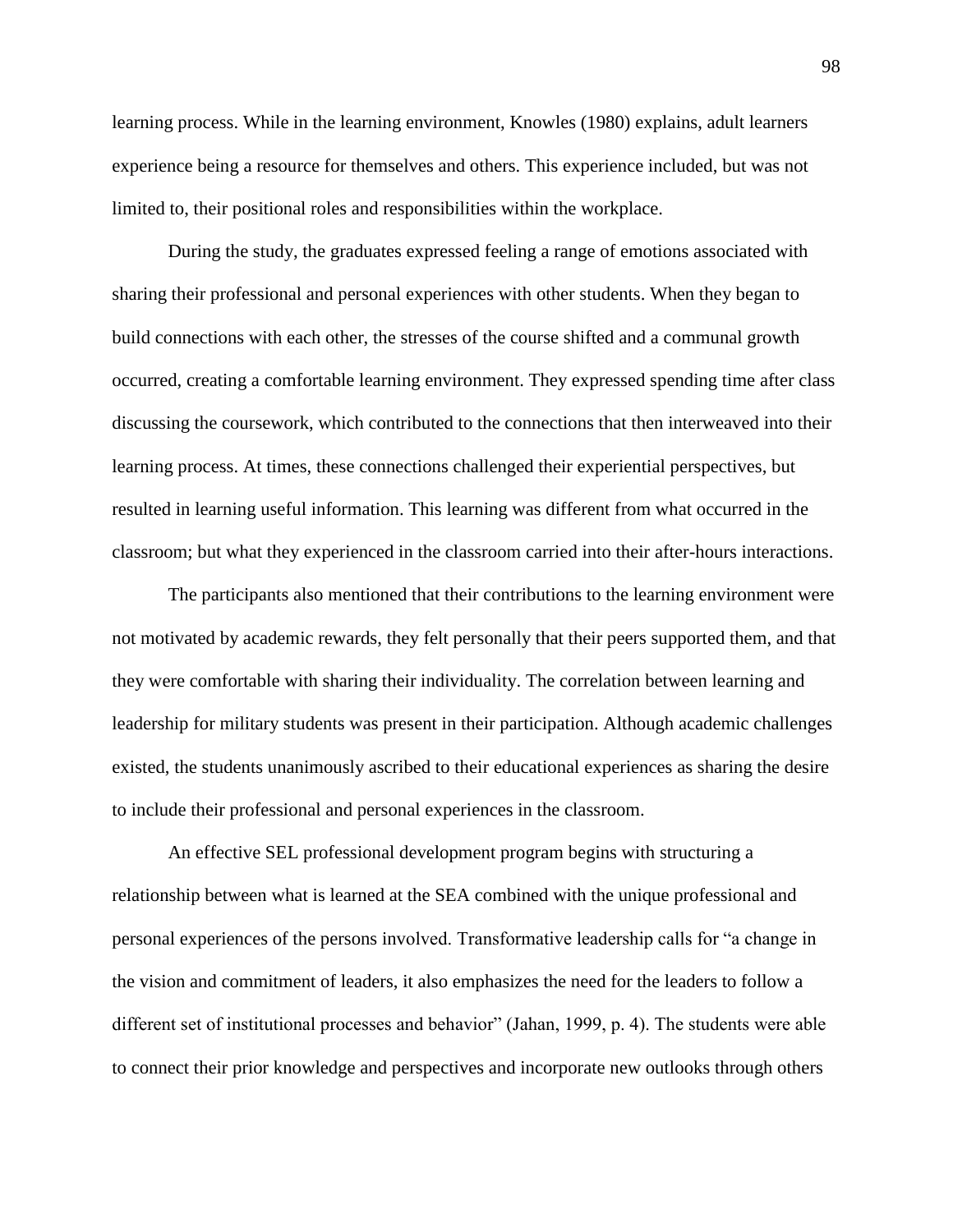shared experiences. According to Jarvis (1987), relating our own experiences to a situation will present a clearer meaning; therefore, nothing can substitute for experience. The use of their personal and organizational experiences as an asset provided opportunities for connecting academics to the workplace.

# **Question 2: What is the meaning of the SEA graduates' experiences of applying the SEA coursework to their workplace?**

Gravett (2006) stated, "If we fail to provide learners with the opportunity to explore their own ideas and see where they fall short, we are likely to leave their beliefs untouched, and simply give them the language to cover them" (p. 263). An aspect of the transformative learning process is learning how relationships may improve worldviews, which can change rooted preconceptions. Hence, the return on investment for the SEA is unknown once graduates return to their individual workplace. During the interviews, the participants felt the leadership and active communication topics were useful in their workplace. Having the desire to apply these topics into the workplace, the participants experienced challenges with using new techniques and blending them with workplace relevance.

The participants spoke openly about their afterhours discussions where they became aware of, and shared, their feelings and beliefs concerning returning to their workplace. It opened them up to revising previous notions for integration of newly appropriated information into future practice. Learning that is considered effective and occurs in the classroom where students sit and receive information in the form of transmission is a common conjecture (Cercone, 2008). The participants spoke of disassociation while being teacher-led for all coursework. These students expressed an interest in their classroom learning, and indicated they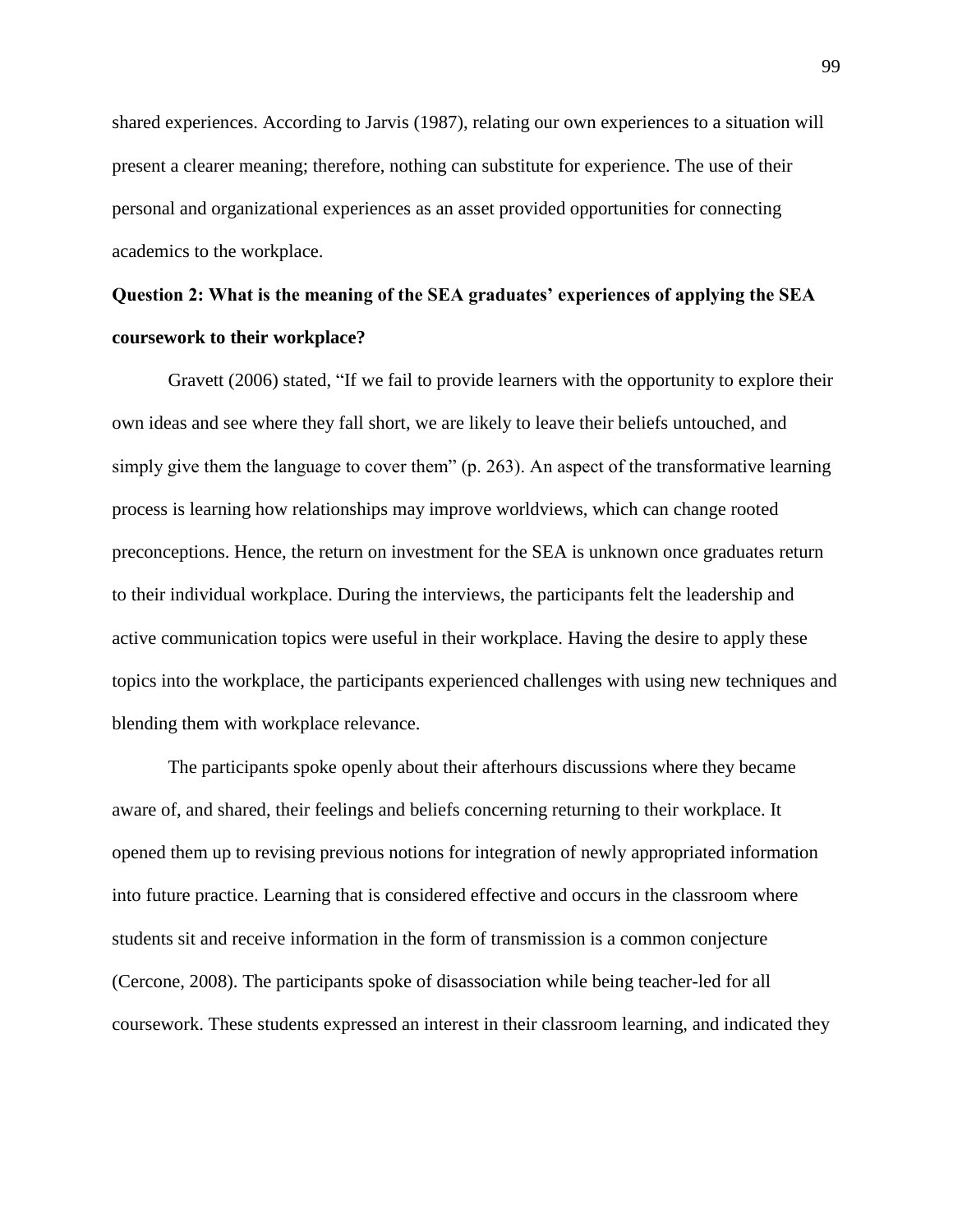did not have the opportunity to explore taking responsibility for the new knowledge once they were back in the workplace.

Blondy (2007) stated, "Learning is an active process during which time the learner developed new ideas based upon knowledge already attained" (p. 117). According to Moustaka's (1994) phenomenology, and from the interview results, all participants repeated a desire for learning how to transfer information to the workplace. However, the participants believed that these skills were misplaced within the curriculum, which was designed so that the students needed to identify them on their own. According to Ascough (2011), to fill the void, networking and other peer interactions are constructed and used via separate learning communities to support the learning progress, which can ignite interest for future use. Therefore, the students were left to construct these learning communities for themselves.

#### **Implications**

According to Donaldson (2008), individuals do not recognize the significance of experiential learning, and, when they do, it takes a while. Reviewing the literature proved useful in explaining how adult students experience learning. Using the framework of the adult learning, transformative learning, and communities of practice theories, as they contributed to the context of enlisted military education, the researcher presented the results of this research. The findings from this study suggest several potential opportunities to improve senior enlisted development at the SEA by using feedback from senior enlisted sailors who take learning to the workplace; therefore, the following recommendations are made.

First, consider social and emotional intelligence, as well as, feedback and personal reflection as being important to learning (Donaldson, 2008). The participant's discussion of using experience-centric stories and individual perceptions was helpful in extending learning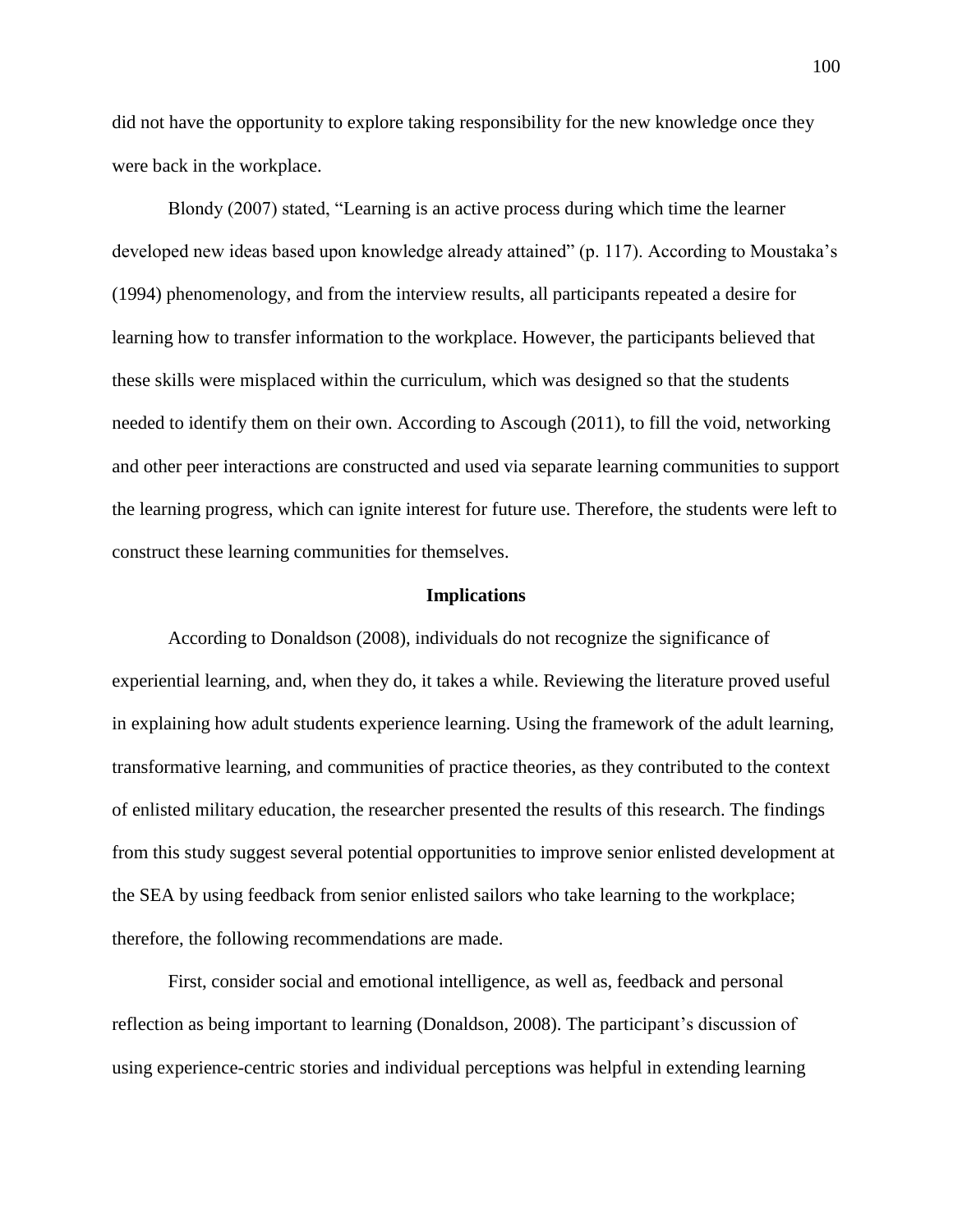beyond the classroom. The connection between students holds significance in the learning environment. It is perhaps telling that the participants did not mention student–faculty connections as part of their experiences although the faculty was present during the learning experience.

Seldom did the participants mention the SEA as being challenging, although they had heard stories from previous students who cited some academic challenges. The graduates highlighted the amount of peer interaction that they received within study groups and class events as being significant to their learning experience, and did not mention faculty interaction as being significant to their learning experience. This indicates the need for an assessment to capture individual learning styles, and to understand each person's abilities, which requires a sharper awareness of the complexities of adult learning (Van der Mescht, 2004). Additionally, the assessment might identify avenues to operationalize newly acquired learning, and to improve understanding of possible disconnections that senior enlisted sailors might have in their transition back into the workplace.

Second, Knowles (1968) explained that each learner possesses (a) self-concept, (b) previous learning experience, (c) the readiness to learn, (d) orientation to learning, and (e) motivation to learn. Within each adult learner, the magnitude of these traits differs; therefore, learning challenges exist. The traits of adult learners, experiences of others in the learning environment, and the desire to improve personally or professionally are a part of the adult learning journey in which the learner needs a supportive environment in which learning is fostered as an interactive process.

Knowles (1984) and Mezirow (2009) valued using the community to enhance learning. These communities include people who engage in collective learning by sharing information of a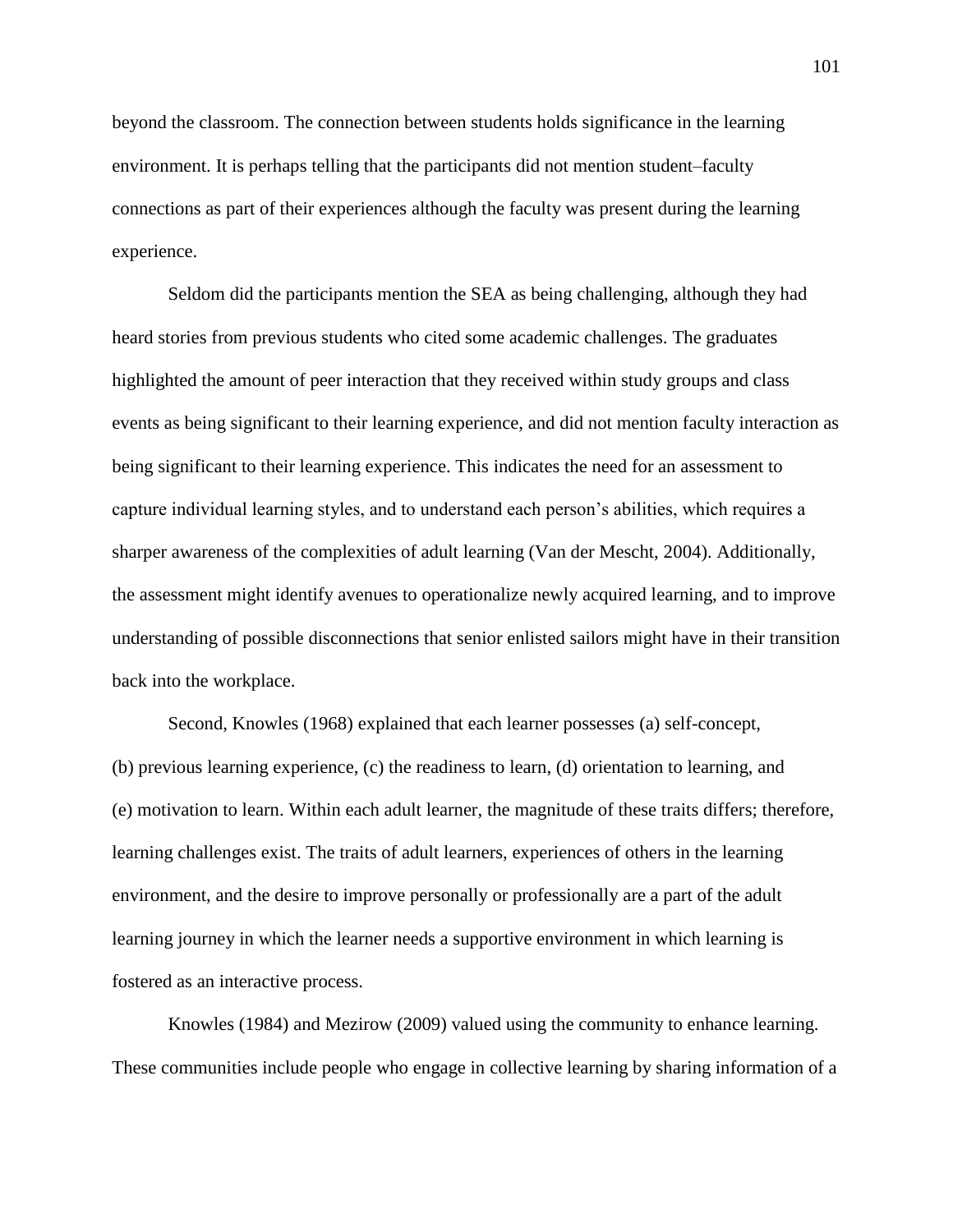common interest through multiple venues (Wenger, 1998). The interviewed SEA participants felt that the support of all students motivated them to do their best. Their responses indicated that reciprocal relationships existed. Much of what adults learn and how they learn it is dependent on and is inseparable from group interactions and relationships. The interviewed SEA participants shared a common passion for learning, and desired to create a lifetime learning community. This finding suggests that, by dedicating time within the course for students to work together, the SEA could better achieve its goal of improving student learning. Students can move beyond their singular classroom and blend with other classes; this design is another technique through which students might learn more by networking with others.

A third finding in the study was a need to include a concluding brief for each topic. This brief would include how to use the new knowledge in the workplace. With a large population of students of differing organizational backgrounds, the participants enter the environment with uncertainty. Understanding the angst, and managing student expectations, would alleviate the current experience of blindly navigating through the SEA, and then returning to the workplace without a clear understanding of how to use the new knowledge. Using new knowledge gained from the SEA should be an explicit part of the curriculum learning outcomes (Chun, 2012).

Fourth and finally, adult learners have the ability to transfer learning to a task, but other influences might cloud their ability to notice, recognize, and create meaning from a problem and to connect it reflectively to the academic course for effective use. However, the participants found that their true academic achievement connects to life after the SEA. Their community was built through relationships while collectively learning and sharing interests (Wenger, 1998). The participants pointed out that, as part of their transition back to the workplace, the importance of building a community and creating peer connections was directly associated with learning, and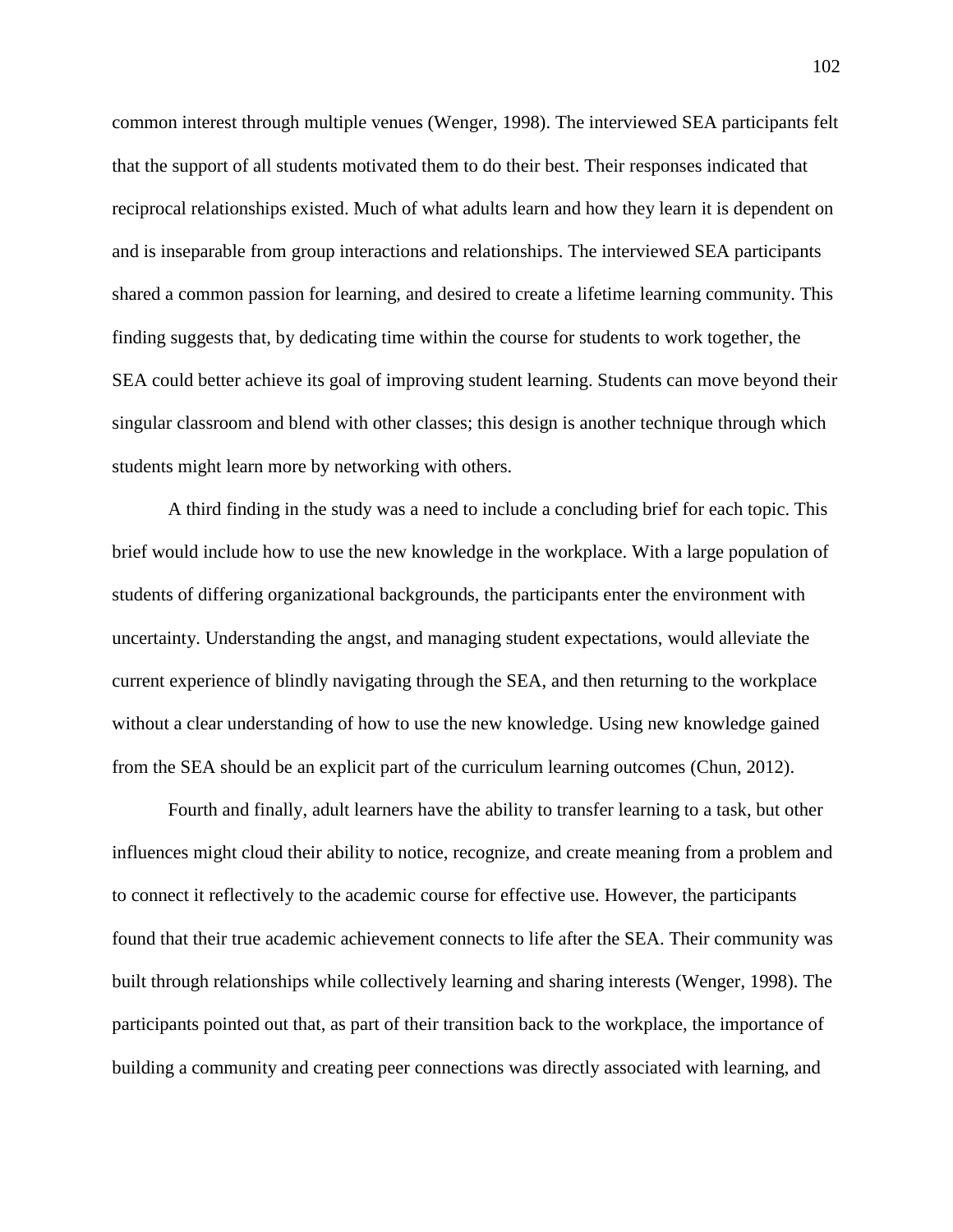could contribute to workplace success. Students not only need to feel part of a community while at the SEA, but also need to understand the importance of the community of practice in the workplace. Having considered the above implications, the researcher summarizes recommendations for action in the following section.

### **Recommendations for Action**

Promoting change is an important aspect of learning, and capitalizing on the adult learners' feedback makes the learning experience meaningful. This implication of promoting change is important. The use of key words within learning objectives, such as understand or grasp, are insufficient for students to be engaged in transferring learning to the workplace (Ascough, 2011). Reflecting on the experiences of the participants, the literature, and this study's findings, the researcher contributes to the advancement of understanding adult learners within the military learning environment. Listed below are recommendations to bridge the gap with taking learning to workplace.

1. Cultivate an environment that is conducive to learning with an emphasis on understanding how adults learn, while facilitating the use of peer learning practices. Each student enters the SEA's learning environment with unique strengths and weaknesses that distinguishes them apart from one another (Topping, 2009). They are equipped with personal and organizational experiences that can be leveraged during the course of instruction. Each senior enlisted leader enters the SEA learning enviornment with a depth of exclusive experiences and expectations that adds to the complexity of learning (Knowles, 1990).

Additionally, as an integral part of adult learning, feedback can be presented as more than a monologue for learners with the ability to self-assess, and then take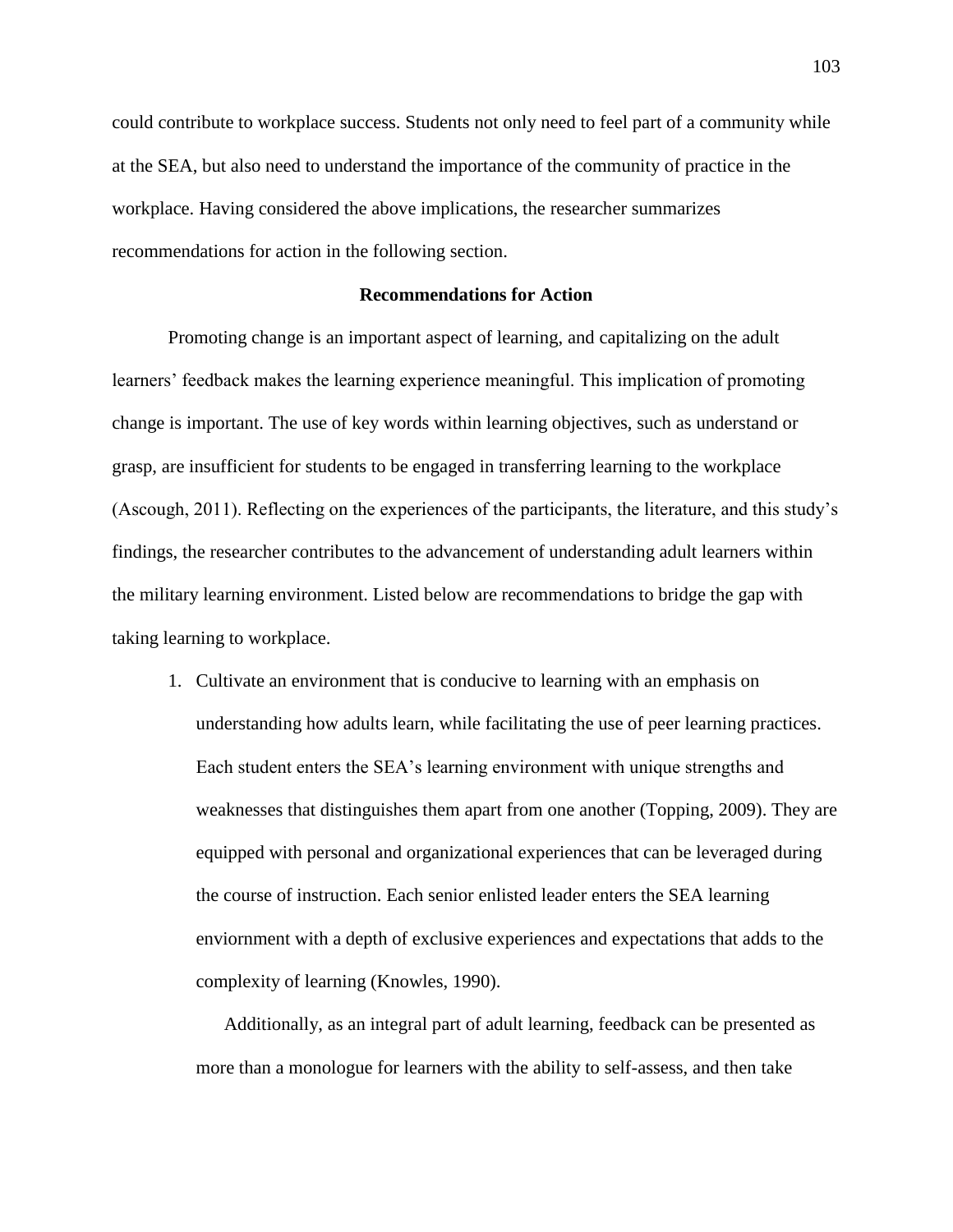corrective action to improve their work. Peer feedback, on the other hand, being a collaborative process, is essential. Piaget (1976) describes the importance of capitalizing on the social exchanges with students by using relationships built on personal experiences to supplement formal learning practices. This can occur during classes as well as the student's after-hours interactions. This type of learning is often overlooked in higher education; the learning journey that includes effective use of peers is complementary to students, and especially those with subject-matter expertise (Topping, 2009). Lastly, in relation to peer feedback, by empowering students to strengthen their beliefs, assumptions, and understandings, they will challenge themselves by having a non-biased view of others' beliefs, making the learning process transformative.

2. As students satisfy all academic requirements and prepare to graduate from the SEA, facilitating a student reorientation course prior to returning to the workplace would be beneficial. The SEA has the potential of bridging relevant curriculum information and adjusting the learning outcomes to match workplace expectations. As Knowles (1990) mentioned in his assumptions, adults have the willingness to learn and are selfdirected. If there was another goal to be satisfied, and they were responsible to satisfy the goal, that task would be completed. This concept from Knowles (1990) considers the adult learners' mode of thinking, and their ability to construct and retain knowledge to meet their needs. This session could increase self-efficacy of the transitioning student by empowering them with additional resources that can assist them away from the SEA.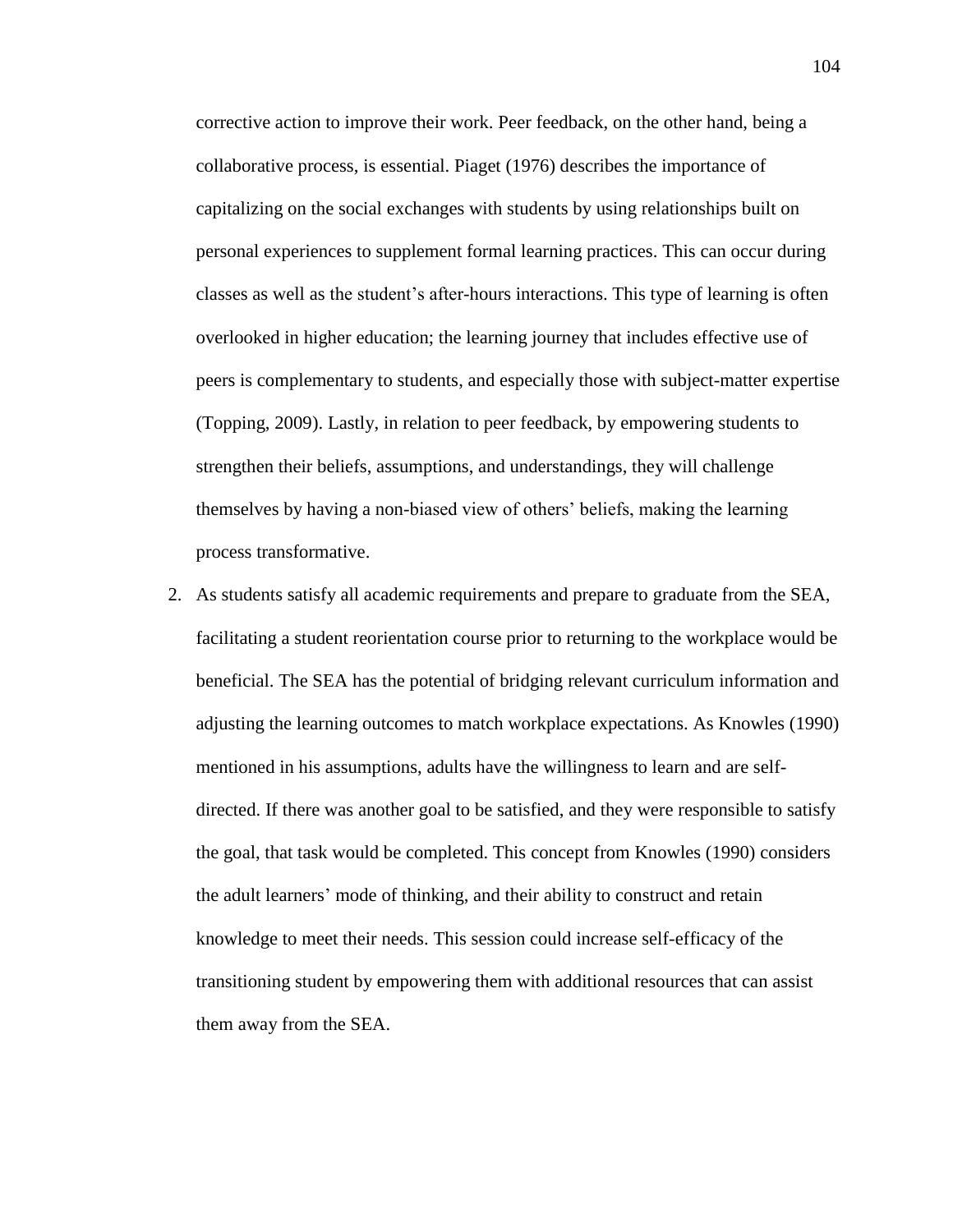- 3. Upon returning to the workplace, creating a post-SEA's assessment could be used to learn how graduates are perceived by their subordinates, peers, and superiors after completing the SEA. This narrative-style assessment might be conducted after approximating a length of time conducive to adequate follow-up for the organization, but after the graduate is reintegrated and reengaged within the workplace. It will be important to incorporate structures and processes to assess their use of the course material, by observing their contributions with an understanding of the strategies, simulations, and role playing they experienced at the SEA. Their new learning can play a vital role in the success of the workplace. In the interests of continuing with this workplace success, the graduates' use of conscious reflection and relevant assumptions can benefit their workplace by igniting necessary change (Gravett, 2006). Conceptually, this can lead into a leadership development model that provides feedback opportunities to all personnel in their workplace routines.
- 4. After the graduate is in workplace for 12 months, the SEA staff should continue with the post-SEA assessment, and include providing relevant tools and updates made to each lesson being facilitated at the SEA. As Fok (2010) mentions, when students are successful in their workplace, they will likely continue to use what they've learned in that environment. Therefore, continued feedback, which is a collaborative process (Liu and Carless, 2006) is necessary for the graduate's professional development. As graduates' are empowered to recognize and create meaningful solutions to problems, they may connect their abilities to the academic coursework or overall learning experience. (Russell, 2006)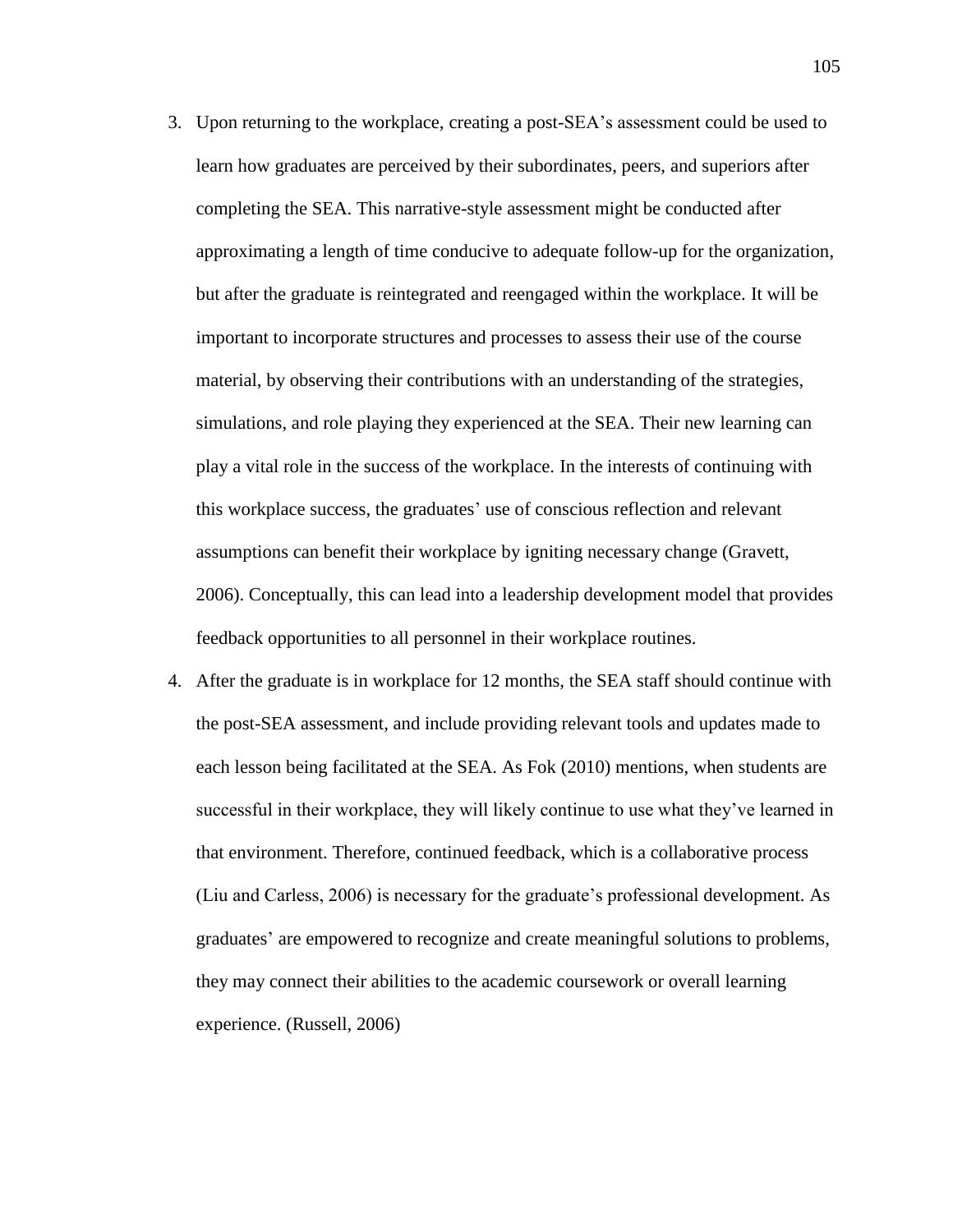The results of this research corroborate the importance of transformative learning as a process which will lead to affecting organizational change that will benefit the adult learner, the SEA, the workplace, and the U.S. Navy. Learning styles are an important factor for the student and teacher. Individual preferences and approaches to learning are evident and, within a complex field, an understanding of how they relate to differences of how people think, solve problems, and interact. In all, not one learning model can satisfy all learners.

#### **Recommendations for Further Study**

While finalizing this phenomenological study filled with rich personal examples, both research questions were answered, and an understanding of SELs' learning preferences were brought to light. If the supposition is that learning automatically transfers to the workplace, it is false to assume that all students can recognize, on their own, what is useful to fit their individual workplace needs. Ascough (2011) noted, "Students want a clear idea of the return on investment of a given activity" (p. 46). Teaching transference of classroom learning and skills is one approach to help students gain the return on investment by providing insight on how to use course materials.

An acknowledgment that other types of learning exist and are necessary in education could form an essential change in the approach to learning at SEA. Learners can be encouraged to capitalize on the experiences of others, by identifying the diversity and understandings of other students and, at times, faculty. Informal learning is a natural accompaniment of everyday life. This is typically invisible to standard learning practices because it cannot be assessed or tracked. Specifically, informal learning contributes to stimulating positive connections and fostering incidental learning.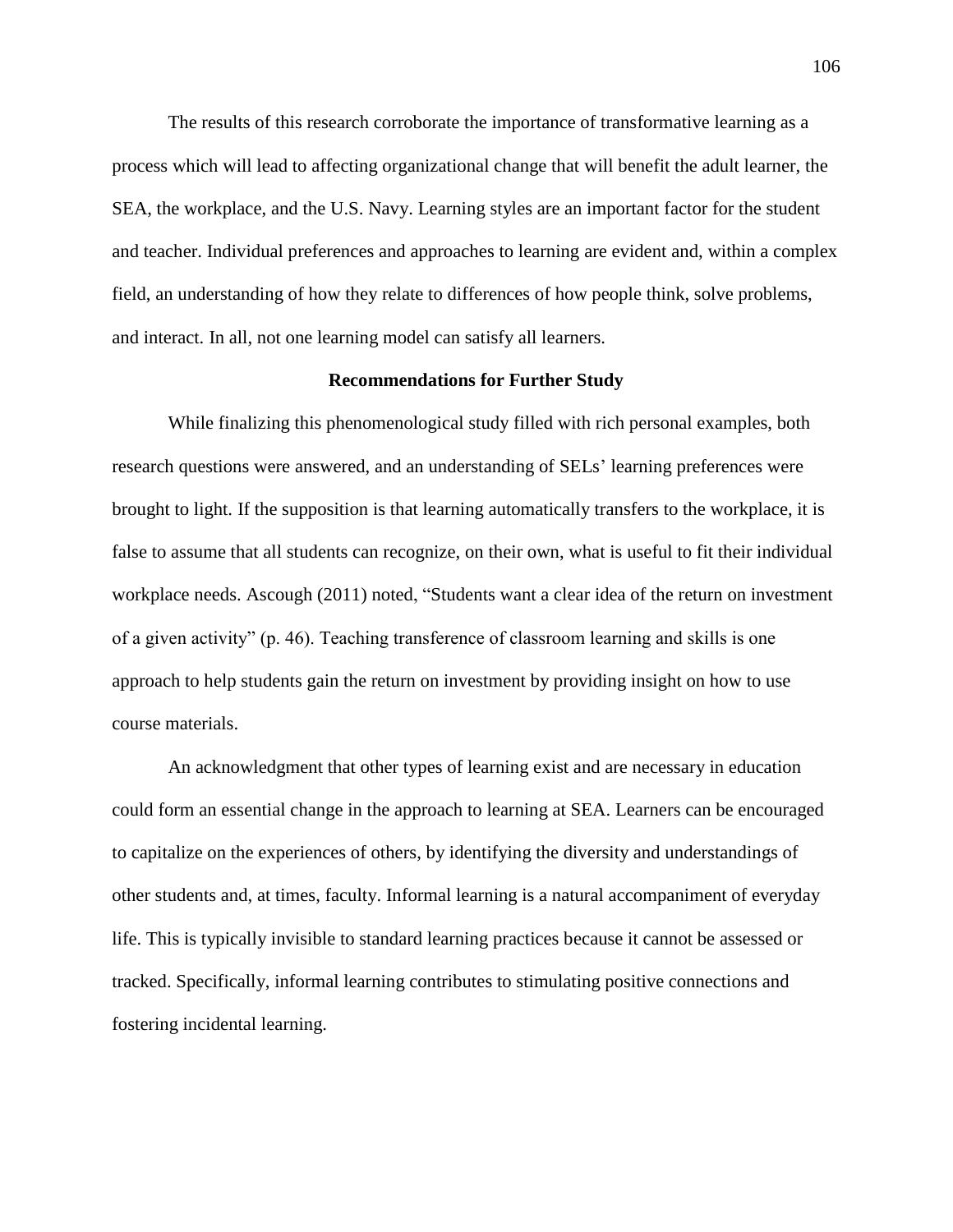Informal learning initiatives parallel formal learning strategies, but require student reflection on formal curriculum and learning outside the classroom. Military members are trained to task; little emphasis is placed on learning through other techniques. Further qualitative studies should include the effects of informal learning techniques in a military learning environment. This recommendation would add to the existing adult learning body of knowledge. Furthermore, the results would provide valuable insight into the skills and characteristics of the educators who would benefit from future study.

#### **Summary**

The learning community concept is important for the adult learners who participated in this study. Academic achievement, test scores, and graduation rates will always be used to measure the success or failure of an education institution. Resources are expended to provide the best curriculum and assessment strategies; however, little attention is given to the social and emotional needs of the students, and the teachers who educate them. In this study, the researcher clarified that, when resources are focused on the social–emotional needs of students as they transition from the SEA to the workplace, they feel a greater connection to the institution and their academic achievement. If the SEA added more social–emotional learning, the importance of student–teacher relationships and their impact on student engagement and motivation might improve.

Furthermore, in this study, the researcher demonstrated how the perception of effectiveness when making personal connections between students increased their emotional satisfaction of connecting with students. SEA transitions programs are one such opportunity that can employ teachers and students to connect authentically through the curriculum. The practices that support and strengthen student teacher relationships must be explicit for these programs to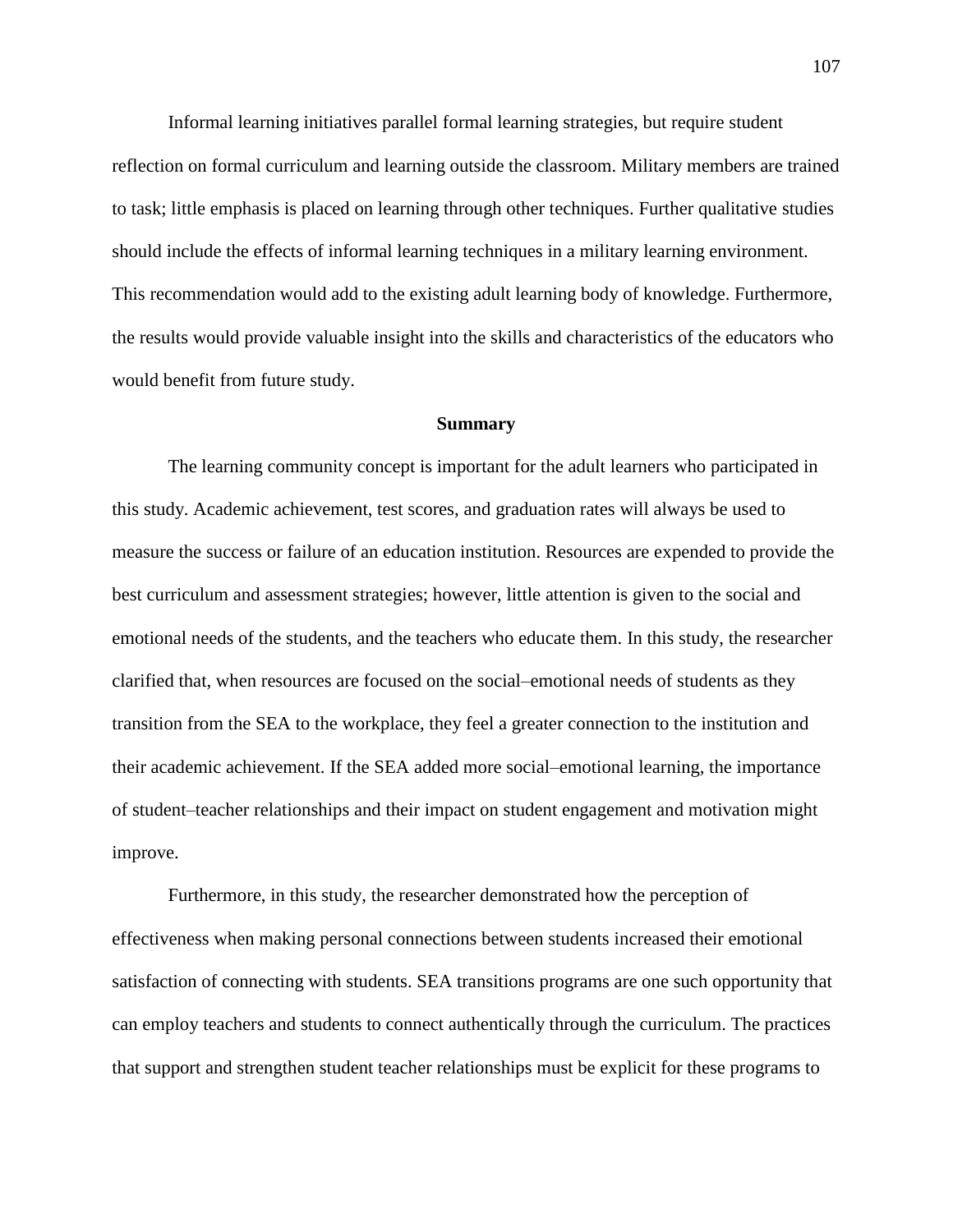be successful. The benefits of transition programs are twofold. First, these programs support student engagement, achievement, and their ability to navigate through the course and beyond, which is the academic goal of higher education. Secondly, as the research shows, facilitators who have the opportunity to build positive relationships with their students and have an emotional connection to their students are more effective, and if the goal for students is to build their social–emotional skills to transition successfully into the workplace, then the SEA must simulate experiences and provide opportunities to practice those skills.

In closing, VanVactor (2011) noted, "Effective transitions . . . do not happen accidentally" (p. 202), understanding how people learn can propel scholarship and practice simultaneously. Progress in scholarly research of transitioning learning to workplace remains an integral part of bridging the gap within adult learning. The meanings that students ascribe to their educational experiences must be used as a reflexive addition to understanding the learning process. Teachers and students alike must persevere through these difficulties in making a difference in adult learning. The results of this phenomenological study provided a perspective for addressing this gap, and committing, with determination, to develop a strong and useful strategy that leads to attainment of the goal. In short, "If the knowledge gained is not put into use, then the search for knowledge has been time wasted" (Landis & Landis, 2013, p. 31).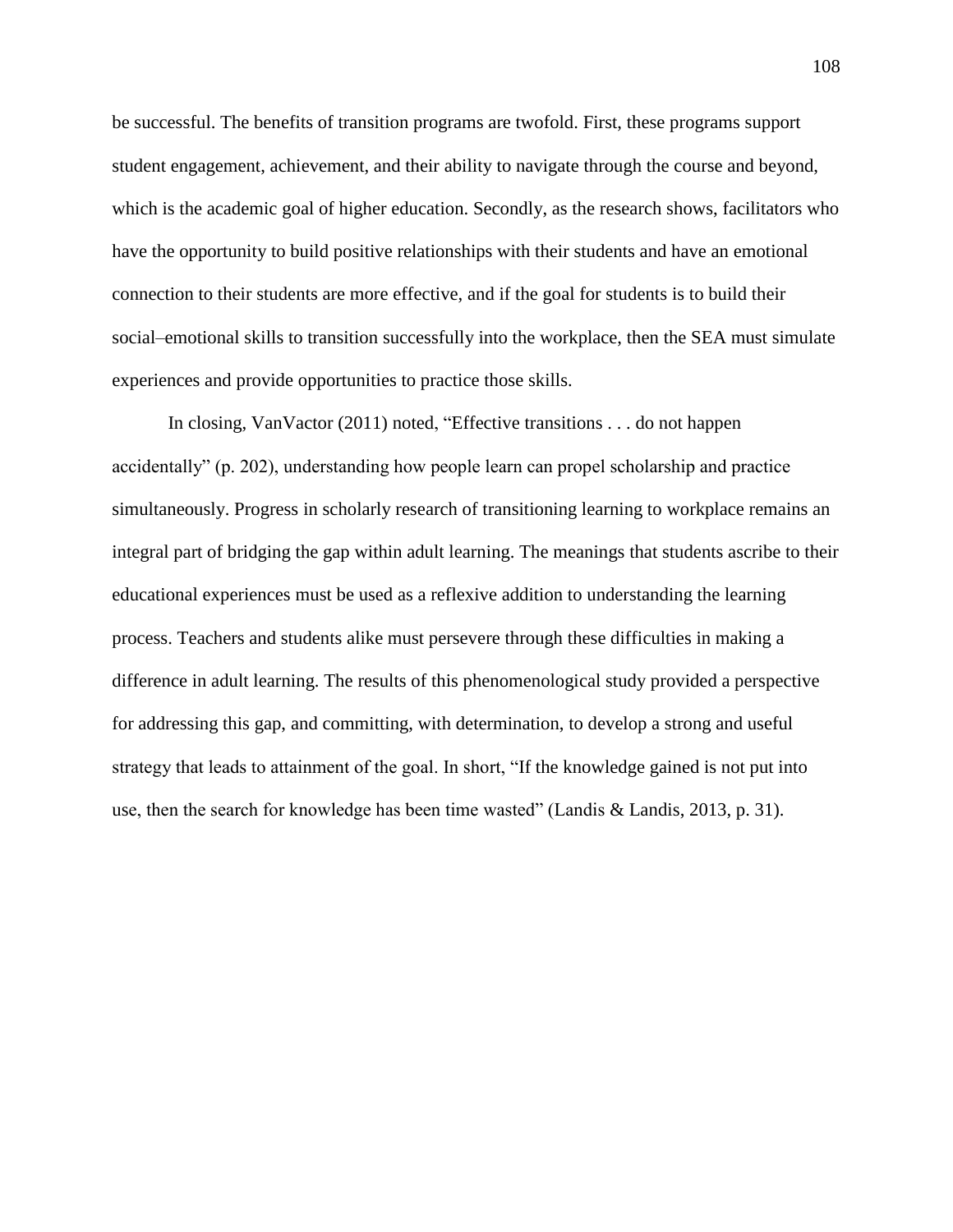#### REFERENCES

- Ajjawi, R., & Higgs, J. (2007). Using hermeneutic phenomenology to investigate how experienced practitioners learn to communicate clinical reasoning. *The Qualitative Report*, *12*(4), 612–638. Retrieved from http://www.nova.edu/ssss/QR/QR12-4/ajjawi.pdf
- Argyris, C. (2006). Teaching smart people how to learn. In J. V. Gallos (Ed.), *Organization Development* (pp. 267–285). San Francisco, CA: Josey-Bass.
- Ascough, R. S. (2011). Learning (about) outcomes: How the focus on assessment can help overall course design. *The Canadian Journal of Higher Education*, *41*(2), 44.
- Baker, G. H. (2015). Preparing military leaders: A narrative inquiry exploring how senior enlisted leaders understand their learning as they transition from a technical role to a more strategic leader role (Doctoral dissertation). Retrieved from http://hdl.handle.net/ 2047/d20128377
- Blondy, L. C. (2007). Evaluation and application of andragogical assumptions to the adult online learning environment. *Journal of Interactive Online Learning, 6*(2), 116–130. Retrieved from http://www.ncolr.org/jiol/issues/pdf/6.2.3.pdf
- Bolman, L. G., & Deal, T. E. (2013). *Reframing organizations* (5th ed.). San Francisco, CA: Jossey-Bass.
- Bransford, J. D., Brown, A. L., & Cocking, R. R. (Eds.) (1999). *How people learn: Brain, mind, experience, and school.* Washington, DC: National Academy Press.
- Braud, W., & Anderson, R. (1998). *Transpersonal research methods for the social sciences: Honoring human experience.* Thousand Oaks, CA: Sage.
- Buhler, P. M. (2005). The performance appraisal process. *SuperVision, 66*(11), 14–16. Retrieved from http://search.proquest.com/docview/195604965?accountid=12756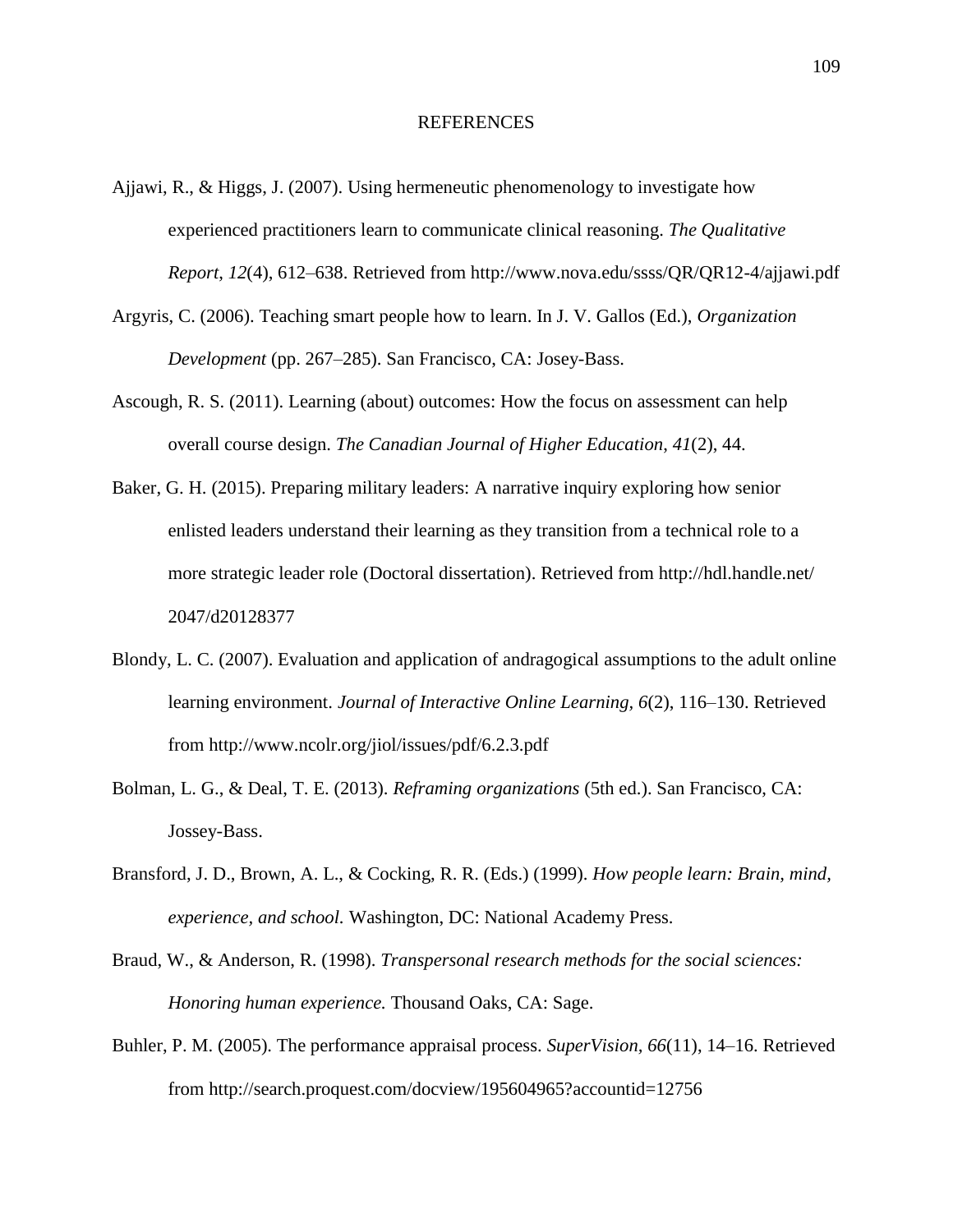- Butler, A. C., Godbole, N., & Marsh, E. J. (2013). Explanation feedback is better than correct answer feedback for promoting transfer of learning. *Journal of Educational Psychology*, *105*(2), 290.
- Bynum, W. F., & Porter, R. (2005). *Oxford dictionary of scientific quotations*. New York, NY: Oxford University Press.
- Cartney, P. (2010). Exploring the use of peer assessment as a vehicle for closing the gap between feedback given and feedback used. *Assessment and Evaluation in Higher Education*, *35*(5), 551–564. doi:10.1080/02602931003632381
- Caruth, D. L., & Humphreys, J. H. (2008). Performance appraisal: Essential characteristics for strategic control. *Measuring Business Excellence*, *12*(3), 24–32. doi:10.1108/13683040810900377
- Cercone, K. (2008). Characteristics of adult learners with implications for online learning design, *AACE Journal*, 16(2), 137–159. Retrieved from http://www.distance.uvic.ca/pdfs/ instructors/Characteristics-of-Adult-Learners.pdf
- Chan, Z., Fung, Y., & Chien, W. (2013). Bracketing in phenomenology: Only undertaken in the data collection and analysis process. *The Qualitative Report*, *18*(59), 1–9. Retrieved from http://www.nova.edu/ssss/QR/QR18/chan59.pdf
- Chun, M. (2010). Taking teaching to (performance) task: Linking pedagogical and assessment practices. *Change: The Magazine of Higher Learning*, *42*(2), 22–29.
- Churcher, K., Downs, E., Tewksbury, D. (2014). "Friending" Vygotsky: A social constructivist pedagogy of knowledge building through classroom social media use*. Journal of Effective Teaching, 14*(1), 33–50.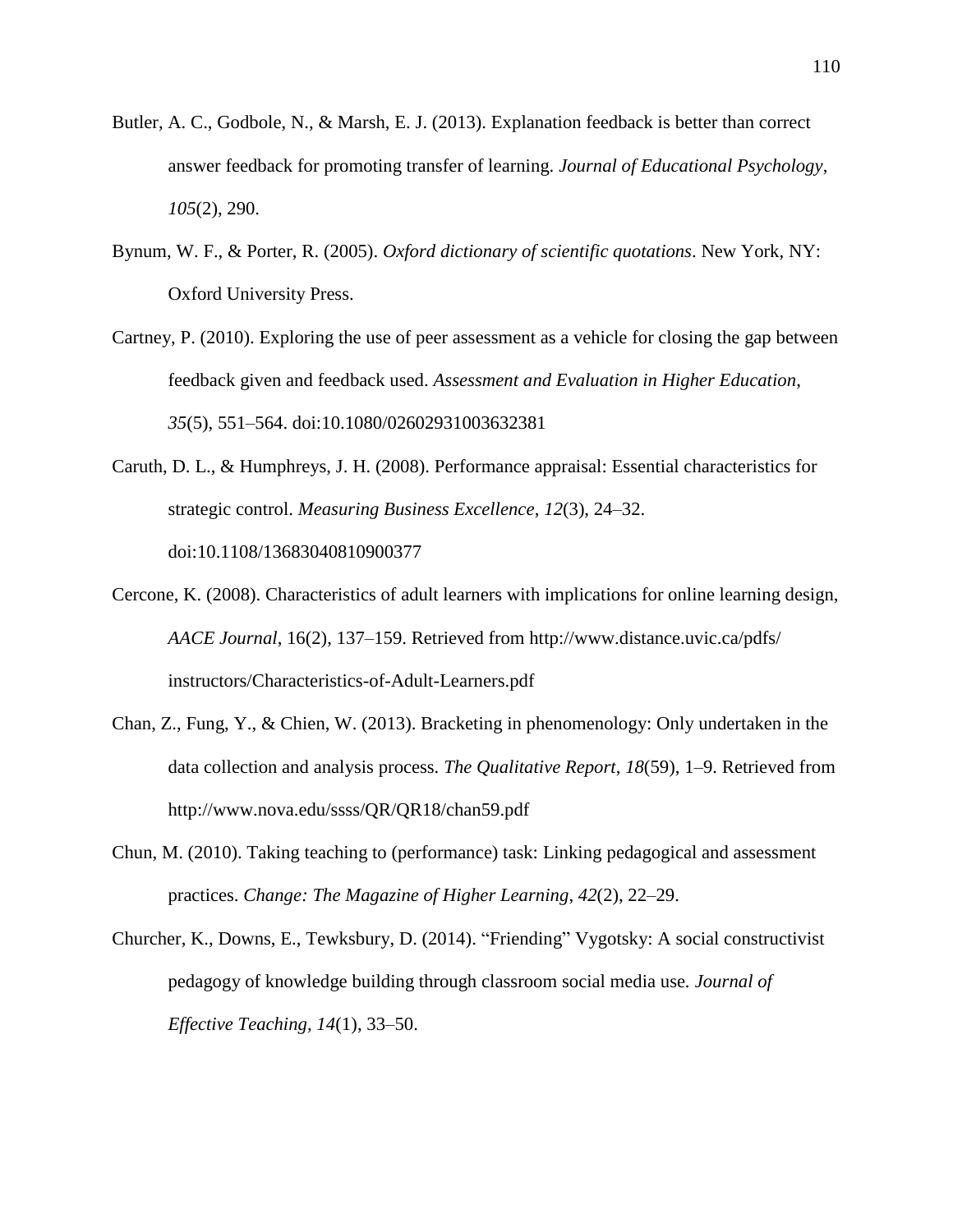- Creswell, J. W. (2009). *Research design: Qualitative, quantitative, and mixed methods approaches (*3rd ed.). Thousand Oaks, CA: Sage.
- Creswell, J. W. (2013). *Qualitative inquiry and research design: Choosing among the five approaches* (3rd ed.). Thousand Oaks, CA: Sage.
- Coyne, I. T. (1997). Sampling in qualitative research: Purposeful and theoretical sampling; merging or clear boundaries? *Journal of Advanced Nursing, 26*, 623.
- Cooper, R., Fleischer, A., & Cotton, F. (2012). Building connections: An interpretive phenomenological analysis of qualitative research: Students' learning experiences. *The Qualitative Report, 17*(1), 1–16. Retrieved from http://www.nova.edu/ssss/QR/QR17/ cotton.pdf
- Dinsmore, D. L., Baggetta, P., Doyle, S., & Loughlin, S. M. (2014). The role of initial learning, problem features, prior knowledge, and pattern recognition on transfer success. *The Journal of Experimental Education, 82*(1), 121–141.
- Donaldson, G. (2008). *How leaders learn: Cultivating capacities for school improvement*. New York: NY: Teachers College Press.
- Dowling, M. (2007). From Husserl to van Manen: A review of different phenomenological approaches. *International Journal of Nursing Studies, 44*, 131–142. Retrieved from http://www.sciencedirect.com/science/journal/00207489

Englander, M. (2012). The interview: data collection in descriptive phenomenological human scientific research. *Journal of Phenomenological Psychology*, *43*, 13–35. doi:10.1163/156916212X632943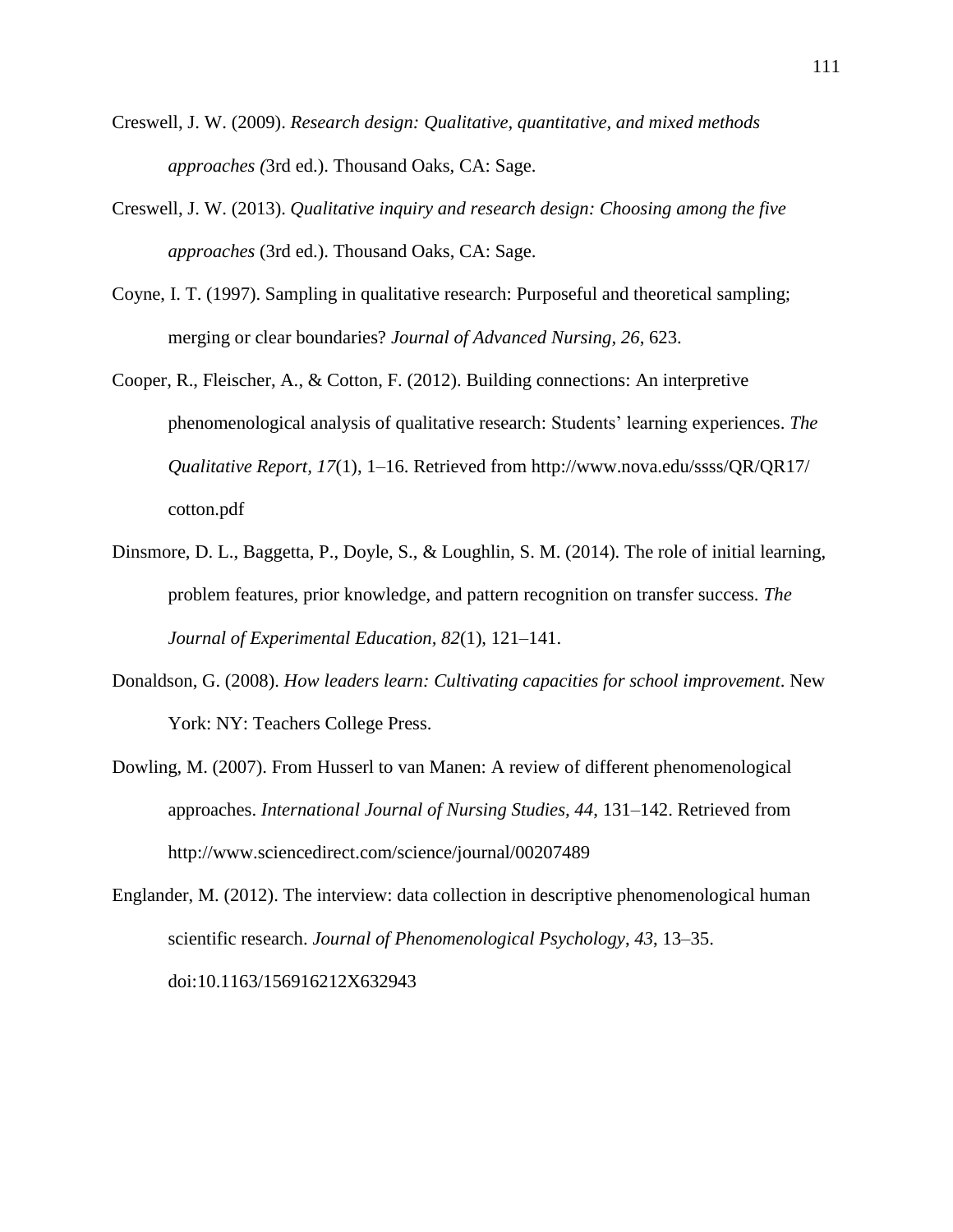- Fishbach, A., Eyal, T., & Finkelstein, S. R. (2010). How positive and negative feedback motivate goal pursuit. *Social and Personality Psychology Compass, 4*(8), 517–530. doi:10.1111/j.1751–9004.2010.00286.x
- Fok, S. Y. (2010). The meaning of the learning experiences of older adults in Hong Kong. *Educational Gerontology*, *36*(4), 298–311.
- Folkman, J. R. (2006). The power of feedback: 35 principles for turning feedback from others into personal and professional change. Hoboken, NJ: John Wiley and Sons.
- Foote, L. S. (2015). Transformational learning reflections of an adult learning story. *Adult Learning*, *26*(2), 84-86. doi:1045159515573017
- Forehand, M. (2005). Bloom's taxonomy: Original and revised. In M. Orey (Ed.), *Emerging perspectives on learning, teaching, and technology*. Athens, GA: Association for Educational Communications and Technology. Retrieved from http://epltt.coe.uga.edu/
- Gardner, H. (1999). *The disciplined mind*: *What all students should understand*. New York, NY: Simon and Schuster.
- Gilbert, T. F. (2007). *Human competence: Engineering worthy performance*. Hoboken, NJ: John Wiley and Sons.
- Giorgi, A. (1997). The theory, practice, and evaluation of the phenomenological method as a qualitative research procedure. *Phenomenological Psychology*, *28*(2), 235–260.
- Govaerts, M. J. B., van de Wiel, M. W J., & Van der Vleuten, C. P. M. (2013). Quality of feedback following performance assessments: Does assessor expertise matter? *European Journal of Training and Development, 37*(1), 105–125. doi:10.1108/03090591311293310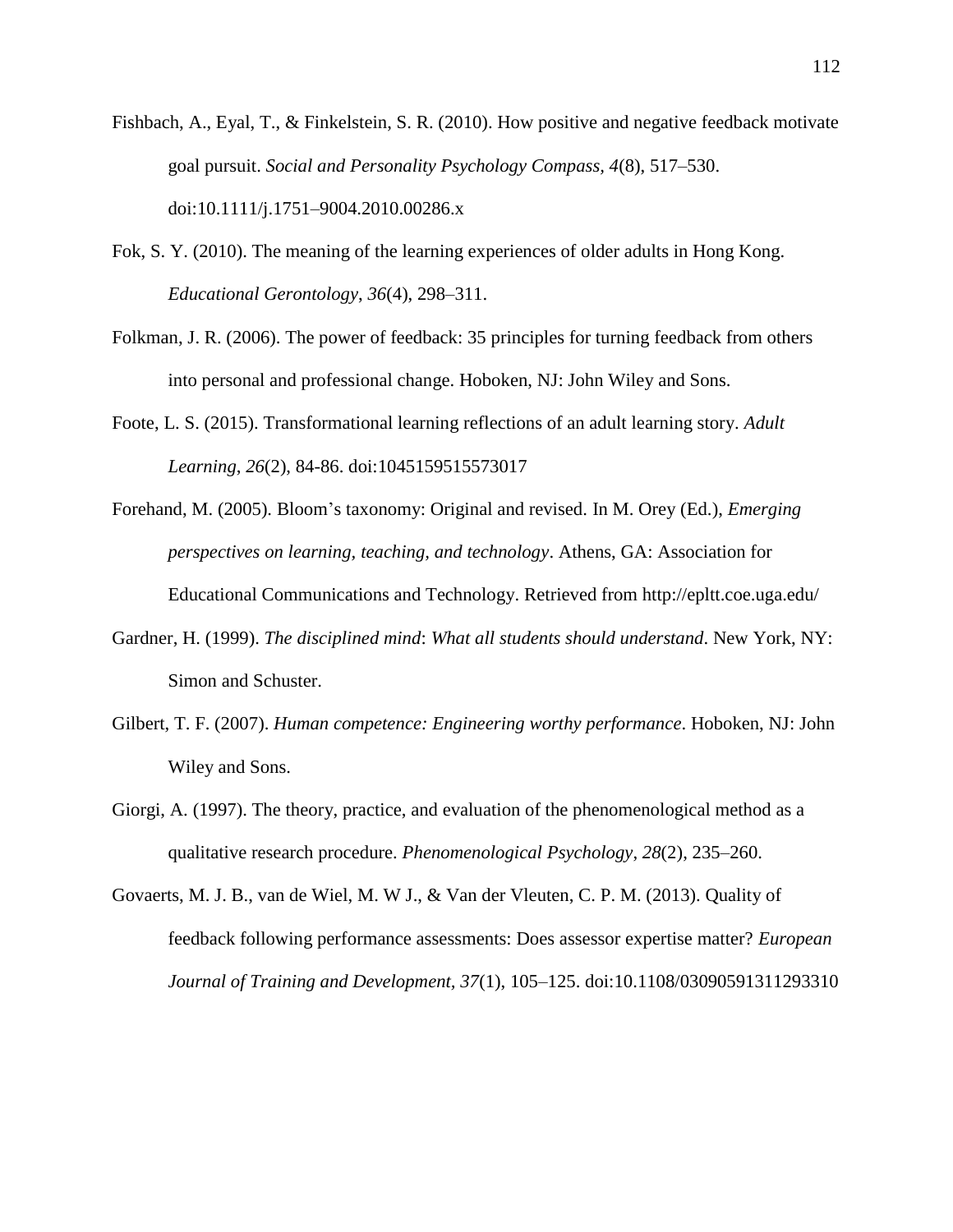- Grace, D., Korach, R., Riordan, K., & Storm, K. (2006). Assessment and intervention using the perspective of four organizational frames. *Journal of Business and Economics Research*, *4*(10), 15–30.
- Gravett, S. (2006). Action research and transformative learning in teaching development. *Educational Action Research*, *12*(2), 259–272. doi:10.1080/09650790400200248
- Groenewald, T. (2004). A phenomenological research design illustrated. *International Journal of Qualitative Methods*, *3*(1). Retrieved from http://www.ualberta.ca/~iiqm/backissues/ 3\_1/html/groenewald.html
- Hattie, J. (2008). *Visible learning: A synthesis of over 800 meta-analyses relating to achievement.* New York, NY: Routledge.
- Heidegger, M. (1988). *The basic problems of phenomenology* (Vol. 478). Bloomington, IN: Indiana University Press.
- Hersey, B., Blanchard, K. H., & Dewey, E. Johnson. (2008). *Management of organizational behavior: Leading human resources* (9th ed.). Upper Saddle River, NJ: Pearson Prentice Hall.
- Husserl, E. (1980). *Ideas pertaining to a pure phenomenology and to a phenomenological philosophy: First book: General introduction to pure phenomenology* (K. Kersten, Trans.; Vol. 2). Boston, MA: Martinus Nijoff. Retrieved from http://www.dhspriory.org/ kenny/PhilTexts/Husserl/Ideas1.pdf
- Ihejirika, J. C. (2012). *Anatomy of adult education*. Port Harcourt, NG: University of Port Harcourt Press.
- Illeris, K. (2007/1999). *How we learn: Learning and non-learning in school and beyond.* New York, NY: Routledge.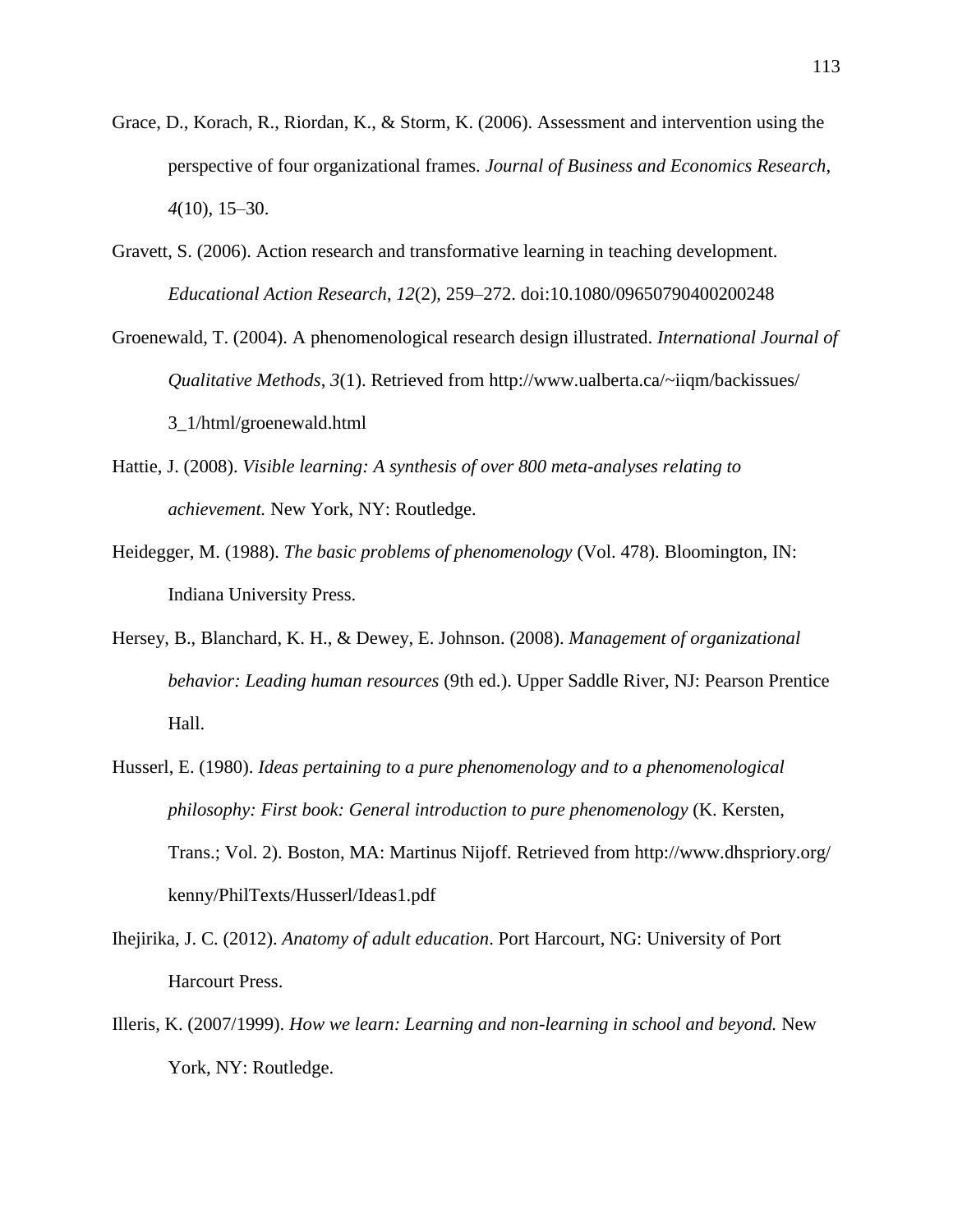- Illeris, K. (2009). *Contemporary theories of learning: Learning theorists in their own words.* New York, NY: Routledge.
- Jahan, R. (2000). *Transformative leadership in the 21st century*. New York, NY: Centre for Asia Pacific Women in Politics. Retrieved from

http://www.capwip.org/resources/womparlconf2000/plen- ray1.htm

- Janesick, V. J. (2011). *Stretching exercises for qualitative researchers* (3rd ed.). Thousand Oaks, CA: Sage.
- Kapucu, N. (n.d.). Classrooms as communities of practice: Designing and facilitating learning in a networked environment. *Journal of Public Affairs Education, 18*(3), 585–610. Retrieved from http://www.naspaa.org/jpaemessenger/Article/VOL18-3/11\_Kapucu.pdf
- Kegan, R. (2009). What "form" transforms: A constructive–developmental approach to transformative learning. In K. Illeris (Ed.), *Contemporary theories of learning: Learning theorists in their own words* (pp. 35–54). New York, NY: Routledge.
- Kenner, C., & Weinerman, J. (2011). Adult learning theory: Applications to non-traditional college students. *Journal of College Reading and Learning*, *41*(2), 87–96.
- Kleiman, S. (2004). Phenomenology: To wonder and search for meanings. *Nurse Researcher*, *11*(4), 7–19.
- Knowles, M. S. (1968). Andragogy, not pedagogy. *Adult leadership*, *16*(10), 350–352, 386.
- Knowles, M. S. (1980). *The modern practice of adult education: From pedagogy to andragogy.*  Chicago, IL: Follett.
- Knowles, M. S. (1984). *Andragogy in action*. San Francisco, CA: Jossey-Bass.
- Knowles, M. S. (1990). *The adult learner: A neglected species* (4th ed.). Houston, TX: Gulf.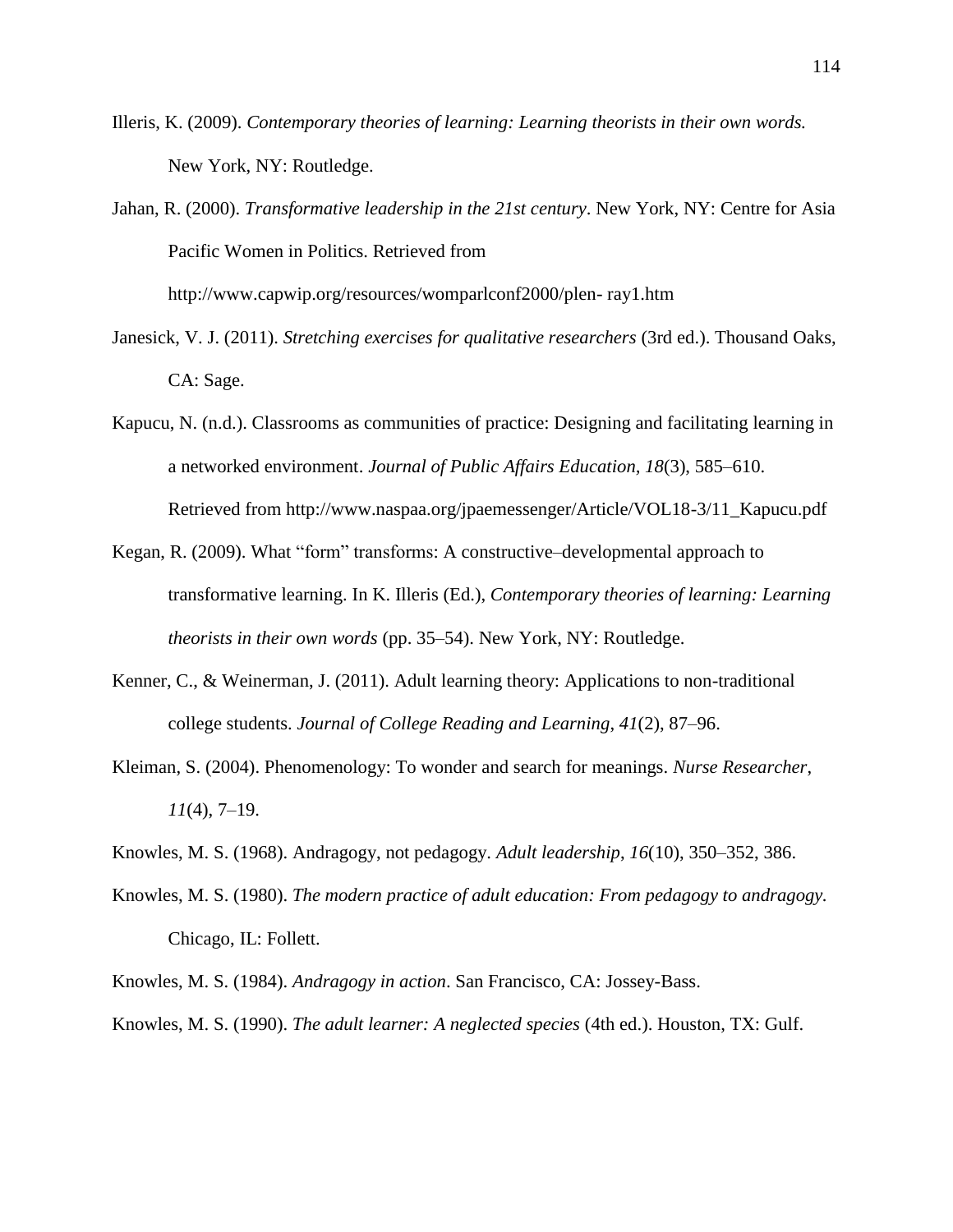- Kolb, D. A. (1984). *Experiential learning: Experience as the source of learning and development*. Englewood Cliffs, NJ: Prentice Hall.
- Kouzes, J. M., & Posner, B. Z. (2007). *The leadership challenge: The most trusted source on becoming a better leader* (4th ed.). San Francisco, CA: Jossey-Bass.
- Kumi-Yeboah, A., & James, W. (2014). Transformative learning experiences of international graduate students from Asian countries. *Journal of Transformative Education*, *4*(2), 109–125. doi:1541344614538120.
- Landis, E., & Landis, J. (2013). Philosophy of knowledge as applied to learning and leadership. *Journal of Leadership, Accountability, and Ethics, 10*(1), 28–32. Retrieved from http://www.na-businesspress.com/JLAE/LandisEA\_Web10\_1\_.pdf
- Lave, J. (1991). Situating learning in communities of practice. *Perspectives on socially shared cognition*, *2*, 63–82. Retrieved from http://www.seachangecop.org/sites/default/files/ documents/1991%20Jean%20Lave%20-%20Situating%20learning%20in%20CoPs.pdf
- Lester, S. (1999). *An introduction to phenomenological research*. Taunton, UK: Stan Lester Developments. Retrieved from http://www.sld.demon.co.uk/resmethy.pdf
- Lin, C. (2013). Revealing the essence of things: Using phenomenology in LIS research. *Qualitative and Quantitative Methods in Libraries*, *4*, 469–478. Retrieved from http://www.qqml.net/papers/December\_2013\_Issue/2413QQML\_Journal\_2013\_ChiShio uLIn\_4\_469\_478.pdf
- Liu, N. F., & Carless, D. (2006). Peer feedback: The learning element of peer assessment. *Teaching in Higher Education, 12*(3), 279–290. Retrieved from http://web.edu.hku.hk/f/ acadstaff/412/Liu%26Carless2006.pdf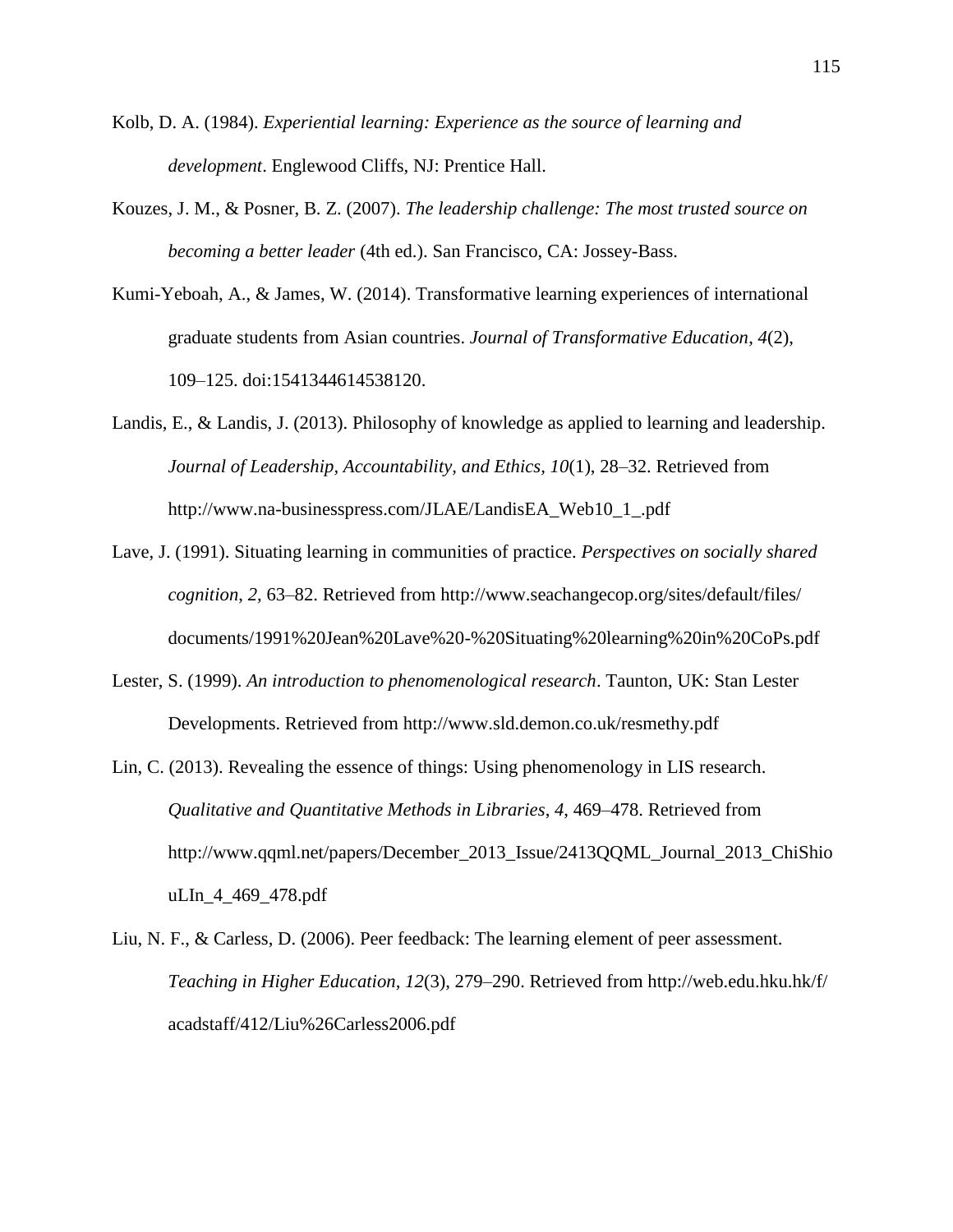- Malinowski, P. (2007). Mindfulness. In S. Schneider & M. Velmans (Eds.), *The Blackwell Companion to Consciousness,* (2nd ed.). Oxford: Wiley & Son.
- Madsen, P. M. (2009). These lives will not be lost in vain: Organizational learning from disaster in U.S. coal mining. *Organization Science*, *20*, 861–875.

Mezirow, J. (1981). A critical theory of adult learning and education. *Adult Education, 32*, 3–23.

- Mezirow, J. (1991). *Transformative dimensions of adult learning*. San Francisco, CA: Jossey-Bass.
- Mezirow, J. (2000). *Learning as transformation: Critical perspectives on a theory in progress*. San Francisco, CA: Jossey Bass.
- Mezirow, J. (2009). Transformative learning theory. In J. Mezirow, E. W. Taylor, & Associates (Eds.), *Transformative learning in practice: Insights from community, workplace, and higher education* (pp. 18–32). San Francisco, CA: Jossey-Bass.
- Merriam, S. B. (2009). *Qualitative research: A guide to design and implementation*. San Francisco, CA: Jossey-Bass.
- Moustakas, C. (1994). *Phenomenological research methods*. Thousand Oaks, CA: Sage.
- Nicol, D. J., & Milligan, C. (2006). Rethinking technology-supported assessment in terms of the seven principles of good feedback practice. *Innovative Assessment in Higher Education*. Retrieved from http://www.reap.ac.uk/reap/public/Papers/Nicol\_Milligan\_150905.pdf

Patton, M. (1990). *Qualitative evaluation and research methods*. Thousand Oaks, CA: Sage.

Penner, J., & McClement, S. (2008). Using phenomenology to examine the experiences of family caregivers of patients with advanced head and neck cancer: Reflections of a novice researcher. *International Journal of Qualitative Methods, 7*(2), 92–101.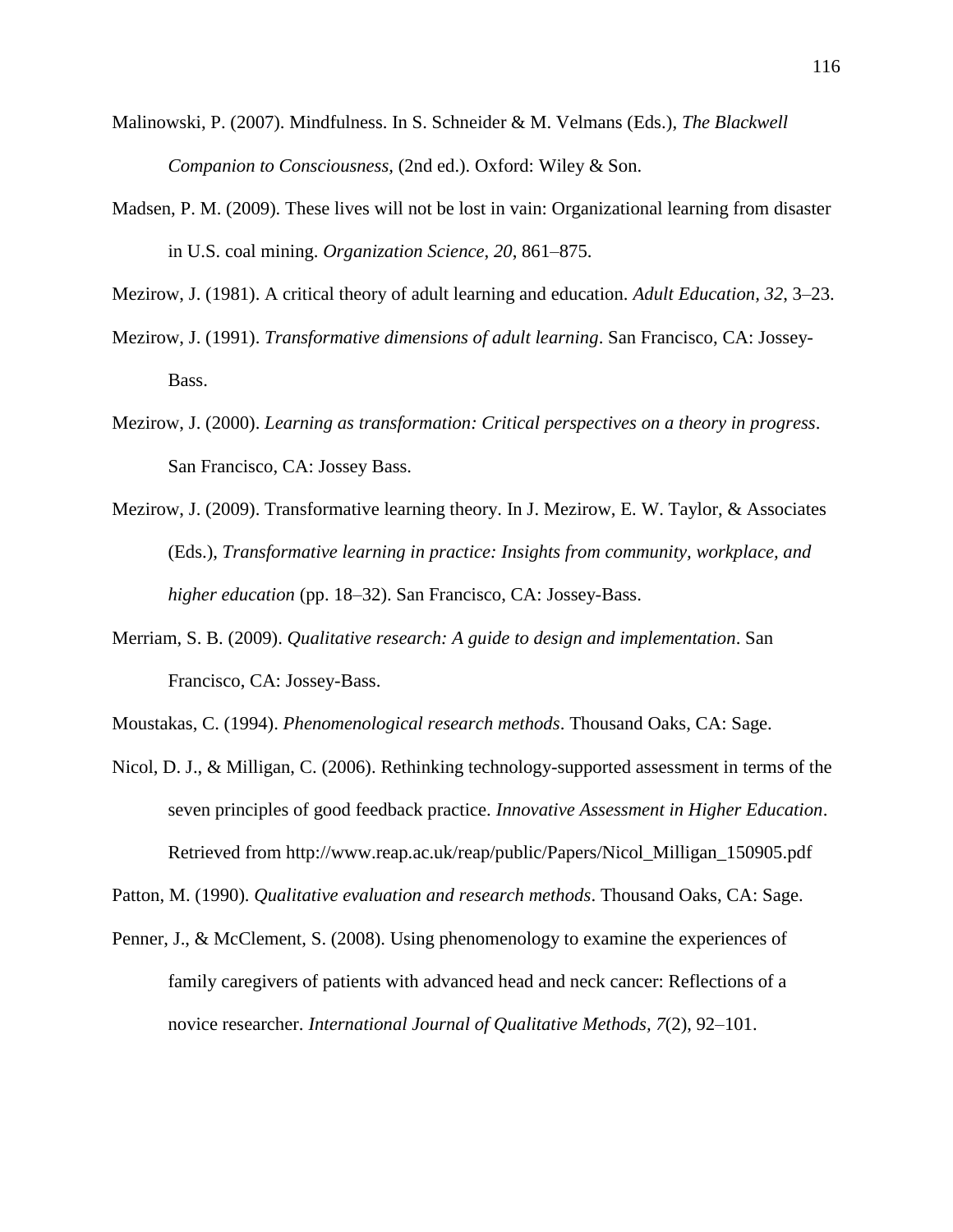- Piaget, J. (1976). *The grasp of consciousness: Action and concept in the young child*. (S. Wedgwood, Trans.). Cambridge, MA: Harvard University Press.
- Pusser, B., Breneman, D. W., Gansneder, B. M., Kohl, K. J., Levin, J. S., Milam, J. H., & Turner, S. E. (2007). *Returning to learning: Adults' success in college is key to America's future.* Indianapolis, IN: Lumina Foundation for Education, New Agenda Series. Retrieved from https://www.luminafoundation.org/files/ publications/ReturntolearningApril2007.pdf
- Merrill, M. D. (1991). Constructivism and instructional design. *Educational Technology*, *31*, 45–53.
- Mohrman, S., & Lawler, E. E. (2012). Generating knowledge that drives change. *The Academy of Management Perspectives*, *26*(1), 41–51.
- O'Connor, B. O., & Cordova, R. (2010). Learning: The experiences of adults who work full-time while attending graduate school part-time. *The Journal of Education for Business*, *85*(6), 359–368.
- Ravitch, S. M., & Riggan, M. (2012). *Reason and rigor: How conceptual frameworks guide research*. Thousand Oaks, CA: Sage.
- Russell, S. S. (2006). An overview of adult-learning processes. *Urologic Nursing*, *26*(5), 349. Retrieved from https://www.suna.org/sites/default/files/download/education/ 2008/article10349353.pdf
- Sanders, P. (1982). Phenomenology: A new way of viewing organizational research *Academy Management Review, 7*(3), 353–360. doi:10.5465/AMR.1982.4285315
- Schein, E. H. (2006). *Organizational culture and leadership* (3rd ed.). San Francisco, CA: John Wiley and Sons.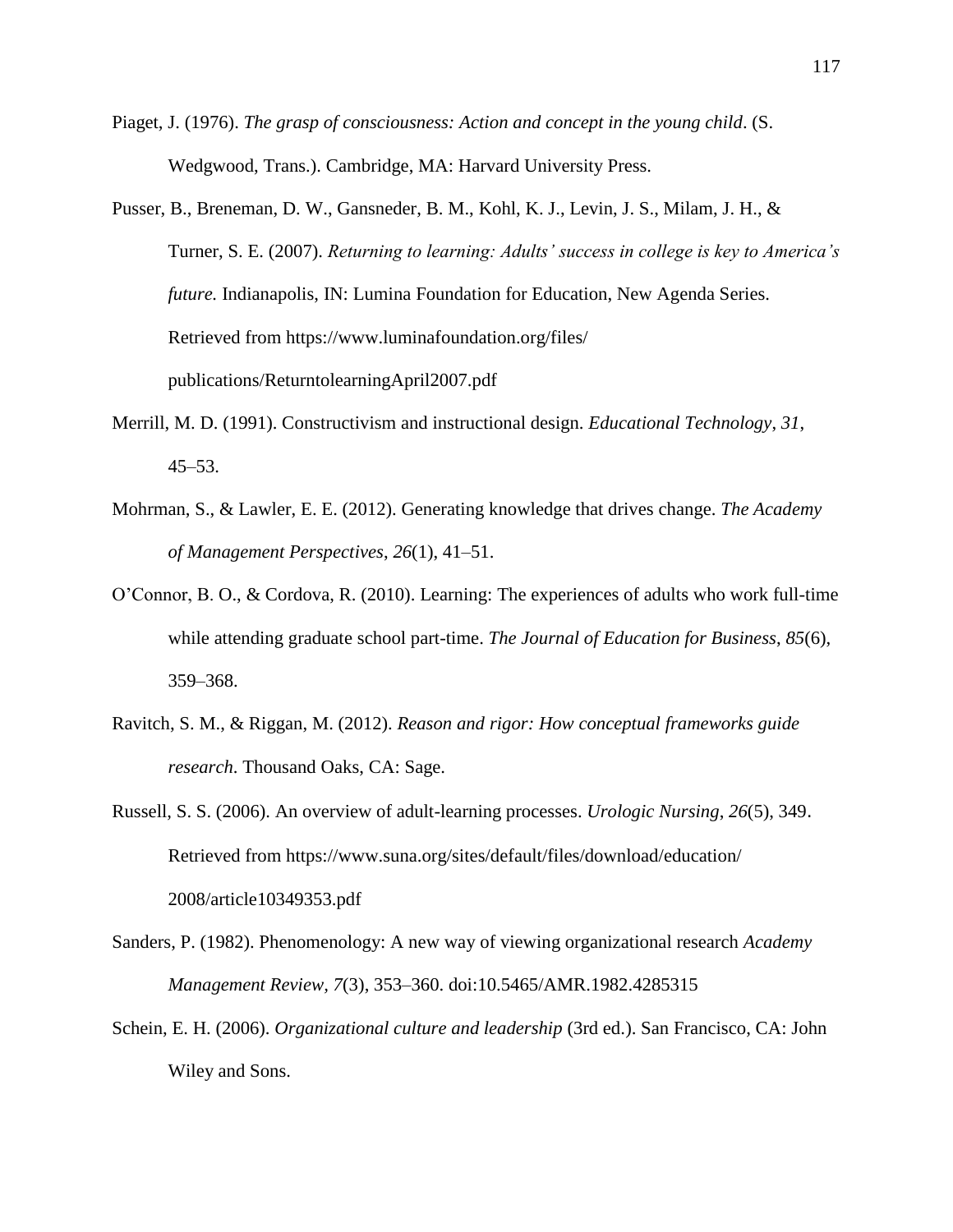van Gennip, N. A. E., Segers, M. S. R., & Tillema, H. H. (2010). Peer assessment as a collaborative learning activity: The role of interpersonal variables and conceptions. *Learning and Instruction*, *20*(4), 280–290. Retrieved from http://www.sciencedirect.com/ science/article/pii/S0959475209000802

- Stipek, D. (2002). *Motivation to learn: From theory to practice* (4th ed.). Needham Heights, MA: Allyn and Bacon.
- Stone, D., & Heen, S. (2014). *Thanks for the feedback: The science and art of receiving feedback well.* New York, NY, Viking Press.
- Topping, K. J. (2009). Peer assessment. *Theory into practice, 48*(1), 20–27. doi:10.1080/00405840802577569
- U.S. Naval War College. (2013). *Navy leader development strategy*. Retrieved from https:// www.usnwc.edu/getattachment/4b847467-0340-4b21-b0a2-1b071f213e34/NLDS-TheStrategy.aspx
- U.S. Naval War College. (2016). *Senior enlisted academy*. Retrieved from http://www.usnwc. edu/Departments—-Colleges/Senior-Enlisted-Academy.aspx
- Van der Mescht, H. (2004). Phenomenology in education: A case study in educational leadership. *Indo-Pacific Journal of Phenomenology, 4*(1), 1–16. doi:10.1080/20797222.2004.11433887.
- van Manen, M. (1997). *Researching lived experience: Human science for an action sensitive pedagogy*. London, ON: The Althouse Press.
- VanVactor, J. D. (2011). The challenge of success: allowing leaders to lead. *International Journal of Leadership in Public Services, 7*(3), 192–205. doi:10.1108/17479881111187024.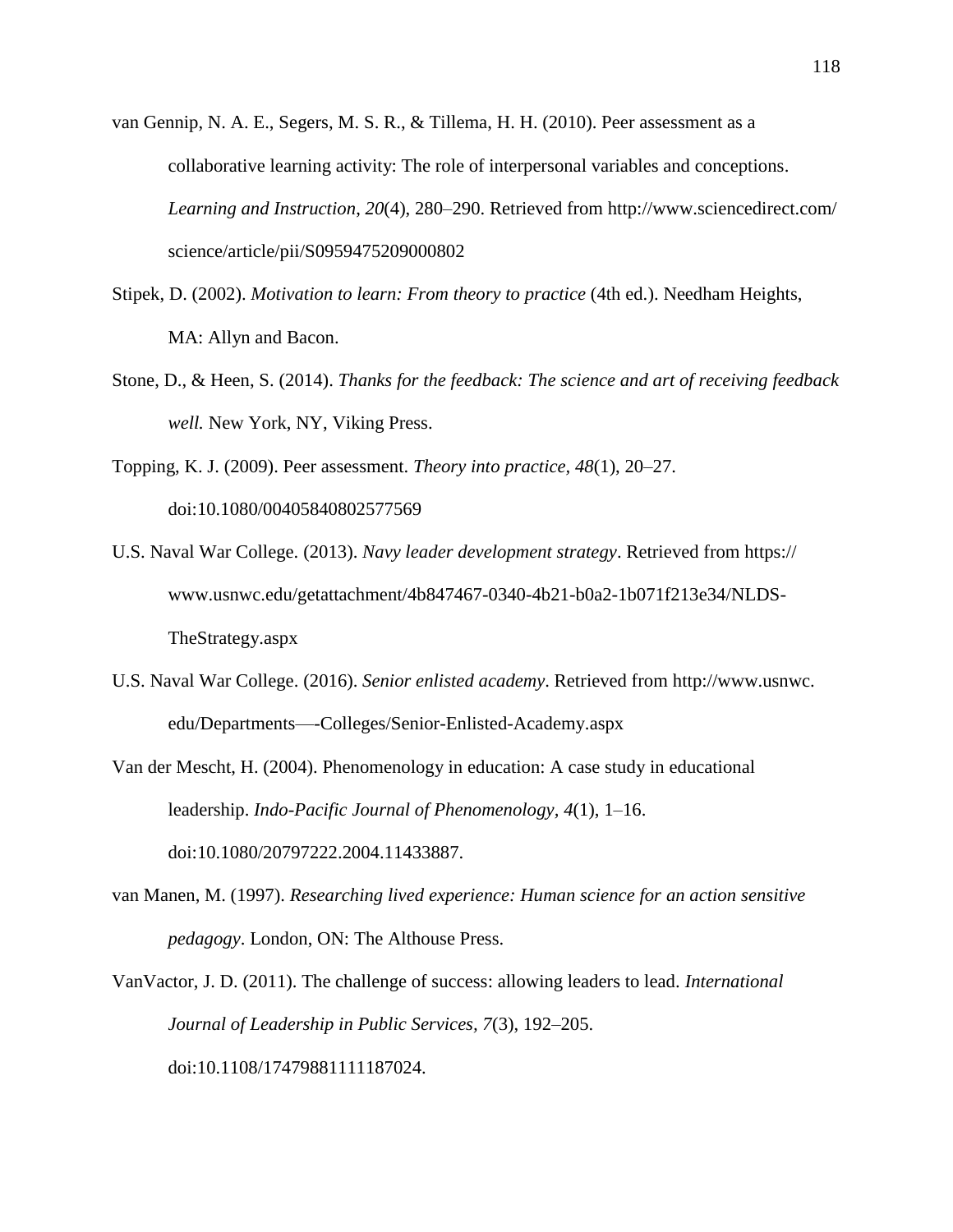- Vella, J. (2001). *Taking learning to task: Creative strategies for teaching adults*. San Francisco, CA: Jossey-Bass.
- Vygotsky, L. S. (1978). Interaction between learning and development. In M. Cole, V. John-Steiner, S. Scribner, & E. Souberman (Eds.), *Mind in society: The development of higher psychological processes* (6th ed.; pp. 79–91). Cambridge, MA: Harvard University Press.

Vygotsky, L. S. (1987). *The collected works of L. S. Vygotsky*. New York, NY: Plenum.

- [Wenger, E.](https://en.wikipedia.org/wiki/Etienne_Wenger) (1998). C*[ommunities of practice: Learning, meaning, and identity](http://books.google.com/?id=heBZpgYUKdAC&dq=Communities+of+Practice:+Learning,+Meaning,+and+Identity&printsec=frontcover&q=)*. Cambridge, MA: Cambridge University Press.
- Wenger, E., McDermott, R., & Snyder, W. M. (2002). *Cultivating communities of practice*. Cambridge, MA: Harvard Business Press.
- Wheatley, M. J. (1993). Chaos and complexity: What science can teach. *OD Practitioner*. Retrieved from http://margaretwheatley.com/wp-content/uploads/2014/12/ Wheatley-Chaos-and-Complexity.pdf

Wheatley, M. J. (2006). *Leadership and the new science*. San Francisco, CA: Berrett-Koehler.

- Wilkins, E. A., & Shin, E. (2010). Peer feedback: Who, what, when, why, and how. *Kappa Delta Pi Record, 46*(3), 112–117. Retrieved from http://search.proquest.com/docview/ 232034688?accountid=12756
- Wiggins, G. (2012, August). 7 ways to effective feedback. *Educational Leadership, 70*(1), 10– 16. Retrieved from http://blogs.edweek.org/edweek/finding\_common\_ground/2012/08/ the\_power\_of\_effective\_feedback.html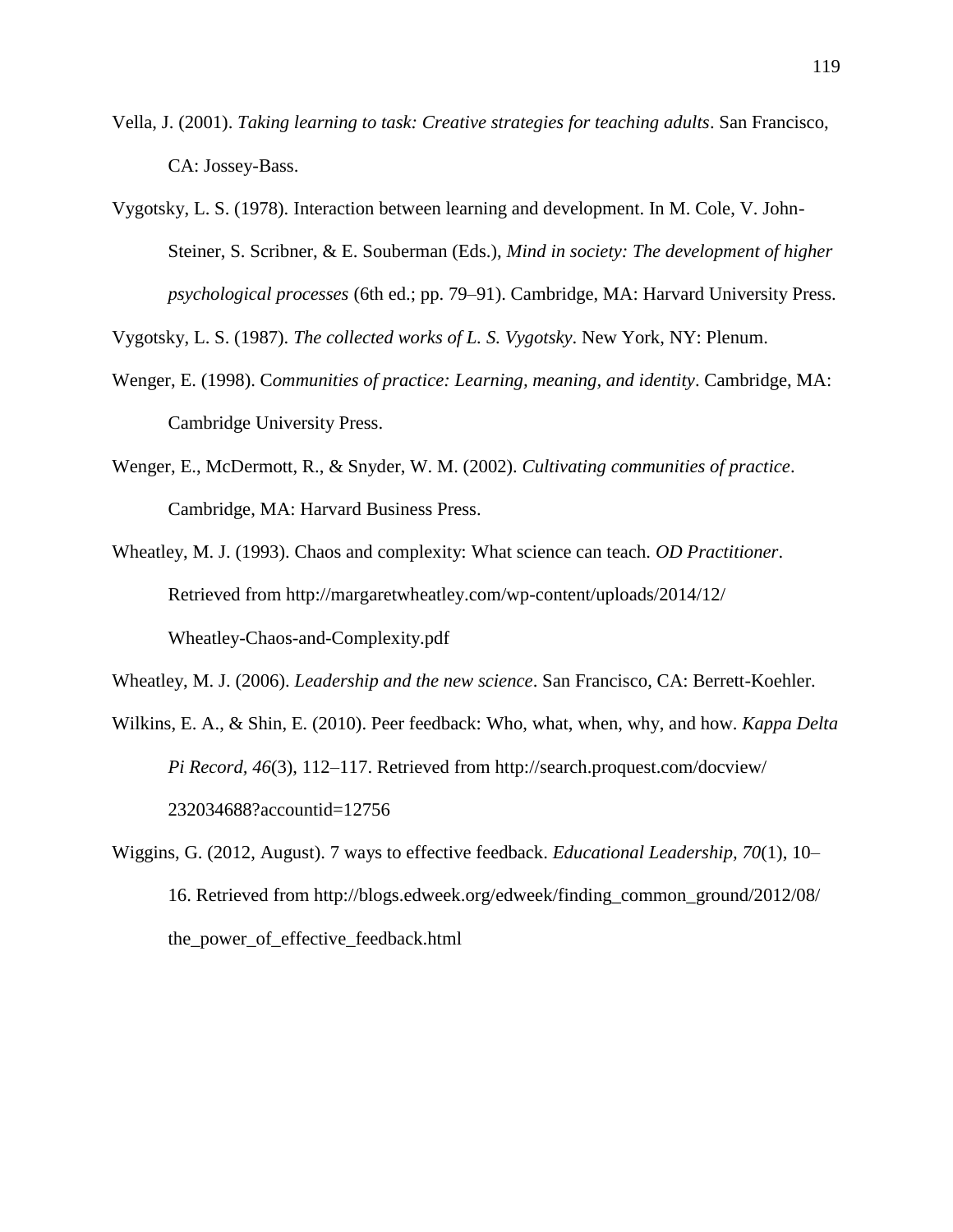# APPENDIX A:

# REQUEST TO PARTICIPATE LETTER

Dear Colleague,

Hello. My name is Emiel Barrett. I am a doctoral candidate at The University of New England, and am seeking volunteers who would like to assist me in conducting research for my doctoral dissertation. You would be assisting in the research of exploring how Senior Enlisted Academy (SEA) graduates describe their experience of applying the SEA curriculum in their workplace.

Criteria for participation are 1) you must be: within 12 months' postgraduation, 2) serving in the military pay grade of E9, 3) 12 years or more time in service and 4) be a SEA graduate. If you choose to participate in this study, you will be asked to complete an individual interview.

The interview should take between 30 to 45 minutes of your time. Participant's names, location, and the information gained from the interviews will be completely confidential and anonymous. During the interview, I will ask you to tell me about the personal and professional experiences you brought to the SEA, and how those experiences shaped your learning. Additionally, I will ask you to describe your experiences of applying what you've learned back into the workplace. In other words, I want to hear stories from your perspective about learning in your Navy life that shaped you as a leader.

The interviews will be conducted in from my home office, and I would ask that you be in a quiet place during the interview. Each interview will be voice recorded, in addition to notes taken. Participation is entirely voluntary. Also, please be aware that you are free to withdraw from the study at any point in time; even after we start the interview.

If you are interested and able to assist me with my research, please respond to this email with your preferred contact information so that we can schedule your interview.

If you have any questions or comments about this research, you can contact either me or any of the following:

- Principal Investigator, Dr. George "Bud" Baker, (401) 841-2344, [george.baker@usnwc.edu](mailto:george.baker@usnwc.edu)
- Rachel Kasperek, Director of Research Integrity, (207) 602-2244, [rkasperek@une.edu](mailto:rkasperek@une.edu)
- Co-Principal Investigator, Dr. Carol Holmquist, (804) 305-5570, [cholmquist@une.edu](mailto:cholmquist@une.edu)
- Navy Postgraduate School, Dr. Larry Shattuck, (831) 656-2473, [lgshattu@nps.edu](mailto:lgshattu@nps.edu)

Thank you for your time and consideration to this request.

Emiel Barrett, 504-296-1797, [ebarrett2@une.edu](mailto:ebarrett2@une.edu)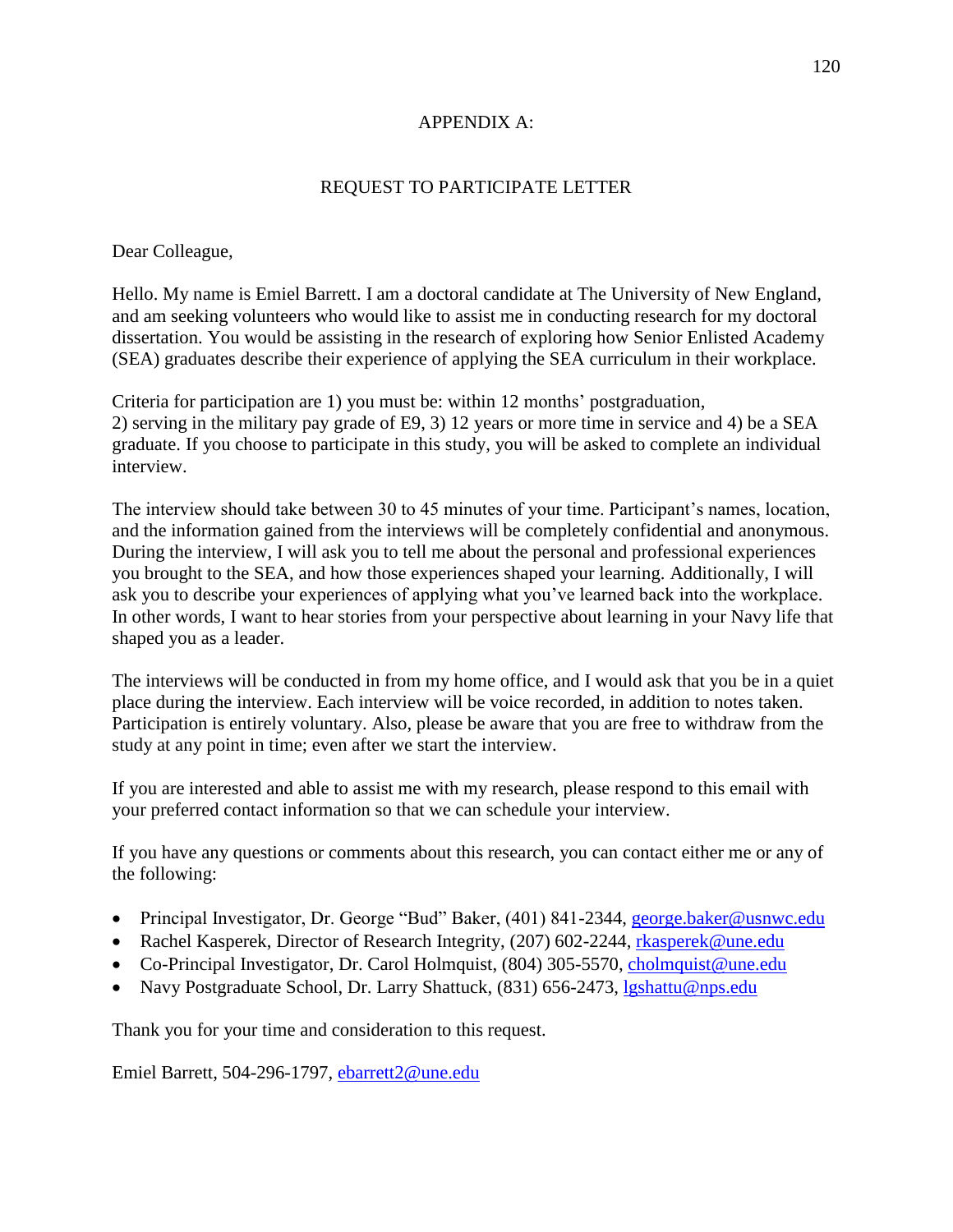# APPENDIX B

# RESEARCH/INTERVIEW QUESTIONS

### **Research Question #1:**

*How did Senior Enlisted Academy (SEA) graduates describe their personal and organizational experiences as associated in their professional learning experience?* 

### **Introduction questions:**

- Please tell me about your Navy background: How many years of service do you have?
- What is your rating (career field), and can you tell me a little about what that means?
- How long have you been an E9 (Master Chief)?
- When did you attend the SEA?

**Warm up:** Think back about when you were promoted to Master Chief, please describe that experience.

# **Interview Questions:**

- 1. Please describe what it means to be a Master Chief in your career field; what roles and responsibilities do you have.
- 2. As a Master Chief, you're at the top of enlisted leadership; what was it that drew your interest into attending the SEA (SEA)?
	- [if not addressed in previous response] Why did you apply to attend?
- 3. When you learned of your acceptance to attend the SEA, what were your thoughts of what you could contribute to the overall experience? (Personal, professional, or both)
- 4. How did you prepare for SEA attendance?
- 5. When you arrived and were situated at the SEA, discuss what previous personal and/or professional experiences were brought to the learning environment (classroom).
	- What did you feel about your experience at the SEA?
- 6. [If not addressed in previous responses] Do you know of anyone who attended the SEA? If so, how would you describe their experiences if compared with yours?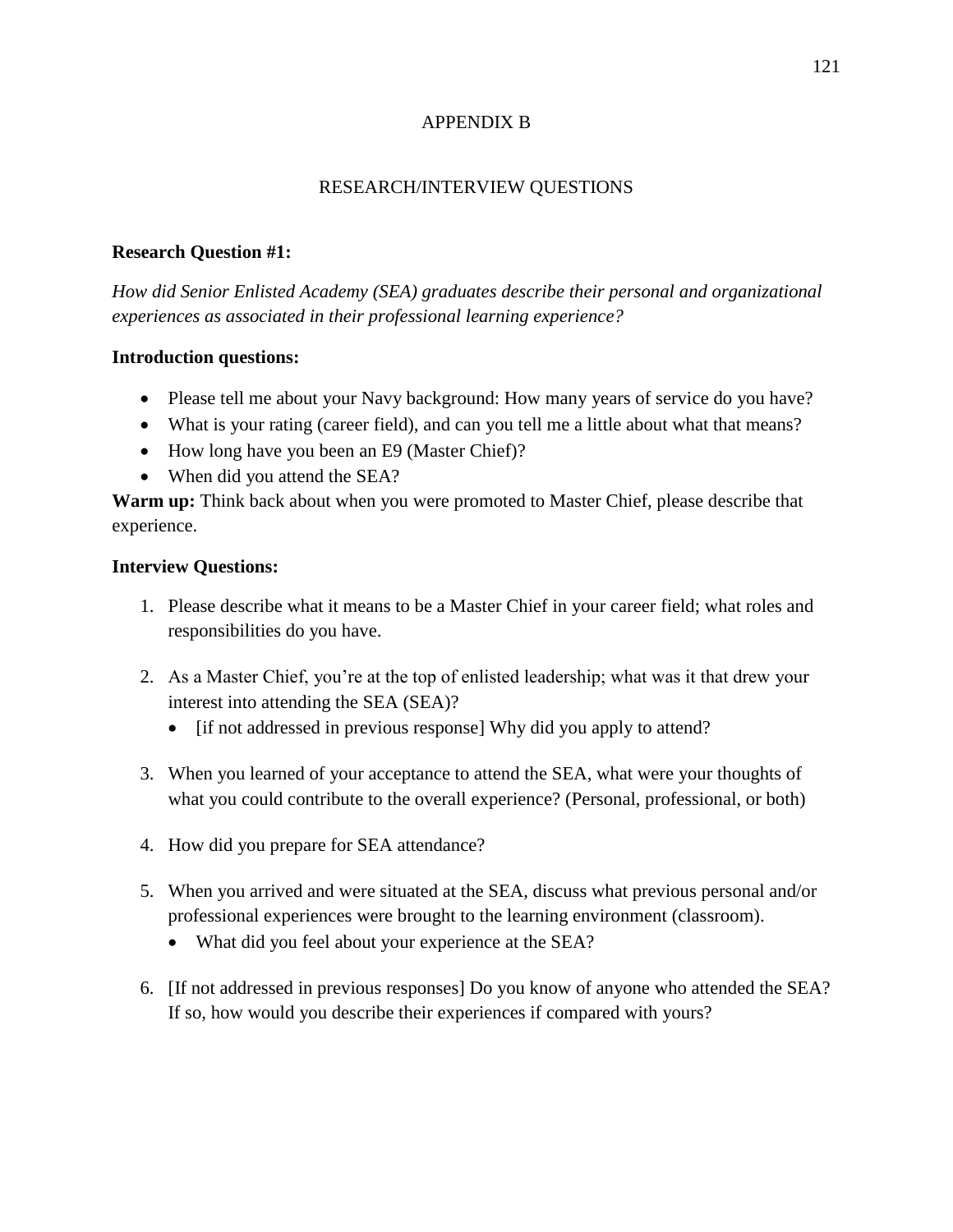# **Research Question #2**

*What is the meaning of the SEA graduates experiences of applying the SEA coursework to their workplace?*

**Warm up:** Now that you've graduated from the SEA, what feelings did you have about going back to your command (workplace)?

# **Interview Questions:**

- 7. What do you think your leadership, and subordinates expect from you now that you've graduated from the SEA?
	- What was that first conversation like? Did someone ask "how was it"? If so, how did you respond?
- 8. Are there any topics facilitated at the SEA that you would describe as applicable to improving your leadership skills? If so, which one(s)? If none, why?
- 9. Tell me a story about the first time you used what you learned at the SEA in your workplace?
	- Have you used any of what you described in your personal life?
- 10. As you reflect back on the topics facilitated, in your current role as a Master Chief, tell me about the applicability of what you learned at the SEA.
- 11. [only ask if coursework was applied to the workplace] Talk to me about any resistance from leadership and/or subordinates when taking a new approach to leading Sailors? How about any praise?
- 12. Is there anything else you would like to add concerning your experience at the SEA?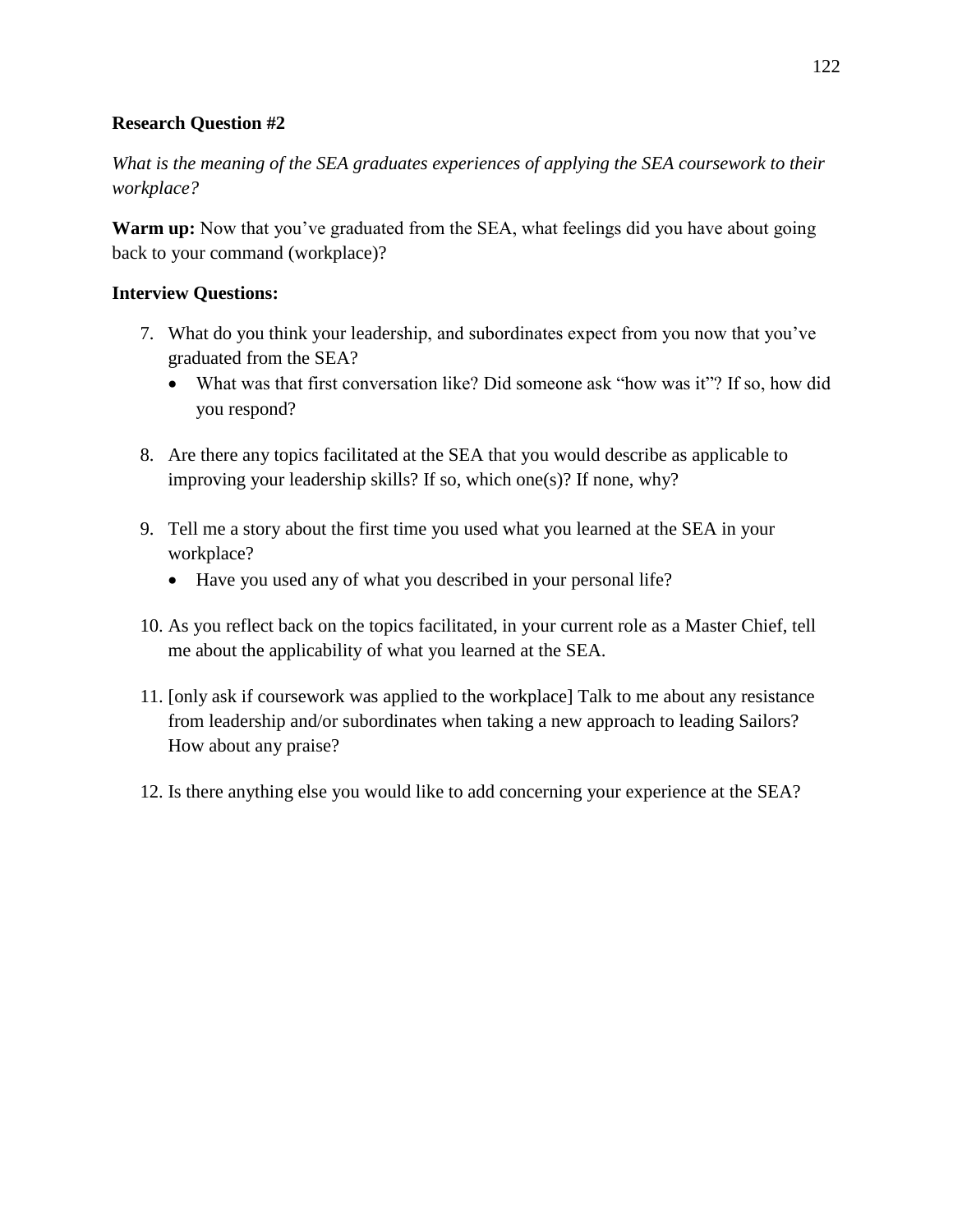### APPENDIX C

# INDIVIDUAL INTERVIEW SCRIPTS

Thank you for taking the time to talk with me today. As mentioned earlier, I am in the final phase of my doctoral studies at the University of New England. My role here is as a student at the University of New England. I am here to gather stories how Senior Enlisted Academy (SEA) graduates describe their experience of applying the SEA curriculum in their workplace.

First, I want to emphasize that all participants in this study will remain anonymous, and that your participation is completely voluntary. If you don't mind, I would like to review these consent forms with you before we begin.

[Review and sign UNE & NWC Consent Forms]

Thank you. I have two more administrative items to discuss before we begin. With your permission, I would like to turn on the recording device during this session, so I can capture your exact words, and to be able to focus on our conversation. As a reminder, you have the right to refuse to answer any question asked. Additionally, I will have our interview transcribed and will e-mail you that transcription for your review, comments, or additional insight. Is that OK?

Great! Let's begin.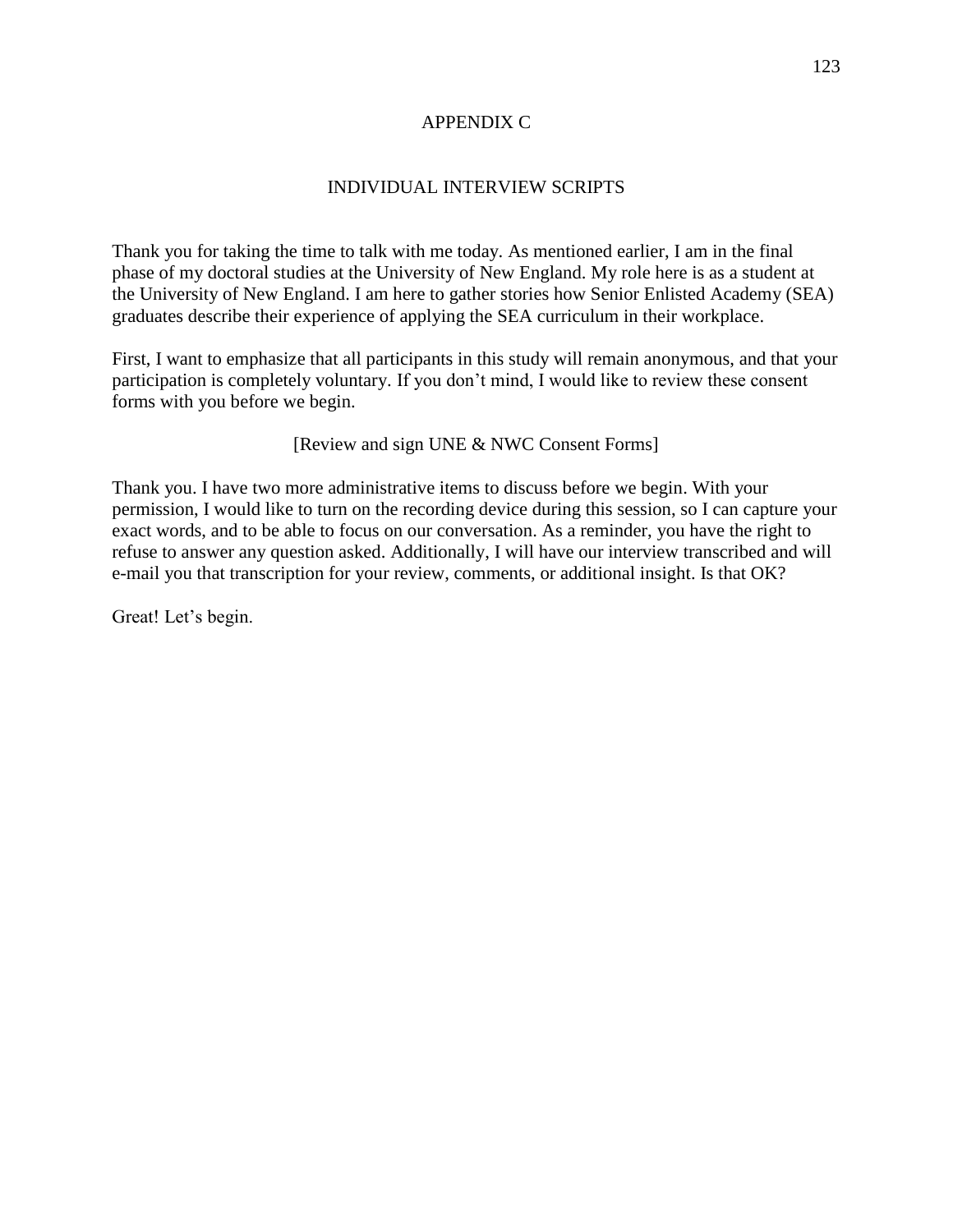### APPENDIX D

### CONSENT TO PARTICIPATE IN RESEARCH

# **Emiel Barrett, Doctoral Candidate Dr. Carol Holmquist, Principal Investigator Dr. George Baker, NWC Advisor**

**Introduction.** You are invited to participate in a research study entitled *A Phenomenological Study of the Experiences of Senior Enlisted Academy Graduates.* This research is in collaboration with the naval War College (NWC). The purpose of the research is to explore how Senior Enlisted Academy (SEA) graduates describe their experience of applying the SEA curriculum in their workplace.

**Procedures.** The student researcher will conduct two-rounds of interviews for 8–10 participants. The first round may inform what information is necessary for the study, and the possibility of a second interview may constitute any additional clarification needed that was not captured from the first interview.

The interview should take between 30 to 45 minutes of your time. All names, location, and the information gained from the interviews will be completely confidential and anonymous. During the interview, I will ask about the personal and professional experiences you brought to the SEA, and how those experiences shaped your learning. Additionally, I will ask you to describe your experiences of applying what you've learned back into the workplace. In other words, I want to hear stories from your perspective about learning in your Navy life that shaped you as a leader.

Each interview that was audio-recorded will be transcribed verbatim, to include utterances. This allows me to be sensitive to the undertones of language. After completing the analysis, I will ask each participant to validate the data for accuracy, and validate my interpretation of the data collected.

**Location.** The interview will take place, via telephone, in my home office.

**Cost.** There is no cost to participate in this research study.

**Voluntary Nature of the Study**. Your participation in this study is strictly voluntary. If you choose to participate, you can change your mind at any time and withdraw from the study. You will not be penalized in any way or lose any benefits to which you would otherwise be entitled if you choose not to participate in this study or to withdraw. The alternative to participating in the research is not to participate in the research.

**Potential Risks and Discomforts.** There is a minimal risk of breach of confidentiality in this study. Although there is a possibility that interview data and related audio recordings being lost or stolen, this would result in little risk based on the use of pseudonyms during interviews. In the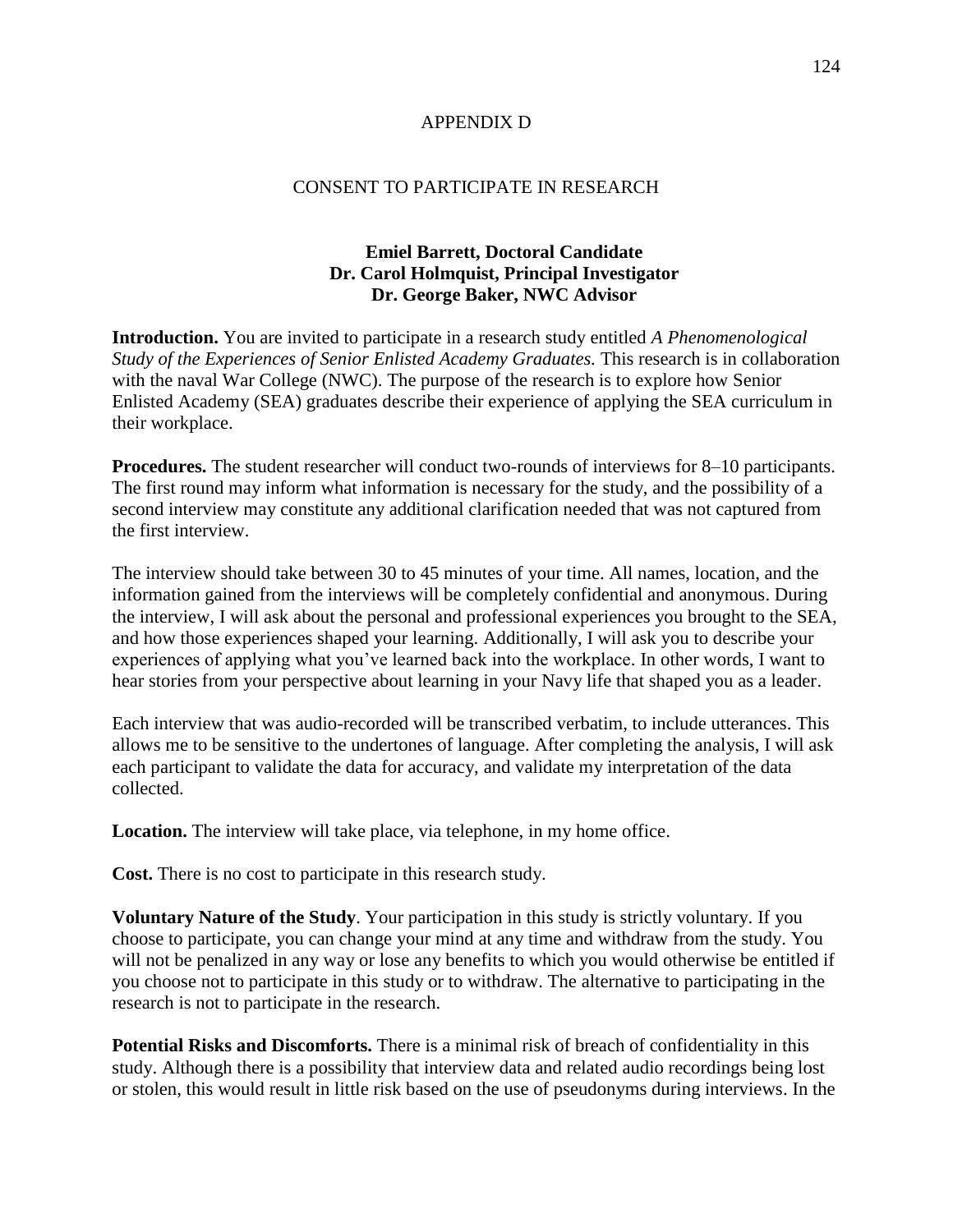unlikely event that study data are lost or stolen, the student researcher will immediately notify you.

**Anticipated Benefits.** You will not directly benefit from your participation in this research. However, participants may feel some benefit from knowing their participation in this study may lead a program that could help others who later attend the Navy SEA (SEA).

**Compensation for Participation.** No tangible compensation will be given.

**Confidentiality & Privacy Act.** Any information that is obtained during this study will be kept confidential to the full extent permitted by law. All efforts, within reason, will be made to keep your personal information in your research record confidential but total confidentiality cannot be guaranteed. Real names will not be used in the notes taken during the interviews. Participants will be assigned a pseudonym (e.g. Sailor honor) that only the researcher knows. That pseudonym will be used throughout the interview to ensure confidentiality and protect the identity of the participant.

Interviews will be audio-recorded, and transcribed by rev.com following industry standards regarding security of data. A copy of the interviews, transcriptions, and coding will be stored on the student researcher's .mil e-mail account; access to the computer is password protected. In addition, a back-up copy of this data will be saved on the student researchers .mil storage drive. Participant's identity will be protected by using pseudonyms in the data.

All paper documents (e.g., consent forms, interview notes, coding notes, and research-related documents, master list of names, etc.) will be stored with the researcher in a locked file cabinet/safe until they can be digitized. Once digitized, all paper documents will be destroyed. All research material (e.g., interview notes, transcriptions, and coding) will be stored on the student researcher's .mil e-mail account; access to the computer is password protected. In addition, a back-up copy of this data will be saved on the student researchers .mil storage drive. Afterwards, per Department of the Navy requirements, all data, research notes, and consent forms will be transferred to the Naval War College on a CD, kept in secure storage for 10 years, and then forwarded to a Federal Record Center per SECNAVINST M 5210.1.

 $\Box$  I consent to participate in this research study.

 $\Box$  I do not consent to participate in this research study.

I consent to be audio-recorded for this research study.

I do not consent to be audio-recorded for this research study.

**Points of Contact**. If you have any questions or comments about the research, or you experience an injury or have questions about any discomforts that you experience while taking part in this study please contact: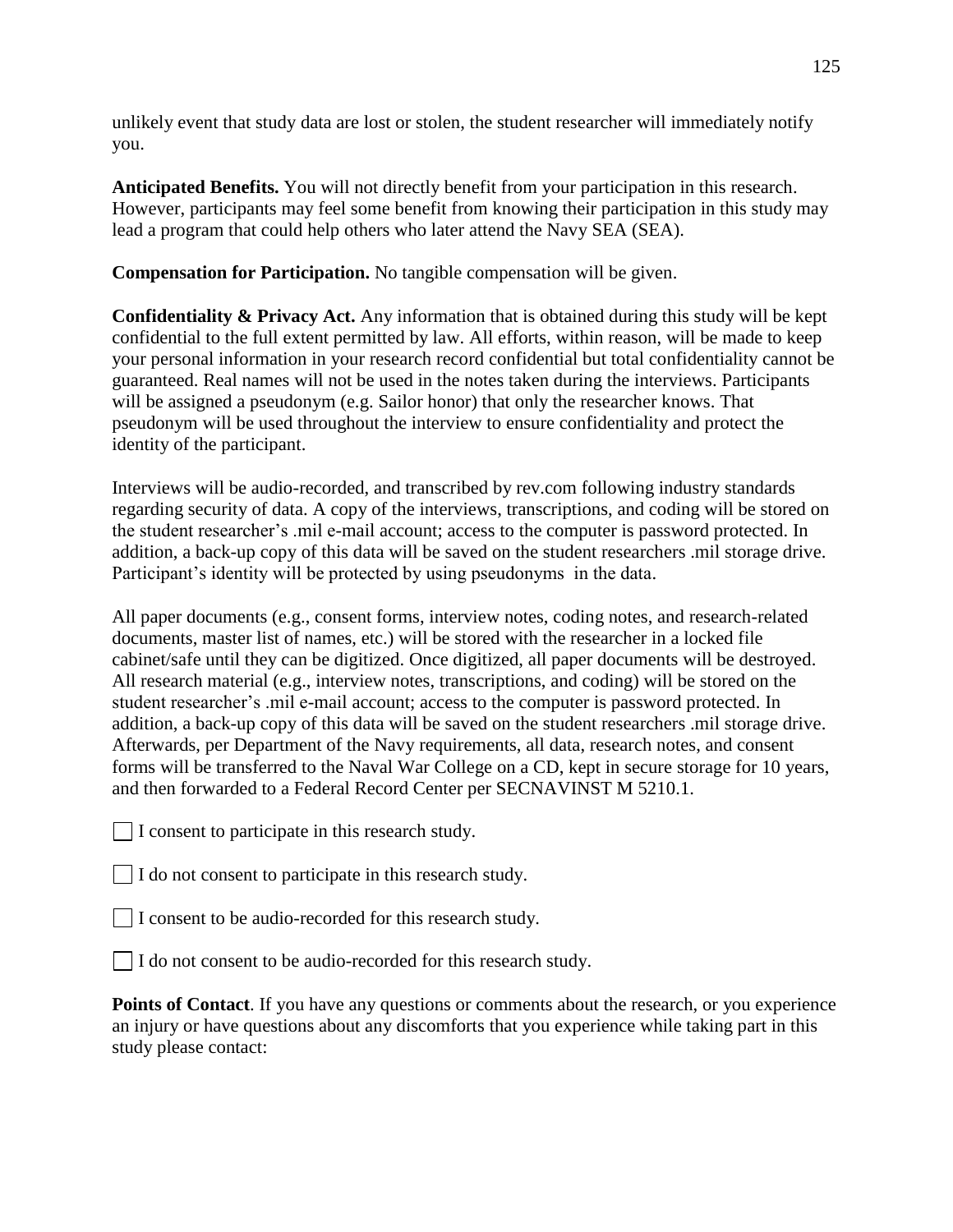1. Student researcher, Emiel Barrett, at (504) 296-1797, [ebarrett2@une.edu](mailto:ebarrett2@une.edu)

\_\_\_\_\_\_\_\_\_\_\_\_\_\_\_\_\_\_\_\_\_\_\_\_\_\_\_\_\_\_\_\_\_\_\_\_\_\_\_\_ \_\_\_\_\_\_\_\_\_\_\_\_\_\_\_\_\_\_

\_\_\_\_\_\_\_\_\_\_\_\_\_\_\_\_\_\_\_\_\_\_\_\_\_\_\_\_\_\_\_\_\_\_\_\_\_\_\_\_ \_\_\_\_\_\_\_\_\_\_\_\_\_\_\_\_\_\_

2. Principal Investigator, Dr. George "Bud" Baker, 401-841-2344*,* [george.baker@usnwc.edu](mailto:george.baker@usnwc.edu)

Questions about your rights as a research subject or any other concerns may be addressed to the Navy Postgraduate School, Dr. Larry Shattuck, (831) 656-2473, [lgshattu@nps.edu.](mailto:lgshattu@nps.edu)

**Statement of Consent**. I have read the information provided above. I have been given the opportunity to ask questions and all the questions have been answered to my satisfaction. I have been provided a copy of this form for my records and I agree to participate in this study. I understand that by agreeing to participate in this research and signing this form, I do not waive any of my legal rights.

Participant's Signature Date

Researcher's Signature Date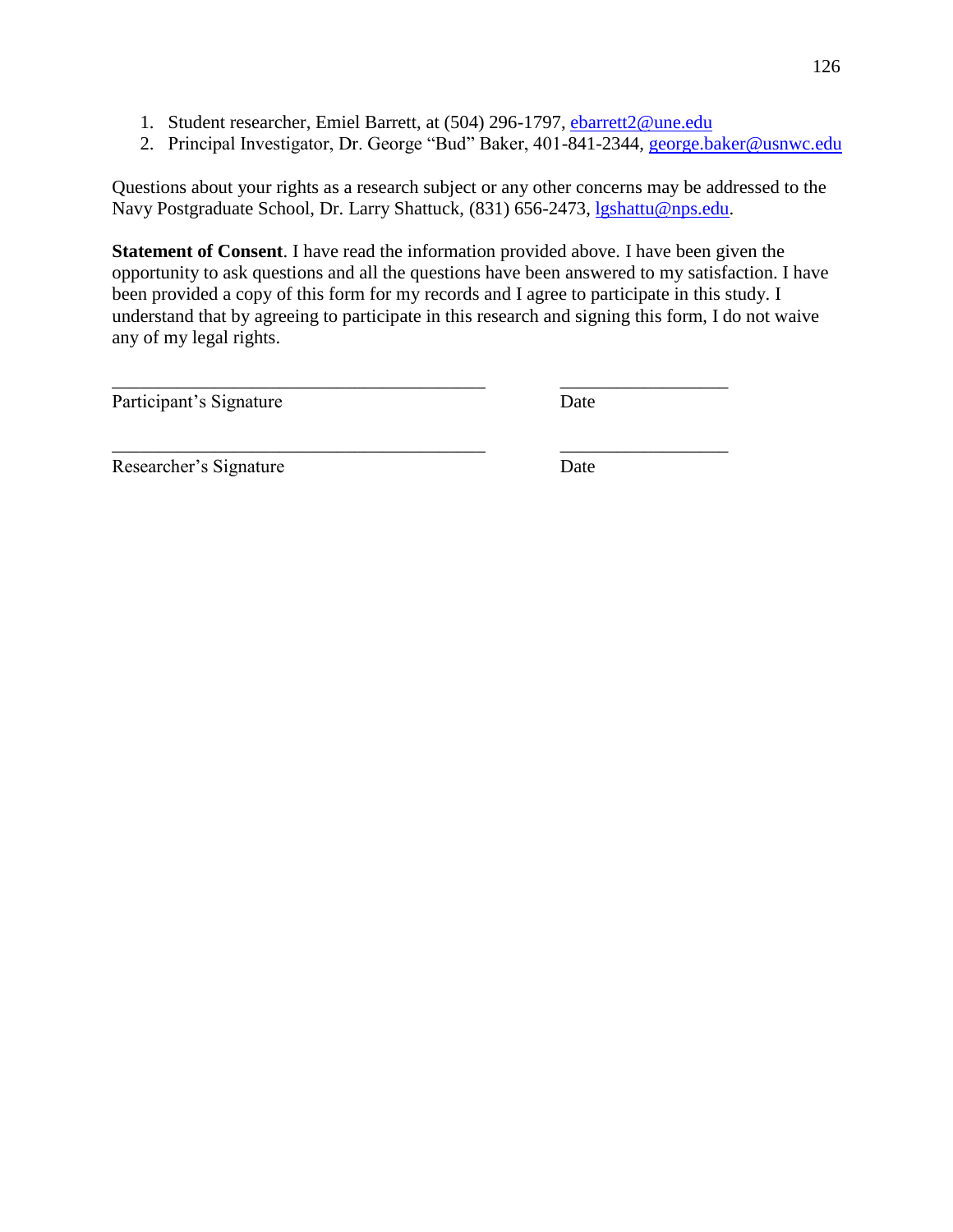# Appendix E

# Member checks template/post interview follow-up e-mail

Dear Colleague,

Thank you for your time and willingness to share your experiences by participating in this interview with me on (*date*). As discussed, I am following up with this e-mail so you can review the transcription of the interview for accuracy (please see attached). Please feel free edit the transcription as necessary, as well as to offer any additional thoughts, ideas, or reflections you may have had since our telephone interview.

When finished, please reply to this email even if you have nothing to report. Or, if you prefer, you can contact me at (504) 296-1797. Thank you again for your valuable time, and for your willingness to improve unselfishly the leaders of our Navy, and the Senior Enlisted Academy.

Sincerely,

Emiel Barrett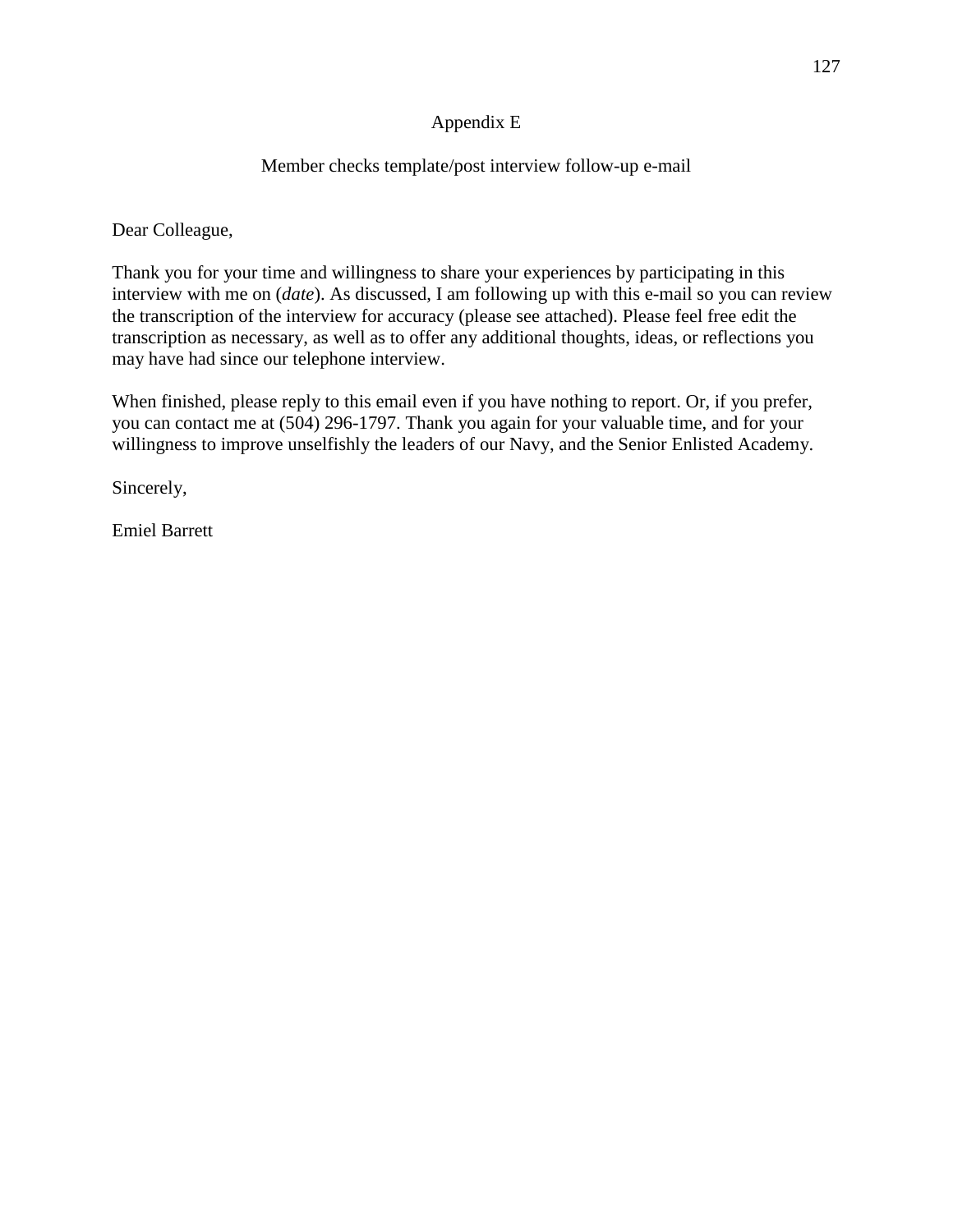#### Appendix F

### **DUNE: DigitalUNE CONTRIBUTOR AGREEMENT**

**LICENSE GRANT:** In consideration of the University of New England (together with any of its parents, subsidiaries or affiliates, "UNE") making my work available via DUNE: DigitalUNE, I do hereby grant UNE a non-exclusive, royalty-free, perpetual, irrevocable, fully assignable and fully sublicensable right and license to reproduce, display, perform, modify, create derivative works from, maintain and share copies of my original work noted above ("Submission") via DUNE: DigitalUNE, under and pursuant to the terms and conditions of this Agreement. UNE reserves the right to refuse or remove my Submission at any time and for any reason it deems appropriate.

**REPRESENTATION OF ORIGINAL AUTHORSHIP:** I represent and warrant that I have all rights, title and interests necessary to grant the license and permissions contained within this Agreement.

**COPYRIGHT:** I certify, represent and warrant that (i) I have full power and authority to enter into this Agreement and to submit my Submission to DUNE: DigitalUNE; (ii) the execution, delivery and performance of this Agreement does not violate the terms of any agreement or contract (oral or written) to which I am bound; (iii) the Submission does not and will not, as a result of use by UNE or any other party authorized by UNE as part of DUNE: DigitalUNE, violate or infringe any intellectual property or other rights of any third party, including, without limitation, any copyrights, patents, trade secrets, or trademarks; and (iv) the Submission does not and will not, as a result of use by UNE or any other party authorized by UNE as part of DUNE: DigitalUNE constitute defamation, invasion of privacy, or a violation of publicity or other rights of any person or entity. If portions of my Submission, including, without limitation, video, images, music, or data sets, are owned by third parties, I hereby represent that I have obtained all permissions and consents necessary to use such materials within my Submissions and to make such available via DUNE: DigitalUNE, and that all such third party materials are appropriately acknowledged and cited as part of my Submission. Furthermore, if my work includes interviews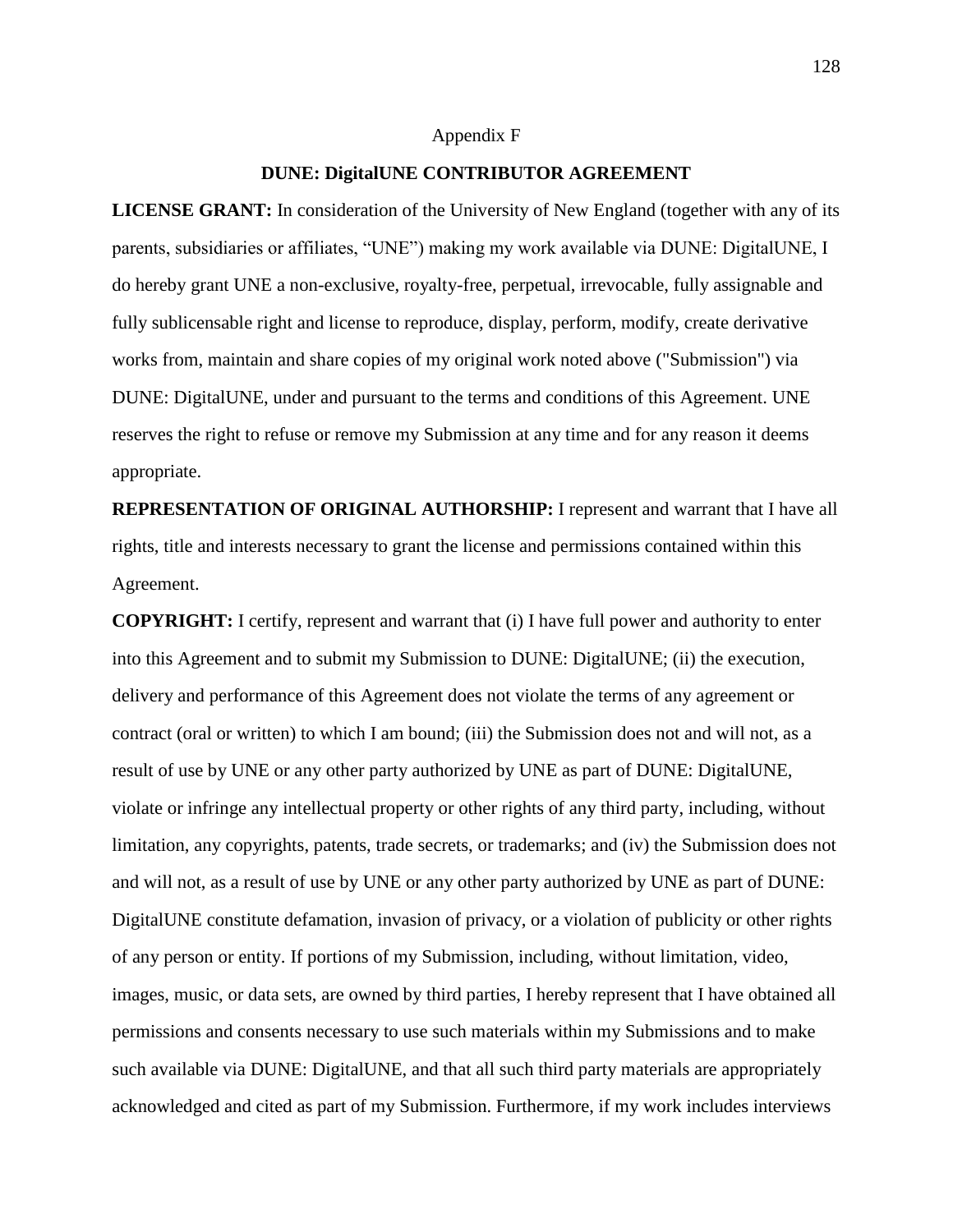or other depictions of individuals, I have included signed permissions from such individuals allowing me to use their name and/or likeness within my Submission and to make such available via DUNE: DigitalUNE. In the event that a third party files an action or claim against UNE based on any misrepresentation I have made in this Agreement and/or as a result of my breach of this Agreement, then I agree to defend, indemnify, and hold harmless, UNE and its successors and assigns, officers, directors, agents, and employees, against any such action or claim, as well as any resulting loss, liability, or damage whatsoever (including, but not limited to, the reasonable expenses of investigation and defending against any claim or suit, any amount paid in settlement thereof, and any reasonable attorneys' fees). In the event of such a claim, I agree to cooperate with UNE in the defense of such matter and agree that UNE may, at its election, control the defense of such matter. I further agree to reimburse UNE for all costs and expenses, including, without limitation, reasonable attorneys' fees, incurred by UNE should I breach this Agreement and UNE is required to enforce any provision of this Agreement.

**ACCESS AND USE:** My Submission, or portions thereof, will be maintained in an open access online digital environment via DUNE: DigitalUNE. The Submission, irrespective of its access level, is intended for educational purposes only. Signing this document neither endorses nor authorizes the commercial use of my Submission in DUNE: DigitalUNE by UNE or any other person or organization, but I acknowledge that UNE will not and cannot control the use of my Submission by others. Liability for any copyright infringement of my Submission, downloaded from DUNE: DigitalUNE, will fall solely upon the infringing user, and responsibility for enforcing my copyright and other rights in and to my Submission falls solely on me. I agree that UNE may, without changing the content, convert my Submission to any medium or format necessary for the purpose of long-term preservation, and may also keep more than one copy of my Submission for preservation purposes.

**FERPA WAIVER:** If I am a student making this Submission to DUNE: DigitalUNE, I agree to waive any privacy rights granted by FERPA or any other law, policy or regulation, for the purpose of making this Submission available on DUNE: DigitalUNE.